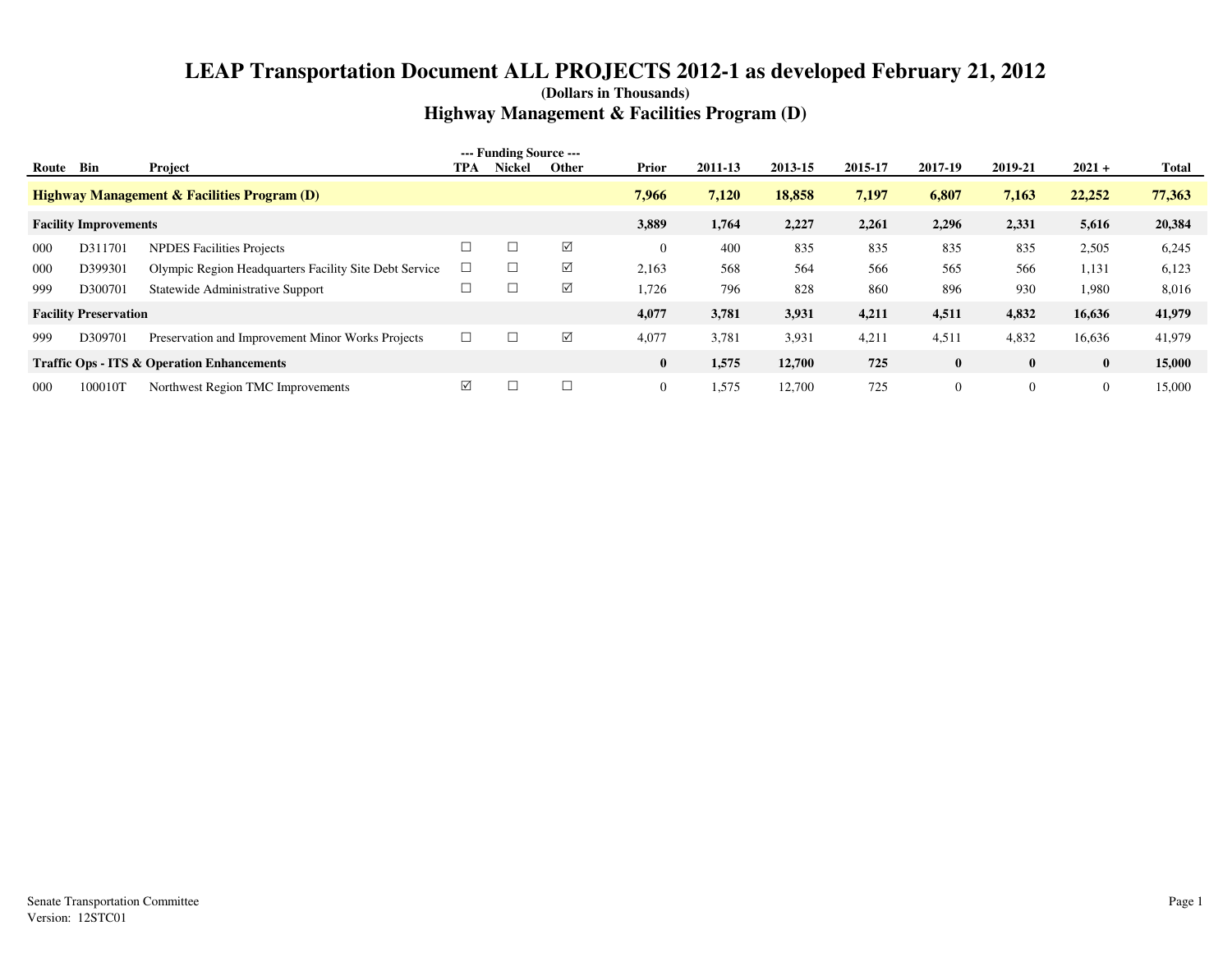| Route Bin |         | Project                                                            |                 | --- Funding Source ---<br><b>TPA</b> Nickel | Other                | <b>Prior</b> | 2011-13          | 2013-15        | 2015-17        | 2017-19          | 2019-21          | $2021 +$         | <b>Total</b> |
|-----------|---------|--------------------------------------------------------------------|-----------------|---------------------------------------------|----------------------|--------------|------------------|----------------|----------------|------------------|------------------|------------------|--------------|
|           |         | <b>Highway Improvements Program (I)</b>                            |                 |                                             |                      | 8,580,697    | 4,050,051        | 2,841,480      | 1,260,285      | 299,643          | 275,942          | 1,453,056        | 18,761,154   |
|           |         | SR 3, Mason/Kitsap County - Improvements                           |                 |                                             |                      | 6,218        | 4,640            | 11,338         | $\bf{0}$       | $\mathbf{0}$     | $\mathbf{0}$     | 24,823           | 47,019       |
| 003       | 300344C | SR 3/Belfair Bypass - New Alignment                                | ☑               | $\Box$                                      | $\blacktriangledown$ | 2,750        | 595              | $\overline{0}$ | $\overline{0}$ | $\overline{0}$   | $\overline{0}$   | 11,188           | 14,533       |
| 003       | 300344D | SR 3/Belfair Area - Widening and Safety Improvements               | $\triangledown$ | $\Box$                                      | $\Box$               | 2,771        | 4,045            | 11,338         | $\Omega$       | $\theta$         | $\mathbf{0}$     | $\mathbf{0}$     | 18,154       |
| 003       | 300348A | SR 3/Fairmont Ave to Goldsborough Creek Br -<br>Replace Bridge     | ☑               | $\Box$                                      | $\Box$               | 230          | $\boldsymbol{0}$ | $\mathbf{0}$   | $\overline{0}$ | $\overline{0}$   | $\mathbf{0}$     | 13,635           | 13,865       |
| 003       | 300348B | SR 3/Jct US 101 to Mill Creek - Safety                             | ✓               | $\Box$                                      | $\Box$               | 467          | $\boldsymbol{0}$ | $\mathbf{0}$   | $\mathbf{0}$   | $\boldsymbol{0}$ | $\boldsymbol{0}$ | $\boldsymbol{0}$ | 467          |
|           |         | I-5 / SR 16, Tacoma Area - HOV & Corridor Improvements             |                 |                                             |                      | 594,917      | 255,054          | 278,313        | 204,600        | 65,000           | 79,693           | 135,020          | 1,612,597    |
| 005       | 300504A | I-5/Tacoma HOV Improvements (Nickel/TPA)                           | $\Delta$        | $\boxed{\mathcal{S}}$                       | $\Delta$             | 461,463      | 254,029          | 278,313        | 204,600        | 65,000           | 79,693           | 135,020          | 1,478,118    |
| 016       | 301636A | SR 16/I-5 to Tacoma Narrows Bridge - Add HOV Lanes                 | $\Box$          | ☑                                           | $\triangledown$      | 126,055      | 1,025            | $\overline{0}$ | $\overline{0}$ | $\mathbf{0}$     | $\mathbf{0}$     | $\boldsymbol{0}$ | 127,080      |
| 016       | 301638B | SR 16/36th St to Olympic Dr NW - Add HOV Lanes                     | $\Box$          | ☑                                           | $\triangledown$      | 7,399        | $\boldsymbol{0}$ | $\mathbf{0}$   | $\overline{0}$ | $\mathbf{0}$     | $\mathbf{0}$     | $\boldsymbol{0}$ | 7,399        |
|           |         | I-5, Everett Area - HOV & Corridor Improvements                    |                 |                                             |                      | 261,885      | 97               | $\bf{0}$       | $\bf{0}$       | $\mathbf{0}$     | $\bf{0}$         | $\bf{0}$         | 261,982      |
| 005       | 100540F | I-5/164th St SW to SR 526 - HOV and Interchange<br>Modifications   | $\Box$          | $\Box$                                      | $\boxed{\checkmark}$ | 41,870       | $\mathbf{0}$     | $\overline{0}$ | $\overline{0}$ | $\overline{0}$   | $\mathbf{0}$     | $\boldsymbol{0}$ | 41,870       |
| 005       | 100543M | I-5/SR 526 to Marine View Drive - Add HOV Lanes                    | $\Box$          | $\sqrt{}$                                   | $\triangledown$      | 220,015      | 97               | $\mathbf{0}$   | $\overline{0}$ | $\mathbf{0}$     | $\overline{0}$   | $\boldsymbol{0}$ | 220,112      |
|           |         | I-5, Lewis County Area - Corridor Improvements                     |                 |                                             |                      | 192,470      | 79,503           | 91,974         | 1,740          | $\bf{0}$         | $\bf{0}$         | $\bf{0}$         | 365,687      |
| 005       | 300581A | I-5/Grand Mound to Maytown - Add Lanes and Replace<br>Intersection | $\Box$          | $\blacktriangledown$                        | $\boxed{\checkmark}$ | 98,891       | 16,340           | 40             | $\mathbf{0}$   | $\overline{0}$   | $\overline{0}$   | $\mathbf{0}$     | 115,271      |
| 005       | 400507R | I-5/Rush Rd to 13th St - Add Lanes                                 | $\Box$          | ☑                                           | $\sqrt{}$            | 53,694       | 19               | $\overline{0}$ | $\overline{0}$ | $\theta$         | $\overline{0}$   | $\mathbf{0}$     | 53,713       |
| 005       | 400508W | I-5/Mellen Street I/C to Grand Mound I/C - Add Lanes               | $\triangledown$ | $\Box$                                      | $\Box$               | 39,885       | 63,144           | 91,934         | 1,740          | $\mathbf{0}$     | $\boldsymbol{0}$ | $\boldsymbol{0}$ | 196,703      |
|           |         | I-5, Puget Sound Area - Improvements                               |                 |                                             |                      | 253,152      | 65,464           | 18,500         | 26             | 17,431           | 21               | 19,362           | 373,956      |
| 005       | 100505A | I-5/Pierce Co Line to Tukwila Interchange - Add HOV<br>Lanes       | $\Box$          | $\sqrt{}$                                   | $\boxed{\checkmark}$ | 138,907      | 5                | $\mathbf{0}$   | $\mathbf{0}$   | $\mathbf{0}$     | $\boldsymbol{0}$ | $\boldsymbol{0}$ | 138,912      |
| 005       | 100522B | I-5/Express Lane Automation                                        | $\Box$          | $\Box$                                      | $\sqrt{}$            | 1,209        | 4,177            | $\mathbf{0}$   | $\Omega$       | $\mathbf{0}$     | $\overline{0}$   | $\overline{0}$   | 5,386        |
| 005       | 100529C | I-5/NE 175th St to NE 205th St - Add NB Lane                       | $\Box$          | ☑                                           | ☑                    | 8,735        | $\boldsymbol{0}$ | $\mathbf{0}$   | 0              | $\overline{0}$   | $\mathbf{0}$     | $\boldsymbol{0}$ | 8,735        |
| 005       | 100536D | I-5/SR 525 Interchange Phase                                       | $\sqrt{}$       | $\Box$                                      | $\Box$               | 644          | $\theta$         | $\Omega$       | $\Omega$       | $\theta$         | $\Omega$         | 19,357           | 20,001       |
| 005       | 100537B | I-5/196th St (SR 524) Interchange - Build Ramps                    | ✓               | $\Box$                                      | $\Box$               | 19,595       | 12,974           | 206            | $\Omega$       | $\mathbf{0}$     | $\mathbf{0}$     | $\boldsymbol{0}$ | 32,775       |
| 005       | 100541M | I-5/128th St SW (SR 96) - Interchange Improvements                 | $\Box$          | $\Box$                                      | ☑                    | 1,432        | 510              | $\overline{0}$ | $\overline{0}$ | $\mathbf{0}$     | $\mathbf{0}$     | $\boldsymbol{0}$ | 1,942        |
| 005       | 100553N | I-5/172nd St NE (SR 531) Interchange - Rebuild<br>Interchange      | ☑               | $\Box$                                      | ☑                    | 33,054       | 425              | 5              | $\Omega$       | $\Omega$         | $\Omega$         | $\Omega$         | 33,484       |
| 005       | 300596L | I-5/Vicinity of Center Dr - Interchange Improvements               | $\Box$          | $\Box$                                      | $\triangledown$      | 180          | 666              | $\Omega$       | $\Omega$       | $\theta$         | $\Omega$         | $\Omega$         | 846          |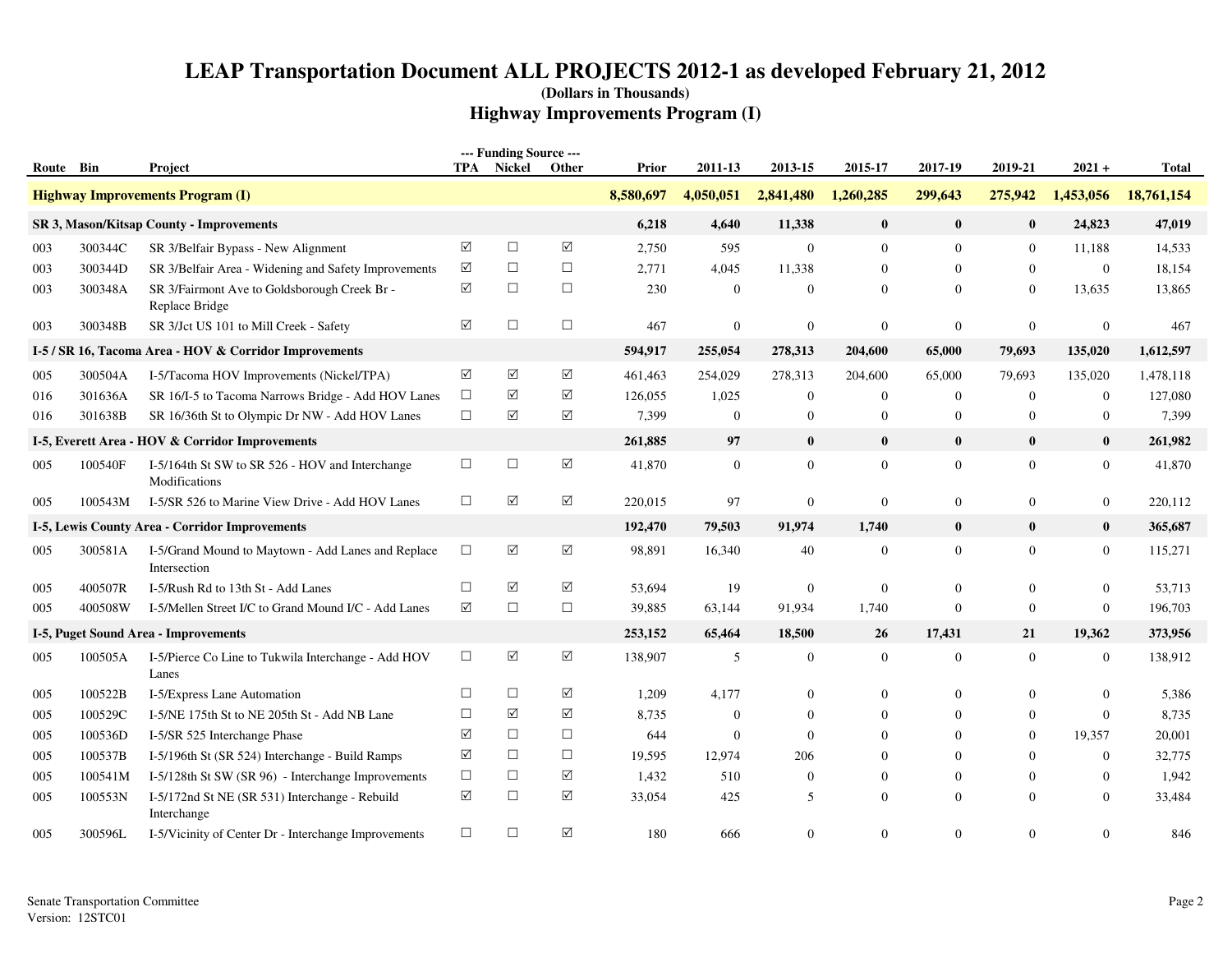|       |         |                                                                          |                 | --- Funding Source --- |                      |                  |          |                  |                  |                  |                  |                  |              |
|-------|---------|--------------------------------------------------------------------------|-----------------|------------------------|----------------------|------------------|----------|------------------|------------------|------------------|------------------|------------------|--------------|
| Route | Bin     | Project                                                                  | TPA             | Nickel                 | Other                | Prior            | 2011-13  | 2013-15          | 2015-17          | 2017-19          | 2019-21          | $2021 +$         | <b>Total</b> |
| 005   | 300596M | I-5/Vicinity of Joint Base Lewis McChord - Install<br><b>Ramp Meters</b> | $\Box$          | $\Box$                 | $\sqrt{ }$           | 190              | 381      | $\overline{0}$   | $\mathbf{0}$     | $\overline{0}$   | $\overline{0}$   | $\mathbf{0}$     | 571          |
| 005   | 300596T | I-5/SR 510 to SR 512 - Mobility Improvements                             | $\Box$          | $\Box$                 | ☑                    | $\mathbf{0}$     | 4,926    | 16,874           | $\mathbf{0}$     | $\overline{0}$   | $\mathbf{0}$     | $\boldsymbol{0}$ | 21,800       |
| 005   | 800502K | I-5/SR 161/SR 18 - Interchange Improvements                              | ☑               | ☑                      | ☑                    | 49,206           | 41,400   | 1,415            | 26               | 17,431           | 21               | 5                | 109,504      |
|       |         | I-5, SW Washington - Corridor Improvements                               |                 |                        |                      | 59,451           | 81,769   | 25,325           | $\bf{0}$         | $\bf{0}$         | $\bf{0}$         | $\bf{0}$         | 166,545      |
| 000   | 400012I | I-5/Lewis County Detour for Freight Mobility - ITS<br>Projects           | $\Box$          | $\Box$                 | $\boxed{\checkmark}$ | $\boldsymbol{0}$ | 2,374    | 55               | $\mathbf{0}$     | $\boldsymbol{0}$ | $\mathbf{0}$     | $\boldsymbol{0}$ | 2,429        |
| 005   | 400506H | I-5/NE 134th St Interchange (I-5/I-205) - Rebuild<br>Interchange         | $\Box$          | $\triangledown$        | ☑                    | 7,722            | 65,447   | 25,270           | $\boldsymbol{0}$ | $\boldsymbol{0}$ | $\overline{0}$   | $\boldsymbol{0}$ | 98,439       |
| 005   | 400506I | I-5/SR 501 Ridgefield Interchange - Rebuild Interchange                  | ☑               | $\Box$                 | ☑                    | 22,606           | 1,321    | $\boldsymbol{0}$ | $\mathbf{0}$     | $\overline{0}$   | $\overline{0}$   | $\boldsymbol{0}$ | 23,927       |
| 005   | 400507D | I-5/Kalama River Road Vicinity to SR 432 - Safety<br>Improvements        | $\Box$          | $\Box$                 | ☑                    | 510              | $\theta$ | $\overline{0}$   | $\overline{0}$   | $\overline{0}$   | $\overline{0}$   | $\mathbf{0}$     | 510          |
| 005   | 400507S | I-5/N Fork Lewis River Bridge to Todd Road Vicinity -<br>Safety          | $\Box$          | $\Box$                 | $\Delta$             | 156              | 687      | $\overline{0}$   | $\mathbf{0}$     | $\mathbf{0}$     | $\overline{0}$   | $\boldsymbol{0}$ | 843          |
| 005   | 400508S | I-5/Koontz Rd to Chamber Way Vicinity - Safety                           | $\Box$          | $\Box$                 | ☑                    | 1,382            | 75       | $\overline{0}$   | $\mathbf{0}$     | $\overline{0}$   | $\overline{0}$   | $\boldsymbol{0}$ | 1,457        |
| 005   | 400510A | I-5/SR 432 Talley Way Interchanges - Rebuild<br>Interchanges             | ☑               | $\Box$                 | $\Delta$             | 27,075           | 8,428    | $\overline{0}$   | $\overline{0}$   | $\mathbf{0}$     | $\overline{0}$   | $\overline{0}$   | 35,503       |
| 501   | 450111R | SR 501/Ridgefield Interchange Stage II - Roadway<br>Improvements         | $\Box$          | $\Box$                 | ☑                    | $\mathbf{0}$     | 3,437    | $\overline{0}$   | $\boldsymbol{0}$ | $\mathbf{0}$     | $\boldsymbol{0}$ | $\overline{0}$   | 3,437        |
|       |         | I-5, Vancouver - Columbia River Crossing                                 |                 |                        |                      | 125,353          | 94,182   | $\bf{0}$         | $\bf{0}$         | $\bf{0}$         | $\bf{0}$         | $\bf{0}$         | 219,535      |
| 005   | 400506A | I-5/Columbia River Crossing/Vancouver - EIS                              | ☑               | $\Box$                 | $\sqrt{ }$           | 125,353          | 94,182   | $\mathbf{0}$     | $\overline{0}$   | $\overline{0}$   | $\overline{0}$   | $\boldsymbol{0}$ | 219,535      |
|       |         | I-5, Whatcom/Skagit County - Improvements                                |                 |                        |                      | 46,836           | 12,944   | 43               | $\mathbf{3}$     | $\bf{0}$         | $\bf{0}$         | $\bf{0}$         | 59,826       |
| 005   | 100585Q | I-5/36th St Vicinity to SR 542 Vicinity - Ramp<br>Reconstruction         | ☑               | $\Box$                 | ✓                    | 19,150           | 3,207    | $\mathbf{0}$     | $\boldsymbol{0}$ | $\boldsymbol{0}$ | $\mathbf{0}$     | $\boldsymbol{0}$ | 22,357       |
| 005   | 100589B | I-5/ITS Advanced Traveler Information Systems                            | $\Box$          | $\Box$                 | ✓                    | 126              | 2,686    | 13               | 3                | $\mathbf{0}$     | $\overline{0}$   | $\boldsymbol{0}$ | 2,828        |
| 005   | 100598C | I-5/Blaine Exit - Interchange Improvements                               | $\Box$          | $\Box$                 | ☑                    | 17,044           | 6,071    | 30               | $\Omega$         | $\overline{0}$   | $\Omega$         | $\overline{0}$   | 23,145       |
| 011   | 101100G | SR 11/Chuckanut Park and Ride - Build Park and Ride                      | $\triangledown$ | $\Box$                 | ✓                    | 10,516           | 980      | $\mathbf{0}$     | $\overline{0}$   | $\mathbf{0}$     | $\boldsymbol{0}$ | $\boldsymbol{0}$ | 11,496       |
|       |         | SR 9, Skagit/Whatcom County - Improvements                               |                 |                        |                      | 23,357           | 95       | $\bf{0}$         | $\bf{0}$         | $\bf{0}$         | $\bf{0}$         | $\bf{0}$         | 23,452       |
| 009   | 100942A | SR 9/Martin Rd Vic to Thunder Creek - Realignment<br>and Widening        | $\Box$          | $\Box$                 | ✓                    | 5,642            | 38       | $\boldsymbol{0}$ | $\mathbf{0}$     | $\mathbf{0}$     | $\overline{0}$   | $\boldsymbol{0}$ | 5,680        |
| 009   | 100955A | SR 9/Nooksack Rd Vicinity to Cherry St - New<br>Alignment                | $\Box$          | ☑                      | $\triangledown$      | 17,715           | 57       | $\mathbf{0}$     | $\overline{0}$   | $\mathbf{0}$     | $\overline{0}$   | $\theta$         | 17,772       |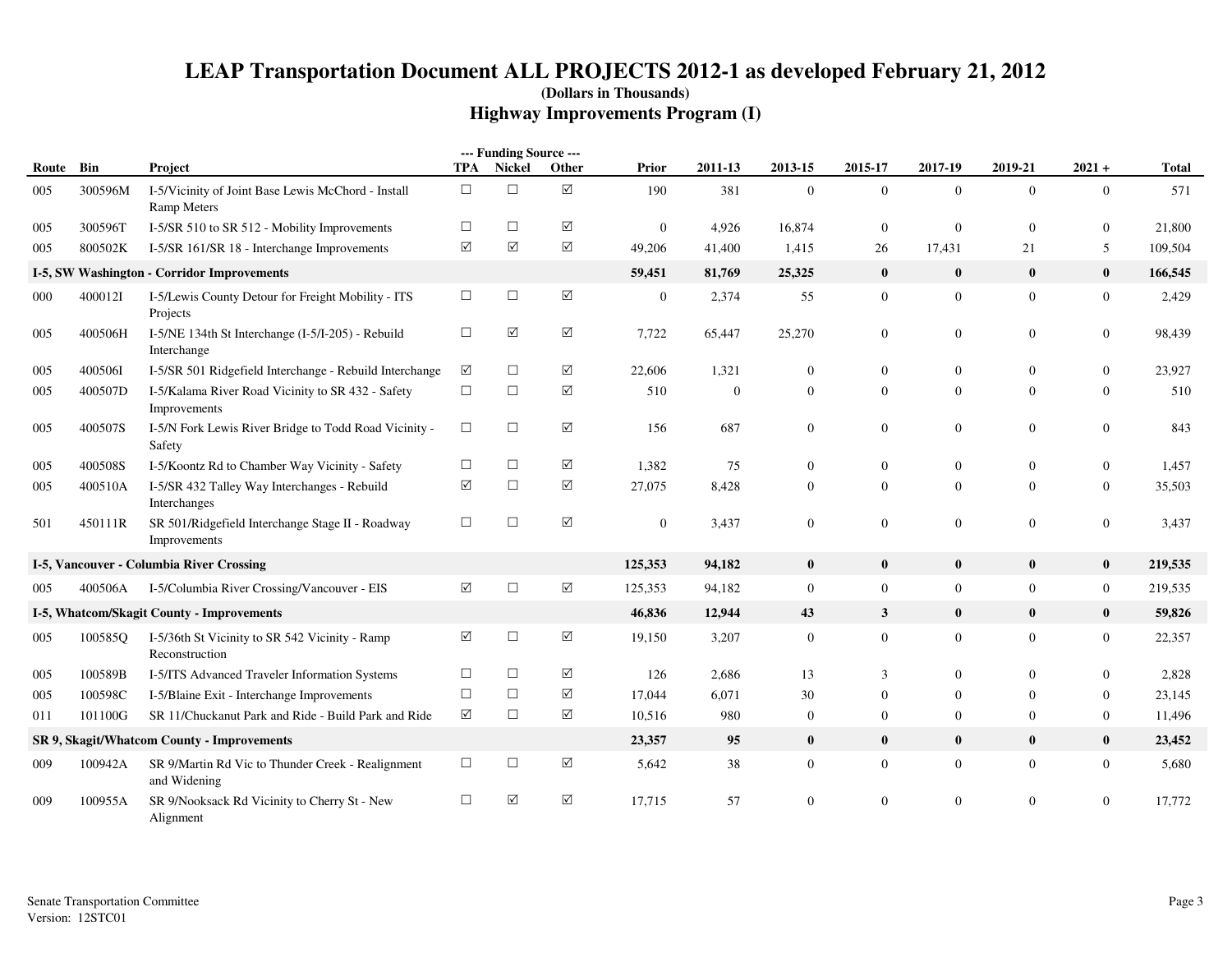| Route Bin |          | Project                                                                 | <b>TPA</b> | --- Funding Source ---<br>Nickel | Other                | Prior          | 2011-13          | 2013-15          | 2015-17          | 2017-19          | 2019-21          | $2021 +$         | <b>Total</b> |
|-----------|----------|-------------------------------------------------------------------------|------------|----------------------------------|----------------------|----------------|------------------|------------------|------------------|------------------|------------------|------------------|--------------|
|           |          | SR 9, Snohomish County - Corridor Improvements                          |            |                                  |                      | 170,867        | 70,474           | 14,404           | 3,974            | $\bf{0}$         | $\bf{0}$         | 26,061           | 285,780      |
| 009       | 100900E  | SR 9/SR 522 to 228th St SE, Stages 1a and 1b - Add<br>Lanes             | $\Box$     | ☑                                | $\sqrt{ }$           | 23,756         | $\sqrt{5}$       | $\mathbf{0}$     | $\boldsymbol{0}$ | $\boldsymbol{0}$ | $\boldsymbol{0}$ | $\boldsymbol{0}$ | 23,761       |
| 009       | 100900F  | SR 9/212th St SE to 176th St SE, Stage 3 - Add Lanes                    | $\Box$     | ☑                                | $\blacktriangledown$ | 19,787         | 42,681           | 3,825            | 249              | $\mathbf{0}$     | $\overline{0}$   | 18,214           | 84,756       |
| 009       | 100900V  | SR 9/176th St SE Vicinity to SR 96 - Add Signal and<br>Turn Lanes       | $\Box$     | $\blacktriangledown$             | $\boxed{\checkmark}$ | 4,415          | 726              | $\overline{0}$   | $\mathbf{0}$     | $\boldsymbol{0}$ | $\mathbf{0}$     | $\boldsymbol{0}$ | 5,141        |
| 009       | 100901B  | SR 9/228th St SE to 212th St SE (SR 524), Stage 2 -<br><b>Add Lanes</b> | $\Box$     | $\triangledown$                  | ☑                    | 31,085         | 27               | $\mathbf{0}$     | $\boldsymbol{0}$ | $\mathbf{0}$     | $\overline{0}$   | $\boldsymbol{0}$ | 31,112       |
| 009       | 100912G  | SR 9/Marsh Rd Intersection - Safety Improvements                        | ☑          | $\Box$                           | $\boxed{\checkmark}$ | 6,183          | 155              | $\mathbf{0}$     | $\boldsymbol{0}$ | $\mathbf{0}$     | $\overline{0}$   | $\boldsymbol{0}$ | 6,338        |
| 009       | 100914G  | SR 9 Corridor Improvements                                              | ☑          | $\Box$                           | $\triangledown$      | 29,412         | 629              | $\Omega$         | $\mathbf{0}$     | $\mathbf{0}$     | $\mathbf{0}$     | $\boldsymbol{0}$ | 30,041       |
| 009       | 100916G  | SR 9/Lake Stevens Way to 20th St SE - Improve<br>Intersection           | ☑          | $\Box$                           | $\Box$               | 11,667         | 1,242            | 5                | $\mathbf{0}$     | $\overline{0}$   | $\overline{0}$   | $\mathbf{0}$     | 12,914       |
| 009       | 100917G  | SR 9/Lundeen Parkway to SR 92 - Add Lanes and<br>Improve Intersections  | ☑          | $\Box$                           | $\boxed{\checkmark}$ | 18,408         | 9,891            | 177              | 6                | $\mathbf{0}$     | $\overline{0}$   | $\boldsymbol{0}$ | 28,482       |
| 009       | 100921G  | SR 9/SR 528 - Improve Intersection                                      | ☑          | $\Box$                           | $\Box$               | $\overline{0}$ | $\mathbf{0}$     | $\mathbf{0}$     | $\mathbf{0}$     | $\mathbf{0}$     | $\overline{0}$   | 7,847            | 7,847        |
| 009       | 100922G  | SR 9/84th St NE (Gethchell Road) Improve Intersection                   | ☑          | $\Box$                           | $\Box$               | 34             | 2,588            | 10,371           | 3,719            | $\mathbf{0}$     | $\mathbf{0}$     | $\boldsymbol{0}$ | 16,712       |
| 009       | 100924A  | SR 9/108th Street NE (Lauck Road) - Add Turn Lanes                      | $\Box$     | $\blacktriangledown$             | $\triangledown$      | 1,702          | $\boldsymbol{0}$ | $\mathbf{0}$     | $\boldsymbol{0}$ | $\mathbf{0}$     | $\mathbf{0}$     | $\boldsymbol{0}$ | 1,702        |
| 009       | 100928G  | SR 9/SR 531-172nd St NE - Improve Intersection                          | ☑          | $\Box$                           | ☑                    | 3,420          | 12,143           | 26               | $\boldsymbol{0}$ | $\mathbf{0}$     | $\theta$         | $\boldsymbol{0}$ | 15,589       |
| 009       | 100930H  | SR 9/Schloman Rd to 256th St NE - New Alignment                         | $\Box$     | ☑                                | ☑                    | 16,628         | $\mathbf{0}$     | $\mathbf{0}$     | $\Omega$         | $\mathbf{0}$     | $\Omega$         | $\mathbf{0}$     | 16,628       |
| 009       | 100930I  | SR 9/252nd St NE Vicinity - Add Turn Lane                               | $\Box$     | ☑                                | ☑                    | 1,702          | $\mathbf{0}$     | $\Omega$         | $\mathbf{0}$     | $\mathbf{0}$     | $\Omega$         | $\mathbf{0}$     | 1,702        |
| 009       | 100931C  | SR 9/268th St Intersection - Add Turn Lane                              | $\Box$     | ☑                                | ☑                    | 2,553          | $\mathbf{0}$     | $\Omega$         | $\mathbf{0}$     | $\mathbf{0}$     | $\Omega$         | $\mathbf{0}$     | 2,553        |
| 009       | L2000040 | SR 9/SR 204 Intersection Improvement project                            | $\Box$     | $\Box$                           | $\boxed{\checkmark}$ | 115            | 387              | $\mathbf{0}$     | $\boldsymbol{0}$ | $\mathbf{0}$     | $\mathbf{0}$     | $\boldsymbol{0}$ | 502          |
|           |          | US 12, Tri-Cities to Walla Walla - Corridor Improvements                |            |                                  |                      | 75,557         | 16,341           | 115              | $\bf{0}$         | $\bf{0}$         | $\bf{0}$         | $\bf{0}$         | 92,013       |
| 012       | 501203X  | US 12/Frenchtown Vicinity to Walla Walla - Add Lanes                    | ☑          | ☑                                | $\sqrt{}$            | 50,861         | 903              | 115              | $\mathbf{0}$     | $\overline{0}$   | $\overline{0}$   | $\boldsymbol{0}$ | 51,879       |
| 012       | 501204C  | US 12/SR 124 to McNary Pool - Add Lanes                                 | $\Box$     | ☑                                | ☑                    | 12,081         | 17               | $\boldsymbol{0}$ | $\mathbf{0}$     | $\boldsymbol{0}$ | $\mathbf{0}$     | $\boldsymbol{0}$ | 12,098       |
| 012       | 501205D  | US 12/Attalia Vicinity to US 730 - Add Lanes                            | $\Box$     | ☑                                | $\Box$               | 801            | $\overline{0}$   | $\mathbf{0}$     | $\mathbf{0}$     | $\mathbf{0}$     | $\overline{0}$   | $\mathbf{0}$     | 801          |
| 012       | 501210T  | US 12/Nine Mile Hill to Woodward Canyon Vic - Build<br>New Highway      | $\Box$     | $\Box$                           | ☑                    | 1,845          | 3,435            | $\mathbf{0}$     | $\boldsymbol{0}$ | $\mathbf{0}$     | $\overline{0}$   | $\mathbf{0}$     | 5,280        |
| 012       | 501212I  | US 12/SR 124 Intersection - Build Interchange                           | ☑          | $\Box$                           | $\boxed{\checkmark}$ | 9,969          | 11,986           | $\mathbf{0}$     | $\boldsymbol{0}$ | $\boldsymbol{0}$ | $\boldsymbol{0}$ | $\boldsymbol{0}$ | 21,955       |
|           |          | US 12, Yakima Area - Improvements                                       |            |                                  |                      | 2,085          | 193              | $\bf{0}$         | $\bf{0}$         | $\bf{0}$         | $\bf{0}$         | 37,084           | 39,362       |
| 012       | 501207Z  | US 12/Allan Road - Intersection Improvements                            | $\Box$     | $\Box$                           | $\triangledown$      | 531            | 84               | $\overline{0}$   | $\boldsymbol{0}$ | $\mathbf{0}$     | $\overline{0}$   | $\mathbf{0}$     | 615          |
| 012       | 501208J  | US 12/Old Naches Highway - Build Interchange                            | $\Box$     | ☑                                | ☑                    | 1,355          | 5                | $\overline{0}$   | $\boldsymbol{0}$ | $\mathbf{0}$     | $\overline{0}$   | 37,084           | 38,444       |
| 012       | PASCO    | US 12/A St and Tank Farm Rd Interchange planning                        | $\Box$     | $\Box$                           | $\blacktriangledown$ | 199            | 104              | $\Omega$         | $\mathbf{0}$     | $\Omega$         | $\overline{0}$   | $\mathbf{0}$     | 303          |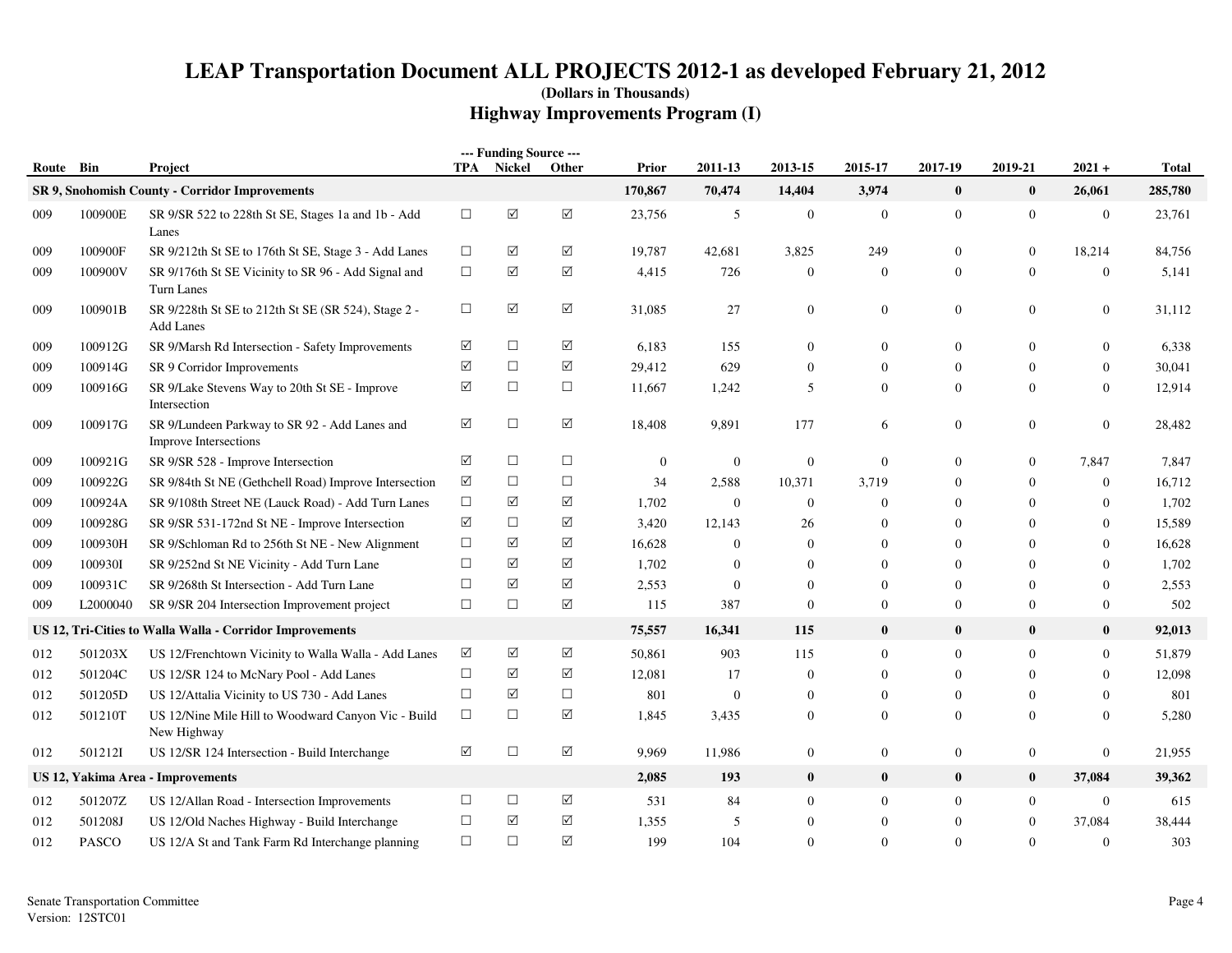|       |         |                                                                          |        | --- Funding Source --- |                      |                  |                |                |                  |                  |                  |                  |              |
|-------|---------|--------------------------------------------------------------------------|--------|------------------------|----------------------|------------------|----------------|----------------|------------------|------------------|------------------|------------------|--------------|
| Route | Bin     | Project                                                                  | TPA    | Nickel                 | Other                | Prior            | 2011-13        | 2013-15        | 2015-17          | 2017-19          | 2019-21          | $2021 +$         | <b>Total</b> |
|       |         | SR 14, Clark/Skamania County - Corridor Improvements                     |        |                        |                      | 17,668           | 42,400         | 1,523          | $\pmb{0}$        | $\bf{0}$         | $\mathbf{0}$     | $\bf{0}$         | 61,591       |
| 014   | 401404D | SR 14/Marble Rd Vicinity to Belle Center Rd - Safety<br>Improvements     | $\Box$ | $\Box$                 | $\boxed{\checkmark}$ | 1,616            | 4,960          | 1,001          | $\mathbf{0}$     | $\mathbf{0}$     | $\overline{0}$   | $\boldsymbol{0}$ | 7,577        |
| 014   | 401404E | SR 14/Cape Horn Bridge Vicinity to Cape Horn Rd -<br>Safety Improvements | $\Box$ | $\Box$                 | $\boxed{\searrow}$   | 3,204            | 1,072          | $\mathbf{0}$   | $\overline{0}$   | $\boldsymbol{0}$ | $\overline{0}$   | $\overline{0}$   | 4,276        |
| 014   | 401409W | SR 14/Camas Washougal - Add Lanes and Build<br>Interchange               | ☑      | $\Box$                 | $\boxed{\searrow}$   | 12,848           | 36,368         | 522            | $\overline{0}$   | $\mathbf{0}$     | $\mathbf{0}$     | $\overline{0}$   | 49,738       |
|       |         | SR 16, Gig Harbor to Purdy Vicinity - Safety Improvements                |        |                        |                      | 22,598           | 408            | $\bf{0}$       | $\bf{0}$         | $\bf{0}$         | $\bf{0}$         | $\bf{0}$         | 23,006       |
| 016   | 301632A | SR 16/Burley-Olalla Interchange - Build Interchange                      | $\Box$ | ☑                      | ☑                    | 22,580           | $\mathbf{1}$   | $\overline{0}$ | $\mathbf{0}$     | $\mathbf{0}$     | $\Omega$         | $\mathbf{0}$     | 22,581       |
| 016   | 301639C | SR 16/Rosedale St NW Vicinity - Frontage Road                            | $\Box$ | $\Box$                 | $\boxed{\searrow}$   | 18               | 407            | $\mathbf{0}$   | $\mathbf{0}$     | $\mathbf{0}$     | $\Omega$         | $\mathbf{0}$     | 425          |
|       |         | <b>SR 16, Tacoma - New Narrows Bridge</b>                                |        |                        |                      | 728,796          | 6,344          | 11,519         | 11,519           | 11,519           | 11,519           | 5,760            | 786,976      |
| 016   | 301611T | SR 16/TNB Electronic Tolling System - Upgrade                            | $\Box$ | $\Box$                 | ☑                    | $\overline{0}$   | 521            | $\overline{0}$ | $\overline{0}$   | $\mathbf{0}$     | $\mathbf{0}$     | $\overline{0}$   | 521          |
| 016   | 301699A | SR 16/New Tacoma Narrows Bridge - New Bridge                             | $\Box$ | $\Box$                 | ☑                    | 728,796          | 32             | $\mathbf{0}$   | $\boldsymbol{0}$ | $\boldsymbol{0}$ | $\boldsymbol{0}$ | $\mathbf{0}$     | 728,828      |
| 016   | TNB001A | SR16/ Repayment of Sales Tax for New Tacoma<br>Narrows Bridge            | $\Box$ | $\Box$                 | $\sqrt{}$            | $\boldsymbol{0}$ | 5,791          | 11,519         | 11,519           | 11,519           | 11,519           | 5,760            | 57,627       |
|       |         | SR 17, Moses Lake Vicinity - Improvements                                |        |                        |                      | 4,053            | 138            | $\bf{0}$       | $\bf{0}$         | $\bf{0}$         | $\bf{0}$         | $\bf{0}$         | 4,191        |
| 017   | 201700C | SR 17/Moses Lake to Ephrata - Widening                                   | ☑      | $\Box$                 | $\Box$               | 3,445            | 17             | $\overline{0}$ | $\overline{0}$   | $\mathbf{0}$     | $\overline{0}$   | $\mathbf{0}$     | 3,462        |
| 017   | 201701E | SR 17/N of Moses Lake - Add Passing Lane                                 | ☑      | $\Box$                 | $\Box$               | 607              | 40             | $\mathbf{0}$   | $\overline{0}$   | $\mathbf{0}$     | $\theta$         | $\overline{0}$   | 647          |
| 017   | 201701G | SR 17/Adams Co Line - Access Control                                     | ☑      | $\Box$                 | $\Box$               |                  | 81             | $\overline{0}$ | $\mathbf{0}$     | $\mathbf{0}$     | $\Omega$         | $\overline{0}$   | 82           |
|       |         | SR 18, Auburn to I-90 - Corridor Widening                                |        |                        |                      | 199,749          | 2,089          | 27             | 25               | $\bf{0}$         | $\bf{0}$         | $\bf{0}$         | 201,890      |
| 018   | 101817C | SR 18/Covington Way to Maple Valley - Add Lanes                          | $\Box$ | ☑                      | ☑                    | 67,944           | $\mathbf{0}$   | $\mathbf{0}$   | $\mathbf{0}$     | $\mathbf{0}$     | $\overline{0}$   | $\overline{0}$   | 67,944       |
| 018   | 101820C | SR 18/Maple Valley to Issaquah/Hobart Rd - Add Lanes                     | $\Box$ | ☑                      | ☑                    | 126,721          | 1,126          | 27             | 25               | $\mathbf{0}$     | $\theta$         | $\overline{0}$   | 127,899      |
| 018   | 101822A | SR 18/Issaquah/Hobart Rd to Tigergate - Add Lanes                        | $\Box$ | ☑                      | $\sqrt{}$            | 2,555            | 470            | $\mathbf{0}$   | $\overline{0}$   | $\mathbf{0}$     | $\Omega$         | $\mathbf{0}$     | 3,025        |
| 018   | 101826A | SR 18/Tigergate to I-90 - Add Lanes                                      | $\Box$ | ☑                      | $\sqrt{}$            | 2,529            | 493            | $\Omega$       | $\overline{0}$   | $\mathbf{0}$     | $\Omega$         | $\overline{0}$   | 3,022        |
|       |         | <b>SR 20, Island County - Safety Improvements</b>                        |        |                        |                      | 22,552           | 3,444          | 2,497          | $\bf{0}$         | $\bf{0}$         | $\bf{0}$         | $\bf{0}$         | 28,493       |
| 020   | 102017H | SR 20/Libby Rd Vic to Sidney St Vic - Realignment<br>and Widening        | $\Box$ | $\Box$                 | ☑                    | 3,382            | 2,817          | 28             | $\mathbf{0}$     | $\mathbf{0}$     | $\overline{0}$   | $\overline{0}$   | 6,227        |
| 020   | 102022G | SR 20/Monkey Hill Rd to Troxell Rd - Realign and<br>Widen Roadway        | $\Box$ | $\Box$                 | $\sqrt{}$            | 4,010            | $\mathbf{0}$   | $\overline{0}$ | $\mathbf{0}$     | $\mathbf{0}$     | $\overline{0}$   | $\overline{0}$   | 4.010        |
| 020   | 102023B | SR 20/Troxell Rd to Deception Pass Vic - Widen<br>Roadway                | $\Box$ | $\Box$                 | $\sqrt{}$            | 6,753            | $\overline{0}$ | $\mathbf{0}$   | $\overline{0}$   | $\mathbf{0}$     | $\overline{0}$   | $\mathbf{0}$     | 6,753        |
| 020   | 102023I | SR 20/Ducken Rd to Rosario Rd - Add Turn Lanes                           | $\Box$ | ☑                      | ☑                    | 8,407            | $\Omega$       | $\Omega$       | $\Omega$         | $\Omega$         | $\Omega$         | $\overline{0}$   | 8,407        |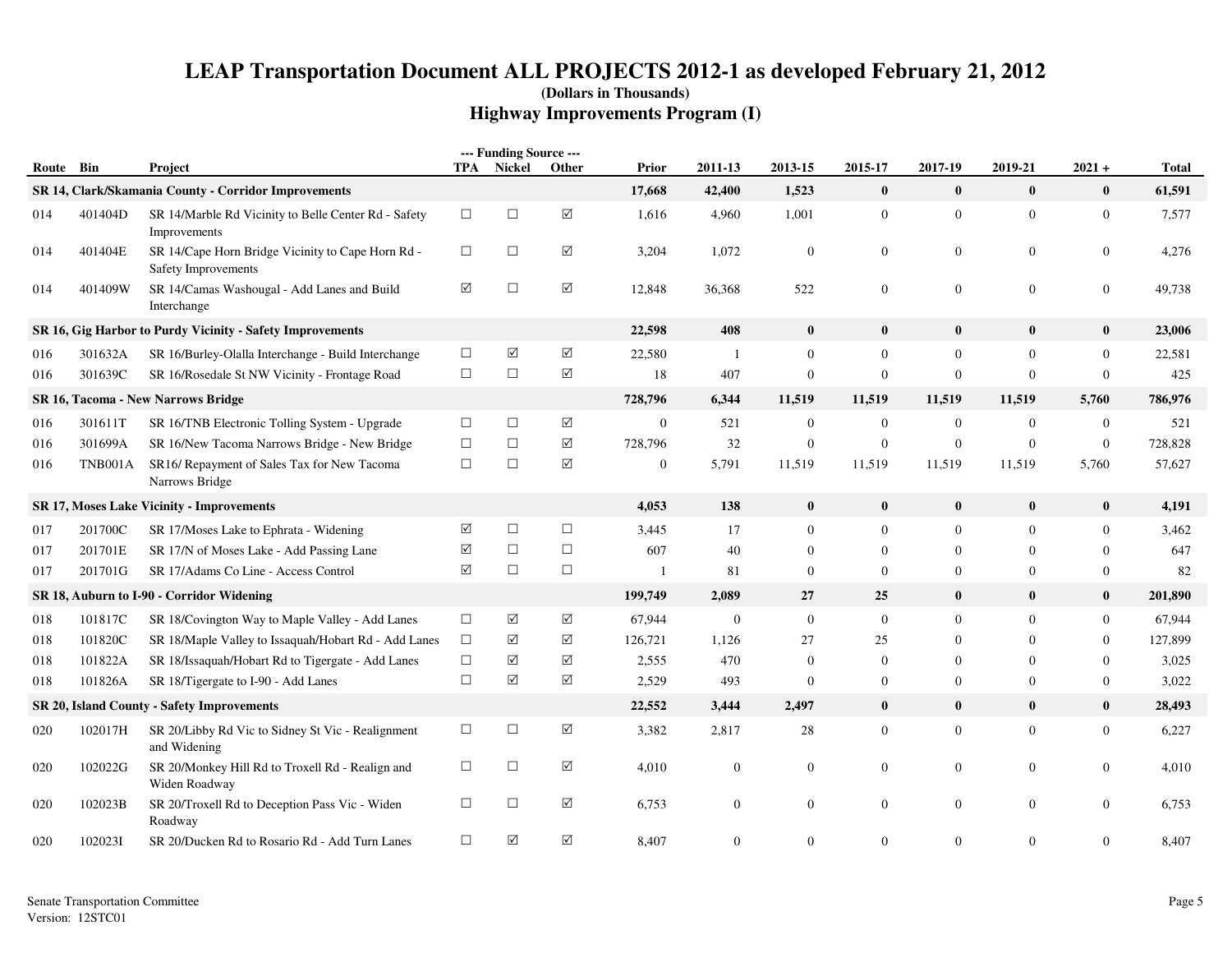|       |                        |                                                                             |                 | --- Funding Source --- |                      |              |                |                  |                |                |                |                  |              |
|-------|------------------------|-----------------------------------------------------------------------------|-----------------|------------------------|----------------------|--------------|----------------|------------------|----------------|----------------|----------------|------------------|--------------|
| Route | Bin                    | Project                                                                     | TPA             | <b>Nickel</b>          | Other                | Prior        | 2011-13        | 2013-15          | 2015-17        | 2017-19        | 2019-21        | $2021 +$         | <b>Total</b> |
| 020   | L2200042               | SR 20 Race Road to Jacob's Road                                             | $\Box$          | $\Box$                 | $\boxed{\checkmark}$ | $\mathbf{0}$ | 627            | 2,469            | $\mathbf{0}$   | $\mathbf{0}$   | $\overline{0}$ | $\mathbf{0}$     | 3,096        |
|       |                        | SR 20, West Skagit County - Improvements                                    |                 |                        |                      | 132,662      | 599            | 31               | $\bf{0}$       | $\bf{0}$       | $\bf{0}$       | 21,874           | 155,166      |
| 020   | 102027C                | SR 20/Quiet Cove Rd Vicinity to SR 20 Spur -<br>Widening                    | $\Box$          | $\boxed{\searrow}$     | $\Delta$             | 28,950       | 281            | $\boldsymbol{0}$ | $\mathbf{0}$   | $\mathbf{0}$   | $\overline{0}$ | $\mathbf{0}$     | 29,231       |
| 020   | 102029S                | SR 20/Sharpes Corner Vicinity - New Interchange                             | ☑               | $\Box$                 | $\Box$               | 1,344        | $\overline{0}$ | $\overline{0}$   | $\overline{0}$ | $\overline{0}$ | $\overline{0}$ | 21,874           | 23,218       |
| 020   | 102039A                | SR 20/Fredonia to I-5 - Add Lanes                                           | $\Box$          | ☑                      | $\triangledown$      | 102,368      | 318            | 31               | $\overline{0}$ | $\overline{0}$ | $\mathbf{0}$   | $\boldsymbol{0}$ | 102,717      |
|       |                        | SR 24, Yakima to Hanford - Improvements                                     |                 |                        |                      | 54,654       | 21             | $\mathbf{0}$     | $\bf{0}$       | $\mathbf{0}$   | $\bf{0}$       | $\bf{0}$         | 54,675       |
| 024   | 502402E                | SR 24/I-82 to Keys Rd - Add Lanes                                           | $\Box$          | ☑                      | $\triangledown$      | 50,501       | 21             | $\Omega$         | $\overline{0}$ | $\overline{0}$ | $\Omega$       | $\mathbf{0}$     | 50,522       |
| 024   | 5024031                | SR 24/SR 241 to Cold Creek Rd - Add Passing Lanes                           | $\triangledown$ | $\Box$                 | $\Box$               | 4,153        | $\theta$       | $\Omega$         | $\Omega$       | $\mathbf{0}$   | $\Omega$       | $\boldsymbol{0}$ | 4,153        |
|       |                        | SR 28/285, Wenatchee Area - Improvements                                    |                 |                        |                      | 53,634       | 64,434         | 5,688            | 2,997          | $\bf{0}$       | $\bf{0}$       | $\bf{0}$         | 126,753      |
| 028   | 202800D                | SR 28/Jct US 2 and US 97 to 9th St, Stage 1 - New<br>Alignment              | $\Delta$        | $\Box$                 | $\boxed{\checkmark}$ | 22,380       | 32,284         | $\mathbf{0}$     | $\mathbf{0}$   | $\mathbf{0}$   | $\mathbf{0}$   | $\boldsymbol{0}$ | 54,664       |
| 028   | 202801J                | SR 28/E Wenatchee - Access Control                                          | ☑               | $\Box$                 | $\Box$               | $\mathbf{0}$ | 10             | 36               | 2,997          | $\mathbf{0}$   | $\mathbf{0}$   | $\overline{0}$   | 3,043        |
| 028   | 202802J                | SR 28/Wenatchee to I-90 - Study                                             | $\Box$          | $\Box$                 | $\triangledown$      | 5            | 96             | $\Omega$         | $\overline{0}$ | $\mathbf{0}$   | $\mathbf{0}$   | $\overline{0}$   | 101          |
| 028   | 202802V                | SR 28/E End of the George Sellar Bridge - Construct<br><b>Bypass</b>        | $\Box$          | $\Box$                 | $\triangledown$      | 9,792        | 19,185         | $\mathbf{0}$     | $\overline{0}$ | $\mathbf{0}$   | $\overline{0}$ | $\overline{0}$   | 28,977       |
| 285   | 228500A                | SR 285/George Sellar Bridge - Additional EB Lane                            | ☑               | $\Box$                 | ☑                    | 17,201       | 369            | $\mathbf{0}$     | $\overline{0}$ | $\mathbf{0}$   | $\mathbf{0}$   | $\boldsymbol{0}$ | 17,570       |
| 285   | 228501X                | SR 285/W End of George Sellar Bridge - Intersection<br>Improvements         | ☑               | $\Box$                 | $\triangledown$      | 4,256        | 12,490         | 5,652            | $\overline{0}$ | $\mathbf{0}$   | $\Omega$       | $\overline{0}$   | 22,398       |
|       |                        | I-82, Yakima Area - Improvements                                            |                 |                        |                      | 29,882       | 9,167          | $\bf{0}$         | $\bf{0}$       | $\bf{0}$       | $\bf{0}$       | $\bf{0}$         | 39,049       |
| 082   | 508201O                | I-82/Valley Mall Blvd - Rebuild Interchange                                 | ☑               | $\Box$                 | $\blacktriangledown$ | 27,591       | 6,993          | $\overline{0}$   | $\overline{0}$ | $\overline{0}$ | $\Omega$       | $\overline{0}$   | 34,584       |
| 082   | 508201S                | I-82/South Union Gap I/C - Improvements                                     | $\Box$          | $\Box$                 | ☑                    | 1,038        | 2,122          | $\mathbf{0}$     | $\overline{0}$ | $\mathbf{0}$   | $\mathbf{0}$   | 0                | 3,160        |
| 082   | 508202I                | I-82/Terrace Heights Off-Ramp - Improvements                                | $\Box$          | $\Box$                 | $\triangledown$      | 1,253        | 52             | $\Omega$         | $\Omega$       | $\mathbf{0}$   | $\Omega$       | $\overline{0}$   | 1,305        |
|       | I-82, Yakima To Oregon |                                                                             |                 |                        |                      | 122          | 1,265          | 281              | $\bf{0}$       | $\bf{0}$       | $\bf{0}$       | $\bf{0}$         | 1,668        |
| 082   | 508208M                | I-82/Red Mountain Vicinity - Pre-Design Analysis                            | $\Box$          | $\Box$                 | $\Delta$             | 122          | 1,265          | 281              | $\mathbf{0}$   | $\mathbf{0}$   | $\mathbf{0}$   | $\boldsymbol{0}$ | 1,668        |
|       |                        | I-90, Snoqualmie Pass - Corridor Improvements                               |                 |                        |                      | 133,119      | 147,451        | 125,520          | 102,841        | 2,602          | 1,021          | 44,714           | 557,268      |
| 090   | 509007W                | I-90/Hyak to Easton - Improvements                                          | $\Box$          | $\Box$                 | ☑                    | 5,857        |                | $\overline{0}$   | $\overline{0}$ | $\mathbf{0}$   | $\mathbf{0}$   | $\boldsymbol{0}$ | 5,858        |
| 090   | 509009B                | I-90/Snoqualmie Pass East - Hyak to Keechelus Dam -<br>Corridor Improvement | ☑               | $\Box$                 | $\Box$               | 127,262      | 147,450        | 125,520          | 102,841        | 2,602          | 1,021          | 44,714           | 551,410      |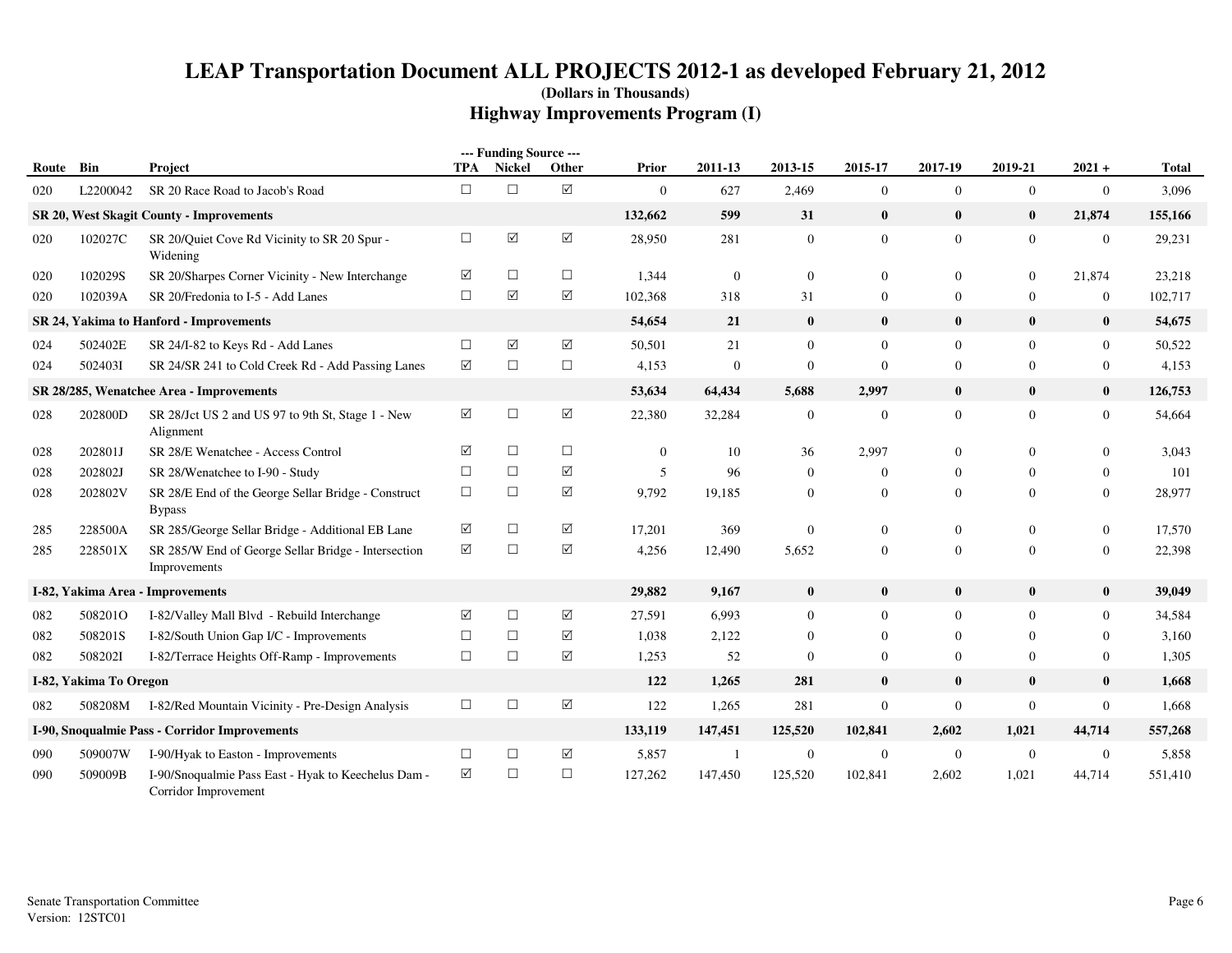| Route Bin  |                    | Project                                                                                             | TPA             | --- Funding Source ---<br>Nickel | Other                | Prior            | 2011-13          | 2013-15          | 2015-17                          | 2017-19        | 2019-21          | $2021 +$                           | <b>Total</b>  |
|------------|--------------------|-----------------------------------------------------------------------------------------------------|-----------------|----------------------------------|----------------------|------------------|------------------|------------------|----------------------------------|----------------|------------------|------------------------------------|---------------|
|            |                    | I-90, Spokane Area - Corridor Improvements                                                          |                 |                                  |                      | 10,879           | 19,615           | $\bf{0}$         | $\bf{0}$                         | $\mathbf{0}$   | $\bf{0}$         | $\bf{0}$                           | 30,494        |
|            |                    |                                                                                                     | $\Box$          | $\Box$                           | $\Delta$             |                  | $\mathbf{0}$     | $\mathbf{0}$     |                                  | $\overline{0}$ | $\mathbf{0}$     |                                    |               |
| 090        | 609031O<br>609049B | I-90/Urban Ramp Project - Safety Improvements<br>I-90/Spokane to Idaho State Line - Corridor Design | $\Box$          | $\Box$                           | $\sqrt{}$            | 851<br>3,464     | 7,054            | $\mathbf{0}$     | $\overline{0}$<br>$\overline{0}$ | $\overline{0}$ | $\mathbf{0}$     | $\overline{0}$<br>$\boldsymbol{0}$ | 851<br>10,518 |
| 090<br>090 | 609049N            | I-90/Sullivan Rd to Barker Rd - Additional Lanes                                                    | $\Box$          | $\Box$                           | ☑                    | 6,564            | 12,561           | $\mathbf{0}$     | $\overline{0}$                   | $\mathbf{0}$   | $\mathbf{0}$     | $\boldsymbol{0}$                   | 19,125        |
|            |                    |                                                                                                     |                 |                                  |                      |                  |                  | $\bf{0}$         | $\mathbf{0}$                     | $\bf{0}$       |                  | $\bf{0}$                           | 139,409       |
|            |                    | I-90, Western Washington - Improvements                                                             |                 |                                  |                      | 130,977          | 8,432            |                  |                                  |                | $\bf{0}$         |                                    |               |
| 090        | 100067T            | I-90 Comprehensive Tolling Study                                                                    | $\Box$          | $\Box$                           | $\sqrt{}$            | $\boldsymbol{0}$ | 1,560            | $\mathbf{0}$     | $\mathbf{0}$                     | $\mathbf{0}$   | $\mathbf{0}$     | $\boldsymbol{0}$                   | 1,560         |
| 090        | 109040Q            | I-90/Two Way Transit - Transit and HOV<br>Improvements - Stage 2 & 3                                | $\triangledown$ | ☑                                | $\Delta$             | 34,486           | 6,675            | $\boldsymbol{0}$ | $\mathbf{0}$                     | $\mathbf{0}$   | $\overline{0}$   | $\boldsymbol{0}$                   | 41,161        |
| 090        | 109061D            | I-90/Sunset I/C Modifications - Modify Facility to Full<br>Access I/C                               | $\Box$          | $\Box$                           | $\boxed{\checkmark}$ | 96,491           | 197              | $\boldsymbol{0}$ | $\mathbf{0}$                     | $\mathbf{0}$   | $\overline{0}$   | $\boldsymbol{0}$                   | 96,688        |
|            |                    | US 97, Chelan Falls to Toppenish - Safety Improvements                                              |                 |                                  |                      | 2,970            | 3,206            | $\bf{0}$         | $\bf{0}$                         | $\bf{0}$       | $\bf{0}$         | $\bf{0}$                           | 6,176         |
| 097        | 209703E            | US 97/Blewett Pass - Add Passing Lane                                                               | $\triangledown$ | $\Box$                           | $\Box$               | 1,645            | 38               | $\mathbf{0}$     | $\mathbf{0}$                     | $\mathbf{0}$   | $\overline{0}$   | $\overline{0}$                     | 1,683         |
| 097        | 209703F            | US 97/S of Chelan Falls - Add Passing Lane                                                          | ☑               | $\Box$                           | $\sqrt{}$            | 862              | 32               | $\Omega$         | $\Omega$                         | $\mathbf{0}$   | $\Omega$         | $\Omega$                           | 894           |
| 097        | 209790V            | US 97A/North of Wenatchee - Ohme Gardens<br>Roundabout                                              | $\Box$          | $\Box$                           | $\sqrt{}$            | $\overline{0}$   | 460              | $\mathbf{0}$     | $\overline{0}$                   | $\mathbf{0}$   | $\Omega$         | $\overline{0}$                     | 460           |
| 097        | 5097020            | US 97/Satus Creek Vicinity - Safety Work                                                            | $\Box$          | $\Box$                           | $\sqrt{}$            | 463              | 2,676            | $\mathbf{0}$     | $\overline{0}$                   | $\mathbf{0}$   | $\overline{0}$   | $\boldsymbol{0}$                   | 3,139         |
|            |                    | SR 99, Federal Way - HOV & Corridor Improvements                                                    |                 |                                  |                      | 14,633           | 20               | $\bf{0}$         | $\mathbf{0}$                     | $\bf{0}$       | $\bf{0}$         | $\bf{0}$                           | 14,653        |
| 099        | 109908R            | SR 99/S 284th to S 272nd St - Add HOV Lanes                                                         | $\Box$          | $\blacktriangledown$             | $\Delta$             | 14,633           | 20               | $\boldsymbol{0}$ | $\mathbf{0}$                     | $\mathbf{0}$   | $\mathbf{0}$     | $\mathbf{0}$                       | 14,653        |
|            |                    | SR 99, Seattle - Alaskan Way Viaduct                                                                |                 |                                  |                      | 822,010          | 987,585          | 825,914          | 513,467                          | $\mathbf{0}$   | $\bf{0}$         | $\bf{0}$                           | 3,148,976     |
| 099        | 809936Z            | SR 99/Alaskan Way Viaduct - Replacement                                                             | ☑               | ☑                                | $\sqrt{}$            | 818,713          | 986,338          | 825,914          | 513,467                          | $\mathbf{0}$   | $\Omega$         | $\boldsymbol{0}$                   | 3,144,432     |
| 099        | L1000034           | Alaskan Way Viaduct - Automatic Shutdown                                                            | $\Box$          | $\Box$                           | ☑                    | 3,297            | 1,247            | $\mathbf{0}$     | $\overline{0}$                   | $\overline{0}$ | $\Omega$         | $\boldsymbol{0}$                   | 4,544         |
|            |                    | SR 99, Shoreline - HOV & Corridor Improvements                                                      |                 |                                  |                      | 20,026           | $\bf{0}$         | $\bf{0}$         | $\bf{0}$                         | $\bf{0}$       | $\bf{0}$         | $\bf{0}$                           | 20,026        |
| 099        | 109956C            | SR 99/Aurora Ave N Corridor - Add HOV Lanes                                                         | $\Delta$        | $\Delta$                         | $\Box$               | 20,026           | $\boldsymbol{0}$ | $\boldsymbol{0}$ | $\mathbf{0}$                     | $\mathbf{0}$   | $\mathbf{0}$     | $\boldsymbol{0}$                   | 20,026        |
|            |                    | US 101/104/112, Olympic Peninsula/SW WA - Improvements                                              |                 |                                  |                      | 19,679           | 23,250           | 42,331           | $\bf{0}$                         | $\bf{0}$       | $\bf{0}$         | 4,481                              | 89,741        |
| 101        | 310101F            | US 101/Dawley Rd Vic to Blyn Highway - Add<br>Climbing Lane                                         | $\Box$          | $\Delta$                         | ☑                    | 943              | $\mathbf{0}$     | $\mathbf{0}$     | $\overline{0}$                   | $\overline{0}$ | $\overline{0}$   | 2,279                              | 3,222         |
| 101        | 310102F            | US 101/Gardiner Vicinity - Add Climbing Lane                                                        | $\Box$          | ☑                                | $\sqrt{}$            | 387              | $\boldsymbol{0}$ | $\mathbf{0}$     | $\overline{0}$                   | $\mathbf{0}$   | $\boldsymbol{0}$ | 2,202                              | 2,589         |
| 101        | 310107B            | US 101/Shore Rd to Kitchen Rd - Widening                                                            | $\Box$          | $\Box$                           | ☑                    | 9,960            | 22,846           | 42,331           | $\Omega$                         | $\mathbf{0}$   | $\mathbf{0}$     | $\boldsymbol{0}$                   | 75,137        |
| 101        | 310116D            | US 101/Lynch Road - Safety Improvements                                                             | $\triangledown$ | $\Box$                           | $\Box$               | 693              | 310              | $\mathbf{0}$     | $\theta$                         | $\mathbf{0}$   | $\Omega$         | $\Omega$                           | 1,003         |
| 101        | 310124C            | US 101/SR 3 On Ramp to US 101 NB - Add New Ramp                                                     | ☑               | $\Box$                           | $\Box$               | 3,869            | $\boldsymbol{0}$ | $\Omega$         | $\theta$                         | $\mathbf{0}$   | $\Omega$         | $\Omega$                           | 3,869         |
| 101        | 310166B            | US 101/Blyn Vicinity - Add Passing Lanes                                                            | $\Box$          | ☑                                | ☑                    | 3,510            | $\Omega$         | $\Omega$         | $\Omega$                         | $\Omega$       | $\Omega$         | $\Omega$                           | 3,510         |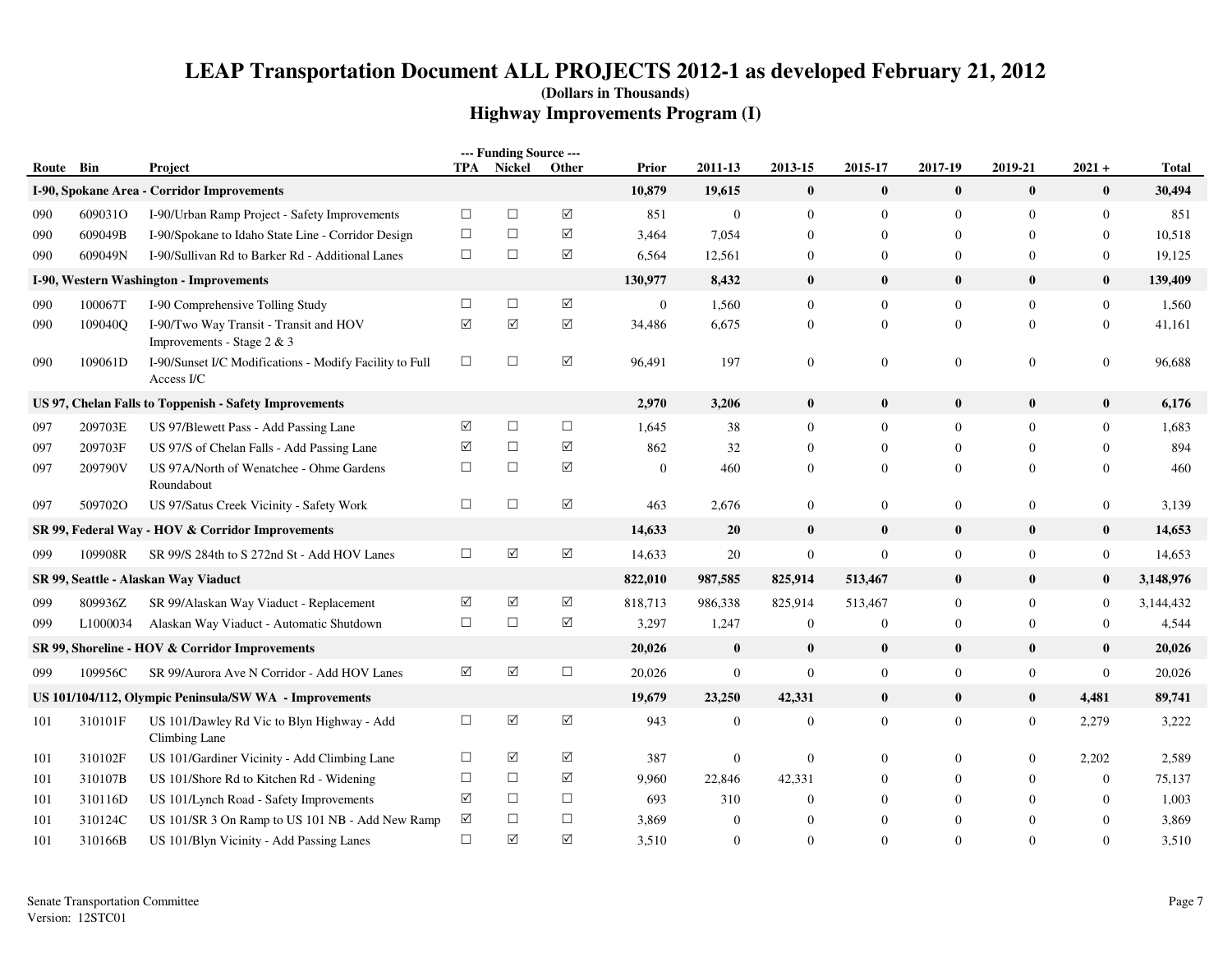|           |         |                                                                             |            | --- Funding Source --- |                      |                  |                  |                |                  |                  |                  |                  |              |
|-----------|---------|-----------------------------------------------------------------------------|------------|------------------------|----------------------|------------------|------------------|----------------|------------------|------------------|------------------|------------------|--------------|
| Route Bin |         | Project                                                                     | <b>TPA</b> | <b>Nickel</b>          | Other                | Prior            | 2011-13          | 2013-15        | 2015-17          | 2017-19          | 2019-21          | $2021 +$         | <b>Total</b> |
| 101       | 410100A | US 101/Fort Columbia Vicinity - Left Turn Lane                              | $\Box$     | $\Box$                 | $\boxed{\checkmark}$ | 317              | 94               | $\mathbf{0}$   | $\mathbf{0}$     | $\overline{0}$   | $\boldsymbol{0}$ | $\mathbf{0}$     | 411          |
|           |         | SR 161, Pierce County - Corridor Improvements                               |            |                        |                      | 53,456           | 20,272           | $\bf{0}$       | $\bf{0}$         | $\bf{0}$         | $\bf{0}$         | 31,386           | 105,114      |
| 161       | 116100C | SR 161/Jovita Blvd to S 360th St, Stage 2 - Widen to<br>Five Lanes          | $\Box$     | $\triangledown$        | $\boxed{\checkmark}$ | 25,996           | 52               | $\overline{0}$ | $\mathbf{0}$     | $\overline{0}$   | $\overline{0}$   | $\mathbf{0}$     | 26,048       |
| 161       | 316109A | SR 161/SR 167 EB Ramp - Realign Ramps                                       | $\Box$     | ☑                      | ☑                    | 2,800            | $\mathbf{0}$     | $\Omega$       | $\Omega$         | $\Omega$         | $\theta$         | $\Omega$         | 2,800        |
| 161       | 316118A | SR 161/24th St E to Jovita - Add Lanes                                      | $\Box$     | ☑                      | ☑                    | 24,452           | 15,541           | $\Omega$       | $\Omega$         | $\theta$         | $\Omega$         | $\mathbf{0}$     | 39,993       |
| 161       | 316118C | SR 161/36th to Vicinity 24th St E - Widen to 5 lanes                        | $\Box$     | ☑                      | ☑                    | $\overline{0}$   | $\theta$         | $\Omega$       | $\Omega$         | $\theta$         | $\Omega$         | 31,386           | 31,386       |
| 161       | 316130A | SR 161/Clear Lake N Rd to Tanwax Creek - Spot<br>Safety Improvements        | ☑          | $\Box$                 | $\Box$               | 208              | 4,679            | $\Omega$       | $\mathbf{0}$     | $\Omega$         | $\overline{0}$   | $\overline{0}$   | 4,887        |
|           |         | SR 167, Renton to Puyallup-HOV Improvements & HOT Lane Pilot                |            |                        |                      | 68,304           | 3,271            | 11,126         | 61,371           | 433              | $\bf{0}$         | $\bf{0}$         | 144,505      |
| 167       | 116703E | SR 167/15th St SW to 15th St NW - Add HOV Lanes                             | $\Box$     | $\blacktriangledown$   | $\Box$               | 43,672           | 9                | $\mathbf{0}$   | $\boldsymbol{0}$ | $\boldsymbol{0}$ | $\overline{0}$   | $\boldsymbol{0}$ | 43,681       |
| 167       | 816701B | SR 167 HOT Lanes Pilot Project - Managed Lanes                              | $\sqrt{}$  | $\Box$                 | $\sqrt{ }$           | 18,464           | 350              | $\mathbf{0}$   | $\mathbf{0}$     | $\overline{0}$   | $\Omega$         | $\boldsymbol{0}$ | 18,814       |
| 167       | 816701C | SR 167/8th St E Vic to S 277th St Vic - Southbound<br>Managed Lane          | ☑          | $\Box$                 | $\Box$               | 6,168            | 2,912            | 11,126         | 61,371           | 433              | $\overline{0}$   | $\boldsymbol{0}$ | 82,010       |
|           |         | SR 167, Tacoma to Puyallup - New Freeway                                    |            |                        |                      | 128,947          | 3,311            | $\bf{0}$       | $\bf{0}$         | $\bf{0}$         | $\bf{0}$         | $\bf{0}$         | 132,258      |
| 167       | 316712A | SR 167/SR 509 to SR 161 - EIS                                               | $\Box$     | $\blacktriangledown$   | ☑                    | 19,896           | $\boldsymbol{0}$ | $\mathbf{0}$   | $\overline{0}$   | $\mathbf{0}$     | $\Omega$         | $\boldsymbol{0}$ | 19,896       |
| 167       | 316718A | SR 167/SR 509 to I-5 Stage One - New Freeway                                | ☑          | ☑                      | $\Box$               | 109,051          | 2,311            | $\overline{0}$ | $\mathbf{0}$     | $\mathbf{0}$     | $\Omega$         | $\boldsymbol{0}$ | 111,362      |
| 167       | 316718S | SR 167/Tolling Feasibility Study                                            | $\Box$     | $\Box$                 | ☑                    | $\mathbf{0}$     | 1,000            | $\overline{0}$ | $\mathbf{0}$     | $\mathbf{0}$     | $\Omega$         | $\boldsymbol{0}$ | 1,000        |
|           |         | SR 169, Renton to Enumclaw - Safety Improvements                            |            |                        |                      | 5,253            | 14               | $\bf{0}$       | $\bf{0}$         | $\bf{0}$         | $\bf{0}$         | $\bf{0}$         | 5,267        |
| 169       | 116911T | SR 169/SE 291st St Vicinity (Formerly SE 288th)<br>Street) - Add Turn Lanes | ☑          | $\Box$                 | $\triangledown$      | 2,433            | 14               | $\mathbf{0}$   | $\mathbf{0}$     | $\overline{0}$   | $\overline{0}$   | $\mathbf{0}$     | 2,447        |
| 169       | 116927B | SR 169/140th Way SE to SR 900 - Add Lanes                                   | ☑          | $\Box$                 | $\triangledown$      | 2,820            | $\boldsymbol{0}$ | $\overline{0}$ | $\mathbf{0}$     | $\overline{0}$   | $\overline{0}$   | $\boldsymbol{0}$ | 2,820        |
|           |         | I-182, Tri-Cities - Improvements                                            |            |                        |                      | 2,735            | 164              | 32             | $\bf{0}$         | $\bf{0}$         | $\bf{0}$         | $\bf{0}$         | 2,931        |
| 182       | 518202H | I-182/Road 100 Interchange Vicinity - Improvements                          | $\Box$     | $\Box$                 | ☑                    | 2,735            | 159              | $\mathbf{0}$   | $\mathbf{0}$     | $\mathbf{0}$     | $\overline{0}$   | $\boldsymbol{0}$ | 2,894        |
| 182       | 518202T | I-182/Road 68 Interchange - Interstate Safety                               | $\Box$     | $\Box$                 | ☑                    | $\boldsymbol{0}$ | 5                | 32             | $\mathbf{0}$     | $\mathbf{0}$     | $\mathbf{0}$     | $\boldsymbol{0}$ | 37           |
|           |         | SR 202, Redmond to Fall City - Corridor Improvements                        |            |                        |                      | 84,740           | 32               | $\bf{0}$       | $\bf{0}$         | $\mathbf{0}$     | $\bf{0}$         | $\bf{0}$         | 84,772       |
| 202       | 120211M | SR 202/SR 520 to Sahalee Way - Widening                                     | $\Box$     | $\Box$                 | $\sqrt{}$            | 80,361           | 32               | $\overline{0}$ | $\mathbf{0}$     | $\mathbf{0}$     | $\mathbf{0}$     | $\mathbf{0}$     | 80,393       |
| 202       | 120214T | SR 202/244th Ave NE Intersection - Add Signal and<br>Turn Lane              | $\Box$     | ☑                      | $\blacktriangledown$ | 1,210            | $\theta$         | $\Omega$       | $\mathbf{0}$     | $\mathbf{0}$     | $\theta$         | $\mathbf{0}$     | 1,210        |
| 202       | 120219L | SR 202/Jct SR 203 - Construct Roundabout                                    | $\Box$     | ☑                      | $\blacktriangledown$ | 3,169            | $\theta$         | $\Omega$       | $\mathbf{0}$     | $\mathbf{0}$     | $\overline{0}$   | $\mathbf{0}$     | 3,169        |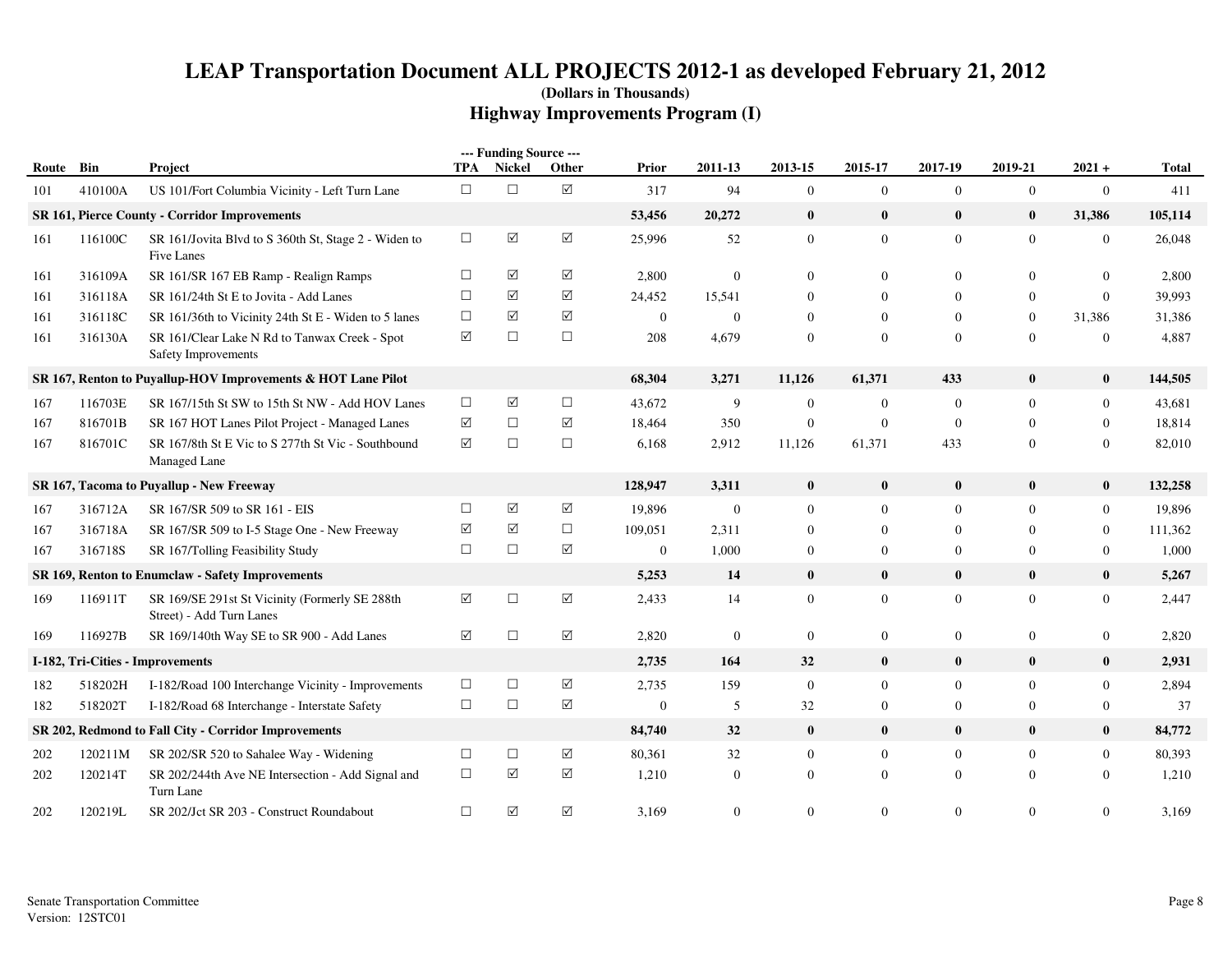|       |         |                                                                             |                 | --- Funding Source --- |            |         |                  |                |                |                  |                  |                  |              |
|-------|---------|-----------------------------------------------------------------------------|-----------------|------------------------|------------|---------|------------------|----------------|----------------|------------------|------------------|------------------|--------------|
| Route | Bin     | Project                                                                     |                 | TPA Nickel             | Other      | Prior   | 2011-13          | 2013-15        | 2015-17        | 2017-19          | 2019-21          | $2021 +$         | <b>Total</b> |
|       |         | I-205, Vancouver Area - Corridor Improvements                               |                 |                        |            | 22,081  | 3,862            | 33,244         | 54,065         | $\mathbf{0}$     | $\bf{0}$         | $\bf{0}$         | 113,252      |
| 205   | 420505A | I-205/Mill Plain Exit (112th Connector) - Build Ramp                        | $\Box$          | $\triangledown$        | ☑          | 10,631  | $\mathbf{0}$     | $\overline{0}$ | $\overline{0}$ | $\overline{0}$   | $\overline{0}$   | $\mathbf{0}$     | 10,631       |
| 205   | 420508A | I-205/Mill Plain Interchange to NE 18th St - Stage 1                        | ☑               | $\Box$                 | $\Box$     | 8,446   | $\boldsymbol{0}$ | $\mathbf{0}$   | $\mathbf{0}$   | $\overline{0}$   | $\boldsymbol{0}$ | $\boldsymbol{0}$ | 8,446        |
| 205   | 420511A | I-205/Mill Plain Interchange to NE 18th St - Build<br>Interchange - Stage 2 | $\triangledown$ | $\Box$                 | $\Box$     | 3,004   | 3,862            | 33,244         | 54,065         | $\overline{0}$   | $\mathbf{0}$     | $\boldsymbol{0}$ | 94,175       |
|       |         | SR 240, Richland Vicinity - Corridor Improvements                           |                 |                        |            | 72,701  | 293              | 96             | $\bf{0}$       | $\bf{0}$         | $\bf{0}$         | $\bf{0}$         | 73,090       |
| 240   | 524002E | SR 240/Beloit Rd to Kingsgate Way - Safety<br>Improvements                  | ☑               | $\Box$                 | $\Box$     | 9,490   | $\mathbf{0}$     | $\theta$       | $\overline{0}$ | $\overline{0}$   | $\overline{0}$   | $\boldsymbol{0}$ | 9,490        |
| 240   | 524002F | SR 240/I-182 to Richland Y - Add Lanes                                      | $\Box$          | ☑                      | ☑          | 22,463  | $\overline{4}$   | $\overline{0}$ | $\overline{0}$ | $\mathbf{0}$     | $\overline{0}$   | $\overline{0}$   | 22,467       |
| 240   | 524002G | SR 240/Richland Y to Columbia Center I/C - Add Lanes                        | $\Box$          | $\triangledown$        | $\Delta$   | 40,748  | 289              | 96             | $\overline{0}$ | $\mathbf{0}$     | $\mathbf{0}$     | $\boldsymbol{0}$ | 41,133       |
|       |         | SR 270, Pullman to Idaho State Line - Corridor Improvements                 |                 |                        |            | 31,187  | $\bf{0}$         | $\bf{0}$       | $\bf{0}$       | $\bf{0}$         | $\bf{0}$         | $\bf{0}$         | 31,187       |
| 270   | 627000E | SR 270/Pullman to Idaho State Line - Add Lanes                              | $\Box$          | $\triangledown$        | $\sqrt{}$  | 31,187  | $\boldsymbol{0}$ | $\mathbf{0}$   | $\mathbf{0}$   | $\mathbf{0}$     | $\mathbf{0}$     | $\boldsymbol{0}$ | 31,187       |
|       |         | SR 302, Purdy Vicinity - Corridor Improvements                              |                 |                        |            | 3,034   | 2,007            | 3,246          | 741            | $\mathbf{0}$     | $\bf{0}$         | $\bf{0}$         | 9,028        |
| 302   | 330215A | SR 302/Key Peninsula Highway to Purdy Vic-Safety &<br>Congestion            | ☑               | $\Box$                 | $\Box$     | 710     | 1,830            | 3,246          | 741            | $\overline{0}$   | $\overline{0}$   | $\boldsymbol{0}$ | 6,527        |
| 302   | 330216A | SR 302/Elgin Clifton Rd to SR 16 - Corridor Study                           | $\triangledown$ | $\Box$                 | $\Box$     | 2,324   | 177              | $\mathbf{0}$   | $\mathbf{0}$   | $\mathbf{0}$     | $\boldsymbol{0}$ | $\boldsymbol{0}$ | 2,501        |
|       |         | SR 305/SR 304, Bremerton Vicinity - HOV & Corridor Improvements             |                 |                        |            | 49,012  | 126              | $\bf{0}$       | $\bf{0}$       | $\bf{0}$         | $\bf{0}$         | $\bf{0}$         | 49,138       |
| 304   | 330405A | SR 304/Bremerton Transportation Center Access<br><b>Improvement Tunnel</b>  | $\Box$          | $\Box$                 | $\Delta$   | 49,012  | 126              | $\mathbf{0}$   | $\mathbf{0}$   | $\boldsymbol{0}$ | $\overline{0}$   | $\boldsymbol{0}$ | 49,138       |
|       |         | US 395, Spokane - North Spokane Corridor                                    |                 |                        |            | 401,912 | 110,775          | 49,647         | 26,048         | 4,447            | 47               | $\bf{0}$         | 592,876      |
| 395   | 600000A | NSC-North Spokane Corridor - Design Corridor and<br>Purchase Right of Way   | $\Box$          | $\Box$                 | $\Delta$   | 49,721  | 357              | $\mathbf{0}$   | $\mathbf{0}$   | $\boldsymbol{0}$ | $\mathbf{0}$     | $\boldsymbol{0}$ | 50,078       |
| 395   | 600001A | US 395/NSC-Francis Ave to Farwell Rd - New<br>Alignment                     | $\Box$          | ☑                      | ☑          | 179,087 | 30,802           | $\mathbf{0}$   | $\overline{0}$ | $\mathbf{0}$     | $\Omega$         | $\overline{0}$   | 209,889      |
| 395   | 600003A | US 395/NSC-US 2 to Wandermere and US 2 Lowering -<br>New Alignment          | $\Box$          | $\triangledown$        | ☑          | 99,683  | 28,146           | 46             | 47             | 47               | 47               | $\boldsymbol{0}$ | 128,016      |
| 395   | 600010A | US 395/North Spokane Corridor                                               | ☑               | $\Box$                 | $\sqrt{ }$ | 73,421  | 51,470           | 49,601         | 26,001         | 4,400            | $\mathbf{0}$     | $\overline{0}$   | 204,893      |
|       |         | I-405, Lynnwood to Tukwila - Corridor Improvements                          |                 |                        |            | 921,485 | 269,734          | 142,295        | 1,266          | 296              | 58               | 208,833          | 1,543,967    |
| 167   | 816719A | SR 167/S 180th St to I-405 - SB Widening                                    | ☑               | $\Box$                 | ☑          | 18,842  | -1               | $\mathbf{0}$   | $\overline{0}$ | $\overline{0}$   | $\boldsymbol{0}$ | $\boldsymbol{0}$ | 18,843       |
| 405   | 140567D | I-405 Totem Lake/NE 128th St HOV Direct<br>Access/Freeway Station - Safety  | $\Box$          | $\Box$                 | ☑          | 6,634   | 89               | $\mathbf{0}$   | $\overline{0}$ | $\overline{0}$   | $\Omega$         | $\overline{0}$   | 6,723        |
| 405   | 840501C | I-405/Tukwila to Lynnwood - Analysis                                        | $\Box$          | $\Box$                 | ☑          | 6,833   | 502              | $\Omega$       | $\overline{0}$ | $\mathbf{0}$     | $\overline{0}$   | $\overline{0}$   | 7,335        |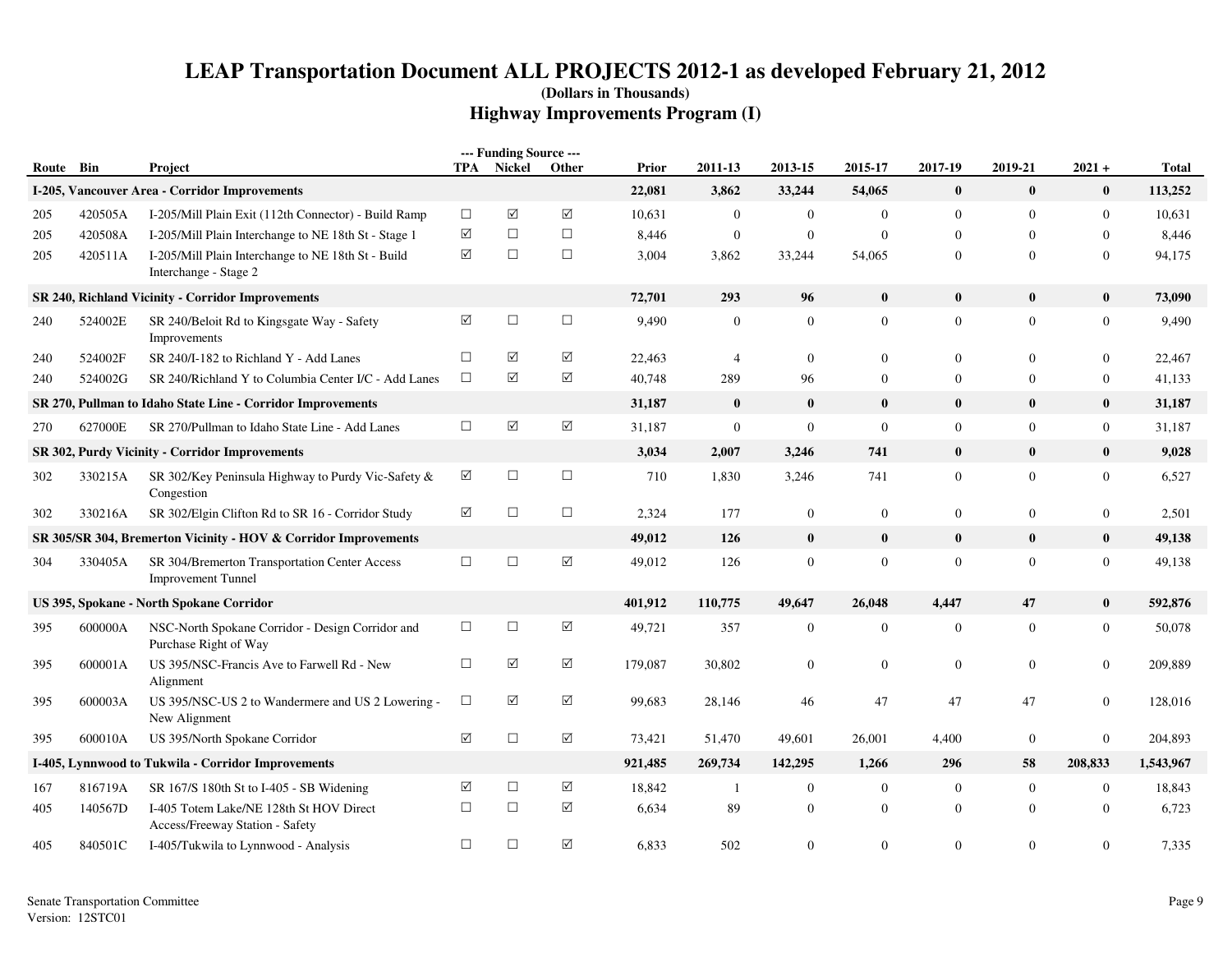|       |         |                                                                       |                      | --- Funding Source --- |                    |              |              |                |                |                  |                |                |              |
|-------|---------|-----------------------------------------------------------------------|----------------------|------------------------|--------------------|--------------|--------------|----------------|----------------|------------------|----------------|----------------|--------------|
| Route | Bin     | Project                                                               | <b>TPA</b>           | Nickel                 | Other              | Prior        | 2011-13      | 2013-15        | 2015-17        | 2017-19          | 2019-21        | $2021 +$       | <b>Total</b> |
| 405   | 840502B | I-405/SR 181 to SR 167 - Widening                                     | $\triangledown$      | ☑                      | ☑                  | 138,963      | 2,478        | 428            | 344            | 256              | 58             | $\overline{0}$ | 142,527      |
| 405   | 840503A | I-405/I-5 to SR 181 - Widening                                        | $\triangledown$      | $\Box$                 | $\Box$             | 21,942       | 49           | $\Omega$       | $\overline{0}$ | $\Omega$         | $\Omega$       | $\overline{0}$ | 21,991       |
| 405   | 840508A | I-405/NE 44th St to 112th Ave SE - Widening                           | $\triangledown$      | $\Box$                 | ☑                  | 5,497        | $\mathbf{0}$ | $\Omega$       | $\overline{0}$ | $\theta$         | $\mathbf{0}$   | 144,509        | 150,006      |
| 405   | 840509A | I-405/112th Ave SE to I-90 - NB Widening                              | ☑                    | $\Box$                 | $\Box$             | 19,957       | $\mathbf{0}$ | $\mathbf{0}$   | $\Omega$       | $\mathbf{0}$     | $\Omega$       | $\overline{0}$ | 19,957       |
| 405   | 840541F | I-405/I-90 to SE 8th St - Widening                                    | $\Box$               | ☑                      | $\triangledown$    | 173,690      | 999          | 5,088          | 62             | 30               | $\Omega$       | $\overline{0}$ | 179,869      |
| 405   | 840551A | I-405/NE 8th St to SR 520 Braided Ramps -<br>Interchange Improvements | $\sqrt{}$            | $\Box$                 | ☑                  | 155,184      | 69,203       | 35             | 41             | 10               | $\Omega$       | $\overline{0}$ | 224,473      |
| 405   | 840552A | I-405/NE 10th St - Bridge Crossing                                    | ☑                    | $\Box$                 | ☑                  | 62,872       | 433          | $\mathbf{0}$   | $\overline{0}$ | $\mathbf{0}$     | $\Omega$       | $\overline{0}$ | 63,305       |
| 405   | 840561A | I-405/SR 520 to SR 522 - Widening                                     | $\Box$               | ☑                      | $\Box$             | 81,169       | 27           | $\Omega$       | $\Omega$       | $\Omega$         | $\Omega$       | $\theta$       | 81,196       |
| 405   | 840567B | I-405/NE 132nd St - New Interchange                                   | $\triangledown$      | $\Box$                 | $\Box$             | $\mathbf{0}$ | $\mathbf{0}$ | $\Omega$       | $\Omega$       | $\Omega$         | $\Omega$       | 48,500         | 48,500       |
| 405   | 8BI1001 | I-405/South Renton Vicinity Stage 2 - Widening<br>(Nickel/TPA)        | ☑                    | ☑                      | ☑                  | 158,557      | 7,892        | 81             | 19             | $\mathbf{0}$     | $\mathbf{0}$   | $\overline{0}$ | 166,549      |
| 405   | 8BI1002 | I-405/Kirkland Vicinity Stage 2 - Widening<br>(Nickel/TPA)            | ☑                    | ☑                      | ☑                  | 71,345       | 188,061      | 136,663        | 800            | $\mathbf{0}$     | $\mathbf{0}$   | $\overline{0}$ | 396,869      |
| 405   | 8BI1006 | I-405/Tukwila to Bellevue Widening and Express Toll<br>Lanes          | ☑                    | $\Box$                 | $\Box$             | $\mathbf{0}$ | $\mathbf{0}$ | $\mathbf{0}$   | $\mathbf{0}$   | $\mathbf{0}$     | $\overline{0}$ | 15,824         | 15,824       |
|       |         | SR 410, Bonney Lake Vicinity - Corridor Widening                      |                      |                        |                    | 16,778       | 2,321        | $\bf{0}$       | $\bf{0}$       | $\bf{0}$         | $\bf{0}$       | $\bf{0}$       | 19,099       |
| 410   | 341015A | SR 410/214th Ave E to 234th - Add Lanes                               | $\blacktriangledown$ | $\boxed{\checkmark}$   | $\boxed{\searrow}$ | 16,778       | 2,321        | $\mathbf{0}$   | $\mathbf{0}$   | $\boldsymbol{0}$ | $\mathbf{0}$   | $\mathbf{0}$   | 19,099       |
|       |         | SR 500, Vancouver to Orchards - Corridor Improvements                 |                      |                        |                    | 12,698       | 35,097       | 275            | $\bf{0}$       | $\mathbf{0}$     | $\bf{0}$       | $\bf{0}$       | 48,070       |
| 500   | 450000A | SR 500/St Johns Blvd - Build Interchange                              | ☑                    | $\Box$                 | ☑                  | 12,698       | 35,097       | 275            | $\mathbf{0}$   | $\overline{0}$   | $\Omega$       | $\overline{0}$ | 48,070       |
|       |         | SR 502, I-5 to Battle Ground - Corridor Improvements                  |                      |                        |                    | 65,222       | 38,852       | 36,000         | 233            | $\mathbf{0}$     | $\bf{0}$       | $\bf{0}$       | 140,307      |
| 005   | 400599R | I-5/SR 502 Interchange - Build Interchange                            | $\Box$               | ☑                      | ☑                  | 52,230       | 291          | $\overline{0}$ | $\mathbf{0}$   | $\mathbf{0}$     | $\mathbf{0}$   | $\mathbf{0}$   | 52,521       |
| 502   | 450208W | SR 502/I-5 to Battle Ground - Add Lanes                               | ☑                    | ☑                      | ☑                  | 12,992       | 38,561       | 36,000         | 233            | $\mathbf{0}$     | $\mathbf{0}$   | $\overline{0}$ | 87,786       |
|       |         | <b>SR 503, Battle Ground to Vancouver - Improvements</b>              |                      |                        |                    | 6,501        | 475          | $\bf{0}$       | $\bf{0}$       | $\bf{0}$         | $\bf{0}$       | $\bf{0}$       | 6,976        |
| 503   | 450305B | SR 503/4th Plain/SR 500 Intersection - Add Turn Lane                  | ☑                    | $\Box$                 | ☑                  | 280          | 473          | $\mathbf{0}$   | $\overline{0}$ | $\mathbf{0}$     | $\mathbf{0}$   | $\overline{0}$ | 753          |
| 503   | 450393A | SR 503/Lewisville Park Vicinity - Add Climbing Lane                   | ☑                    | $\Box$                 | ☑                  | 6,221        | 2            | $\mathbf{0}$   | $\overline{0}$ | $\boldsymbol{0}$ | $\mathbf{0}$   | $\overline{0}$ | 6,223        |
|       |         | SR 509, SeaTac to I-5 - Corridor Completion                           |                      |                        |                    | 60,303       | 1,235        | $\bf{0}$       | $\bf{0}$       | $\mathbf{0}$     | $\bf{0}$       | $\bf{0}$       | 61,538       |
| 509   | 850901F | SR 509/I-5 to Sea-Tac Freight & Congestion Relief                     | ☑                    | $\Box$                 | $\Box$             | 25,308       | 1,234        | $\mathbf{0}$   | $\mathbf{0}$   | $\boldsymbol{0}$ | $\mathbf{0}$   | $\overline{0}$ | 26,542       |
| 509   | 850902A | SR 509/I-5/SeaTac to I-5 - Design and Critical R/W                    | $\Box$               | ☑                      | $\Box$             | 34,995       |              | $\Omega$       | $\overline{0}$ | $\Omega$         | $\Omega$       | $\overline{0}$ | 34,996       |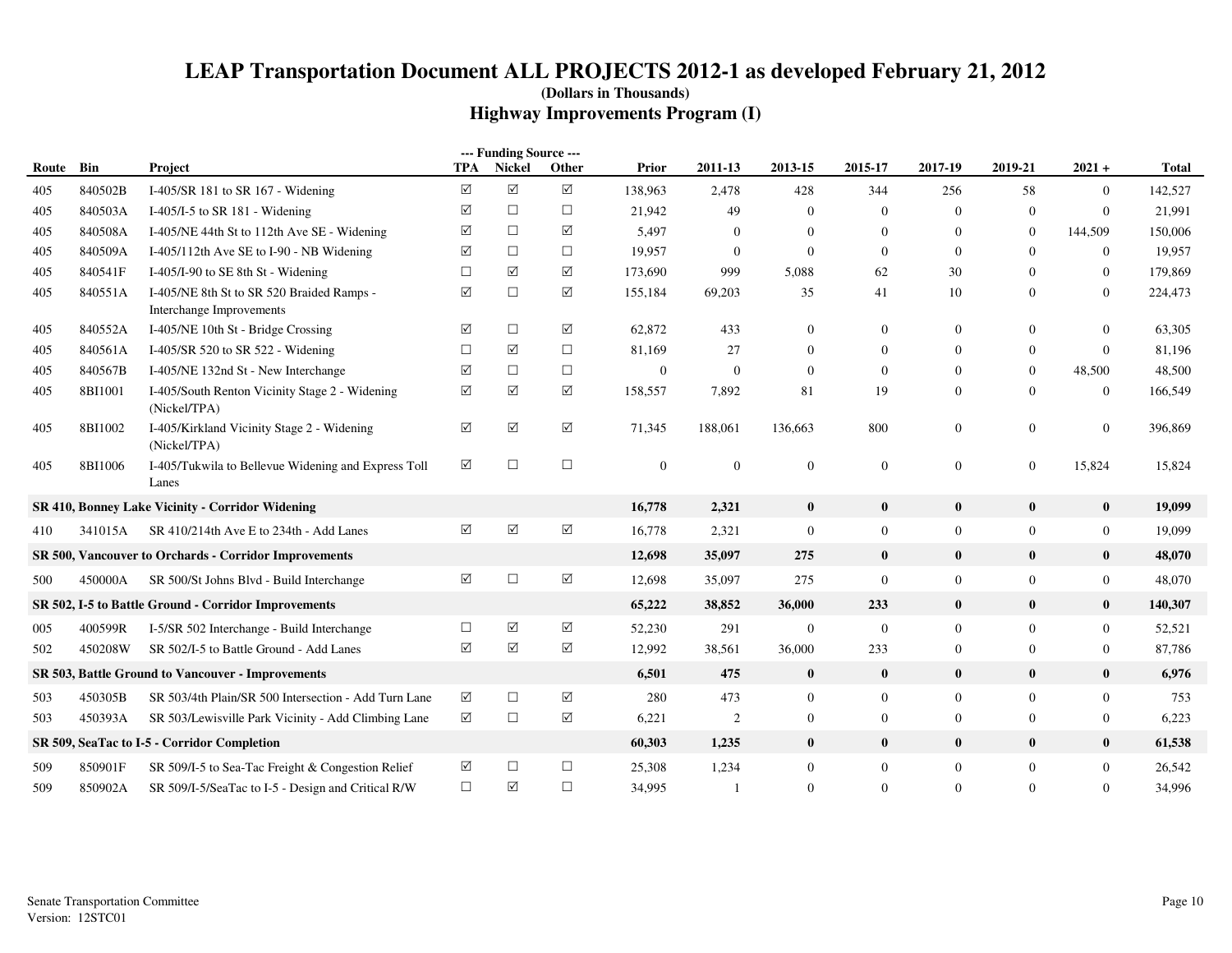| Route Bin |                            | <b>Project</b>                                                       |                      | --- Funding Source ---<br>TPA Nickel | Other                | Prior            | 2011-13          | 2013-15          | 2015-17          | 2017-19        | 2019-21        | $2021 +$         | <b>Total</b> |
|-----------|----------------------------|----------------------------------------------------------------------|----------------------|--------------------------------------|----------------------|------------------|------------------|------------------|------------------|----------------|----------------|------------------|--------------|
|           | SR 510, Yelm - New Freeway |                                                                      |                      |                                      |                      | 28,827           | 2,257            | $\bf{0}$         | $\bf{0}$         | $\bf{0}$       | $\bf{0}$       | 4,860            | 35,944       |
| 510       | 351025A                    | SR 510/Yelm Loop - New Alignment                                     | ☑                    | $\Box$                               | $\Delta$             | 28,827           | 2,257            | $\boldsymbol{0}$ | $\boldsymbol{0}$ | $\mathbf{0}$   | $\mathbf{0}$   | 4,860            | 35,944       |
|           |                            | SR 518, Burien to Tukwila - Corridor Improvements                    |                      |                                      |                      | 39,533           | 2,595            | $\bf{0}$         | $\bf{0}$         | $\bf{0}$       | $\bf{0}$       | $\bf{0}$         | 42,128       |
| 509       | 850919F                    | SR 509/SR 518 Interchange - Signalization and<br>Channelization      | ☑                    | $\Box$                               | $\boxed{\checkmark}$ | 5,605            | 226              | $\overline{0}$   | $\overline{0}$   | $\overline{0}$ | $\overline{0}$ | $\overline{0}$   | 5,831        |
| 509       | 850919G                    | SR 509/SR 518 Interchange - Interchange Improvements                 | $\Box$               | $\Box$                               | $\blacktriangledown$ | 465              | $\mathbf{0}$     | $\Omega$         | $\overline{0}$   | $\mathbf{0}$   | $\Omega$       | $\overline{0}$   | 465          |
| 518       | 851808A                    | SR 518/SeaTac Airport to I-5 - Eastbound Widening                    | $\boxed{\mathsf{v}}$ | $\Box$                               | $\sqrt{ }$           | 33,463           | 2,369            | $\mathbf{0}$     | $\mathbf{0}$     | $\mathbf{0}$   | $\overline{0}$ | $\mathbf{0}$     | 35,832       |
|           |                            | SR 519, Seattle - Intermodal Improvements                            |                      |                                      |                      | 82,593           | 178              | $\bf{0}$         | $\bf{0}$         | $\bf{0}$       | $\bf{0}$       | $\bf{0}$         | 82,771       |
| 519       | 851902A                    | SR 519/I-90 to SR 99 Intermodal Access Project - I/C<br>Improvements | $\Box$               | ☑                                    | $\boxed{\checkmark}$ | 82,593           | 178              | $\mathbf{0}$     | $\mathbf{0}$     | $\mathbf{0}$   | $\overline{0}$ | $\mathbf{0}$     | 82,771       |
|           |                            | SR 520, Seattle to Redmond - Corridor Improvements                   |                      |                                      |                      | 642,389          | 1,208,233        | 809,738          | 86,113           | 656            | $\bf{0}$       | 143,202          | 2,890,331    |
| 520       | 152040A                    | SR 520/W Lake Sammamish Parkway to SR 202, Stage<br>3 - Widening     | $\Box$               | ☑                                    | $\Delta$             | 77,466           | 1,368            | 135              | $\boldsymbol{0}$ | $\mathbf{0}$   | $\mathbf{0}$   | $\mathbf{0}$     | 78,969       |
| 520       | 8BI1003                    | SR 520/ Bridge Replacement and HOV (Nickel/TPA)                      | ☑                    | ☑                                    | ☑                    | 496,733          | 1,187,245        | 809,603          | 86,113           | 656            | $\mathbf{0}$   |                  | 2,580,351    |
| 520       | 8BI1009                    | SR 520/Repayment of Sales Tax for Bridge<br>Replacement              | $\Box$               | $\Box$                               | $\blacktriangledown$ | $\boldsymbol{0}$ | $\mathbf{0}$     | $\overline{0}$   | $\mathbf{0}$     | $\mathbf{0}$   | $\overline{0}$ | 143,201          | 143,201      |
| 520       | L1000033                   | Lake Washington Congestion Management                                | ☑                    | $\Box$                               | $\triangledown$      | 68,190           | 19,120           | $\mathbf{0}$     | $\boldsymbol{0}$ | $\mathbf{0}$   | $\overline{0}$ | $\mathbf{0}$     | 87,310       |
| 520       | L1000054                   | SR 520 Avondale Rd and 405                                           | $\Box$               | $\Box$                               | $\boxed{\checkmark}$ | $\mathbf{0}$     | 500              | $\mathbf{0}$     | $\mathbf{0}$     | $\mathbf{0}$   | $\overline{0}$ | $\mathbf{0}$     | 500          |
|           |                            | SR 522, Seattle to Monroe - Corridor Improvements                    |                      |                                      |                      | 106,504          | 90,454           | 22,169           | 1,686            | 798            | $\bf{0}$       | $\bf{0}$         | 221,611      |
| 522       | 152201C                    | SR 522/I-5 to I-405 - Multimodal Improvements                        | ☑                    | ☑                                    | $\triangledown$      | 22,508           | 54               | $\overline{0}$   | $\boldsymbol{0}$ | $\overline{0}$ | $\Omega$       | $\overline{0}$   | 22,562       |
| 522       | 152219A                    | SR 522/University of Washington Bothell - Build<br>Interchange       | ☑                    | ☑                                    | ☑                    | 46,592           | 298              | 27               | $\boldsymbol{0}$ | $\mathbf{0}$   | $\Omega$       | $\overline{0}$   | 46,917       |
| 522       | 152234E                    | SR 522/Snohomish River Bridge to US 2 - Add Lanes                    | $\Box$               | ☑                                    | $\triangledown$      | 37,404           | 90,102           | 22,142           | 1,686            | 798            | 0              | $\overline{0}$   | 152,132      |
|           |                            | SR 527, Everett to Bothell - Corridor Improvements                   |                      |                                      |                      | 20,072           | $\bf{0}$         | $\bf{0}$         | $\bf{0}$         | $\bf{0}$       | $\bf{0}$       | $\bf{0}$         | 20,072       |
| 527       | 152720A                    | SR 527/132nd St SE to 112th St SE - Add Lanes                        | $\Box$               | $\sqrt{}$                            | $\sqrt{ }$           | 20,072           | $\boldsymbol{0}$ | $\mathbf{0}$     | $\boldsymbol{0}$ | $\mathbf{0}$   | $\mathbf{0}$   | $\boldsymbol{0}$ | 20,072       |
|           |                            | SR 531, Smokey Point Vicinity - Improvements                         |                      |                                      |                      | 618              | 802              | $\bf{0}$         | $\bf{0}$         | $\bf{0}$       | $\bf{0}$       | $\bf{0}$         | 1,420        |
| 531       | 153160A                    | SR 531/43rd Ave NE to 67th Ave. NE - Widening                        | $\Box$               | $\Box$                               | $\boxed{\checkmark}$ | 618              | 802              | $\mathbf{0}$     | $\mathbf{0}$     | $\mathbf{0}$   | $\overline{0}$ | $\boldsymbol{0}$ | 1,420        |
|           |                            | SR 532, Camano Island to I-5 - Corridor Improvements                 |                      |                                      |                      | 55,719           | 6,480            | 3,836            | 164              | 429            | 12             | $\bf{0}$         | 66,640       |
| 532       | 053255C                    | SR 532/Camano Island to I-5 Corridor Improvements<br>(TPA)           | ☑                    | $\Box$                               | $\blacktriangledown$ | 55,719           | 6,480            | 3,836            | 164              | 429            | 12             | $\mathbf{0}$     | 66,640       |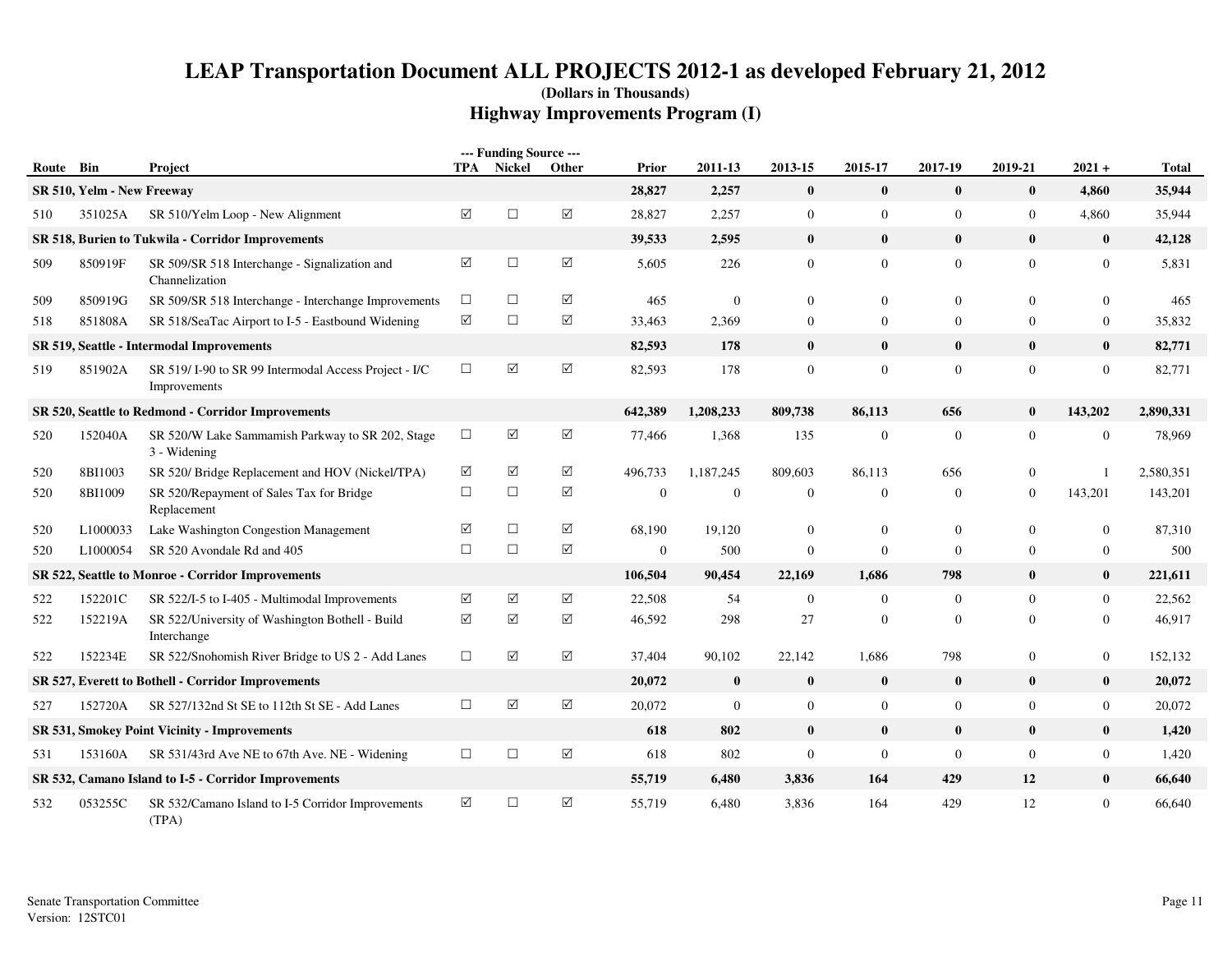|           |                              |                                                                                   |          | --- Funding Source --- |                       |                  |                         |                |                  |                  |                |                  |              |
|-----------|------------------------------|-----------------------------------------------------------------------------------|----------|------------------------|-----------------------|------------------|-------------------------|----------------|------------------|------------------|----------------|------------------|--------------|
| Route Bin |                              | Project                                                                           | TPA      | Nickel                 | Other                 | Prior            | 2011-13                 | 2013-15        | 2015-17          | 2017-19          | 2019-21        | $2021 +$         | <b>Total</b> |
|           |                              | SR 539, Bellingham North - Corridor Improvements                                  |          |                        |                       | 167,744          | 5,236                   | 1,921          | 38               | 24               | 8              | $\bf{0}$         | 174,971      |
| 539       | 153900M                      | SR 539/I-5 to Horton Road - Access Management                                     | $\Box$   | $\Box$                 | $\triangledown$       | 21               | 1,873                   | 1,360          | $\overline{0}$   | $\mathbf{0}$     | $\mathbf{0}$   | $\mathbf{0}$     | 3,254        |
| 539       | 153902B                      | SR 539/Horton Road to Tenmile Road - Widen to Five<br>Lanes                       | $\Box$   | $\Box$                 | ☑                     | 67,509           | 212                     | 322            | $\mathbf{0}$     | $\theta$         | $\mathbf{0}$   | $\boldsymbol{0}$ | 68,043       |
| 539       | 153910A                      | SR 539/Tenmile Road to SR 546 - Widening                                          | $\Box$   | $\boxed{\checkmark}$   | $\boxed{\mathsf{v}}$  | 100,214          | 3,151                   | 239            | 38               | 24               | 8              | $\boldsymbol{0}$ | 103,674      |
|           |                              | SR 542, Bellingham Vicinity - Corridor Improvements                               |          |                        |                       | 3,485            | 2,455                   | 37             | $\bf{0}$         | $\bf{0}$         | $\bf{0}$       | $\pmb{0}$        | 5,977        |
| 542       | 154205G                      | SR 542/Everson Goshen Rd Vic to SR 9 Vic-<br>Intersections Improvements           | ☑        | $\Box$                 | $\boxed{\mathsf{v}}$  | 3,485            | 2,455                   | 37             | $\overline{0}$   | $\overline{0}$   | $\Omega$       | $\mathbf{0}$     | 5,977        |
|           |                              | SR 543, Blaine Vicinity - Corridor Improvements                                   |          |                        |                       | 50,523           | $\overline{\mathbf{4}}$ | $\bf{0}$       | $\bf{0}$         | $\bf{0}$         | $\mathbf{0}$   | $\bf{0}$         | 50,527       |
| 543       | 154302E                      | SR 543/I-5 to Canadian Border - Add Lanes                                         | $\Box$   | ☑                      | $\Delta$              | 50,523           | $\overline{4}$          | $\mathbf{0}$   | $\boldsymbol{0}$ | $\mathbf{0}$     | $\mathbf{0}$   | $\boldsymbol{0}$ | 50,527       |
|           |                              | SR 704, Lakewood Vicinity - New Freeway                                           |          |                        |                       | 22,615           | 342                     | $\bf{0}$       | $\bf{0}$         | $\bf{0}$         | $\mathbf{0}$   | 17,946           | 40,903       |
| 704       | 370401A                      | SR 704/Cross Base Highway - New Alignment                                         | ☑        | $\blacktriangledown$   | ☑                     | 22,615           | 342                     | $\mathbf{0}$   | $\mathbf{0}$     | $\overline{0}$   | $\overline{0}$ | 17,946           | 40,903       |
|           |                              | SR 823, Selah Vicinity - Corridor Improvements                                    |          |                        |                       | 6,887            | 2,424                   | $\bf{0}$       | $\bf{0}$         | $\bf{0}$         | $\mathbf{0}$   | $\bf{0}$         | 9,311        |
| 823       | 582301S                      | SR 823/Selah Vicinity - Re-route Highway                                          | $\Delta$ | $\Box$                 | $\boxed{\searrow}$    | 6,887            | 2,424                   | $\mathbf{0}$   | $\mathbf{0}$     | $\mathbf{0}$     | $\overline{0}$ | $\boldsymbol{0}$ | 9,311        |
|           |                              | SR 900, Issaquah Vicinity - Corridor Widening                                     |          |                        |                       | 43,300           | 396                     | $\mathbf{0}$   | $\bf{0}$         | $\mathbf{0}$     | $\mathbf{0}$   | $\bf{0}$         | 43,696       |
| 900       | 190098U                      | SR 900/SE 78th St Vic to I-90 Vic - Widening and HOV                              | $\Box$   | $\triangledown$        | $\boxtimes$           | 43,300           | 396                     | $\mathbf{0}$   | $\overline{0}$   | $\mathbf{0}$     | $\overline{0}$ | $\boldsymbol{0}$ | 43,696       |
|           | <b>Facility Improvements</b> |                                                                                   |          |                        |                       | $\bf{0}$         | 250                     | $\bf{0}$       | $\bf{0}$         | $\mathbf{0}$     | $\bf{0}$       | $\bf{0}$         | 250          |
| 000       | 100098S                      | SR 539/International Boundary - Lynden-Aldergrove<br>Port of Entry Improvem       | $\Box$   | $\Box$                 | $\boxed{\mathcal{S}}$ | $\boldsymbol{0}$ | 250                     | $\mathbf{0}$   | $\boldsymbol{0}$ | $\boldsymbol{0}$ | $\mathbf{0}$   | $\boldsymbol{0}$ | 250          |
|           |                              | <b>Future Unprogrammed Project Reserves</b>                                       |          |                        |                       | $\bf{0}$         | 30,629                  | 31,500         | 31,000           | 165,350          | 165,770        | 646,364          | 1,070,613    |
| 998       | 099902F                      | Environmental Retrofit Project Reserve - Fish Barrier<br>Passage                  | $\Box$   | $\Box$                 | $\boxtimes$           | $\overline{0}$   | $\mathbf{0}$            | $\overline{0}$ | $\overline{0}$   | 4,514            | 7,863          | 29,221           | 41,598       |
| 998       | 099902I                      | Safety Project Reserve - Collision Reduction                                      | $\Box$   | $\Box$                 | ☑                     | $\Omega$         | $\mathbf{0}$            | $\overline{0}$ | $\mathbf{0}$     | 56,346           | 54,735         | 175,474          | 286,555      |
| 998       | 099902J                      | Safety Project Reserve - Collision Prevention                                     | $\Box$   | $\Box$                 | $\Delta$              | $\Omega$         | $\overline{0}$          | $\mathbf{0}$   | $\overline{0}$   | 69,154           | 67,677         | 332,980          | 469,811      |
| 998       | 099902K                      | Environmental Retrofit Project Reserve - Stormwater<br>Runoff                     | $\Box$   | $\Box$                 | ☑                     | $\Omega$         | $\Omega$                | $\theta$       | $\overline{0}$   | 2,429            | 2,530          | 9,383            | 14,342       |
| 998       | 099902N                      | Project Reserve - Noise Reduction                                                 | $\Box$   | $\Box$                 | $\boxed{\searrow}$    | $\boldsymbol{0}$ | 629                     | 1,500          | 1,000            | 1,000            | 1,000          | 2,000            | 7,129        |
| 998       | 099902Q                      | Environmental Retrofit Project Reserve - Chronic<br><b>Environment Deficiency</b> | $\Box$   | $\Box$                 | ☑                     | $\overline{0}$   | $\mathbf{0}$            | $\overline{0}$ | $\overline{0}$   | 1,907            | 1,965          | 7,306            | 11,178       |
| 998       | 099904Q                      | Future Federal Earmarks for Improvement Program                                   | $\Box$   | $\Box$                 | ☑                     | $\boldsymbol{0}$ | 20,000                  | 20,000         | 20,000           | 20,000           | 20,000         | 60,000           | 160,000      |
| 998       | 099905O                      | Future Local Funds for Improvement Program                                        | $\Box$   | $\Box$                 | $\triangledown$       | $\overline{0}$   | 10,000                  | 10,000         | 10,000           | 10,000           | 10,000         | 30,000           | 80,000       |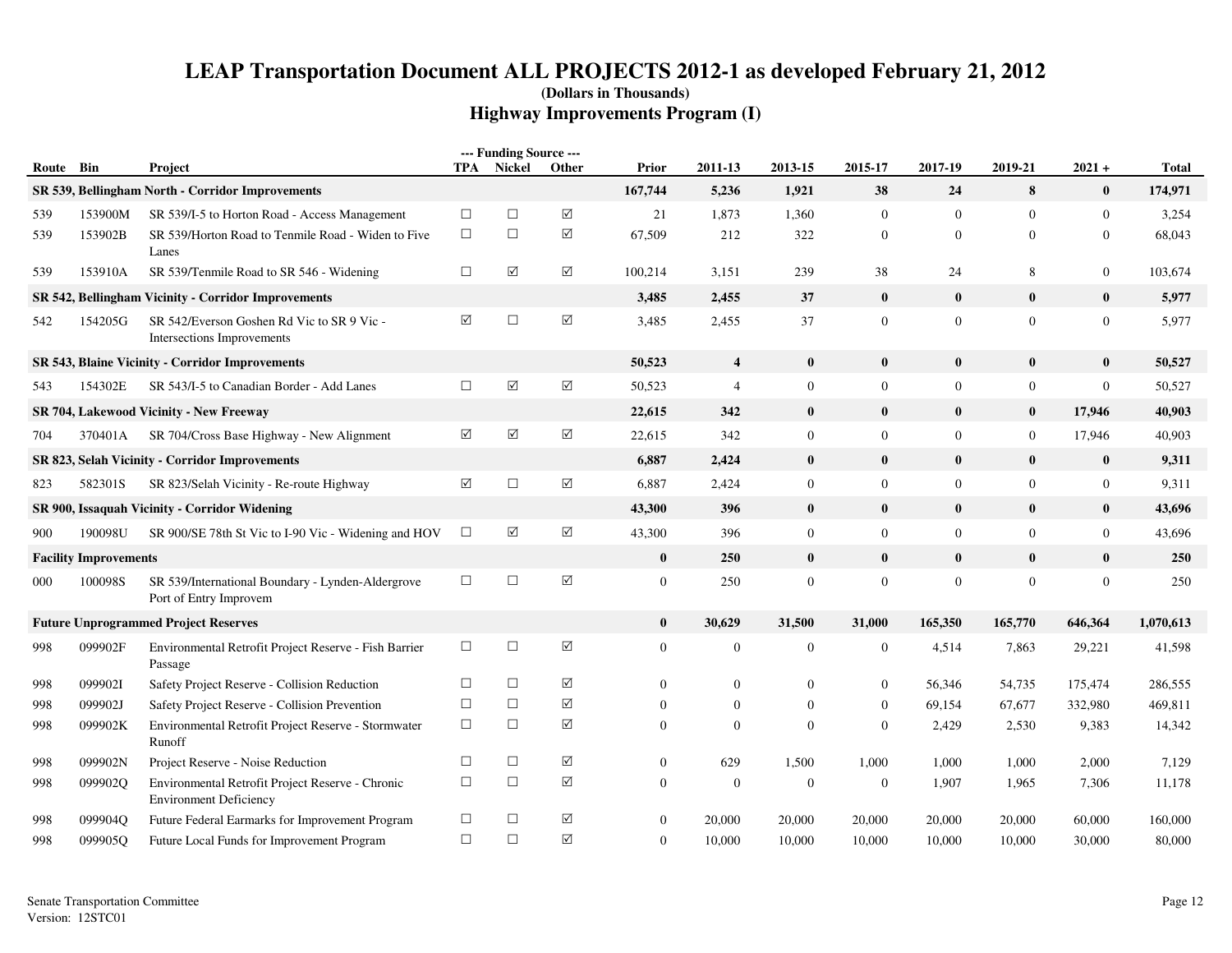|           |                                      |                                                                             |                 | --- Funding Source --- |                 |                |              |                  |                  |                  |                |                |              |
|-----------|--------------------------------------|-----------------------------------------------------------------------------|-----------------|------------------------|-----------------|----------------|--------------|------------------|------------------|------------------|----------------|----------------|--------------|
| Route Bin |                                      | Project                                                                     |                 | TPA Nickel             | Other           | Prior          | 2011-13      | 2013-15          | 2015-17          | 2017-19          | 2019-21        | $2021 +$       | <b>Total</b> |
| Other     |                                      |                                                                             |                 |                        |                 | 481,069        | 979          | $\mathbf{0}$     | $\bf{0}$         | $\bf{0}$         | $\bf{0}$       | $\bf{0}$       | 482,048      |
| 000       | 0BI100A                              | Mobility Reappropriation for Projects Assumed to be<br>Complete             | $\Box$          | $\Box$                 | $\Delta$        | 346,312        | 640          | $\mathbf{0}$     | $\mathbf{0}$     | $\overline{0}$   | $\overline{0}$ | $\overline{0}$ | 346.952      |
| 000       | 0BI200A                              | Safety Reappropriations for Projects Assumed to be<br>Complete              | $\Box$          | $\Box$                 | ☑               | 37,744         | 229          | $\mathbf{0}$     | $\boldsymbol{0}$ | $\boldsymbol{0}$ | 0              | $\overline{0}$ | 37,973       |
| 000       | 0BI300A                              | Economic Initiatives Reappropriation for Projects<br>Assumed to be Complete | $\Box$          | $\Box$                 | $\triangledown$ | 97,013         | $\mathbf{0}$ | $\mathbf{0}$     | $\overline{0}$   | $\mathbf{0}$     | $\overline{0}$ | $\overline{0}$ | 97,013       |
| 009       | 100912T                              | SR 9/Snohomish Vicinity Access Mitigation                                   | $\Box$          | $\Box$                 | ✓               | $\mathbf{0}$   | 110          | $\boldsymbol{0}$ | $\boldsymbol{0}$ | $\boldsymbol{0}$ | $\overline{0}$ | $\mathbf{0}$   | 110          |
|           | <b>Sound Transit Projects</b>        |                                                                             |                 |                        |                 | 188,840        | 23,675       | 90,486           | 6,546            | 3,329            | 7,693          | 49,030         | 369,599      |
| 000       | 100005B                              | Sound Transit Management Services                                           | $\Box$          | $\Box$                 | $\triangledown$ | 4,409          | 436          | 64               | $\overline{0}$   | $\mathbf{0}$     | $\overline{0}$ | $\overline{0}$ | 4,909        |
| 000       | 800005D                              | Sound Transit East Link Management Services                                 | $\Box$          | $\Box$                 | $\triangledown$ | 821            | 309          | $\Omega$         | $\theta$         | $\overline{0}$   | $\Omega$       | $\mathbf{0}$   | 1,130        |
| 005       | 100529D                              | I-5/Mountlake Terrace Freeway Station                                       | $\Box$          | $\Box$                 | ✓               | 23,748         | 2,447        | 22               | $\boldsymbol{0}$ | $\overline{0}$   | $\overline{0}$ | $\overline{0}$ | 26,217       |
| 005       | 100545D                              | I-5/South Everett Freeway Station/112th St SE - Transit<br>Direct Access    | $\Box$          | $\Box$                 | $\triangledown$ | 24,883         | 130          | $\Omega$         | $\mathbf{0}$     | $\overline{0}$   | $\Omega$       | $\theta$       | 25,013       |
| 090       | 109040R                              | I-90/Two Way Transit - Transit and HOV Improvements                         | $\Box$          | $\Box$                 | $\triangledown$ | 37,797         | 20,334       | 90.400           | 6.546            | 50               | $\Omega$       | $\overline{0}$ | 155,127      |
| 090       | 109053D                              | I-90/Eastgate Transit Access/142nd Place SE                                 | $\Box$          | $\Box$                 | $\Delta$        | 26,164         | $\mathbf{0}$ | $\mathbf{0}$     | $\boldsymbol{0}$ | $\mathbf{0}$     | $\mathbf{0}$   | $\overline{0}$ | 26,164       |
| 405       | 140521D                              | I-405/Renton HOV Improvements Project - HOV<br>Direct Access                | $\Box$          | $\Box$                 | $\triangledown$ | 733            | $\mathbf{0}$ | $\mathbf{0}$     | $\mathbf{0}$     | 3,279            | 7,693          | 49,030         | 60,735       |
| 405       | 140566D                              | I-405 Totem Lake/NE 128th St HOV - Direct<br>Access/Freeway Station         | $\Box$          | $\Box$                 | $\Delta$        | 62,192         | 10           | $\mathbf{0}$     | $\boldsymbol{0}$ | $\boldsymbol{0}$ | $\mathbf{0}$   | $\overline{0}$ | 62,202       |
| 405       | 140586D                              | I-405 Canyon Park Freeway Station - Direct Access and<br><b>Flyer Stop</b>  | $\Box$          | $\Box$                 | $\triangledown$ | 8,093          | 9            | $\mathbf{0}$     | $\boldsymbol{0}$ | $\boldsymbol{0}$ | $\overline{0}$ | $\mathbf{0}$   | 8,102        |
|           | <b>Studies &amp; System Analysis</b> |                                                                             |                 |                        |                 | 17,813         | 3,842        | $\mathbf{0}$     | $\bf{0}$         | $\bf{0}$         | $\bf{0}$       | $\bf{0}$       | 21,655       |
| 000       | 099999G                              | <b>Bremerton Economic Development Study</b>                                 | $\Box$          | $\Box$                 | $\triangledown$ | 660            | 15           | $\Omega$         | $\overline{0}$   | $\overline{0}$   | $\Omega$       | $\overline{0}$ | 675          |
| 000       | 099999H                              | Spokane Economic Development Study                                          | $\Box$          | $\Box$                 | ✓               | 517            | 19           | $\mathbf{0}$     | $\boldsymbol{0}$ | $\mathbf{0}$     | $\mathbf{0}$   | $\overline{0}$ | 536          |
| 000       | 100098U                              | WA-BC Joint Transportation Action Plan - Int'l<br>Mobility & Trade Corridor | $\Box$          | $\Box$                 | $\triangledown$ | $\overline{0}$ | 250          | $\mathbf{0}$     | $\mathbf{0}$     | $\overline{0}$   | $\overline{0}$ | $\theta$       | 250          |
| 000       | 100098V                              | WA-BC Joint Transportation Action Plan-Border<br>Policy Research Institute  | $\Box$          | $\Box$                 | $\triangledown$ | $\overline{0}$ | 100          | $\overline{0}$   | $\overline{0}$   | $\mathbf{0}$     | $\overline{0}$ | $\theta$       | 100          |
| 000       | 800020A                              | Express Lanes System Concept Study                                          | $\Box$          | $\Box$                 | ✓               | 905            | 428          | $\mathbf{0}$     | $\overline{0}$   | $\boldsymbol{0}$ | $\overline{0}$ | $\overline{0}$ | 1,333        |
| 000       | L2000054                             | ITS/Canadian Border Planning                                                | $\Box$          | $\Box$                 | ✓               | 353            | 972          | $\Omega$         | $\Omega$         | $\mathbf{0}$     | $\Omega$       | $\overline{0}$ | 1,325        |
| 002       | L <sub>2000016</sub>                 | US 2/Route Developement Plan                                                | $\Box$          | $\Box$                 | ✓               | 168            | 335          | $\mathbf{0}$     | $\overline{0}$   | $\Omega$         | $\Omega$       | $\Omega$       | 503          |
| 005       | 100597B                              | I-5/SR 534 to Cook Rd - Corridor Access Study                               | $\triangledown$ | $\Box$                 | $\Box$          | 799            | $\Omega$     | $\Omega$         | $\Omega$         | $\Omega$         | $\Omega$       | $\Omega$       | 799          |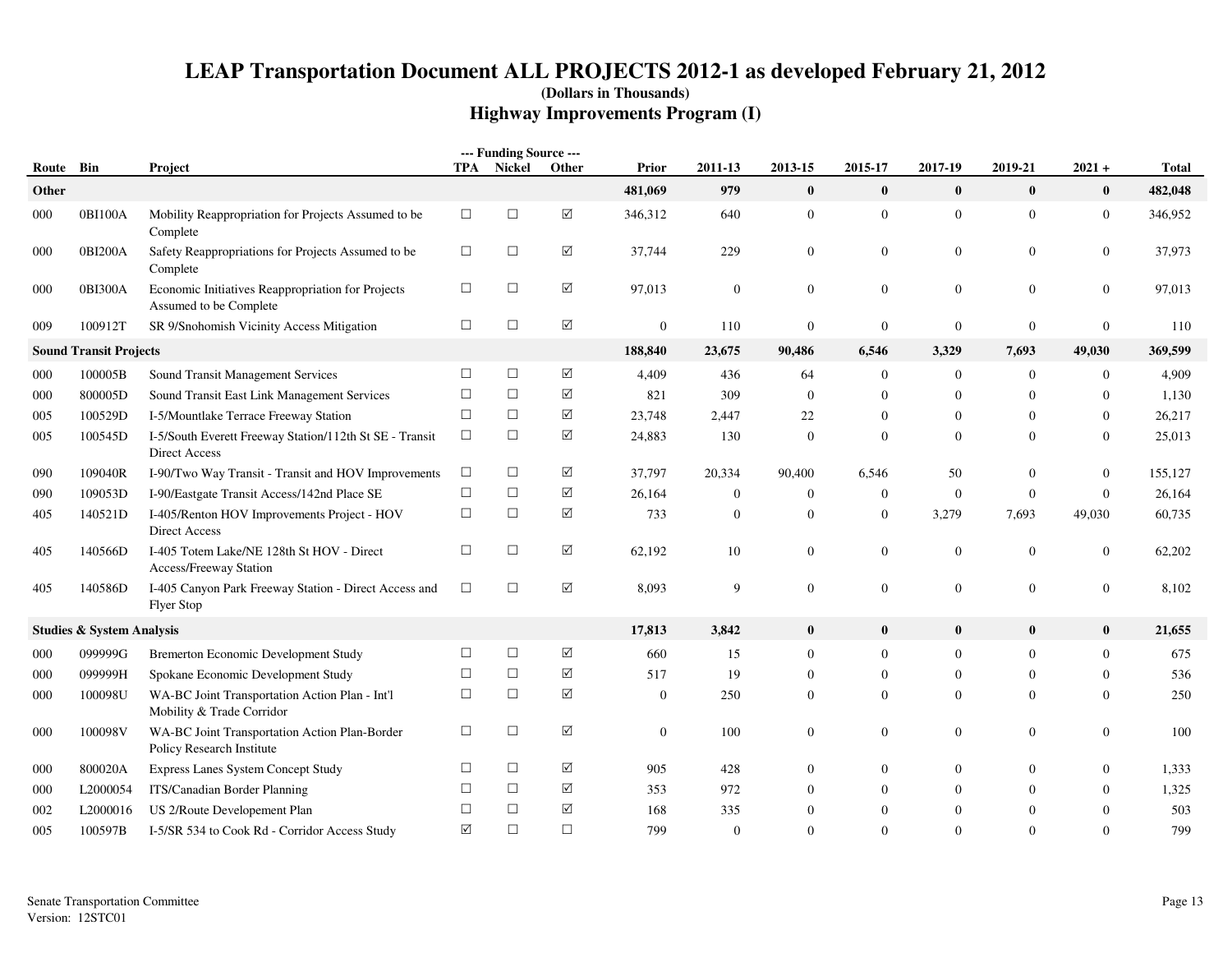|               |          |                                                                                |                      | --- Funding Source --- |                       |              |                  |                |                  |                  |                  |                  |              |
|---------------|----------|--------------------------------------------------------------------------------|----------------------|------------------------|-----------------------|--------------|------------------|----------------|------------------|------------------|------------------|------------------|--------------|
| Route         | Bin      | <b>Project</b>                                                                 | <b>TPA</b>           | <b>Nickel</b>          | Other                 | Prior        | 2011-13          | 2013-15        | 2015-17          | 2017-19          | 2019-21          | $2021 +$         | <b>Total</b> |
| 005           | 400507W  | I-5/Woodland Industrial Area - Analysis of Freight<br>Movement                 | $\boxed{\mathbf{v}}$ | $\Box$                 | $\Box$                | 235          | $\overline{0}$   | $\overline{0}$ | $\mathbf{0}$     | $\mathbf{0}$     | $\overline{0}$   | $\overline{0}$   | 235          |
| 005           | L2200028 | I-5/ Dupont to Lakewood - Corridor Planning                                    | $\Box$               | $\Box$                 | $\sqrt{}$             | $\mathbf{0}$ | 1,001            | $\overline{0}$ | $\overline{0}$   | $\Omega$         | $\theta$         | $\overline{0}$   | 1.001        |
| 090           | 109061S  | I-90/Issaquah to North Bend - Route Development Study                          | ☑                    | $\Box$                 | $\Box$                | 1,795        | 107              | $\Omega$       | $\Omega$         | $\Omega$         | $\Omega$         | $\overline{0}$   | 1.902        |
| 090           | 509004U  | I-90/Ellensburg Interchange - Feasibility Study                                | $\Box$               | $\Box$                 | ☑                     | 308          | 302              | $\mathbf{0}$   | $\Omega$         | $\mathbf{0}$     | $\theta$         | $\overline{0}$   | 610          |
| 101           | 310139C  | US 101/West Olympia - Access Study                                             | $\blacktriangledown$ | $\Box$                 | ☑                     | 736          | $\boldsymbol{0}$ | $\mathbf{0}$   | $\overline{0}$   | $\theta$         | $\Omega$         | $\overline{0}$   | 736          |
| 167           | 816700U  | SR 167 Improvement Projects - Corridor Mobility<br><b>Improvement Analysis</b> | $\Box$               | $\sqrt{}$              | $\Box$                | 8,928        | $\overline{0}$   | $\overline{0}$ | $\overline{0}$   | $\mathbf{0}$     | $\theta$         | $\overline{0}$   | 8,928        |
| 307           | 330705A  | SR 307/SR 104 Safety Corridor Study - Spot<br>Improvements                     | $\triangledown$      | $\Box$                 | $\Box$                | 2,409        | $\mathbf{0}$     | $\overline{0}$ | $\mathbf{0}$     | $\boldsymbol{0}$ | $\overline{0}$   | $\boldsymbol{0}$ | 2,409        |
| 523           | L1000059 | SR 523 Corridor Study                                                          | $\Box$               | $\Box$                 | $\boxed{\searrow}$    | $\mathbf{0}$ | 313              | $\mathbf{0}$   | $\mathbf{0}$     | $\mathbf{0}$     | $\boldsymbol{0}$ | $\boldsymbol{0}$ | 313          |
|               |          | <b>Improvement - Program Support Activities</b>                                |                      |                        |                       | 15,591       | 31,752           | 27,024         | 26,007           | 15,400           | 661              | 19,800           | 136,235      |
| 000           | 095901X  | Set Aside for Improvement Program Support Activities -<br>Improvements         | $\Box$               | $\Box$                 | $\sqrt{}$             | 15,559       | 31,652           | 27,024         | 26,007           | 15,400           | 661              | 19,800           | 136,103      |
| 000           | 100098T  | Direct Staff Support for Joint Transportation Executive<br>Council (JTEC)      | $\Box$               | $\Box$                 | $\sqrt{}$             | $\mathbf{0}$ | 100              | $\overline{0}$ | $\mathbf{0}$     | $\mathbf{0}$     | $\overline{0}$   | $\mathbf{0}$     | 100          |
| 999           | 395953A  | Olympic Region Park and Ride Lots                                              | $\Box$               | $\Box$                 | ☑                     | 32           | $\mathbf{0}$     | $\overline{0}$ | $\mathbf{0}$     | $\overline{0}$   | $\overline{0}$   | $\boldsymbol{0}$ | 32           |
| <b>Safety</b> |          | - Guard Rail/Bridge Rail Retrofit                                              |                      |                        |                       | 30,571       | 1,681            | 3,075          | 3,331            | $\bf{0}$         | $\bf{0}$         | $\bf{0}$         | 38,658       |
| 999           | 099903M  | Guardrail Retrofit Program (Nickel)                                            | $\Box$               | $\sqrt{}$              | ☑                     | 16,816       | 6                | $\overline{0}$ | $\mathbf{0}$     | $\mathbf{0}$     | $\theta$         | $\boldsymbol{0}$ | 16,822       |
| 999           | 099903N  | Bridge Rail Retrofit Program                                                   | $\Box$               | ☑                      | $\sqrt{}$             | 12,253       | 217              | 3,075          | 1,330            | $\mathbf{0}$     | $\Omega$         | $\overline{0}$   | 16,875       |
| 999           | 0BI2003  | Guardrail Retrofit Improvements                                                | $\Box$               | $\Box$                 | $\sqrt{}$             | 1,502        | 1,458            | $\overline{0}$ | 2,001            | $\mathbf{0}$     | $\Omega$         | $\overline{0}$   | 4,961        |
| <b>Safety</b> |          | - Interchange Improvements (New & Rebuilt)                                     |                      |                        |                       | 72,906       | 339              | 43             | $\bf{0}$         | $\bf{0}$         | $\bf{0}$         | $\bf{0}$         | 73,288       |
| 000           | 0BI2001  | Interchange Improvements                                                       | $\Box$               | $\Box$                 | $\boxed{\mathcal{S}}$ | 27,377       | 8                | $\mathbf{0}$   | $\mathbf{0}$     | $\boldsymbol{0}$ | $\overline{0}$   | $\boldsymbol{0}$ | 27,385       |
| 002           | 200201E  | US 2/US 97 Peshastin E - New Interchange                                       | $\Box$               | $\sqrt{}$              | $\sqrt{}$             | 20,683       | 14               | $\overline{0}$ | $\mathbf{0}$     | $\mathbf{0}$     | $\theta$         | $\overline{0}$   | 20,697       |
| 011           | 101100F  | SR 11/I-5 Interchange-Josh Wilson Rd - Rebuild<br>Interchange                  | $\blacktriangledown$ | $\Box$                 | $\sqrt{}$             | 9,859        | 210              | 43             | $\Omega$         | $\Omega$         | $\Omega$         | $\overline{0}$   | 10,112       |
| 395           | 539502L  | US 395/Columbia Dr to SR 240 - Rebuild Interchange                             | ☑                    | $\Box$                 | ☑                     | 14,987       | 107              | $\mathbf{0}$   | $\mathbf{0}$     | $\theta$         | $\overline{0}$   | $\overline{0}$   | 15,094       |
| <b>Safety</b> |          | - Intersection & Spot Improvements                                             |                      |                        |                       | 79,824       | 77,818           | 39,675         | 70,249           | 203              | $\mathbf{0}$     | $\bf{0}$         | 267,769      |
| 000           | 0BI2002  | Intersection & Spot Improvements                                               | $\Box$               | $\Box$                 | ☑                     | 2,294        | 37,635           | 35,913         | 70,249           | 203              | $\theta$         | $\mathbf{0}$     | 146,294      |
| 002           | 100210E  | US 2/Bickford Avenue - Intersection Safety<br>Improvements                     | $\Box$               | $\Box$                 | $\sqrt{}$             | 1,298        | 17,176           | 1,300          | $\mathbf{0}$     | $\mathbf{0}$     | $\Omega$         | $\boldsymbol{0}$ | 19,774       |
| 002           | 100224I  | US 2 High Priority Safety Project                                              | $\Box$               | $\Box$                 | $\sqrt{}$             | 5,519        | 4,503            | $\overline{0}$ | $\boldsymbol{0}$ | $\overline{0}$   | $\theta$         | $\boldsymbol{0}$ | 10,022       |
| 002           | 200201H  | US 2/S of Orondo - Add Passing Lane                                            | ☑                    | $\Box$                 | $\Box$                | 2,411        | 12               | $\theta$       | $\mathbf{0}$     | $\Omega$         | $\Omega$         | $\overline{0}$   | 2,423        |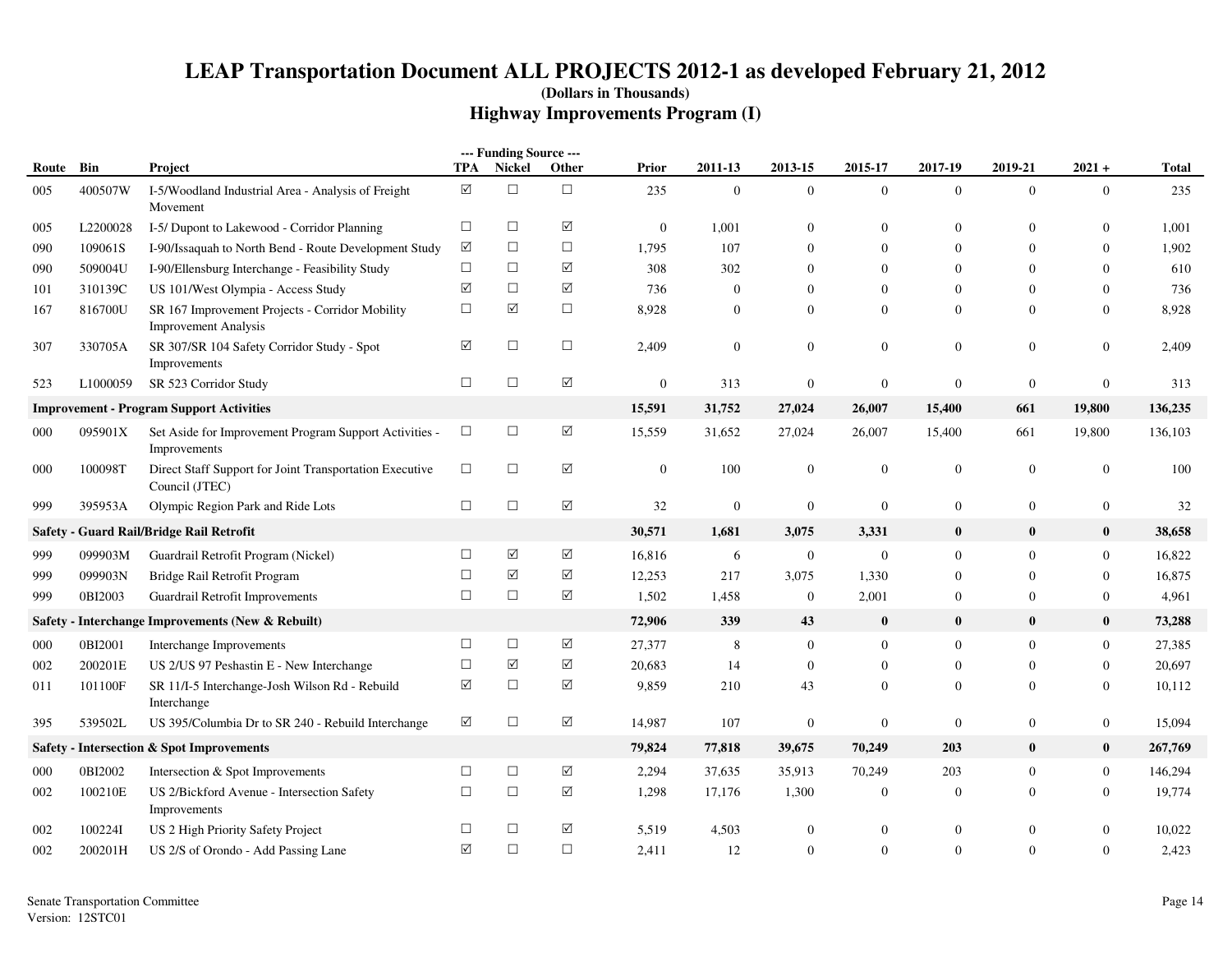|       |              |                                                                                 |            | --- Funding Source --- |                      |              |                  |                  |                  |                |                  |                  |              |
|-------|--------------|---------------------------------------------------------------------------------|------------|------------------------|----------------------|--------------|------------------|------------------|------------------|----------------|------------------|------------------|--------------|
| Route | Bin          | Project                                                                         | <b>TPA</b> | <b>Nickel</b>          | Other                | Prior        | 2011-13          | 2013-15          | 2015-17          | 2017-19        | 2019-21          | $2021 +$         | <b>Total</b> |
| 002   | 200201J      | US 2/East Wenatchee N - Access Control                                          | $\sqrt{}$  | $\Box$                 | $\Box$               | 10           | 355              | $\mathbf{0}$     | $\boldsymbol{0}$ | $\overline{0}$ | $\overline{0}$   | $\overline{0}$   | 365          |
| 002   | 200204M      | US 2/Stevens Pass - Variable Message Signs                                      | $\Box$     | $\Box$                 | $\sqrt{ }$           | 113          | 938              | $\boldsymbol{0}$ | $\boldsymbol{0}$ | $\mathbf{0}$   | $\mathbf{0}$     | $\mathbf{0}$     | 1,051        |
| 002   | 600230C      | US 2/N Glen-Elk Chattaroy Rd Intersection -<br><b>Intersection Improvements</b> | ☑          | $\Box$                 | $\Box$               | 692          | $\overline{0}$   | $\overline{0}$   | $\mathbf{0}$     | $\Omega$       | $\Omega$         | $\mathbf{0}$     | 692          |
| 005   | 100525A      | I-5/Reverse Express Lane to/from SR 522 - Safety                                | $\Box$     | $\Box$                 | ☑                    | 655          | 20               | $\overline{0}$   | $\mathbf{0}$     | $\overline{0}$ | $\mathbf{0}$     | $\overline{0}$   | 675          |
| 005   | 100552S      | I-5/SR 532 NB Interchange Ramps - Add Turn Lanes                                | $\Box$     | ☑                      | $\blacktriangledown$ | 6,683        | $\theta$         | $\mathbf{0}$     | $\mathbf{0}$     | $\overline{0}$ | $\mathbf{0}$     | $\boldsymbol{0}$ | 6,683        |
| 005   | 100584A      | I-5/SB Ramps at SR 11/Old Fairhaven Parkway - Add<br>Ramp Lane                  | $\Box$     | $\blacktriangledown$   | ☑                    | 2,240        | 9                | $\overline{0}$   | $\mathbf{0}$     | $\overline{0}$ | $\overline{0}$   | $\boldsymbol{0}$ | 2,249        |
| 005   | 100591Y      | I-5/Bakerview Rd to Nooksack River Br-Slater Rd I/C -<br>Safety Improv          | $\Box$     | $\boxed{\mathsf{v}}$   | ☑                    | 46           | $\mathbf{0}$     | $\mathbf{0}$     | $\mathbf{0}$     | $\overline{0}$ | $\boldsymbol{0}$ | $\boldsymbol{0}$ | 46           |
| 005   | 300585A      | I-5/Tumwater Blvd NB On Ramp Intersection - Safety                              | $\Box$     | $\Box$                 | $\blacktriangledown$ | 783          | $\mathbf{0}$     | $\boldsymbol{0}$ | $\mathbf{0}$     | $\overline{0}$ | $\mathbf{0}$     | $\boldsymbol{0}$ | 783          |
| 005   | 300585P      | I-5/Mounts Rd Vicinity to Thorn Ln - Median Barrier<br>Replacement              | $\Box$     | $\Box$                 | ☑                    | $\mathbf{0}$ | 2,705            | $\overline{0}$   | $\overline{0}$   | $\Omega$       | $\overline{0}$   | $\overline{0}$   | 2,705        |
| 005   | 300585O      | I-5/Thorn Ln to 47th Ave SW - Median Barrier<br>Replacement                     | $\Box$     | $\Box$                 | $\triangledown$      | 1,310        | 1                | $\overline{0}$   | $\mathbf{0}$     | $\overline{0}$ | $\mathbf{0}$     | $\mathbf{0}$     | 1,311        |
| 007   | 300706B      | SR 7/SR 507 to SR 512 - Safety Improvements                                     | $\Box$     | ☑                      | ☑                    | 20,912       | $\mathbf{0}$     | $\boldsymbol{0}$ | $\mathbf{0}$     | $\overline{0}$ | $\mathbf{0}$     | $\boldsymbol{0}$ | 20,912       |
| 007   | 300738A      | SR 7/SR 702 - Install Signal                                                    | $\Box$     | $\Box$                 | $\blacktriangledown$ | 158          | 420              | $\overline{0}$   | $\mathbf{0}$     | $\overline{0}$ | $\mathbf{0}$     | $\boldsymbol{0}$ | 578          |
| 007   | LIGHTXX<br>X | SR7 / Mountain Highway & 304th - Signal                                         | $\Box$     | $\Box$                 | $\boxed{\checkmark}$ | 676          | $\mathbf{0}$     | $\overline{0}$   | $\mathbf{0}$     | $\overline{0}$ | $\overline{0}$   | $\mathbf{0}$     | 676          |
| 012   | 401212R      | US 12/SR 122/Mossyrock - Intersection Improvements                              | $\Box$     | $\Box$                 | ☑                    | 206          | 6                | $\mathbf{0}$     | $\mathbf{0}$     | $\overline{0}$ | $\mathbf{0}$     | $\theta$         | 212          |
| 017   | 201701D      | SR 17/Othello Vic to Soap Lake Vic - Install Lighting                           | ☑          | $\Box$                 | $\Box$               | 186          | 2                | $\overline{0}$   | $\mathbf{0}$     | $\Omega$       | $\Omega$         | $\mathbf{0}$     | 188          |
| 022   | 502201U      | SR 22/I-82 to Toppenish - Safety Improvements                                   | □          | ☑                      | ☑                    | 1,833        | 2,714            | $\mathbf{0}$     | $\mathbf{0}$     | $\overline{0}$ | $\mathbf{0}$     | $\overline{0}$   | 4,547        |
| 026   | 202601E      | SR 26/Othello Vicinity - Install Lighting                                       | ☑          | $\Box$                 | $\boxed{\checkmark}$ | 147          | $\boldsymbol{0}$ | $\boldsymbol{0}$ | $\boldsymbol{0}$ | $\mathbf{0}$   | $\mathbf{0}$     | $\boldsymbol{0}$ | 147          |
| 026   | 202601I      | SR 26/W of Othello - Add Passing Lane                                           | ☑          | $\Box$                 | $\Box$               | 957          | 66               | $\theta$         | $\mathbf{0}$     | $\Omega$       | $\theta$         | $\mathbf{0}$     | 1,023        |
| 090   | 109079A      | I-90/EB Ramps to SR 202 - Construct Roundabout                                  | $\Box$     | ☑                      | ☑                    | 1,769        | 78               | $\mathbf{0}$     | $\mathbf{0}$     | $\overline{0}$ | $\mathbf{0}$     | $\theta$         | 1,847        |
| 097   | 209700B      | US 97/ Border Vicinity Improvements - Safety<br>Improvements                    | $\Box$     | $\Box$                 | ☑                    | 569          | $\Omega$         | $\Omega$         | $\Omega$         | $\Omega$       | $\Omega$         | $\theta$         | 569          |
| 097   | 209700C      | US 97/ Intersection - Safety Improvements                                       | $\Box$     | $\Box$                 | $\blacktriangledown$ | 717          | 15               | $\mathbf{0}$     | $\mathbf{0}$     | $\overline{0}$ | $\mathbf{0}$     | $\mathbf{0}$     | 732          |
| 097   | 209700H      | US 97/N of Daroga State Park - Turn Lanes                                       | $\Box$     | $\Box$                 | $\blacktriangledown$ | $\mathbf{0}$ | 272              | 272              | $\overline{0}$   | $\Omega$       | $\Omega$         | $\overline{0}$   | 544          |
| 097   | 209700W      | US 97/Cameron Lake Road - Intersection Improvements                             | $\Box$     | $\Box$                 | ☑                    | 26           | 374              | 603              | $\mathbf{0}$     | $\mathbf{0}$   | $\mathbf{0}$     | $\mathbf{0}$     | 1,003        |
| 097   | 209700Y      | US 97/N of Riverside - NB passing Lane                                          | $\Box$     | $\Box$                 | $\blacktriangledown$ | 27           | 2,556            | $\overline{0}$   | $\Omega$         | $\Omega$       | $\Omega$         | $\theta$         | 2,583        |
| 097   | 209703H      | US 97/North of Brewster - Passing Lane                                          | $\Box$     | $\Box$                 | $\blacktriangledown$ | $\mathbf{0}$ | 413              | 1,570            | $\Omega$         | $\Omega$       | $\Omega$         | $\theta$         | 1,983        |
| 097   | 209790B      | US 97A/North of Wenatchee - Wildlife Fence                                      | □          | $\Box$                 | ☑                    | 1,623        | 779              | $\boldsymbol{0}$ | $\mathbf{0}$     | $\overline{0}$ | $\theta$         | $\mathbf{0}$     | 2,402        |
| 150   | 215004B      | SR 150/W of Chelan - Install Lighting                                           | ☑          | $\Box$                 | $\Box$               | 172          | 2                | $\Omega$         | $\mathbf{0}$     | $\Omega$       | $\Omega$         | $\theta$         | 174          |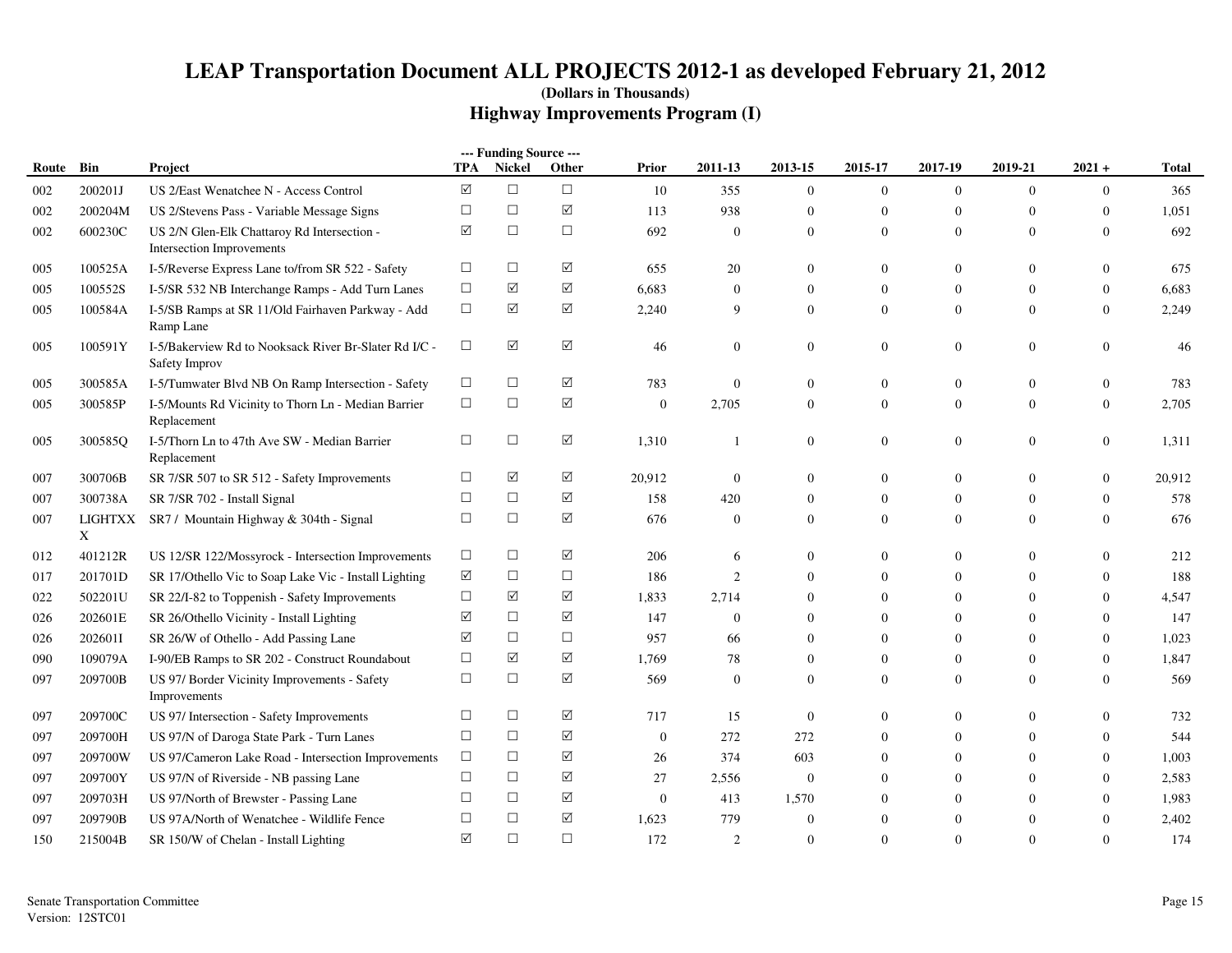|       |          |                                                                              |                      | --- Funding Source --- |                 |                  |                  |                  |                  |                  |                  |                  |              |
|-------|----------|------------------------------------------------------------------------------|----------------------|------------------------|-----------------|------------------|------------------|------------------|------------------|------------------|------------------|------------------|--------------|
| Route | Bin      | Project                                                                      | TPA                  | Nickel                 | Other           | <b>Prior</b>     | 2011-13          | 2013-15          | 2015-17          | 2017-19          | 2019-21          | $2021 +$         | <b>Total</b> |
| 160   | 316006B  | SR 160/SR 16 to Longlake Rd Vicinity - Widening                              | $\Box$               | $\boxed{\searrow}$     | $\triangledown$ | 9,773            | $\mathbf{1}$     | $\mathbf{0}$     | $\boldsymbol{0}$ | $\overline{0}$   | $\overline{0}$   | $\overline{0}$   | 9,774        |
| 195   | 619509I  | US 195/Cheney-Spokane Rd to Lindeke St - New City<br>Arterial                | $\Box$               | $\Box$                 | ☑               | 1,151            | 1,986            | $\mathbf{0}$     | $\boldsymbol{0}$ | $\overline{0}$   | $\overline{0}$   | $\overline{0}$   | 3,137        |
| 195   | L1000001 | US 195/Cheney-Spokane Road Right Turn Lane                                   | $\Box$               | $\Box$                 | ☑               | 250              | $\boldsymbol{0}$ | $\mathbf{0}$     | $\mathbf{0}$     | $\overline{0}$   | $\overline{0}$   | $\overline{0}$   | 250          |
| 203   | 120305G  | SR 203/Corridor Safety Improvements - King County                            | ☑                    | $\Box$                 | $\Box$          | 2,999            | 546              | $\boldsymbol{0}$ | $\mathbf{0}$     | $\boldsymbol{0}$ | $\boldsymbol{0}$ | $\boldsymbol{0}$ | 3,545        |
| 203   | 120311C  | SR 203/NE 124th/Novelty Rd Vicinity - Construct<br>Roundabout                | $\Box$               | $\blacktriangledown$   | ☑               | 3,599            | $\boldsymbol{0}$ | $\boldsymbol{0}$ | $\mathbf{0}$     | $\overline{0}$   | $\mathbf{0}$     | $\mathbf{0}$     | 3,599        |
| 203   | 120311G  | SR 203/Corridor Safety Improvements - Snohomish<br>County                    | ☑                    | $\Box$                 | $\Box$          | 1,707            | 156              | 17               | $\boldsymbol{0}$ | $\boldsymbol{0}$ | $\boldsymbol{0}$ | $\boldsymbol{0}$ | 1,880        |
| 243   | 224304B  | SR 243/S of Mattawa - Install Lighting                                       | ☑                    | $\Box$                 | $\Box$          | 125              | 85               | $\boldsymbol{0}$ | $\boldsymbol{0}$ | $\boldsymbol{0}$ | $\boldsymbol{0}$ | $\mathbf{0}$     | 210          |
| 282   | 228201D  | SR 282/Ephrata - Safety                                                      | $\Box$               | $\Box$                 | ☑               | $\boldsymbol{0}$ | 124              | $\boldsymbol{0}$ | $\mathbf{0}$     | $\boldsymbol{0}$ | $\overline{0}$   | $\bf{0}$         | 124          |
| 303   | 330324A  | SR 303/Ridgetop Blvd - Install Signal                                        | $\Box$               | $\Box$                 | ☑               | $\boldsymbol{0}$ | 175              | $\boldsymbol{0}$ | $\theta$         | $\boldsymbol{0}$ | $\overline{0}$   | $\overline{0}$   | 175          |
| 503   | 450306A  | SR 503/Gabriel Rd Intersection                                               | ☑                    | $\Box$                 | ☑               | 460              | $\boldsymbol{0}$ | $\overline{0}$   | $\mathbf{0}$     | $\overline{0}$   | $\theta$         | $\overline{0}$   | 460          |
| 507   | 350728A  | SR 507/Vicinity East Gate Rd to 208th St E - Safety                          | $\Box$               | $\Box$                 | ☑               | 500              | 3,693            | $\boldsymbol{0}$ | $\mathbf{0}$     | $\overline{0}$   | $\mathbf{0}$     | $\bf{0}$         | 4,193        |
| 516   | 151632D  | SR 516/208th and 209th Ave SE - Add Turn Lanes                               | $\Box$               | ☑                      | ☑               | 2,290            | 0                | $\boldsymbol{0}$ | $\mathbf{0}$     | $\boldsymbol{0}$ | $\overline{0}$   | $\mathbf{0}$     | 2,290        |
| 530   | 153023H  | SR 530/Arlington Heights Rd/Jordan Rd - Signal and<br>Channelization         | $\Box$               | $\Box$                 | ☑               | 2,300            | 0                | $\mathbf{0}$     | $\mathbf{0}$     | $\overline{0}$   | $\overline{0}$   | $\overline{0}$   | 2,300        |
| 902   | 690201C  | SR 902/Medical Lake Interchange - Intersection<br>Improvements               | ☑                    | $\Box$                 | $\triangledown$ | 558              | $\overline{0}$   | $\mathbf{0}$     | $\mathbf{0}$     | $\mathbf{0}$     | $\overline{0}$   | $\mathbf{0}$     | 558          |
| 971   | 297103B  | SR 971/S Lakeshore Rd - Install Lighting                                     | $\blacktriangledown$ | $\Box$                 | $\Box$          | 80               | 1                | $\boldsymbol{0}$ | $\boldsymbol{0}$ | $\mathbf{0}$     | $\overline{0}$   | $\boldsymbol{0}$ | 81           |
|       |          | <b>Safety - Median Cross Over Protection</b>                                 |                      |                        |                 | 27,943           | 2,716            | 15               | 14,001           | $\bf{0}$         | $\bf{0}$         | $\bf{0}$         | 44,675       |
| 000   | 0BI2005  | Median Cross-Over Protection Improvements                                    | $\Box$               | $\Box$                 | ☑               | 9,620            | 1,486            | $\mathbf{0}$     | 14,001           | $\boldsymbol{0}$ | $\boldsymbol{0}$ | $\overline{0}$   | 25,107       |
| 005   | 100535H  | I-5/52nd Ave W to SR 526 - Roadside Safety and Ramp<br>Improvements          | $\Box$               | ☑                      | ☑               | 2,703            | 0                | $\mathbf{0}$     | $\boldsymbol{0}$ | $\overline{0}$   | $\overline{0}$   | $\overline{0}$   | 2,703        |
| 005   | 100552C  | I-5/Marysville to Stillaguamish River Vicinity - Median<br>Barrier           | $\Box$               | $\Box$                 | ☑               | 12,968           | 1,154            | 15               | $\boldsymbol{0}$ | $\overline{0}$   | $\overline{0}$   | $\boldsymbol{0}$ | 14,137       |
| 005   | 400507M  | I-5/Kelso Vicinity Median Crossover Prevention- Install<br>Cable Barrier     | $\Box$               | $\Box$                 | ☑               | 648              | 17               | $\mathbf{0}$     | $\mathbf{0}$     | $\boldsymbol{0}$ | $\overline{0}$   | $\overline{0}$   | 665          |
| 090   | 109053B  | I-90/I-405 Vic to 150th Ave NE Vic - Median<br><b>Crossover Cable</b>        | $\Box$               | $\Box$                 | ☑               | 122              | 0                | $\mathbf{0}$     | $\mathbf{0}$     | $\boldsymbol{0}$ | $\overline{0}$   | $\overline{0}$   | 122          |
| 090   | 109066B  | I-90/E. Fork Issaquah Crk Br Vic to Raging River Br<br>Vic - Safety          | $\Box$               | $\Box$                 | ☑               | 401              | 0                | $\mathbf{0}$     | $\boldsymbol{0}$ | $\boldsymbol{0}$ | $\boldsymbol{0}$ | $\mathbf{0}$     | 401          |
| 195   | 619508M  | US 195/Vicinity Cornwall and Mullen Hill Rd to Jct I-<br>90 - Median Barrier | $\Box$               | $\Box$                 | ☑               | 429              | 59               | $\boldsymbol{0}$ | $\Omega$         | $\Omega$         | $\overline{0}$   | $\overline{0}$   | 488          |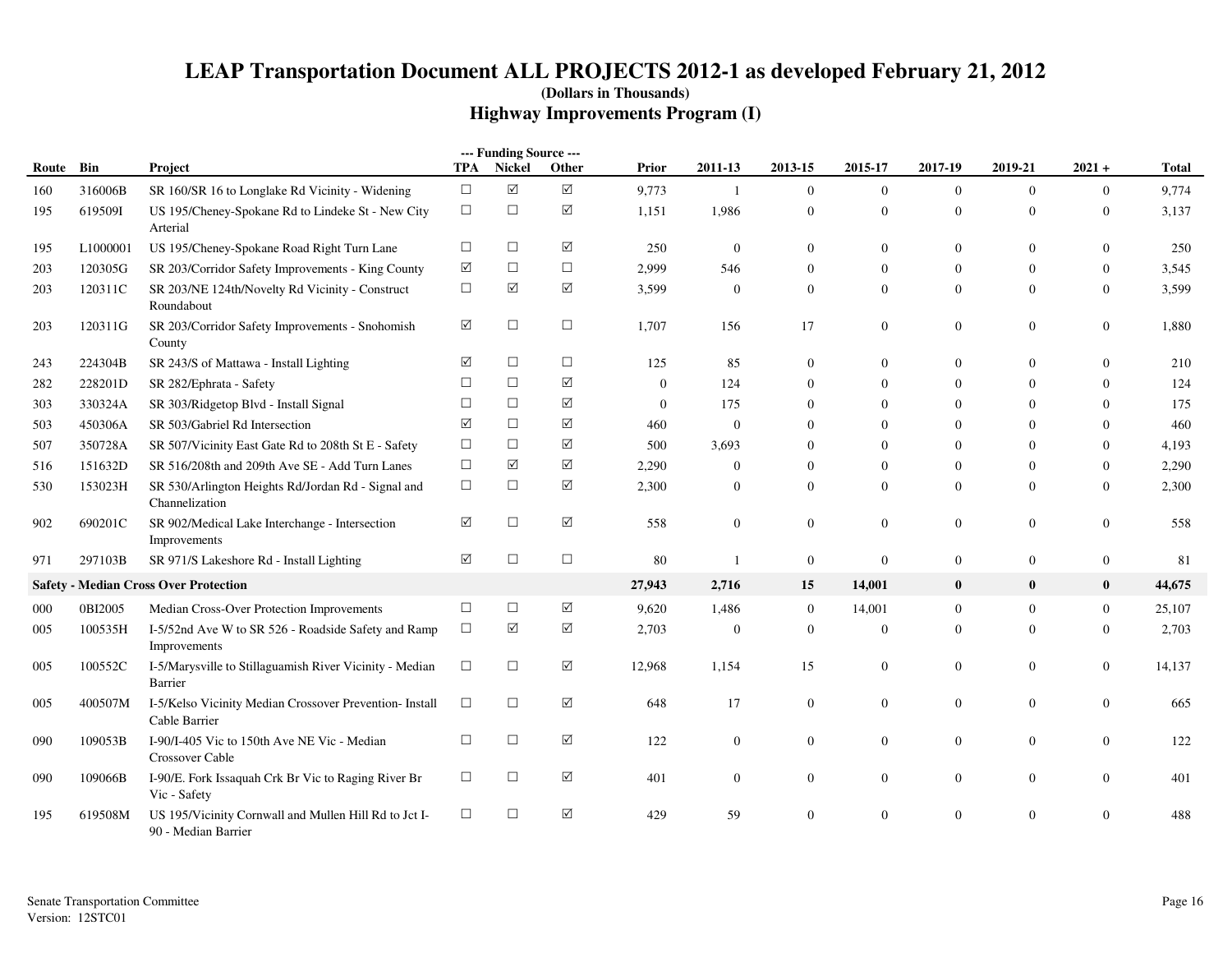|           |                            |                                                                          |            | --- Funding Source --- |            |        |                  |                |                  |                |                  |                  |              |
|-----------|----------------------------|--------------------------------------------------------------------------|------------|------------------------|------------|--------|------------------|----------------|------------------|----------------|------------------|------------------|--------------|
| Route Bin |                            | Project                                                                  | <b>TPA</b> | <b>Nickel</b>          | Other      | Prior  | 2011-13          | 2013-15        | 2015-17          | 2017-19        | 2019-21          | $2021 +$         | <b>Total</b> |
| 395       | 639516V                    | US 395/Wandermere to Vicinity Half Moon Rd -<br>Median Barrier           | $\Box$     | $\Box$                 | $\sqrt{ }$ | 703    | $\boldsymbol{0}$ | $\theta$       | $\mathbf{0}$     | $\overline{0}$ | $\mathbf{0}$     | $\overline{0}$   | 703          |
| 599       | 159900D                    | SR 599/S 133rd St Vic to SR 99 Vic - Median Cross-<br>Over Protection    | $\Box$     | $\Box$                 | $\Delta$   | 349    | $\mathbf{0}$     | $\mathbf{0}$   | $\boldsymbol{0}$ | $\mathbf{0}$   | $\boldsymbol{0}$ | $\theta$         | 349          |
|           |                            | Safety - Pedestrian & Bicycle Improvements                               |            |                        |            | 22,765 | 3,679            | 366            | $\bf{0}$         | $\bf{0}$       | $\bf{0}$         | $\bf{0}$         | 26,810       |
| 000       | 0BI1002                    | Pedestrian & Bicycle Improvements                                        | $\Box$     | $\Box$                 | ☑          | 2,245  | 2,388            | 366            | $\mathbf{0}$     | $\mathbf{0}$   | $\mathbf{0}$     | $\overline{0}$   | 4,999        |
| 002       | 200200T                    | US 2/Stevens Pass Summit - Pedestrian Safety                             | $\Box$     | $\Box$                 | $\Delta$   | 3,070  | 156              | $\overline{0}$ | $\overline{0}$   | $\mathbf{0}$   | $\overline{0}$   | $\boldsymbol{0}$ | 3,226        |
| 002       | 200200W                    | US 2/E. End Odabashian Bridge - Loop Trail<br>Connection                 | $\Box$     | $\Box$                 | ☑          | 616    | $\boldsymbol{0}$ | $\mathbf{0}$   | $\overline{0}$   | $\mathbf{0}$   | $\mathbf{0}$     | $\theta$         | 616          |
| 002       | 200200Z                    | US 2/Wenatchee - Build Trail Connection                                  | ☑          | $\Box$                 | $\Box$     | 1,802  |                  | $\Omega$       | $\Omega$         | $\overline{0}$ | $\Omega$         | $\Omega$         | 1,803        |
| 002       | 600222B                    | US 2/Wilbur Pedestrian Improvements - Safety                             | $\Box$     | $\Box$                 | ☑          | 525    | $\mathbf{0}$     | $\Omega$       | $\Omega$         | $\mathbf{0}$   | $\Omega$         | $\theta$         | 525          |
| 005       | 100542F                    | I-5/124th St SW - Bicycle/Pedestrian Overcrossing -<br>Safety            | $\Box$     | $\Box$                 | ☑          | 4,282  | $\mathbf{0}$     | $\Omega$       | $\Omega$         | $\overline{0}$ | $\Omega$         | $\boldsymbol{0}$ | 4,282        |
| 005       | 300539A                    | I-5/Martin Way - Bike Lanes                                              | $\Box$     | $\Box$                 | ☑          | 2,556  | 19               | $\mathbf{0}$   | $\overline{0}$   | $\mathbf{0}$   | $\mathbf{0}$     | $\boldsymbol{0}$ | 2,575        |
| 020       | 102023D                    | SR 20/Troxell Road to Cornet Bay Road                                    | $\Box$     | $\Box$                 | ☑          | 274    | $\mathbf{0}$     | $\mathbf{0}$   | $\overline{0}$   | $\mathbf{0}$   | $\mathbf{0}$     | $\overline{0}$   | 274          |
| 020       | 102032A                    | SR 20 Spur/Anacortes Pedestrian Improvements -<br>Safety Improvements    | $\Box$     | $\Box$                 | $\Delta$   | 5      | 158              | $\mathbf{0}$   | $\mathbf{0}$     | $\overline{0}$ | $\overline{0}$   | $\theta$         | 163          |
| 020       | 602030A                    | SR 20/Republic Pedestrian Improvements - Safety                          | $\Box$     | $\Box$                 | ☑          | 338    | $\mathbf{0}$     | $\Omega$       | $\Omega$         | $\overline{0}$ | $\Omega$         | $\Omega$         | 338          |
| 020       | 602030E                    | SR 20/Golden Tiger Pathway - Safety                                      | $\Box$     | $\Box$                 | ☑          | 230    | $\mathbf{0}$     | $\Omega$       | $\Omega$         | $\mathbf{0}$   | $\Omega$         | $\Omega$         | 230          |
| 090       | 109064A                    | I-90/Highpoint to Preston - New Trail                                    | $\Box$     | $\Box$                 | ☑          | 1,084  | $\Omega$         | $\Omega$       | 0                | $\theta$       | $\Omega$         | $\Omega$         | 1,084        |
| 097       | 209700E                    | US 97/Oroville Area - Pedestrian Improvement                             | $\Box$     | $\Box$                 | ☑          | 139    | 6                | $\Omega$       |                  | $\mathbf{0}$   | $\Omega$         | $\Omega$         | 145          |
| 097       | 209703B                    | US 97/Brewster Vicinity - Install Lighting                               | $\sqrt{}$  | $\Box$                 | $\Box$     | 156    | 17               | $\Omega$       | $\Omega$         | $\mathbf{0}$   | $\Omega$         | $\theta$         | 173          |
| 099       | 109946F                    | SR 99/Aurora Ave Bridge Fence - Suicide Prevention                       | $\Box$     | $\Box$                 | ✓          | 4,800  | 241              | $\mathbf{0}$   | $\overline{0}$   | $\mathbf{0}$   | $\theta$         | $\boldsymbol{0}$ | 5,041        |
| 112       | 311239A                    | SR 112/Murphy Rd to Charlie Creek-Weel Rd -<br>Pedestrian Safety         | $\Box$     | $\Box$                 | $\sqrt{}$  | 214    | $\Omega$         | $\Omega$       | $\Omega$         | $\theta$       | $\Omega$         | $\Omega$         | 214          |
| 162       | 316218A                    | SR 162/Orting Area - Construct Pedestrian Tunnel                         | ☑          | $\Box$                 | $\Box$     | 159    | 693              | $\Omega$       | $\overline{0}$   | $\mathbf{0}$   | $\mathbf{0}$     | $\boldsymbol{0}$ | 852          |
| 509       | 150921A                    | SR 509/Vic. 112th SE Pedestrian Improvements -<br>Safety Improvements    | $\Box$     | $\Box$                 | ☑          | 270    | $\theta$         | $\mathbf{0}$   | $\overline{0}$   | $\mathbf{0}$   | $\overline{0}$   | $\overline{0}$   | 270          |
|           | <b>Safety - Rest Areas</b> |                                                                          |            |                        |            | 2,440  | 881              | $\overline{4}$ | $\bf{0}$         | $\bf{0}$       | $\bf{0}$         | $\bf{0}$         | 3,325        |
| 000       | 099915D                    | Safety Rest Areas with Sanitary Disposal -<br><b>Improvement Program</b> | $\Box$     | $\Box$                 | $\Delta$   | 103    | -1               | $\overline{0}$ | $\mathbf{0}$     | $\overline{0}$ | $\overline{0}$   | $\boldsymbol{0}$ | 104          |
| 007       | 300720A                    | SR 7/Elbe Safety Rest Area - New Facility                                | $\Box$     | $\Box$                 | ☑          | 2,337  | 880              |                | $\overline{0}$   | $\overline{0}$ | $\Omega$         | $\theta$         | 3,221        |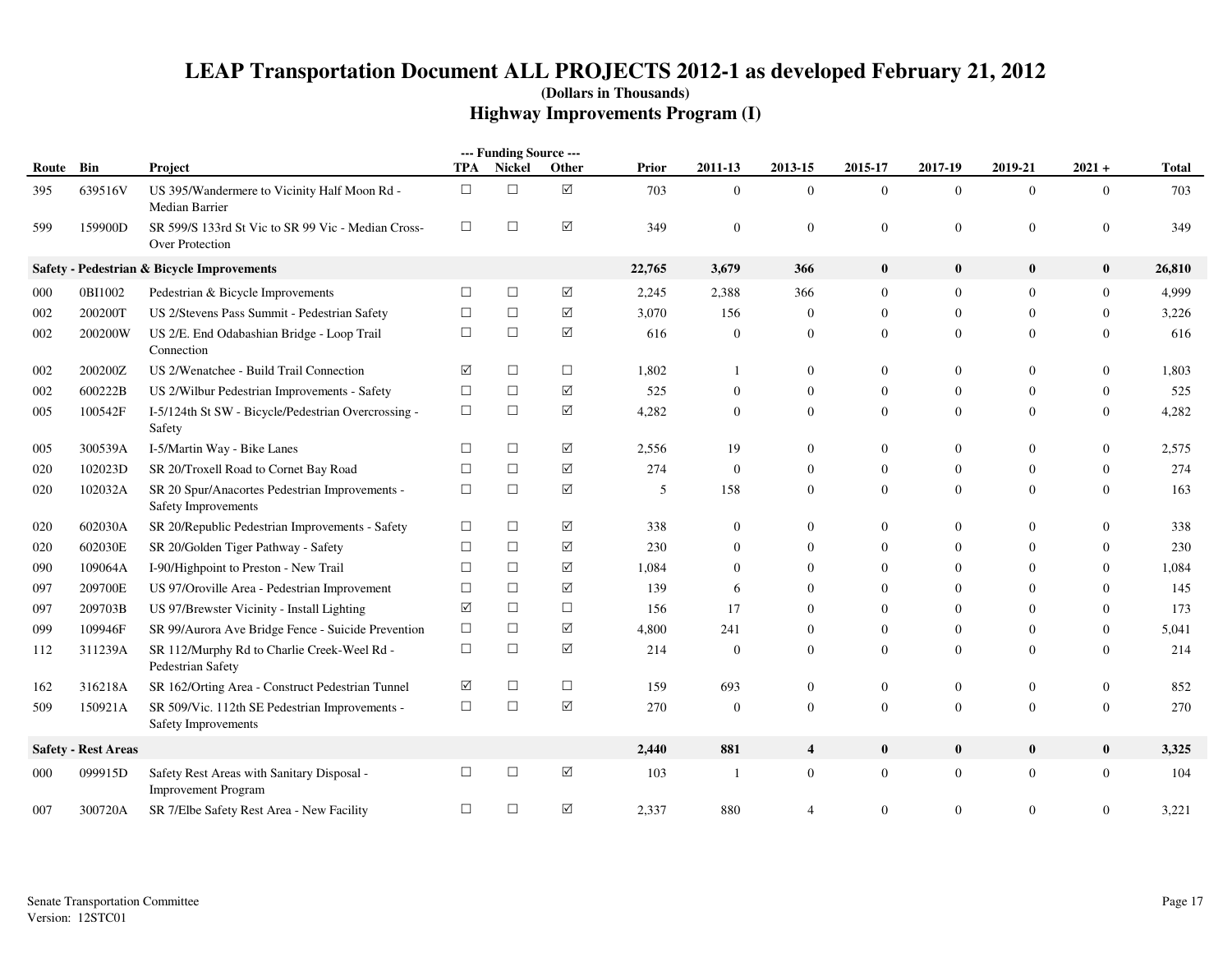|       |                               |                                                                  |        | --- Funding Source --- |                 |                  |                  |                |                  |                  |                  |                  |              |
|-------|-------------------------------|------------------------------------------------------------------|--------|------------------------|-----------------|------------------|------------------|----------------|------------------|------------------|------------------|------------------|--------------|
| Route | Bin                           | Project                                                          |        | <b>TPA</b> Nickel      | Other           | Prior            | 2011-13          | 2013-15        | 2015-17          | 2017-19          | 2019-21          | $2021 +$         | <b>Total</b> |
|       |                               | <b>Safety - Roadside Improvements</b>                            |        |                        |                 | 35,934           | 119              | $\overline{2}$ | $\mathbf{0}$     | $\bf{0}$         | $\bf{0}$         | $\bf{0}$         | 36,055       |
| 000   | 099999A                       | Statewide Roadside Safety Improvements Program<br>(TPA)          | ☑      | $\Box$                 | $\sqrt{}$       | 29,344           | 119              | 2              | $\boldsymbol{0}$ | $\mathbf{0}$     | $\mathbf{0}$     | $\boldsymbol{0}$ | 29,465       |
| 112   | 311236A                       | SR 112/Neah Bay to Seiku - Roadside Safety<br>Improvements       | ☑      | $\Box$                 | ☑               | 6,590            | $\mathbf{0}$     | $\mathbf{0}$   | $\mathbf{0}$     | $\mathbf{0}$     | $\mathbf{0}$     | $\boldsymbol{0}$ | 6,590        |
|       | <b>Safety - Rumble Strips</b> |                                                                  |        |                        |                 | 3,702            | 1,307            | $\bf{0}$       | 2,001            | $\bf{0}$         | $\bf{0}$         | $\bf{0}$         | 7,010        |
| 000   | 0BI2008                       | Rumble Strip Improvements                                        | $\Box$ | $\Box$                 | $\sqrt{ }$      | 2,757            | 1,030            | $\mathbf{0}$   | 2,001            | $\overline{0}$   | $\overline{0}$   | $\mathbf{0}$     | 5,788        |
| 000   | 300090B                       | Olympic Region Centerline Rumble Strips 2009 - Safety            | $\Box$ | $\Box$                 | ✓               | 506              | $\boldsymbol{0}$ | $\mathbf{0}$   | $\mathbf{0}$     | $\mathbf{0}$     | $\mathbf{0}$     | $\overline{0}$   | 506          |
| 000   | 300090C                       | Olympic Region Centerline Rumble Strips 2011 - Safety            | $\Box$ | $\Box$                 | ☑               | 125              | 277              | $\mathbf{0}$   | $\overline{0}$   | $\overline{0}$   | $\mathbf{0}$     | $\Omega$         | 402          |
| 195   | 619506D                       | US 195/Jct SR 271 to Cornwall Rd - Rumble Strips -<br>Centerline | $\Box$ | $\Box$                 | $\triangledown$ | 121              | $\boldsymbol{0}$ | $\mathbf{0}$   | $\mathbf{0}$     | $\mathbf{0}$     | $\overline{0}$   | $\boldsymbol{0}$ | 121          |
| 395   | 639519G                       | US 395/Jct SR 292 to Colville - Rumble Strips -<br>Centerline    | $\Box$ | $\Box$                 | $\Delta$        | 193              | $\mathbf{0}$     | $\mathbf{0}$   | $\mathbf{0}$     | $\mathbf{0}$     | $\overline{0}$   | $\theta$         | 193          |
|       |                               | <b>Safety - Shield Redirectional Landforms</b>                   |        |                        |                 | 667              | 2,666            | 1,007          | $\bf{0}$         | $\bf{0}$         | $\bf{0}$         | $\bf{0}$         | 4,340        |
| 000   | 0BI2009                       | Redirectional Landform Improvements                              | $\Box$ | $\Box$                 | ✓               | 667              | 2,460            | 1,007          | $\mathbf{0}$     | $\mathbf{0}$     | $\mathbf{0}$     | $\boldsymbol{0}$ | 4,134        |
| 016   | 301650A                       | SR 16/SR 302 Spur Vicinity - Mitigate Redirectional<br>Landform  | $\Box$ | $\Box$                 | $\Delta$        | $\boldsymbol{0}$ | 206              | $\mathbf{0}$   | $\mathbf{0}$     | $\mathbf{0}$     | $\mathbf{0}$     | $\overline{0}$   | 206          |
|       |                               | Environmental - Fish Barrier Removal & Chronic Deficiencies      |        |                        |                 | 42,483           | 32,358           | 67,644         | 24,913           | 6,151            | 5,195            | 5,491            | 184,235      |
| 005   | 100537C                       | I-5/Swamp Creek Vicinity - Fish Barrier                          | $\Box$ | $\Box$                 | $\Delta$        | 460              | $\overline{c}$   | $\mathbf{0}$   | $\overline{0}$   | $\mathbf{0}$     | $\mathbf{0}$     | $\overline{0}$   | 462          |
| 092   | 109292S                       | SR 92/Catherine Creek Vic - Fish Barrier                         | $\Box$ | $\Box$                 | ☑               | 371              | $\overline{4}$   | $\mathbf{0}$   | $\overline{0}$   | $\overline{0}$   | $\mathbf{0}$     | $\mathbf{0}$     | 375          |
| 101   | 310141H                       | US 101/Hoh River (Site #2) - Stabilize Slopes                    | ☑      | $\Box$                 | ☑               | 1,247            | 496              | 7,875          | $\mathbf{0}$     | $\overline{0}$   | $\mathbf{0}$     | $\boldsymbol{0}$ | 9,618        |
| 101   | 310161D                       | US 101/Chicken Coop Creek - Fish Barrier                         | $\Box$ | $\Box$                 | ✓               | 261              | 33               | 548            | 1,468            | $\overline{0}$   | $\mathbf{0}$     | $\boldsymbol{0}$ | 2,310        |
| 104   | 310433A                       | SR 104/1.2 Miles W of Hood Canal Bridge - Fish<br>Barrier        | $\Box$ | $\Box$                 | ☑               | 1,499            | 100              | $\theta$       | $\overline{0}$   | $\overline{0}$   | $\theta$         | $\mathbf{0}$     | 1,599        |
| 106   | 310609A                       | SR 106/X Trib Skokomish - Fish Barrier                           | $\Box$ | $\Box$                 | ☑               | 1,304            | 3                | $\Omega$       | $\overline{0}$   | $\mathbf{0}$     | $\overline{0}$   | $\boldsymbol{0}$ | 1,307        |
| 109   | 310918A                       | SR 109/Moclips River Bridge - Replace Bridge                     | ☑      | $\Box$                 | $\Box$          | 760              | $\mathbf{0}$     | $\mathbf{0}$   | $\overline{0}$   | $\overline{0}$   | $\overline{0}$   | 5,370            | 6,130        |
| 305   | 330514A                       | SR 305/Bjorgen Creek - Fish Barrier                              | $\Box$ | $\Box$                 | $\sqrt{ }$      | 2,866            | 98               | $\mathbf{0}$   | $\boldsymbol{0}$ | $\overline{0}$   | $\boldsymbol{0}$ | $\boldsymbol{0}$ | 2,964        |
| 405   | 140586A                       | I-405/Swamp Creek Vic - Fish Barrier                             | $\Box$ | $\Box$                 | $\triangledown$ | 431              | 5                | $\Omega$       | $\Omega$         | $\mathbf{0}$     | $\mathbf{0}$     | $\Omega$         | 436          |
| 530   | 153035G                       | SR 530/Sauk River (Site #2) - Stabilize River Bank               | ☑      | $\Box$                 | $\Box$          | 3,234            | 16               | $\overline{0}$ | $\overline{0}$   | $\boldsymbol{0}$ | $\mathbf{0}$     | $\overline{0}$   | 3,250        |
| 530   | 153037K                       | SR 530/Sauk River Bank Erosion - Realign Roadway                 | ☑      | $\Box$                 | $\Box$          | 2,793            | 2,207            | 223            | 10               | $\mathbf{0}$     | $\mathbf{0}$     | $\boldsymbol{0}$ | 5,233        |
| 542   | 154229E                       | SR 542/Baptist Camp Creek - Fish Barrier                         | $\Box$ | $\Box$                 | ☑               | 466              | $\mathbf{0}$     | $\overline{0}$ | $\overline{0}$   | $\overline{0}$   | $\theta$         | $\mathbf{0}$     | 466          |
| 542   | 154229G                       | SR 542/Nooksack River - Redirect River and Realign<br>Roadway    | ☑      | $\Box$                 | ☑               | 11,664           | 1,300            | 1,438          | 2,247            | $\Omega$         | $\Omega$         | $\Omega$         | 16,649       |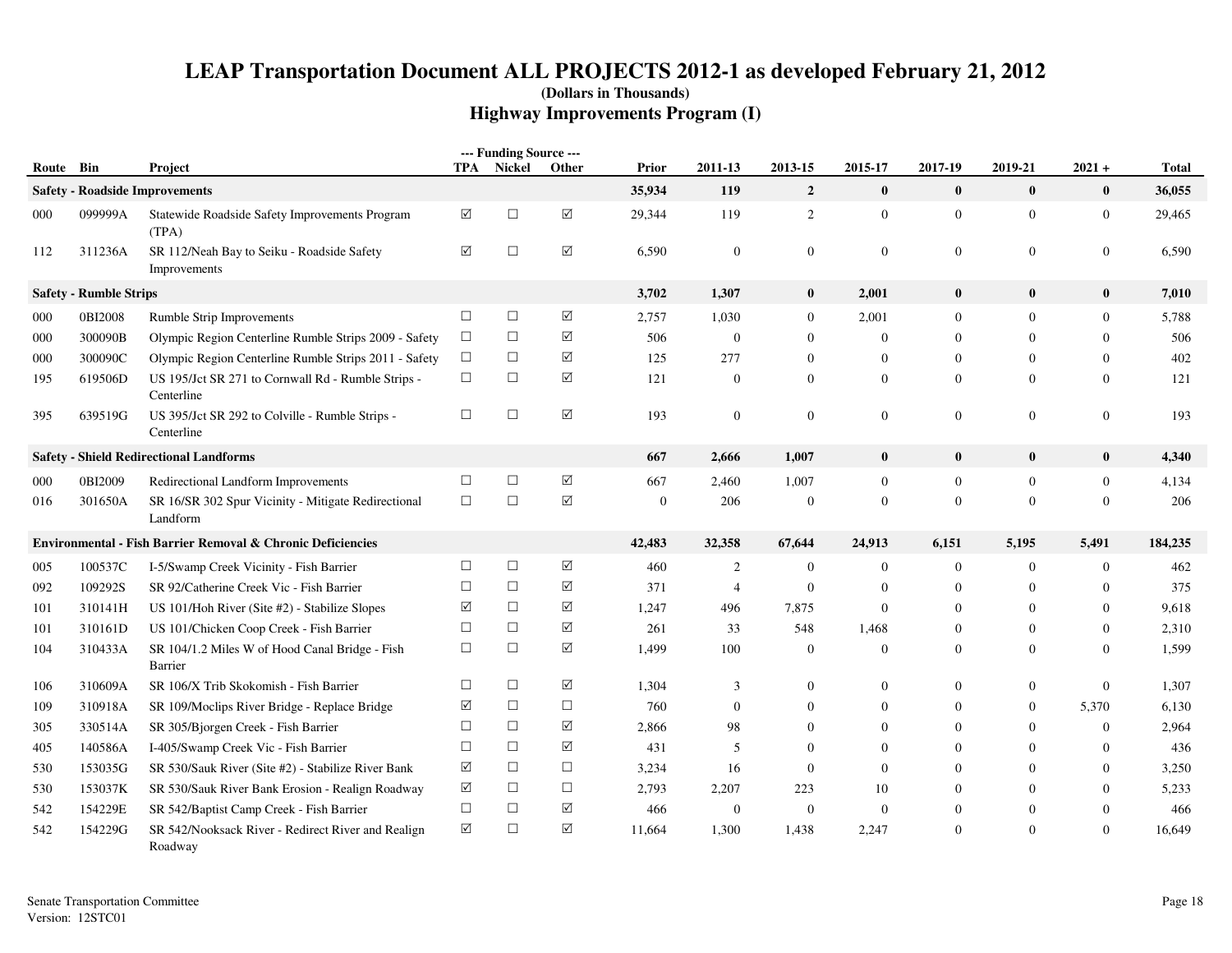|       |              |                                                                    |                      | --- Funding Source --- |                      |                |                  |                  |                  |                  |                  |                  |              |
|-------|--------------|--------------------------------------------------------------------|----------------------|------------------------|----------------------|----------------|------------------|------------------|------------------|------------------|------------------|------------------|--------------|
| Route | Bin          | Project                                                            | TPA                  | Nickel                 | Other                | <b>Prior</b>   | 2011-13          | 2013-15          | 2015-17          | 2017-19          | 2019-21          | $2021 +$         | <b>Total</b> |
| 998   | 099955F      | Fish Passage Barriers (TPA)                                        | $\Delta$             | $\Box$                 | $\Delta$             | 7,240          | 13,297           | 18,470           | 5,351            | 269              | $\mathbf{0}$     | $\boldsymbol{0}$ | 44,627       |
| 998   | 0BI4001      | Fish Passage Barrier and Chronic Deficiency<br>Improvements        | $\Box$               | $\Box$                 | $\boxed{\checkmark}$ | 7,887          | 14,797           | 39,090           | 15,837           | 5,882            | 5,195            | 121              | 88,809       |
|       |              | <b>Environmental - Noise Walls &amp; Noise Mitigation</b>          |                      |                        |                      | 25,496         | 4,692            | 535              | $\mathbf{1}$     | $\bf{0}$         | $\bf{0}$         | $\bf{0}$         | 30,724       |
| 000   | 310408B      | SR 104/Hood Canal Bridge - Noise Study                             | $\Box$               | $\Box$                 | $\Delta$             | $\mathbf{0}$   | 150              | $\overline{0}$   | $\mathbf{0}$     | $\mathbf{0}$     | $\theta$         | $\mathbf{0}$     | 150          |
| 005   | 100525P      | I-5/5th Ave NE to NE 92nd St - Noise Wall                          | ☑                    | $\Box$                 | $\Box$               | 8,791          | 238              | 34               | $\mathbf{1}$     | $\mathbf{0}$     | $\overline{0}$   | $\mathbf{0}$     | 9,064        |
| 005   | 300518C      | I-5/Queets Dr E Tanglewilde - Add Noise Wall                       | $\Delta$             | $\Box$                 | ☑                    | 348            | 1,620            | $\mathbf{0}$     | $\overline{0}$   | $\mathbf{0}$     | $\Omega$         | $\mathbf{0}$     | 1,968        |
| 005   | 300518D      | I-5/14th Ave Thompson Pl - Add Noise Wall                          | $\boxed{\mathsf{v}}$ | $\Box$                 | $\Box$               | 926            | 1,801            | $\mathbf{0}$     | $\mathbf{0}$     | $\mathbf{0}$     | $\overline{0}$   | $\boldsymbol{0}$ | 2,727        |
| 005   | 800524H      | I-5/Boston St to E Shelby St - SB I-5, Westside - Noise<br>Wall    | $\Delta$             | $\Box$                 | $\Box$               | 8,213          | 190              | $\mathbf{0}$     | $\overline{0}$   | $\mathbf{0}$     | $\theta$         | $\boldsymbol{0}$ | 8,403        |
| 005   | 800524Z      | I-5/Ship Canal Bridge - Noise Mitigation Study                     | ☑                    | $\Box$                 | $\Box$               | 4,876          | 493              | 501              | $\Omega$         | $\mathbf{0}$     | $\Omega$         | $\mathbf{0}$     | 5,870        |
| 005   | <b>WESTV</b> | I-5/Westview School Noise Wall                                     | $\Box$               | $\Box$                 | $\triangledown$      | 980            | 12               | $\overline{0}$   | $\mathbf{0}$     | $\mathbf{0}$     | $\mathbf{0}$     | $\mathbf{0}$     | 992          |
| 161   | 3161XXX      | SR 161/ Noise Wall                                                 | $\Box$               | $\Box$                 | $\blacktriangledown$ | 1,362          | 188              | $\mathbf{0}$     | $\overline{0}$   | $\overline{0}$   | $\mathbf{0}$     | $\mathbf{0}$     | 1,550        |
|       |              | <b>Environmental - Stormwater &amp; Mitigation Sites</b>           |                      |                        |                      | 19,164         | 15,631           | 8,466            | 9,319            | 5,575            | 4,244            | 6,965            | 69,364       |
| 000   | 0BI4003      | Stormwater & Mitigation Site Improvements                          | $\Box$               | $\Box$                 | $\triangledown$      | 8,653          | 8,825            | 4,988            | 6,521            | 3,649            | 3,136            | 6,060            | 41,832       |
| 000   | 0BI4ENV      | Environmental Mitigation Reserve - Nickel/TPA                      | $\triangledown$      | ☑                      | $\Box$               | $\mathbf{0}$   | 1,737            | 3,078            | 2,798            | 1,926            | 1,108            | 905              | 11,552       |
| 005   | 100559S      | I-5/Fischer Creek Vicinity - Stormwater Drainage<br>Improvements   | ☑                    | $\Box$                 | $\Box$               | 240            | $\boldsymbol{0}$ | $\mathbf{0}$     | $\mathbf{0}$     | $\mathbf{0}$     | $\mathbf{0}$     | $\mathbf{0}$     | 240          |
| 005   | 100583S      | I-5/Chuckanut Creek Vicinity - Stormwater Drainage<br>Improvements | ☑                    | $\Box$                 | $\Box$               | 455            | $\boldsymbol{0}$ | $\overline{0}$   | $\mathbf{0}$     | $\mathbf{0}$     | $\overline{0}$   | $\boldsymbol{0}$ | 455          |
| 005   | 100583W      | I-5/Padden Creek Vicinity - Stormwater Drainage<br>Improvements    | ☑                    | $\Box$                 | $\Box$               | 178            | 17               | $\mathbf{0}$     | $\boldsymbol{0}$ | $\mathbf{0}$     | $\overline{0}$   | $\boldsymbol{0}$ | 195          |
| 005   | 100591G      | I-5/Squalicum Creek Vicinity - Stormwater Drainage<br>Improvements | ☑                    | $\Box$                 | $\Box$               | 150            | $\mathbf{0}$     | $\overline{0}$   | $\boldsymbol{0}$ | $\boldsymbol{0}$ | $\overline{0}$   | $\boldsymbol{0}$ | 150          |
| 005   | 400506M      | I-5/Chehalis River Flood Control                                   | $\Box$               | ☑                      | $\Box$               | 2,848          | 1,424            | 400              | $\mathbf{0}$     | $\mathbf{0}$     | $\boldsymbol{0}$ | $\boldsymbol{0}$ | 4,672        |
| 012   | 501213E      | US 12/Naches River N of Yakima - Stabilize Slopes                  | $\boxtimes$          | $\Box$                 | $\sqrt{ }$           | 2,935          | 61               | $\boldsymbol{0}$ | $\overline{0}$   | $\mathbf{0}$     | $\mathbf{0}$     | $\boldsymbol{0}$ | 2,996        |
| 020   | 102054A      | SR 20/Red Cabin Creek - Chronic Environment                        | $\Box$               | $\Box$                 | $\sqrt{ }$           | 1,764          | 2,285            | $\boldsymbol{0}$ | $\mathbf{0}$     | $\mathbf{0}$     | $\mathbf{0}$     | $\boldsymbol{0}$ | 4,049        |
| 105   | 410503A      | SR 105/Norris Slough - Culvert Replacement                         | $\Box$               | $\Box$                 | ☑                    | 1,689          | 1,282            | $\boldsymbol{0}$ | $\boldsymbol{0}$ | $\mathbf{0}$     | $\mathbf{0}$     | $\boldsymbol{0}$ | 2,971        |
| 410   | 541002L      | SR 410/Rattlesnake Creek - Stabilize Slopes                        | ☑                    | $\Box$                 | $\Box$               | 252            | $\mathbf{0}$     | $\Omega$         | $\overline{0}$   | $\mathbf{0}$     | $\overline{0}$   | $\mathbf{0}$     | 252          |
|       |              | <b>Traffic Ops - ITS &amp; Operation Enhancements</b>              |                      |                        |                      | 3,520          | 716              | 2,633            | $\bf{0}$         | $\bf{0}$         | $\bf{0}$         | $\bf{0}$         | 6,869        |
| 000   | 100011P      | SR 539/SR 9 Advanced Traveler Information System<br>(ATIS)         | $\Box$               | $\Box$                 | $\sqrt{}$            | $\overline{0}$ | 439              | 2,633            | $\mathbf{0}$     | $\boldsymbol{0}$ | $\overline{0}$   | $\boldsymbol{0}$ | 3,072        |
| 005   | 100552W      | I-5, Marysville to Stillaguamish River - ITS                       | $\Box$               | $\Box$                 | $\blacktriangledown$ | 3,520          | 277              | $\mathbf{0}$     | $\mathbf{0}$     | $\mathbf{0}$     | $\overline{0}$   | $\mathbf{0}$     | 3,797        |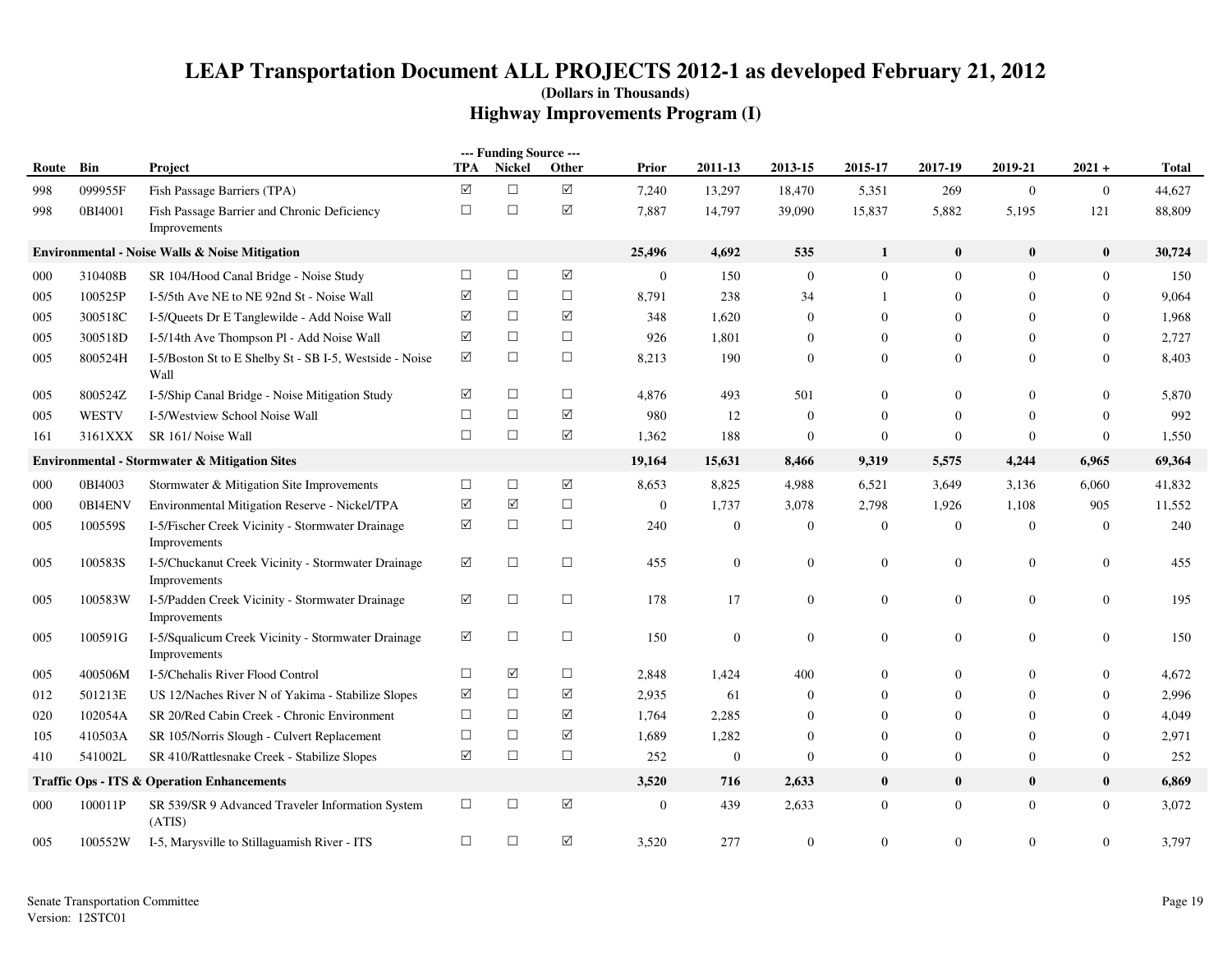| Route Bin |                                      | Project                                                                 |                      | --- Funding Source ---<br><b>TPA</b> Nickel | Other           | Prior          | 2011-13          | 2013-15        | 2015-17          | 2017-19          | 2019-21        | $2021 +$         | Total     |
|-----------|--------------------------------------|-------------------------------------------------------------------------|----------------------|---------------------------------------------|-----------------|----------------|------------------|----------------|------------------|------------------|----------------|------------------|-----------|
|           |                                      | <b>Highway Preservation Program (P)</b>                                 |                      |                                             |                 | 1,573,720      | 699,618          | 567,545        | 542,494          | 589,689          | 514,699        | 1,561,677        | 6,049,441 |
|           | SR 104, Hood Canal Bridge            |                                                                         |                      |                                             |                 | 525,552        | 1,910            | 193            | 84               | $\bf{0}$         | $\bf{0}$       | $\bf{0}$         | 527,739   |
| 003       | 300370A                              | SR 3/Hood Canal Bridge Vicinity - Improvements                          | $\Box$               | $\Box$                                      | $\sqrt{ }$      | 1,127          | 16               | $\mathbf{0}$   | $\overline{0}$   | $\mathbf{0}$     | $\mathbf{0}$   | $\boldsymbol{0}$ | 1,143     |
| 104       | 310407B                              | SR 104/Hood Canal Bridge - Replace E Half                               | $\blacktriangledown$ | $\Box$                                      | ☑               | 518,709        | 1,768            | 26             | $\mathbf{0}$     | $\overline{0}$   | $\mathbf{0}$   | $\boldsymbol{0}$ | 520,503   |
| 104       | 310407D                              | SR104/Port Angeles Graving Dock Settlement and<br>Remediation           | ☑                    | $\Box$                                      | ☑               | 5,716          | 126              | 167            | 84               | $\overline{0}$   | $\Omega$       | $\mathbf{0}$     | 6,093     |
| Other     |                                      |                                                                         |                      |                                             |                 | 141,173        | 272              | $\bf{0}$       | $\bf{0}$         | $\mathbf{0}$     | $\mathbf{0}$   | $\bf{0}$         | 141,445   |
| 000       | 0BP100A                              | Roadway Reappropriation for Projects Assumed to be<br>Complete          | $\Box$               | $\Box$                                      | $\sqrt{ }$      | 66,637         | 119              | $\mathbf{0}$   | $\boldsymbol{0}$ | $\boldsymbol{0}$ | $\overline{0}$ | $\boldsymbol{0}$ | 66,756    |
| 000       | 0BP200A                              | Structures Reappropriation for Projects Assumed to be<br>Complete       | $\Box$               | $\Box$                                      | $\triangledown$ | 38,209         | $\overline{7}$   | $\mathbf{0}$   | $\mathbf{0}$     | $\boldsymbol{0}$ | $\overline{0}$ | $\boldsymbol{0}$ | 38,216    |
| 000       | 0BP300A                              | Other Facilities Reappropriation for Projects Assumed<br>to be Complete | $\Box$               | $\Box$                                      | $\triangledown$ | 36,327         | 146              | $\overline{0}$ | $\overline{0}$   | $\mathbf{0}$     | $\overline{0}$ | $\mathbf{0}$     | 36.473    |
|           | <b>Preservation - ER Projects</b>    |                                                                         |                      |                                             |                 | 52,826         | 41,242           | 158            | 114              | 70               | 47             | 211              | 94,668    |
| 000       | 0BP3001                              | <b>Emergency Relief Preservation</b>                                    | $\Box$               | $\Box$                                      | ✓               | 27,431         | 9,829            | $\mathbf{0}$   | $\mathbf{0}$     | $\mathbf{0}$     | $\mathbf{0}$   | $\boldsymbol{0}$ | 37,260    |
| 112       | 311240A                              | SR 112/Deep Creek to West Twin River - Unstable<br>Slope Corridor Study | $\Box$               | $\Box$                                      | ✓               | 300            | 35               | $\theta$       | $\overline{0}$   | $\mathbf{0}$     | $\theta$       | $\boldsymbol{0}$ | 335       |
| 410       | 541002R                              | SR 410/Nile Valley Landslide - Establish Interim Detour                 | $\Box$               | $\Box$                                      | ✓               | 13,762         | 443              | 61             | 31               | 21               | $\mathbf{0}$   | $\boldsymbol{0}$ | 14,318    |
| 410       | 541002T                              | SR 410/Nile Valley Landslide - Reconstruct Route                        | $\Box$               | $\Box$                                      | ☑               | 1,079          | 8,311            | 61             | 60               | 31               | 31             | 172              | 9,745     |
| 530       | 153034C                              | SR 530/Skaglund Hill Slide                                              | $\Box$               | $\Box$                                      | $\Delta$        | 10,254         | 2,663            | 36             | 23               | 18               | 16             | 39               | 13,049    |
| 998       | 099960K                              | Emergency Slide & Flood Reserve                                         | $\Box$               | $\Box$                                      | ✓               | $\mathbf{0}$   | 19,961           | $\mathbf{0}$   | $\boldsymbol{0}$ | $\mathbf{0}$     | $\mathbf{0}$   | $\boldsymbol{0}$ | 19,961    |
|           | <b>Preservation - Major Drainage</b> |                                                                         |                      |                                             |                 | 7,973          | 23,967           | 21,285         | 23,507           | 38,411           | 41,601         | 142,226          | 298,970   |
| 000       | 0BP3004                              | Major Drainage Preservation                                             | $\Box$               | $\Box$                                      | $\triangledown$ | 2,923          | 9,749            | 6,992          | 9,507            | $\overline{0}$   | $\overline{0}$ | $\mathbf{0}$     | 29,171    |
| 005       | 100528L                              | I-5/NE 155th St Crawford Litigation Settlement                          | $\Box$               | $\Box$                                      | ☑               | 448            | $\mathbf{0}$     | $\overline{0}$ | $\overline{0}$   | $\overline{0}$   | $\overline{0}$ | $\mathbf{0}$     | 448       |
| 142       | 414210A                              | SR 142/Glenwood Road Vicinity - Replace Failing Box<br>Culvert          | $\Box$               | $\Box$                                      | ☑               | $\mathbf{0}$   | 163              | 293            | $\mathbf{0}$     | $\overline{0}$   | $\mathbf{0}$   | $\boldsymbol{0}$ | 456       |
| 410       | 141024A                              | SR 410/Clay Creek - Outfall Washout Repair                              | $\Box$               | $\Box$                                      | $\sqrt{}$       | 1,686          | 46               | $\mathbf{0}$   | $\mathbf{0}$     | $\mathbf{0}$     | $\mathbf{0}$   | $\boldsymbol{0}$ | 1,732     |
| 542       | 154230C                              | SR 542/Bruce Creek - Culvert Replacement and<br>Realignment             | $\Box$               | $\Box$                                      | $\sqrt{}$       | 645            | $\boldsymbol{0}$ | $\mathbf{0}$   | $\mathbf{0}$     | $\mathbf{0}$     | $\mathbf{0}$   | $\boldsymbol{0}$ | 645       |
| 548       | 154835S                              | SR 548/Terrell Creek - Major Drainage                                   | $\Box$               | $\Box$                                      | $\sqrt{}$       | 2,271          | 9                | $\mathbf{0}$   | $\boldsymbol{0}$ | $\mathbf{0}$     | $\mathbf{0}$   | $\boldsymbol{0}$ | 2,280     |
| 998       | 099902D                              | Other Facilities Project Reserve - Major<br>Drainage/Electrical Systems | $\Box$               | $\Box$                                      | $\sqrt{}$       | $\mathbf{0}$   | $\mathbf{0}$     | $\Omega$       | $\overline{0}$   | 24,411           | 27,601         | 100,226          | 152,238   |
| 998       | 099906Q                              | Set Aside for Local funds - Preservation                                | $\Box$               | $\Box$                                      | $\Delta$        | $\overline{0}$ | 4,000            | 4,000          | 4,000            | 4,000            | 4,000          | 12,000           | 32,000    |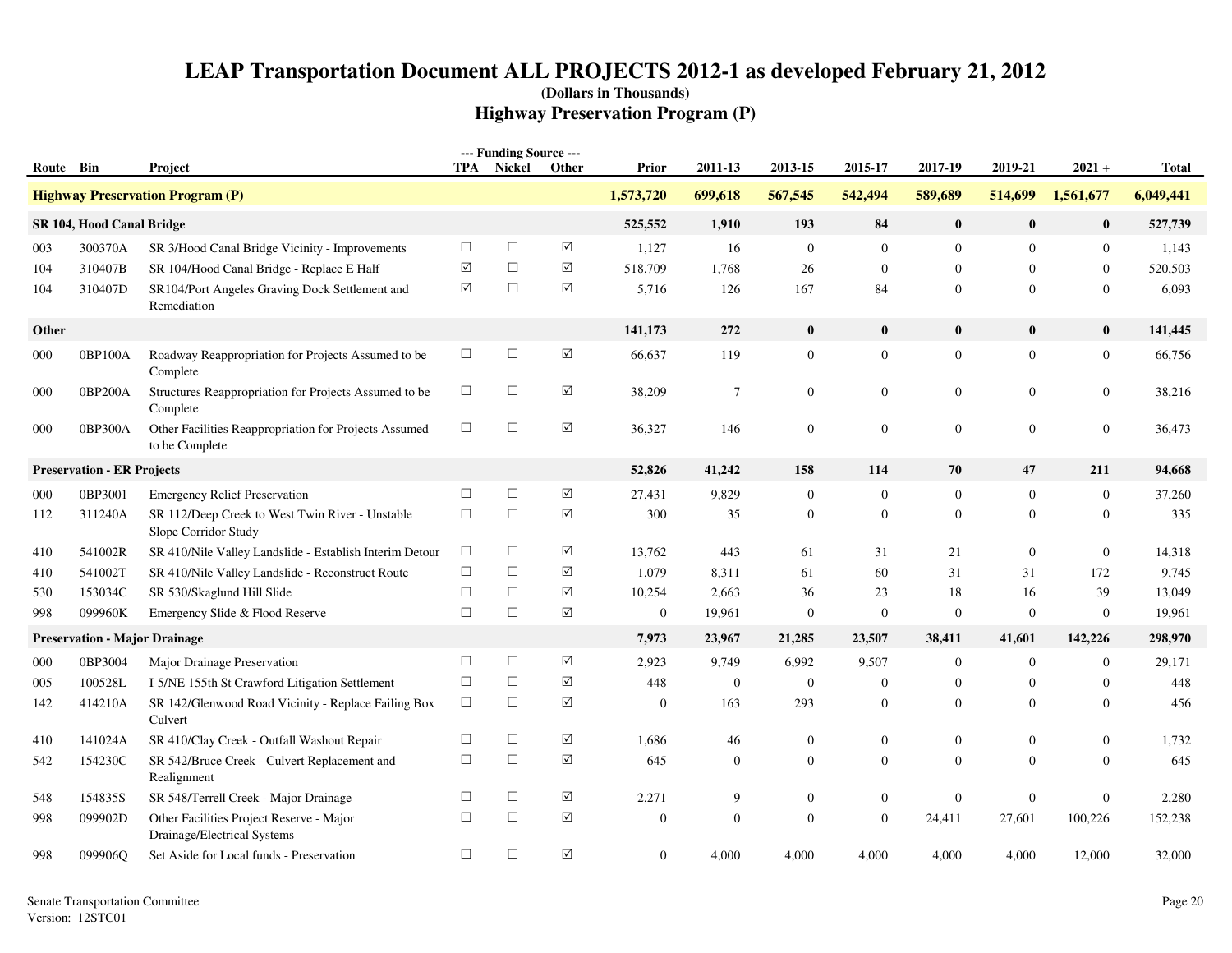|           |                                        |                                                                              |        | --- Funding Source --- |                      |                  |                  |                  |                  |                |                |                  |              |
|-----------|----------------------------------------|------------------------------------------------------------------------------|--------|------------------------|----------------------|------------------|------------------|------------------|------------------|----------------|----------------|------------------|--------------|
| Route Bin |                                        | Project                                                                      | TPA    | Nickel                 | Other                | <b>Prior</b>     | 2011-13          | 2013-15          | 2015-17          | 2017-19        | 2019-21        | $2021 +$         | <b>Total</b> |
| 998       | 099907O                                | Set Aside for Federal Discretionary Funds - Preservation                     | $\Box$ | $\Box$                 | $\blacktriangledown$ | $\mathbf{0}$     | 10,000           | 10,000           | 10,000           | 10,000         | 10,000         | 30,000           | 80,000       |
|           | <b>Preservation - Major Electrical</b> |                                                                              |        |                        |                      | 18,956           | 17,023           | 17,488           | 20,933           | $\bf{0}$       | $\bf{0}$       | $\bf{0}$         | 74,400       |
| 000       | 0BP3003                                | Major Electrical Preservation                                                | $\Box$ | $\Box$                 | $\Delta$             | 5,270            | 16,052           | 17,488           | 20,933           | $\mathbf{0}$   | $\mathbf{0}$   | $\boldsymbol{0}$ | 59,743       |
| 016       | 301622E                                | SR 16/Tacoma Narrows Bridge Phase 1 - Electrical                             | $\Box$ | $\Box$                 | $\triangledown$      | 3,306            | 343              | $\overline{0}$   | $\mathbf{0}$     | $\mathbf{0}$   | $\mathbf{0}$   | $\theta$         | 3,649        |
| 090       | 109010W                                | I-90/Seattle to Mercer Island - Traffic Monitoring                           | $\Box$ | $\Box$                 | ☑                    | 3,709            | $\mathbf{0}$     | $\Omega$         | $\overline{0}$   | $\mathbf{0}$   | $\Omega$       | $\Omega$         | 3,709        |
| 090       | 109067S                                | I-90/Mt Baker Tunnel & Mercer Island Lid - PLC<br>Replacement                | $\Box$ | $\Box$                 | ✓                    | 1,275            | 628              | $\overline{0}$   | $\boldsymbol{0}$ | $\overline{0}$ | $\overline{0}$ | $\mathbf{0}$     | 1,903        |
| 099       | 109923A                                | SR 99/14th St Interchange - Illumination Rebuild                             | $\Box$ | $\Box$                 | ☑                    | 1,681            | $\theta$         | $\mathbf{0}$     | $\mathbf{0}$     | $\mathbf{0}$   | $\overline{0}$ | $\theta$         | 1,681        |
| 526       | 152602A                                | SR 526/Paine Field Blvd - Signal Rebuild                                     | $\Box$ | $\Box$                 | ✓                    | 803              | $\boldsymbol{0}$ | $\mathbf{0}$     | $\mathbf{0}$     | $\overline{0}$ | $\overline{0}$ | $\theta$         | 803          |
| 526       | 152603S                                | SR 526/Airport Rd to Seaway Blvd - Signal and<br><b>Illumination Rebuild</b> | $\Box$ | $\Box$                 | $\Delta$             | 2,912            | $\mathbf{0}$     | $\Omega$         | $\mathbf{0}$     | $\mathbf{0}$   | $\Omega$       | $\Omega$         | 2,912        |
|           |                                        | <b>Preservation - Program Support Activities</b>                             |        |                        |                      | 57,504           | 45,615           | 48,508           | 48,508           | 48,615         | 48,615         | 99,015           | 396,380      |
| 999       | 095901W                                | Set Aside for Preservation Program Support Activities                        | $\Box$ | $\Box$                 | $\boxed{\checkmark}$ | 57,504           | 45,615           | 48,508           | 48,508           | 48,615         | 48,615         | 99,015           | 396,380      |
|           | <b>Preservation - Rest Areas</b>       |                                                                              |        |                        |                      | 3,648            | 5,509            | 1,986            | 2,154            | 1,478          | 1,528          | 7,797            | 24,100       |
| 000       | 0BP3005                                | <b>Rest Areas Preservation</b>                                               | $\Box$ | $\Box$                 | $\Delta$             | 482              | 2,325            | 1,064            | 864              | 221            | 307            | 4,370            | 9,633        |
| 005       | 100555B                                | I-5/Smokey Point NB/SB Safety Rest Area - RV<br>Sewage System Rehab          | $\Box$ | $\Box$                 | ☑                    | 2                | 137              | $\overline{0}$   | $\overline{0}$   | $\overline{0}$ | $\overline{0}$ | $\theta$         | 139          |
| 024       | 002400A                                | SR 24/Vernita Safety Rest Area - Replace Building                            | $\Box$ | $\Box$                 | $\triangledown$      | 1,127            | 156              | $\boldsymbol{0}$ | $\boldsymbol{0}$ | $\mathbf{0}$   | $\overline{0}$ | $\boldsymbol{0}$ | 1,283        |
| 082       | 008200A                                | I-82/Selah Creek North (EB) Safety Rest Area -<br>Replace Building           | $\Box$ | $\Box$                 | ☑                    | 528              | 973              | $\mathbf{0}$     | $\overline{0}$   | $\overline{0}$ | $\Omega$       | $\theta$         | 1,501        |
| 906       | 090600A                                | SR 906/Travelers Rest - Building Renovation                                  | $\Box$ | $\Box$                 | ✓                    | $\boldsymbol{0}$ | 520              | $\boldsymbol{0}$ | $\boldsymbol{0}$ | $\overline{0}$ | $\mathbf{0}$   | $\mathbf{0}$     | 520          |
| 998       | 099960P                                | Statewide Safety Rest Area Minor Projects and<br><b>Emergent Needs</b>       | $\Box$ | $\Box$                 | $\triangledown$      | 1,161            | 319              | 350              | 350              | 350            | 350            | 1,050            | 3,930        |
| 999       | 099915E                                | Safety Rest Areas with Sanitary Disposal - Preservation<br>Program           | $\Box$ | $\Box$                 | $\Delta$             | 348              | 1,079            | 572              | 940              | 907            | 871            | 2,377            | 7,094        |
|           | <b>Preservation - Unstable Slopes</b>  |                                                                              |        |                        |                      | 33,051           | 22,855           | 8,275            | 24,902           | 19,454         | 21,074         | 82,111           | 211,722      |
| 000       | 0BP3002                                | <b>Unstable Slopes Preservation</b>                                          | $\Box$ | $\Box$                 | $\triangledown$      | 16,631           | 6,955            | 6,462            | 23,150           | $\overline{0}$ | $\overline{0}$ | $\mathbf{0}$     | 53,198       |
| 002       | 100254C                                | US 2/Sunset Fall Slide - Slope Stabilization                                 | $\Box$ | $\Box$                 | ✓                    | 1,868            | 21               | $\mathbf{0}$     | $\boldsymbol{0}$ | $\mathbf{0}$   | $\overline{0}$ | $\theta$         | 1,889        |
| 002       | 200200V                                | US 2/Stevens Pass West - Unstable Slopes                                     | $\Box$ | $\Box$                 | ✓                    | 354              | 4,366            | 1,813            | $\mathbf{0}$     | $\overline{0}$ | $\theta$       | $\mathbf{0}$     | 6,533        |
| 002       | 200201N                                | US 2/W of Leavenworth - Unstable Slopes                                      | $\Box$ | $\Box$                 | $\triangledown$      | 295              | 1,818            | $\theta$         | $\mathbf{0}$     | $\mathbf{0}$   | $\mathbf{0}$   | $\mathbf{0}$     | 2,113        |
| 002       | 2002010                                | US 2/E of Orondo - Unstable Slopes                                           | $\Box$ | $\Box$                 | ✓                    | 1,447            | $\mathbf{0}$     | $\theta$         | $\mathbf{0}$     | $\mathbf{0}$   | $\Omega$       | $\mathbf{0}$     | 1,447        |
| 012       | 401206B                                | US 12/Rimrock Tunnel Vicinity - Stabilize Slope                              | $\Box$ | $\Box$                 | ☑                    | 15               | 2,039            | $\Omega$         | $\mathbf{0}$     | $\overline{0}$ | $\Omega$       | $\mathbf{0}$     | 2,054        |
| 012       | 401206E                                | US 12/Rimrock Lake Vicinity - Stabilize Slope                                | $\Box$ | $\Box$                 | $\boxed{\checkmark}$ | 33               | 141              | $\mathbf{0}$     | 1,752            | $\mathbf{0}$   | $\Omega$       | $\mathbf{0}$     | 1,926        |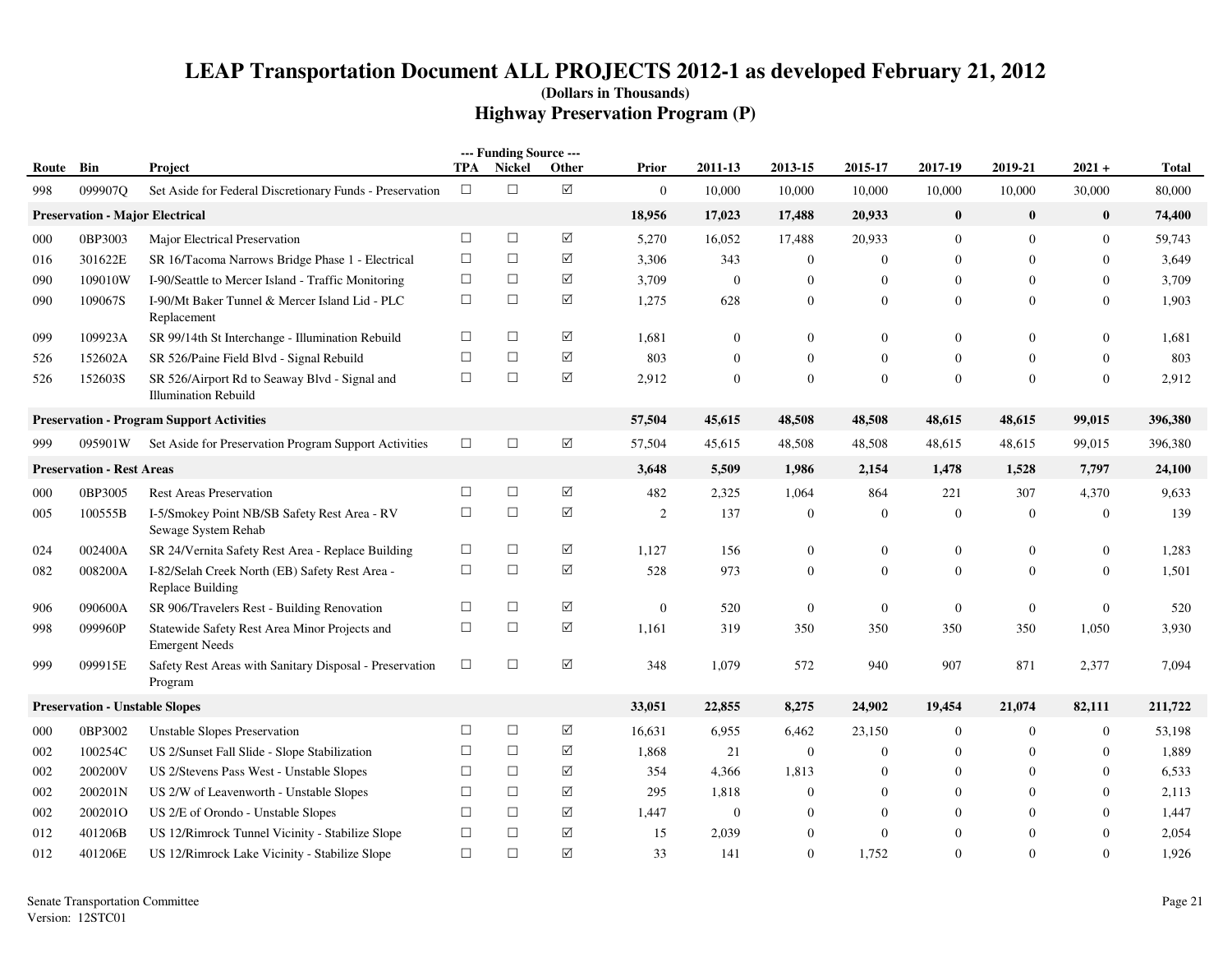|       |                                      |                                                              |            | --- Funding Source --- |                    |                  |                  |                  |                  |                  |                |                  |           |
|-------|--------------------------------------|--------------------------------------------------------------|------------|------------------------|--------------------|------------------|------------------|------------------|------------------|------------------|----------------|------------------|-----------|
| Route | Bin                                  | Project                                                      | <b>TPA</b> | Nickel                 | Other              | <b>Prior</b>     | 2011-13          | 2013-15          | 2015-17          | 2017-19          | 2019-21        | $2021 +$         | Total     |
| 012   | 401207A                              | US 12/West Side White Pass - Stabilize Slope                 | $\Box$     | $\Box$                 | ☑                  | 368              | $\overline{0}$   | $\mathbf{0}$     | $\theta$         | $\overline{0}$   | $\Omega$       | $\overline{0}$   | 368       |
| 012   | 401207D                              | US 12/3 Miles East of SR 123 - Stabilize Slope               | $\Box$     | $\Box$                 | ☑                  | 1,246            | $\mathbf{0}$     | $\mathbf{0}$     | $\mathbf{0}$     | $\mathbf{0}$     | $\Omega$       | $\theta$         | 1,246     |
| 012   | 401207F                              | US 12/4.4 Miles East of SR 123 - Stabilize Slope             | $\Box$     | $\Box$                 | ☑                  | 181              | 2,170            | $\mathbf{0}$     | $\mathbf{0}$     | $\boldsymbol{0}$ | $\Omega$       | $\boldsymbol{0}$ | 2,351     |
| 012   | 401207G                              | US 12/4.5 Miles East of SR 123 - Stabilize Slope             | $\Box$     | $\Box$                 | $\boxtimes$        | 116              | 966              | $\theta$         | $\Omega$         | $\mathbf{0}$     | $\Omega$       | $\mathbf{0}$     | 1,082     |
| 014   | 401401C                              | SR 14/1.5 Miles East of Bergen Road - Rockfall<br>Mitigation | $\Box$     | $\Box$                 | ☑                  | 2,912            | 26               | $\boldsymbol{0}$ | $\boldsymbol{0}$ | $\boldsymbol{0}$ | $\Omega$       | $\overline{0}$   | 2,938     |
| 014   | 401401E                              | SR 14/West of White Salmon - Rockfall Stabilization          | $\Box$     | $\Box$                 | ☑                  | 1,109            | $\boldsymbol{0}$ | $\mathbf{0}$     | $\Omega$         | $\overline{0}$   | $\Omega$       | $\overline{0}$   | 1,109     |
| 020   | 602030M                              | SR 20/Republic West City Limits - Slope Erosion              | $\Box$     | $\Box$                 | ☑                  | 221              | $\overline{0}$   | $\Omega$         | $\Omega$         | $\overline{0}$   | $\Omega$       | $\theta$         | 221       |
| 097   | 209700K                              | US 97/8 Miles S of US 2 Intersection - Unstable Slope        | $\Box$     | $\Box$                 | $\boxed{\searrow}$ | 176              | $\Omega$         | $\mathbf{0}$     | $\Omega$         | $\mathbf{0}$     | $\Omega$       | $\theta$         | 176       |
| 097   | 209701Z                              | US 97/North of Blewett Pass - Unstable Slopes                | $\Box$     | $\Box$                 | ☑                  | 605              | $\mathbf{0}$     | $\mathbf{0}$     | $\Omega$         | $\overline{0}$   | $\Omega$       | $\overline{0}$   | 605       |
| 097   | 209790C                              | US 97A/N of Wenatchee - Unstable Slope                       | $\Box$     | $\Box$                 | ☑                  | 4,714            | 82               | $\mathbf{0}$     | $\Omega$         | $\overline{0}$   | $\Omega$       | $\overline{0}$   | 4,796     |
| 097   | 209790E                              | US 97A/0.5 Mile So of Rocky Reach Dam - Unstable<br>Slope    | $\Box$     | $\Box$                 | ☑                  | 213              | 4,270            | $\mathbf{0}$     | $\mathbf{0}$     | $\mathbf{0}$     | $\Omega$       | $\theta$         | 4,483     |
| 101   | 310126C                              | US 101/Hoodsport Vicinity - Stabilize Slope                  | ☑          | $\Box$                 | ☑                  | 547              |                  | $\mathbf{0}$     | $\mathbf{0}$     | $\overline{0}$   | $\mathbf{0}$   | $\mathbf{0}$     | 548       |
| 998   | 099902U                              | Other Facilities Project Reserve - Unstable Slopes           | $\Box$     | $\Box$                 | $\boxtimes$        | $\boldsymbol{0}$ | $\mathbf{0}$     | $\boldsymbol{0}$ | $\boldsymbol{0}$ | 19,454           | 21,074         | 82,111           | 122,639   |
|       | <b>Preservation - Weigh Stations</b> |                                                              |            |                        |                    | 9,836            | 3,176            | 1,104            | 5,800            | 4,655            | 5,032          | 19,578           | 49,181    |
| 000   | 0BP3006                              | <b>Weigh Stations Preservation</b>                           | $\Box$     | $\Box$                 | $\boxed{\searrow}$ | 53               | 1,101            | 1,104            | 5,800            | $\boldsymbol{0}$ | $\overline{0}$ | $\boldsymbol{0}$ | 8,058     |
| 090   | 609030B                              | I-90/Spokane Port of Entry - Weigh Station Relocation        | $\Box$     | $\Box$                 | ☑                  | 9,783            | 2,075            | $\mathbf{0}$     | $\overline{0}$   | $\overline{0}$   | $\overline{0}$ | $\mathbf{0}$     | 11,858    |
| 998   | 099902W                              | Other Facilities Project Reserve - Weigh Stations            | $\Box$     | $\Box$                 | ☑                  | $\boldsymbol{0}$ | $\mathbf{0}$     | $\mathbf{0}$     | $\boldsymbol{0}$ | 4,655            | 5,032          | 19,578           | 29,265    |
|       | <b>Road Preservation - Asphalt</b>   |                                                              |            |                        |                    | 236,764          | 147,246          | 118,226          | 128,929          | 176,944          | 165,597        | 644,626          | 1,618,332 |
| 000   | 0BP1002                              | <b>Asphalt Roadways Preservation</b>                         | $\Box$     | $\Box$                 | ☑                  | 92,939           | 99,116           | 105,434          | 121,507          | $\overline{0}$   | $\overline{0}$ | $\overline{0}$   | 418,996   |
| 002   | 200201I                              | US 2/West of Wenatchee - Paving                              | $\Box$     | $\Box$                 | ☑                  | 55               | 1,397            | $\mathbf{0}$     | $\boldsymbol{0}$ | $\overline{0}$   | $\Omega$       | $\overline{0}$   | 1,452     |
| 002   | 200208A                              | US 2/West of Leavenworth - Paving                            | $\Box$     | $\Box$                 | ☑                  | 1,855            | $\overline{0}$   | $\Omega$         |                  | $\mathbf{0}$     | $\Omega$       | $\overline{0}$   | 1,855     |
| 002   | 200231D                              | US 2/97 Lincoln Rock State Park to Orondo - Paving           | $\Box$     | $\Box$                 | ☑                  | 2,704            | 12               | $\mathbf{0}$     | $\Omega$         | $\overline{0}$   | $\Omega$       | $\theta$         | 2,716     |
| 002   | 600228M                              | US 2/Euclid Ave to Francis Ave - Paving                      | $\Box$     | $\Box$                 | ☑                  | 3,323            | 317              | $\Omega$         | $\Omega$         | $\Omega$         | $\Omega$       | $\Omega$         | 3,640     |
| 004   | 400406A                              | SR 4/Skamokawa to Coal Creek Rd - Paving                     | $\Box$     | $\Box$                 | ☑                  | 6,233            | $\mathbf{0}$     | $\mathbf{0}$     | $\mathbf{0}$     | $\mathbf{0}$     | $\Omega$       | $\overline{0}$   | 6,233     |
| 005   | 100505P                              | I-5/S 272nd St to Southcenter Parkway - Ramp Paving          | $\Box$     | $\Box$                 | ☑                  | 3,048            | 2                | $\Omega$         | $\Omega$         | $\mathbf{0}$     | $\Omega$       | $\overline{0}$   | 3,050     |
| 005   | 100535N                              | I-5/52nd Ave W to SR 526 - NB Paving                         | $\Box$     | $\Box$                 | ☑                  | 6,684            | $\theta$         | $\mathbf{0}$     | $\mathbf{0}$     | $\boldsymbol{0}$ | $\theta$       | $\overline{0}$   | 6,684     |
| 005   | 100540A                              | I-5 Northbound/Snohomish River to Ebey Slough -<br>Paving    | $\Box$     | $\Box$                 | ☑                  | 2,369            | 9                | $\mathbf{0}$     | $\mathbf{0}$     | $\overline{0}$   | $\Omega$       | $\overline{0}$   | 2,378     |
| 005   | 100540Z                              | I-5 Southbound/Snohomish River to Ebey Slough<br>Paving      | $\Box$     | $\Box$                 | ☑                  | 638              | 1,804            | $\mathbf{0}$     | $\Omega$         | $\Omega$         | $\Omega$       | $\theta$         | 2,442     |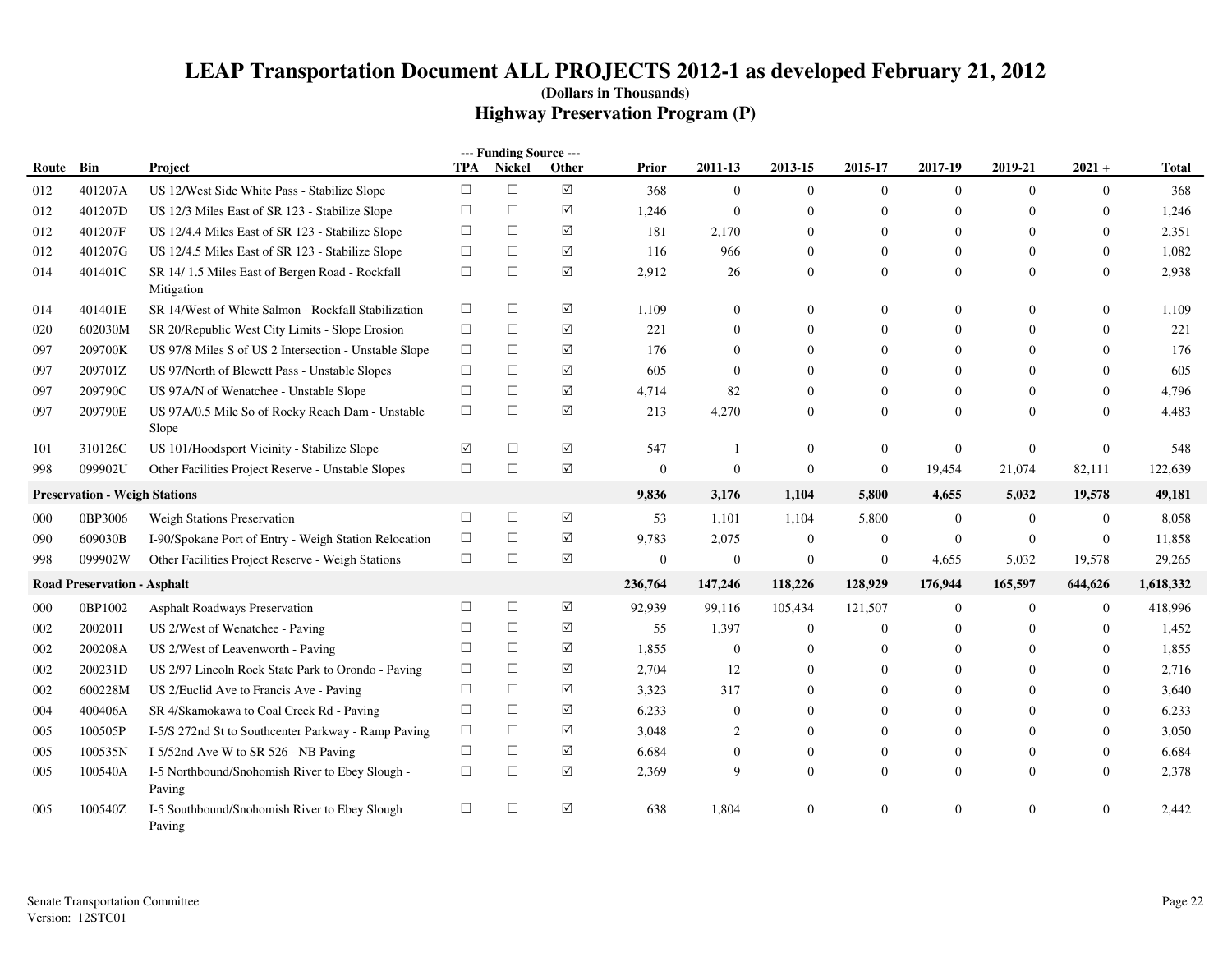|       |         |                                                                  |            | --- Funding Source --- |                      |                |                  |                  |                |                  |                  |                  |              |
|-------|---------|------------------------------------------------------------------|------------|------------------------|----------------------|----------------|------------------|------------------|----------------|------------------|------------------|------------------|--------------|
| Route | Bin     | Project                                                          | <b>TPA</b> | <b>Nickel</b>          | Other                | Prior          | 2011-13          | 2013-15          | 2015-17        | 2017-19          | 2019-21          | $2021 +$         | <b>Total</b> |
| 005   | 100553U | I-5/Arlington City Limit Vic to Stillaguamish River -<br>Paving  | $\Box$     | $\Box$                 | $\boxed{\mathsf{v}}$ | 3,210          | $\mathbf{1}$     | $\boldsymbol{0}$ | $\mathbf{0}$   | $\overline{0}$   | $\mathbf{0}$     | $\mathbf{0}$     | 3,211        |
| 005   | 300520B | I-5/SR 121 to N of Tumwater Blvd - Paving                        | $\Box$     | $\Box$                 | ☑                    | 401            | 2,346            | $\mathbf{0}$     | $\mathbf{0}$   | $\overline{0}$   | $\mathbf{0}$     | $\mathbf{0}$     | 2,747        |
| 005   | 300577D | I-5/Puyallup River Bridge to King County Line - Paving           | $\Box$     | $\Box$                 | ☑                    | 4,339          | 1,698            | $\mathbf{0}$     | $\overline{0}$ | $\overline{0}$   | $\mathbf{0}$     | $\mathbf{0}$     | 6,037        |
| 005   | 400506C | I-5/Castle Rock Vicinity to SR 505 Vicinity - Paving             | $\Box$     | $\Box$                 | $\blacktriangledown$ | 8,556          | $\mathbf{0}$     | $\mathbf{0}$     | $\mathbf{0}$   | $\overline{0}$   | $\mathbf{0}$     | $\mathbf{0}$     | 8,556        |
| 005   | 400507B | I-5/E Fork Lewis River Bridge to Todd Road Vicinity -<br>Paving  | $\Box$     | $\Box$                 | ☑                    | 239            | 4,705            | $\mathbf{0}$     | $\mathbf{0}$   | $\mathbf{0}$     | $\mathbf{0}$     | $\overline{0}$   | 4,944        |
| 005   | 400507C | I-5/Todd Rd to Kelso Weigh Station Vicinity- Paving              | $\Box$     | □                      | ☑                    | 4,798          | $\mathbf{0}$     | $\mathbf{0}$     | $\overline{0}$ | $\mathbf{0}$     | $\mathbf{0}$     | $\mathbf{0}$     | 4,798        |
| 005   | 400508A | I-5/Koontz Rd to Chamber Way Vicinity - Paving                   | $\Box$     | $\Box$                 | ☑                    | 3,730          | $\overline{0}$   | $\mathbf{0}$     | $\mathbf{0}$   | $\overline{0}$   | $\mathbf{0}$     | $\overline{0}$   | 3,730        |
| 007   | 400709A | SR 7/Morton to Nisqually River Bridge - Chip Seal<br>with Paving | $\Box$     | $\Box$                 | $\blacktriangledown$ | 120            | 1,635            | $\mathbf{0}$     | $\mathbf{0}$   | $\mathbf{0}$     | $\mathbf{0}$     | $\overline{0}$   | 1,755        |
| 009   | 100949P | SR 9/SR 542 to Smith Creek Bridge Vicinity - Paving              | $\Box$     | $\Box$                 | ☑                    | 391            | $\overline{0}$   | $\mathbf{0}$     | $\overline{0}$ | $\mathbf{0}$     | $\Omega$         | $\Omega$         | 391          |
| 012   | 501212M | US 12/Naches Vicinity - Paving                                   | $\Box$     | $\Box$                 | ☑                    | 1,944          | $\overline{0}$   | $\mathbf{0}$     | $\overline{0}$ | $\overline{0}$   | $\mathbf{0}$     | $\overline{0}$   | 1,944        |
| 012   | 501213F | US 12/Naches to PP&L Spillway - Paving                           | $\Box$     | $\Box$                 | ☑                    | 1,730          | $\mathbf{0}$     | $\mathbf{0}$     | $\overline{0}$ | $\overline{0}$   | $\mathbf{0}$     | $\overline{0}$   | 1,730        |
| 012   | 501213G | US 12/Tank Farm Rd to SR 124 - Paving                            | $\Box$     | $\Box$                 | ☑                    | 964            | $\mathbf{0}$     | $\mathbf{0}$     | $\theta$       | $\theta$         | $\mathbf{0}$     | $\mathbf{0}$     | 964          |
| 012   | 501213I | US 12/Nine Mile Creek Vicinity to Lowden - Paving                | $\Box$     | $\Box$                 | ✓                    | $\overline{0}$ | 521              | 755              | $\mathbf{0}$   | $\theta$         | $\mathbf{0}$     | $\overline{0}$   | 1,276        |
| 018   | 101800D | SR 18/SR 99 Vic to Auburn Black Diamond Rd I/C -<br>Paving       | $\Box$     | $\Box$                 | ☑                    | 374            | 2,665            | 1,554            | $\overline{0}$ | $\overline{0}$   | $\mathbf{0}$     | $\overline{0}$   | 4,593        |
| 020   | 102020P | SR 20/Harbor Vista Dr Vicinity to NE Narrows Ave -<br>Paving     | $\Box$     | $\Box$                 | ☑                    | 1,297          | 2,845            | $\boldsymbol{0}$ | $\overline{0}$ | $\boldsymbol{0}$ | $\boldsymbol{0}$ | $\overline{0}$   | 4,142        |
| 020   | 102068B | SR 20/Rocky Creek to Marblemount Vicinity - Paving               | $\Box$     | $\Box$                 | ☑                    | 156            | 389              | $\mathbf{0}$     | $\overline{0}$ | $\overline{0}$   | $\mathbf{0}$     | $\mathbf{0}$     | 545          |
| 020   | 202002B | SR 20/North Cascades Highway - Chip Seal                         | $\Box$     | $\Box$                 | $\blacktriangledown$ | 582            | 3,008            | $\mathbf{0}$     | $\overline{0}$ | $\overline{0}$   | $\theta$         | $\overline{0}$   | 3,590        |
| 020   | 602029H | SR 20/Ferry Co Line to Republic - Crack Seal Repair              | $\Box$     | $\Box$                 | ☑                    | 323            | $\mathbf{0}$     | $\mathbf{0}$     | $\overline{0}$ | $\mathbf{0}$     | $\mathbf{0}$     | $\overline{0}$   | 323          |
| 021   | 602117A | SR 21/Vic. Malo to Kettle River - Paving                         | $\Box$     | $\Box$                 | ☑                    | 150            | 2,019            | $\mathbf{0}$     | $\theta$       | $\mathbf{0}$     | $\mathbf{0}$     | $\overline{0}$   | 2,169        |
| 021   | 602118D | SR 21/1.1 Miles N of Rin Con Creek Rd to Canada -<br>Paving      | $\Box$     | $\Box$                 | ☑                    | $\mathbf{0}$   | 650              | 2,484            | $\overline{0}$ | $\mathbf{0}$     | $\mathbf{0}$     | $\overline{0}$   | 3,134        |
| 022   | 502203H | SR 22/Toppenish to SR 223 - Chip Seal                            | $\Box$     | $\Box$                 | ☑                    | 413            | 47               | $\mathbf{0}$     | $\overline{0}$ | $\mathbf{0}$     | $\mathbf{0}$     | $\mathbf{0}$     | 460          |
| 024   | 502403J | SR 24/Riverside Rd to Faucher Rd - Paving                        | $\Box$     | $\Box$                 | ☑                    | 205            | 2,176            | $\mathbf{0}$     | $\overline{0}$ | $\Omega$         | $\mathbf{0}$     | $\overline{0}$   | 2,381        |
| 028   | 202800A | SR 28/East Wenatchee Area - Paving                               | $\Box$     | $\Box$                 | ☑                    | 1,289          | 884              | $\mathbf{0}$     | $\overline{0}$ | $\overline{0}$   | $\mathbf{0}$     | $\overline{0}$   | 2,173        |
| 028   | 202801H | SR 28/E Wenatchee to Rock Island - Pave                          | $\Box$     | $\Box$                 | ☑                    | 2,808          | 674              | $\mathbf{0}$     | $\overline{0}$ | $\overline{0}$   | $\mathbf{0}$     | $\mathbf{0}$     | 3,482        |
| 028   | 202803D | SR 28/Quincy Area - Paving                                       | $\Box$     | $\Box$                 | ✓                    | 2,721          | $\boldsymbol{0}$ | $\mathbf{0}$     | $\overline{0}$ | $\overline{0}$   | $\mathbf{0}$     | $\boldsymbol{0}$ | 2,721        |
| 082   | 508207F | I-82/Badger Road Interchange - Paving                            | $\Box$     | $\Box$                 | ☑                    | 50             | $\overline{0}$   | 1,090            | $\Omega$       | $\Omega$         | $\Omega$         | $\Omega$         | 1,140        |
| 082   | 508207G | I-82/Locust Grove Road Interchange - Paving                      | $\Box$     | $\Box$                 | ☑                    | 35             | $\overline{0}$   | 701              | $\Omega$       | $\Omega$         | $\mathbf{0}$     | $\mathbf{0}$     | 736          |
| 082   | 508207T | I-82/US 12 to Valley Mall Blvd Vic - Paving                      | $\Box$     | $\Box$                 | ☑                    | 51             | 815              | 4,334            | $\mathbf{0}$   | $\Omega$         | $\Omega$         | $\overline{0}$   | 5,200        |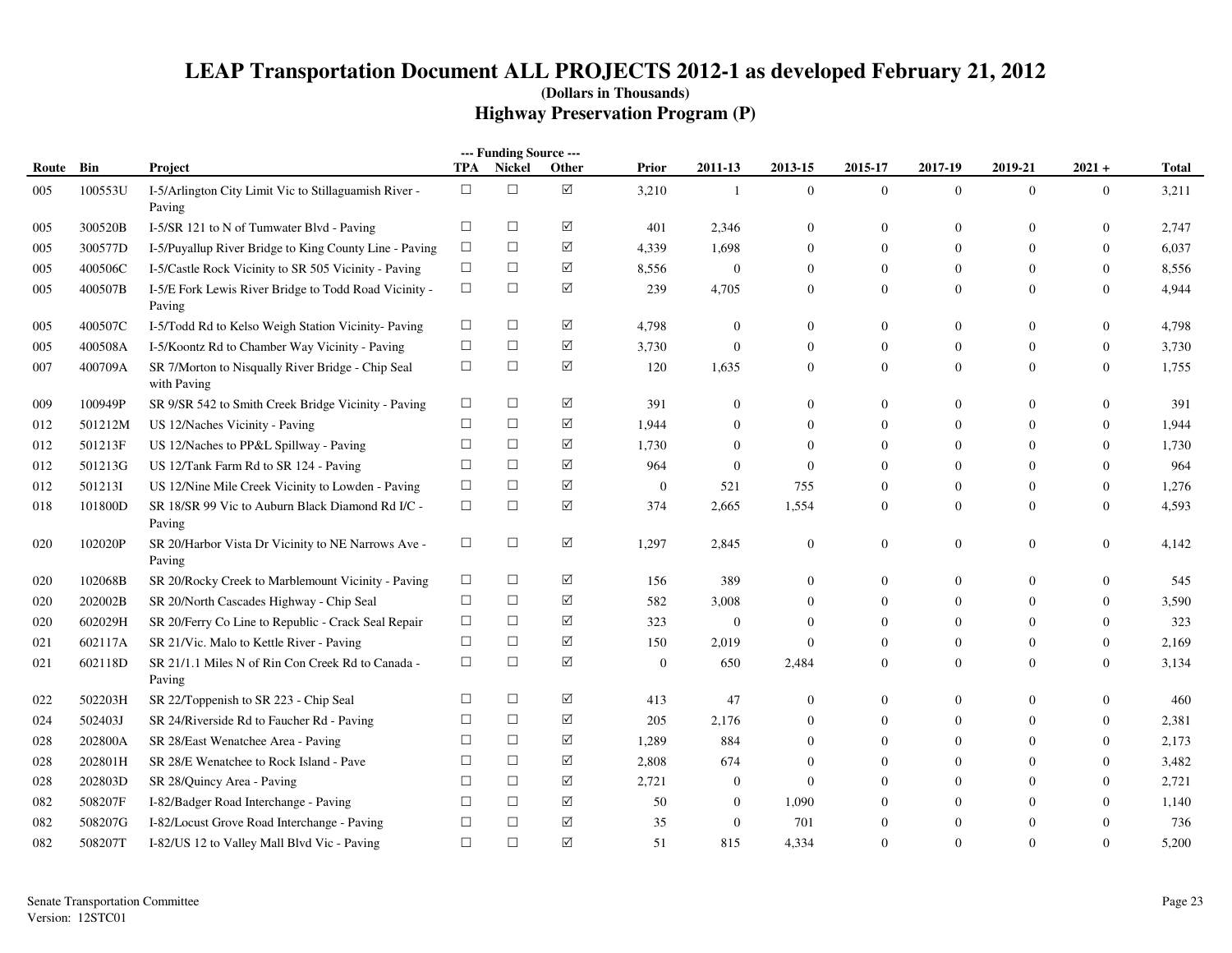|       |         |                                                                         |            | --- Funding Source --- |                 |                  |                  |                  |                  |                |                  |                  |              |
|-------|---------|-------------------------------------------------------------------------|------------|------------------------|-----------------|------------------|------------------|------------------|------------------|----------------|------------------|------------------|--------------|
| Route | Bin     | Project                                                                 | <b>TPA</b> | <b>Nickel</b>          | Other           | <b>Prior</b>     | 2011-13          | 2013-15          | 2015-17          | 2017-19        | 2019-21          | $2021 +$         | <b>Total</b> |
| 090   | 109047P | I-90/Bellevue Way Interchange Ramps - Paving                            | $\Box$     | $\Box$                 | $\triangledown$ | 1,624            | 34               | $\mathbf{0}$     | $\mathbf{0}$     | $\overline{0}$ | $\overline{0}$   | $\overline{0}$   | 1,658        |
| 090   | 609027O | I-90/Urban Ramp Project - Paving                                        | $\Box$     | $\Box$                 | ☑               | 6,196            | $\overline{0}$   | $\mathbf{0}$     | $\mathbf{0}$     | $\overline{0}$ | $\Omega$         | $\mathbf{0}$     | 6,196        |
| 090   | 609041G | I-90/Ritzville to Tokio - Paving of Outside Lanes Only                  | $\Box$     | $\Box$                 | ☑               | 3,313            | 214              | $\mathbf{0}$     | $\boldsymbol{0}$ | $\overline{0}$ | $\mathbf{0}$     | $\mathbf{0}$     | 3,527        |
| 097   | 209701Y | US 97/Orondo Northward - Paving                                         | $\Box$     | $\Box$                 | $\triangledown$ | $\boldsymbol{0}$ | $\overline{0}$   | 218              | 4,473            | $\overline{0}$ | $\theta$         | $\mathbf{0}$     | 4,691        |
| 097   | 209709A | US 97A/Wenatchee to South of Rocky Reach Dam -<br>Paving                | $\Box$     | $\Box$                 | $\triangledown$ | 21               | 1,639            | $\mathbf{0}$     | $\boldsymbol{0}$ | $\overline{0}$ | $\overline{0}$   | $\mathbf{0}$     | 1,660        |
| 097   | 509702N | US 97/Satus Creek Vicinity - Paving                                     | $\Box$     | $\Box$                 | $\triangledown$ | 395              | 1,512            | $\boldsymbol{0}$ | $\mathbf{0}$     | $\overline{0}$ | $\theta$         | $\mathbf{0}$     | 1,907        |
| 099   | 309908A | SR 99/I-5 to Hylebos Creek - Paving                                     | $\Box$     | $\Box$                 | ☑               | 114              | 581              | $\boldsymbol{0}$ | $\mathbf{0}$     | $\overline{0}$ | $\mathbf{0}$     | $\overline{0}$   | 695          |
| 100   | 410007A | SR 100/SR 100 Including Spur - Chip Seal                                | $\Box$     | $\Box$                 | ☑               | 59               | 957              | $\overline{0}$   | $\mathbf{0}$     | $\Omega$       | $\Omega$         | $\mathbf{0}$     | 1,016        |
| 101   | 310143C | US 101/Triton Cove to Jorsted Creek - Paving                            | $\Box$     | $\Box$                 | ☑               | 2,416            | $\boldsymbol{0}$ | $\boldsymbol{0}$ | $\mathbf{0}$     | $\overline{0}$ | $\mathbf{0}$     | $\mathbf{0}$     | 2,416        |
| 101   | 310143D | US 101/Vicinity Dosewallips River Bridge to N of<br>Webster Ln - Paving | $\Box$     | $\Box$                 | ☑               | 2,570            | $\mathbf{0}$     | $\overline{0}$   | $\mathbf{0}$     | $\Omega$       | $\mathbf{0}$     | $\overline{0}$   | 2,570        |
| 101   | 310143E | US 101/Vicinity W Uncas Rd to Vicinity Fuller Rd -<br>Paving            | $\Box$     | $\Box$                 | $\sqrt{}$       | 786              | $\mathbf{0}$     | $\boldsymbol{0}$ | $\mathbf{0}$     | $\mathbf{0}$   | $\boldsymbol{0}$ | $\boldsymbol{0}$ | 786          |
| 101   | 310155F | US 101/Indian Creek to Nicholas Rd - Paving                             | $\Box$     | $\Box$                 | $\triangledown$ | 189              | 3,113            | $\boldsymbol{0}$ | $\mathbf{0}$     | $\mathbf{0}$   | $\overline{0}$   | $\boldsymbol{0}$ | 3,302        |
| 101   | 310167D | US 101/W of Oak St to Little Hoquiam River Bridge -<br>Paving           | $\Box$     | $\Box$                 | ☑               | 2,709            | $\overline{0}$   | $\overline{0}$   | $\overline{0}$   | $\Omega$       | $\overline{0}$   | $\overline{0}$   | 2,709        |
| 101   | 410105A | US 101/SR 6 to Grays Harbor County Line - Paving                        | $\Box$     | $\Box$                 | ☑               | 3,924            | $\boldsymbol{0}$ | $\boldsymbol{0}$ | $\mathbf{0}$     | $\overline{0}$ | $\boldsymbol{0}$ | $\boldsymbol{0}$ | 3,924        |
| 103   | 410303A | SR 103/Jct US 101 to Stackpole Road - Paving                            | $\Box$     | $\Box$                 | ☑               | 2,805            | $\Omega$         | $\Omega$         | $\mathbf{0}$     | $\Omega$       | $\Omega$         | $\mathbf{0}$     | 2,805        |
| 109   | 310912A | SR 109/Jct US 101 to SR 109 Spur - Paving                               | $\Box$     | $\Box$                 | ☑               | 1,328            | $\mathbf{0}$     | $\boldsymbol{0}$ | $\mathbf{0}$     | $\overline{0}$ | $\mathbf{0}$     | $\boldsymbol{0}$ | 1,328        |
| 109   | 310920A | SR 109/N of Harborview Court to S of Grass Creek<br>Bridge - Paving     | $\Box$     | $\Box$                 | ☑               | 1,201            | $\mathbf{0}$     | $\overline{0}$   | $\mathbf{0}$     | $\overline{0}$ | $\mathbf{0}$     | $\overline{0}$   | 1,201        |
| 142   | 414205A | SR 142/Little Klickitat River to US 97 - Paving                         | $\Box$     | $\Box$                 | ☑               | 172              | 1,022            | $\boldsymbol{0}$ | $\mathbf{0}$     | $\overline{0}$ | $\boldsymbol{0}$ | $\boldsymbol{0}$ | 1,194        |
| 167   | 116718P | SR 167/I-405 I/C Vic to SW 7th St Vic - Paving                          | $\Box$     | $\Box$                 | ☑               | 496              | 565              | $\boldsymbol{0}$ | $\mathbf{0}$     | $\mathbf{0}$   | $\theta$         | $\mathbf{0}$     | 1,061        |
| 169   | 116913P | SR 169/SE 264th St to Vic Witte Road - Paving and<br><b>PCCP</b> Rehab  | $\Box$     | $\Box$                 | ☑               | 1,601            | $\overline{7}$   | $\mathbf{0}$     | $\overline{0}$   | $\overline{0}$ | $\mathbf{0}$     | $\overline{0}$   | 1,608        |
| 171   | 217101F | SR 171/Moses Lake - Paving                                              | $\Box$     | $\Box$                 | $\triangledown$ | 1,520            | 709              | $\overline{0}$   | $\mathbf{0}$     | $\Omega$       | $\Omega$         | $\boldsymbol{0}$ | 2,229        |
| 202   | 120201F | SR 202/SR 522 to NE 124th St - Paving                                   | $\Box$     | $\Box$                 | $\sqrt{}$       | 2,851            | 130              | $\mathbf{0}$     | $\mathbf{0}$     | $\overline{0}$ | $\overline{0}$   | $\boldsymbol{0}$ | 2,981        |
| 202   | 120290A | SR 202/Snoqualmie River Br to S Fork Snoqualmie<br>River Br - Paving    | $\Box$     | $\Box$                 | ☑               | $\mathbf{0}$     | $\overline{0}$   | 421              | 2,949            | $\Omega$       | $\Omega$         | $\mathbf{0}$     | 3,370        |
| 224   | 522402B | SR 224/Grosscup Blvd to SR 240 - Paving                                 | $\Box$     | $\Box$                 | ☑               | 159              | 1,218            | $\mathbf{0}$     | $\mathbf{0}$     | $\overline{0}$ | $\mathbf{0}$     | $\boldsymbol{0}$ | 1,377        |
| 281   | 228101G | SR 281/Quincy Area - Paving                                             | $\Box$     | $\Box$                 | $\triangledown$ | 356              | $\overline{0}$   | $\boldsymbol{0}$ | $\mathbf{0}$     | $\overline{0}$ | $\theta$         | $\mathbf{0}$     | 356          |
| 290   | 629000I | SR 290/Division St to Riverpoint Blvd - Paving                          | $\Box$     | $\Box$                 | $\Delta$        | 259              | $\overline{0}$   | $\overline{0}$   | $\mathbf{0}$     | $\Omega$       | $\mathbf{0}$     | $\mathbf{0}$     | 259          |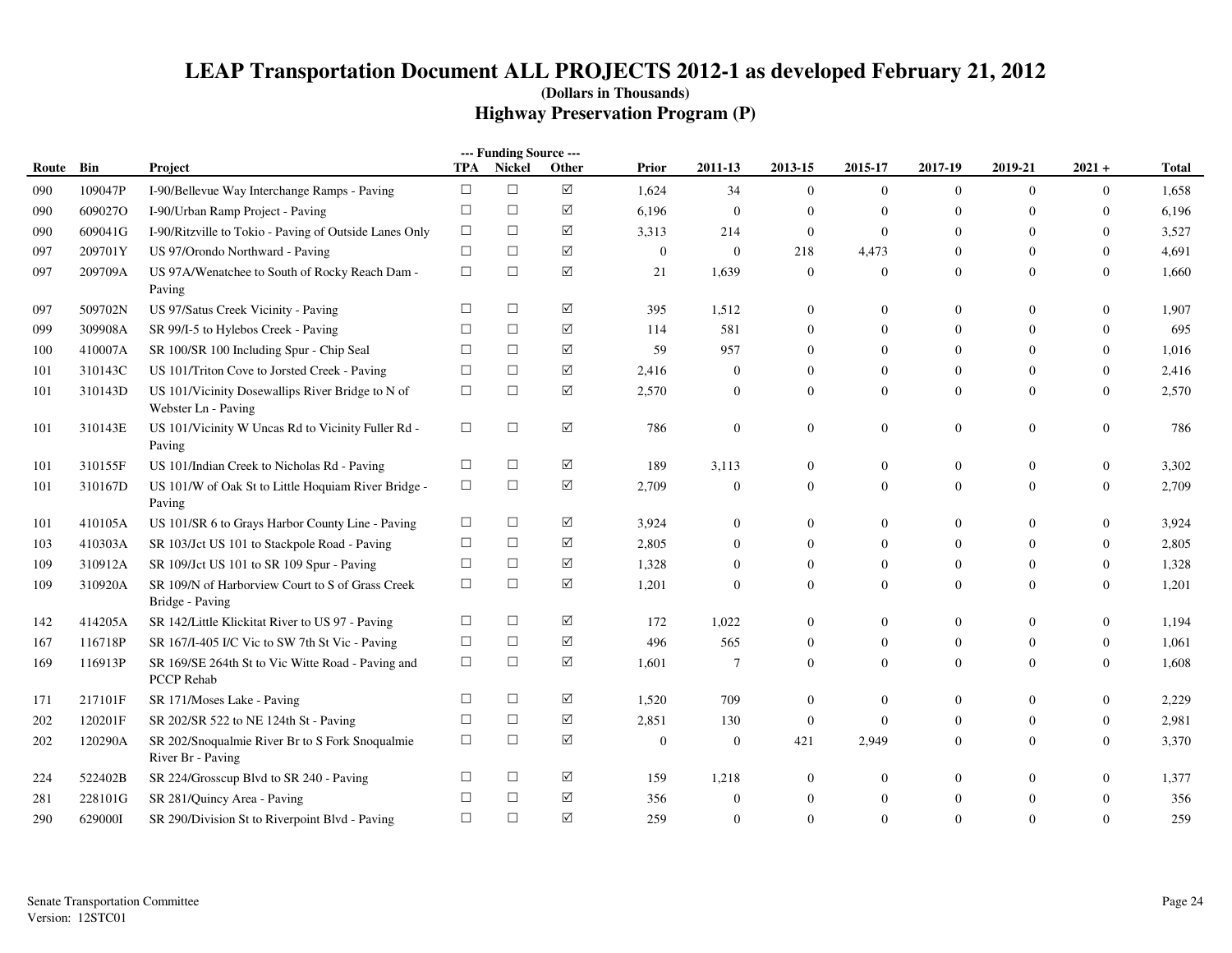|           |                                      |                                                                          |        | --- Funding Source --- |                      |              |                  |                |                |                  |                |                  |              |
|-----------|--------------------------------------|--------------------------------------------------------------------------|--------|------------------------|----------------------|--------------|------------------|----------------|----------------|------------------|----------------|------------------|--------------|
| Route Bin |                                      | Project                                                                  | TPA    | Nickel                 | Other                | <b>Prior</b> | 2011-13          | 2013-15        | 2015-17        | 2017-19          | 2019-21        | $2021 +$         | <b>Total</b> |
| 395       | 639516E                              | US 395/Spokane City Limits to Stevens Co Line - HMA<br>Paving and Safety | $\Box$ | $\Box$                 | ☑                    | 5,557        | $\overline{c}$   | $\overline{0}$ | $\overline{0}$ | $\mathbf{0}$     | $\overline{0}$ | $\overline{0}$   | 5,559        |
| 410       | 141024P                              | SR 410/Twin Creek to Mather Memorial Park Pull-Out -<br>Paving           | $\Box$ | $\Box$                 | ☑                    | 290          | 2,214            | $\overline{0}$ | $\mathbf{0}$   | $\Omega$         | $\mathbf{0}$   | $\boldsymbol{0}$ | 2,504        |
| 509       | 150905C                              | SR 509/S 192nd St. Vic. to SW 185th St. Vic. Paving                      | $\Box$ | $\Box$                 | ☑                    | 181          | 106              | $\overline{0}$ | $\mathbf{0}$   | $\boldsymbol{0}$ | $\mathbf{0}$   | $\overline{0}$   | 287          |
| 509       | 150916A                              | SR 509/S Normandy Rd Vic to S Normandy Rd Wye<br>Connection - Paving     | $\Box$ | $\Box$                 | ☑                    | 706          | 489              | 735            | $\overline{0}$ | $\boldsymbol{0}$ | $\Omega$       | $\overline{0}$   | 1,930        |
| 515       | 151532A                              | SR 515/SR 516 to SE 232nd St Vic - Paving                                | $\Box$ | $\Box$                 | $\blacktriangledown$ | 1,118        | 1,253            | $\overline{0}$ | $\overline{0}$ | $\overline{0}$   | $\mathbf{0}$   | $\overline{0}$   | 2,371        |
| 516       | 151626P                              | SR 516/160th Avenue SE to Covington City Limits -<br>Paving              | $\Box$ | $\Box$                 | ☑                    | 1,661        | 9                | $\overline{0}$ | $\overline{0}$ | $\overline{0}$   | $\Omega$       | $\overline{0}$   | 1,670        |
| 520       | 152028P                              | SR 520/I-405 to W Lake Sammamish Parkway<br>Interchange - Paving         | $\Box$ | $\Box$                 | ☑                    | 8,331        | 68               | $\overline{0}$ | $\mathbf{0}$   | $\boldsymbol{0}$ | $\mathbf{0}$   | $\boldsymbol{0}$ | 8,399        |
| 522       | 152210B                              | SR 522/NE 147th St to Swamp Cr Br - Paving                               | $\Box$ | $\Box$                 | ☑                    | 3,181        | $\mathbf{0}$     | $\overline{0}$ | $\Omega$       | $\overline{0}$   | $\Omega$       | $\overline{0}$   | 3,181        |
| 522       | 152217B                              | SR 522/City Street to Hall Road - Paving                                 | $\Box$ | $\Box$                 | $\blacktriangledown$ | 87           | 421              | $\overline{0}$ | $\Omega$       | $\overline{0}$   | $\Omega$       | $\overline{0}$   | 508          |
| 522       | 152218D                              | SR 522/Hall Rd Vicinity to Kaysner Way - Paving                          | $\Box$ | $\Box$                 | ☑                    | 526          | 106              | 500            | $\theta$       | $\overline{0}$   | $\Omega$       | $\overline{0}$   | 1,132        |
| 525       | 152505A                              | SR 525/I-5 to Ash Way Br - Paving                                        | $\Box$ | $\Box$                 | $\blacktriangledown$ | 493          | $\overline{2}$   | $\overline{0}$ | $\Omega$       | $\Omega$         | $\Omega$       | $\overline{0}$   | 495          |
| 526       | 152601P                              | SR 526/40th Ave W Vicinity to Casino Road - Paving                       | $\Box$ | $\Box$                 | ☑                    | 7,133        | $\mathbf{0}$     | $\Omega$       | $\Omega$       | $\Omega$         | $\Omega$       | $\overline{0}$   | 7,133        |
| 529       | 152902P                              | SR 529/BN Railroad Br to North Access Road - Paving                      | $\Box$ | $\Box$                 | ☑                    | 937          | 290              | $\mathbf{0}$   | $\overline{0}$ | $\mathbf{0}$     | $\Omega$       | $\overline{0}$   | 1,227        |
| 536       | 153684S                              | SR 536/SR 20 to Skagit River - Paving                                    | $\Box$ | $\Box$                 | ☑                    | 2,071        | $\boldsymbol{0}$ | $\mathbf{0}$   | $\mathbf{0}$   | $\mathbf{0}$     | $\Omega$       | $\overline{0}$   | 2,071        |
| 538       | 153800P                              | SR 538/I-5 to Laventure Road - Paving                                    | $\Box$ | $\Box$                 | ☑                    | 1,845        | $\theta$         | $\Omega$       | $\Omega$       | $\Omega$         | $\Omega$       | $\boldsymbol{0}$ | 1,845        |
| 542       | 154204A                              | SR 542/Britton Rd to Cedarville Rd - Paving                              | $\Box$ | $\Box$                 | $\blacktriangledown$ | 1,912        | -1               | $\Omega$       | $\Omega$       | $\overline{0}$   | $\Omega$       | $\overline{0}$   | 1,913        |
| 542       | 154213B                              | SR 542/Cedarville Rd to Coal Cr Br Vic - Paving                          | $\Box$ | $\Box$                 | ☑                    | 2,704        | -1               | $\Omega$       | $\mathbf{0}$   | $\overline{0}$   | $\Omega$       | $\overline{0}$   | 2,705        |
| 900       | 190018P                              | SR 900/Bronson Way N to Sunset Blvd N - Paving                           | $\Box$ | $\Box$                 | ☑                    | 243          | 848              | $\Omega$       | $\overline{0}$ | $\mathbf{0}$     | $\Omega$       | $\overline{0}$   | 1,091        |
| 998       | 099902B                              | Project Reserve - Preservation of Black Pavement                         | $\Box$ | $\Box$                 | $\sqrt{}$            | $\theta$     | $\theta$         | $\overline{0}$ | $\mathbf{0}$   | 176,944          | 165,597        | 644,626          | 987,167      |
|           | <b>Road Preservation - Chip Seal</b> |                                                                          |        |                        |                      | 59,844       | 80,329           | 42,701         | 48,303         | $\bf{0}$         | $\bf{0}$       | $\bf{0}$         | 231,177      |
| 000       | 0BP1001                              | Chip Seal Roadways Preservation                                          | $\Box$ | $\Box$                 | ✓                    | 30,313       | 77,405           | 41,299         | 48,303         | $\mathbf{0}$     | $\Omega$       | $\mathbf{0}$     | 197,320      |
| 000       | 600023H                              | Eastern Region Chip Seal 2010 - Design Only                              | $\Box$ | $\Box$                 | ☑                    | 198          | $\boldsymbol{0}$ | $\overline{0}$ | $\overline{0}$ | $\overline{0}$   | $\Omega$       | $\overline{0}$   | 198          |
| 006       | 400610P                              | SR 6/Pe Ell to I-5 - Paving with Chip Seal                               | $\Box$ | $\Box$                 | ☑                    | 2,755        | $\theta$         | $\mathbf{0}$   | $\mathbf{0}$   | $\theta$         | $\Omega$       | $\overline{0}$   | 2,755        |
| 019       | 301907A                              | SR 19/Oak Bay Rd to Embody Rd - Chip Seal                                | $\Box$ | $\Box$                 | ☑                    | 359          | $\boldsymbol{0}$ | $\overline{0}$ | $\mathbf{0}$   | $\theta$         | $\overline{0}$ | $\overline{0}$   | 359          |
| 019       | 301908A                              | SR 19/N of Embody Rd to N of Egg and I Rd - Chip<br>Seal                 | $\Box$ | $\Box$                 | $\blacktriangledown$ | 537          | $\boldsymbol{0}$ | $\Omega$       | $\overline{0}$ | $\mathbf{0}$     | $\Omega$       | $\overline{0}$   | 537          |
| 019       | 301908B                              | SR 19/N of Egg and I Rd to West Valley Rd - Chip Seal                    | $\Box$ | $\Box$                 | $\blacktriangledown$ | 434          | $\boldsymbol{0}$ | $\Omega$       | $\Omega$       | $\overline{0}$   | $\Omega$       | $\Omega$         | 434          |
| 020       | 202000C                              | SR 20/Winthrop Westward - 2009 Chip Seal                                 | $\Box$ | $\Box$                 | ☑                    | 866          | $\overline{0}$   | $\overline{0}$ | $\theta$       | $\overline{0}$   | $\Omega$       | $\overline{0}$   | 866          |
| 020       | 202000D                              | SR 20/Okanogan Southward - 2009 Chip Seal                                | $\Box$ | $\Box$                 | $\triangledown$      | 345          | $\Omega$         | $\Omega$       | $\Omega$       | $\Omega$         | $\Omega$       | $\overline{0}$   | 345          |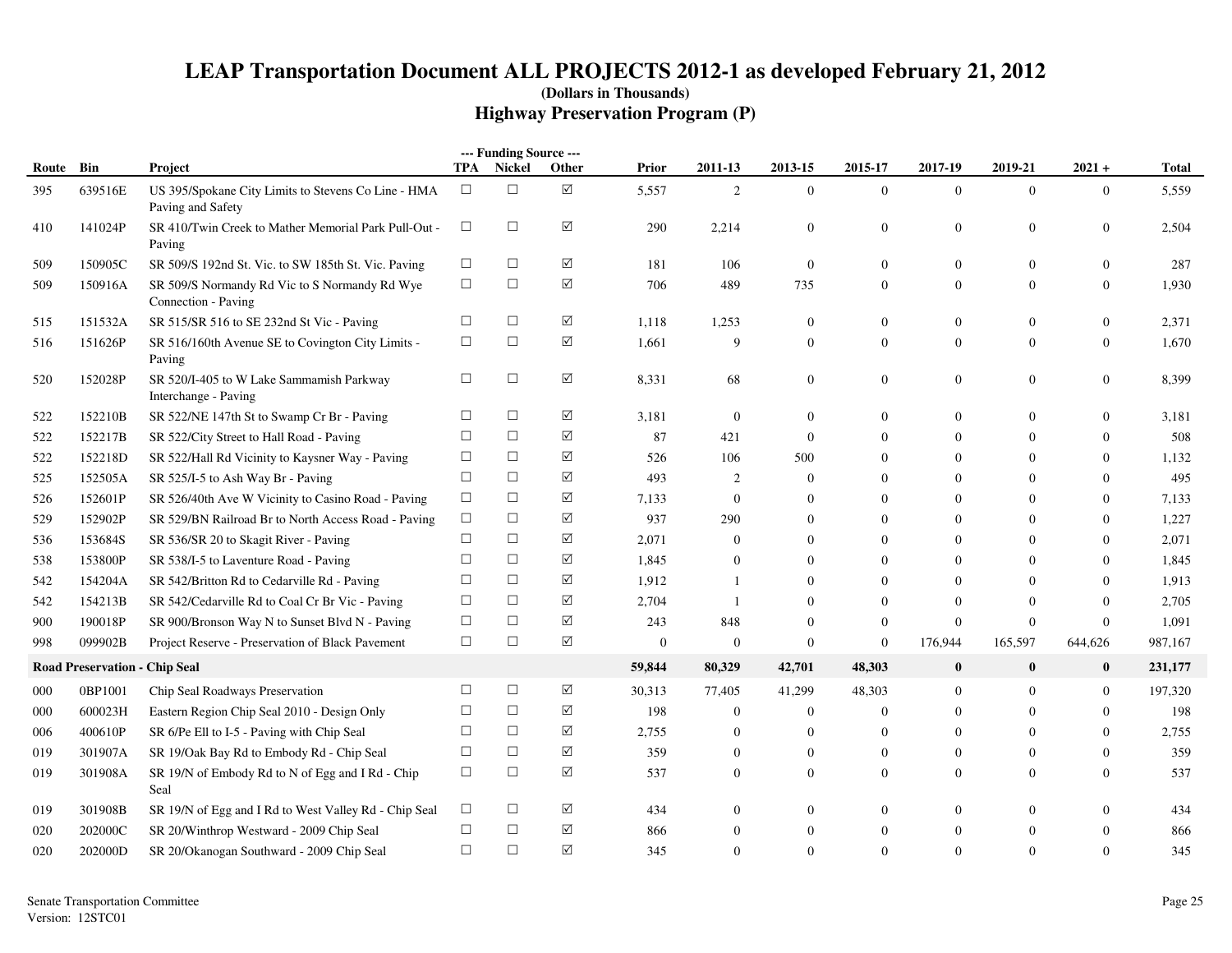|       |         |                                                                             |            | --- Funding Source --- |                 |              |                |                  |                |                |                  |                  |         |
|-------|---------|-----------------------------------------------------------------------------|------------|------------------------|-----------------|--------------|----------------|------------------|----------------|----------------|------------------|------------------|---------|
| Route | Bin     | Project                                                                     | <b>TPA</b> | <b>Nickel</b>          | Other           | Prior        | 2011-13        | 2013-15          | 2015-17        | 2017-19        | 2019-21          | $2021 +$         | Total   |
| 020   | 202000E | SR 20/5 Miles E of Tonasket - 2009 Chip Seal                                | $\Box$     | $\Box$                 | $\triangledown$ | 563          | $\overline{0}$ | $\mathbf{0}$     | $\overline{0}$ | $\mathbf{0}$   | $\overline{0}$   | $\overline{0}$   | 563     |
| 020   | 602000A | 2007-09 Eastern Region Chip Seal - Safety Restoration                       | $\Box$     | $\Box$                 | $\triangledown$ | 2,023        | $\overline{0}$ | $\mathbf{0}$     | $\overline{0}$ | $\Omega$       | $\Omega$         | $\overline{0}$   | 2,023   |
| 021   | 602102D | SR 21/Jct US 395 to Jct I-90 - 2009 Chip Seal                               | $\Box$     | $\Box$                 | ☑               | 803          | $\mathbf{0}$   | $\mathbf{0}$     | $\overline{0}$ | $\overline{0}$ | $\overline{0}$   | $\overline{0}$   | 803     |
| 021   | 602109A | SR 21/Jct SR 174 to Keller Ferry - 2009 Chip Seal                           | □          | $\Box$                 | ☑               | 546          | $\Omega$       | $\Omega$         | $\Omega$       | $\Omega$       | $\Omega$         | $\overline{0}$   | 546     |
| 021   | 602116A | SR 21/Jct SR 20 to Canada - 2009 Chip Seal                                  | $\Box$     | $\Box$                 | $\triangledown$ | 1,110        | $\Omega$       | $\theta$         | $\mathbf{0}$   | $\Omega$       | $\theta$         | $\mathbf{0}$     | 1,110   |
| 026   | 602608B | SR 26/Washtucna to LaCrosse Airport Rd - 2009 Chip<br>Seal                  | $\Box$     | $\Box$                 | ☑               | 996          | $\Omega$       | $\mathbf{0}$     | $\Omega$       | $\Omega$       | $\overline{0}$   | $\mathbf{0}$     | 996     |
| 101   | 310183C | US 101/S of W Fork Hoquiam River Br to N of Boulder<br>Creek Br - Chip Seal | $\Box$     | $\Box$                 | ☑               | 6,333        |                | $\boldsymbol{0}$ | $\mathbf{0}$   | $\overline{0}$ | $\boldsymbol{0}$ | $\Omega$         | 6,334   |
| 101   | 310189A | US 101/Vic Olympic National Park Rd to Vic Lost<br>Creek Bridge - Chip Seal | $\Box$     | $\Box$                 | $\triangledown$ | 1,537        | $\mathbf{0}$   | $\boldsymbol{0}$ | $\mathbf{0}$   | $\overline{0}$ | $\boldsymbol{0}$ | $\boldsymbol{0}$ | 1,537   |
| 102   | 310203A | SR 102/Washington State Corrections Center to US 101<br>- Chip Seal         | $\Box$     | $\Box$                 | $\triangledown$ | 588          | $\overline{0}$ | $\overline{0}$   | $\mathbf{0}$   | $\overline{0}$ | $\mathbf{0}$     | $\mathbf{0}$     | 588     |
| 106   | 310610A | SR 106/Union to Twanoh State Park - Chip Seal                               | □          | $\Box$                 | ☑               | 913          | $\Omega$       | $\mathbf{0}$     | $\Omega$       | $\Omega$       | $\Omega$         | $\Omega$         | 913     |
| 109   | 310929A | SR 109/Conner Creek Bridge to North of Chabot Road -<br>Chip Seal           | $\Box$     | $\Box$                 | $\triangledown$ | 38           | $\overline{0}$ | 342              | $\Omega$       | $\Omega$       | $\overline{0}$   | $\mathbf{0}$     | 380     |
| 109   | 310930A | SR 109/S of Moclips - Olympic Hwy to Quinault River<br>Bridge - Chip Seal   | $\Box$     | $\Box$                 | $\triangledown$ | 65           | $\overline{0}$ | 1,060            | $\Omega$       | $\overline{0}$ | $\mathbf{0}$     | $\overline{0}$   | 1,125   |
| 112   | 311238A | SR 112/Falls Creek Bridge to SR 113 and Burnt<br>Mountain Rd - Chip Seal    | $\Box$     | $\Box$                 | ☑               | 766          | $\overline{0}$ | $\mathbf{0}$     | $\Omega$       | $\Omega$       | $\overline{0}$   | $\Omega$         | 766     |
| 116   | 311603A | SR 116/Naval Undersea Engineering Station to Flagler<br>Rd - Chip Seal      | $\Box$     | $\Box$                 | $\triangledown$ | 685          | $\overline{0}$ | $\boldsymbol{0}$ | $\mathbf{0}$   | $\overline{0}$ | $\boldsymbol{0}$ | $\theta$         | 685     |
| 122   | 412209A | SR 122/US 12 to Mossyrock - Chip Seal                                       | $\Box$     | $\Box$                 | $\triangledown$ | 152          | 602            | $\boldsymbol{0}$ | $\Omega$       | $\overline{0}$ | $\mathbf{0}$     | $\mathbf{0}$     | 754     |
| 129   | 512902F | SR 129/Oregon State Line to 1.2 Miles S of Cemetery<br>Rd - Chip Seal       | $\Box$     | $\Box$                 | $\triangledown$ | $\mathbf{0}$ | 2,321          | $\boldsymbol{0}$ | $\mathbf{0}$   | $\overline{0}$ | $\mathbf{0}$     | $\mathbf{0}$     | 2,321   |
| 153   | 215300A | SR 153/Methow Northward - 2009 Chip Seal                                    | $\Box$     | □                      | ☑               | 1,180        | $\theta$       | $\mathbf{0}$     | $\Omega$       | $\overline{0}$ | $\mathbf{0}$     | $\theta$         | 1,180   |
| 155   | 215500D | SR 155/Coulee Dam Westward - 2009 Chip Seal                                 | $\Box$     | $\Box$                 | ☑               | 2,434        | $\Omega$       | $\mathbf{0}$     | $\Omega$       | $\Omega$       | $\Omega$         | $\Omega$         | 2,434   |
| 174   | 617402C | SR 174/Grant Co Line to Jct SR 21 - 2009 Chip Seal                          | $\Box$     | $\Box$                 | ☑               | 669          | $\theta$       | $\Omega$         | $\Omega$       | $\Omega$       | $\Omega$         | $\Omega$         | 669     |
| 260   | 626002B | SR 260/Kahlotus to Washtucna - 2009 Chip Seal                               | $\Box$     | $\Box$                 | ☑               | 634          | $\Omega$       | $\mathbf{0}$     | $\mathbf{0}$   | $\Omega$       | $\Omega$         | $\mathbf{0}$     | 634     |
| 263   | 626300C | SR 263/Snake River to Kahlotus - 2009 Chip Seal                             | $\Box$     | $\Box$                 | $\triangledown$ | 310          | $\Omega$       | $\overline{0}$   | $\theta$       |                | $\Omega$         | $\theta$         | 310     |
| 395   | 639524H | US 395/Boyds to Canada - 2009 Chip Seal                                     | $\Box$     | $\Box$                 | $\triangledown$ | 1,692        | $\Omega$       | $\boldsymbol{0}$ | $\theta$       | $\Omega$       | $\mathbf{0}$     | $\boldsymbol{0}$ | 1,692   |
|       |         | Road Preservation - Concrete/Dowel Bar Retrofit                             |            |                        |                 | 121,414      | 59,727         | 39,684           | 110,928        | 96,779         | 84,606           | 121,939          | 635,077 |
| 000   | 0BP1003 | Concrete Roadways Preservation                                              | $\Box$     | $\Box$                 | $\triangledown$ | 81,570       | 57,793         | 29,774           | 69,356         | 41,357         | $\boldsymbol{0}$ | $\boldsymbol{0}$ | 279,850 |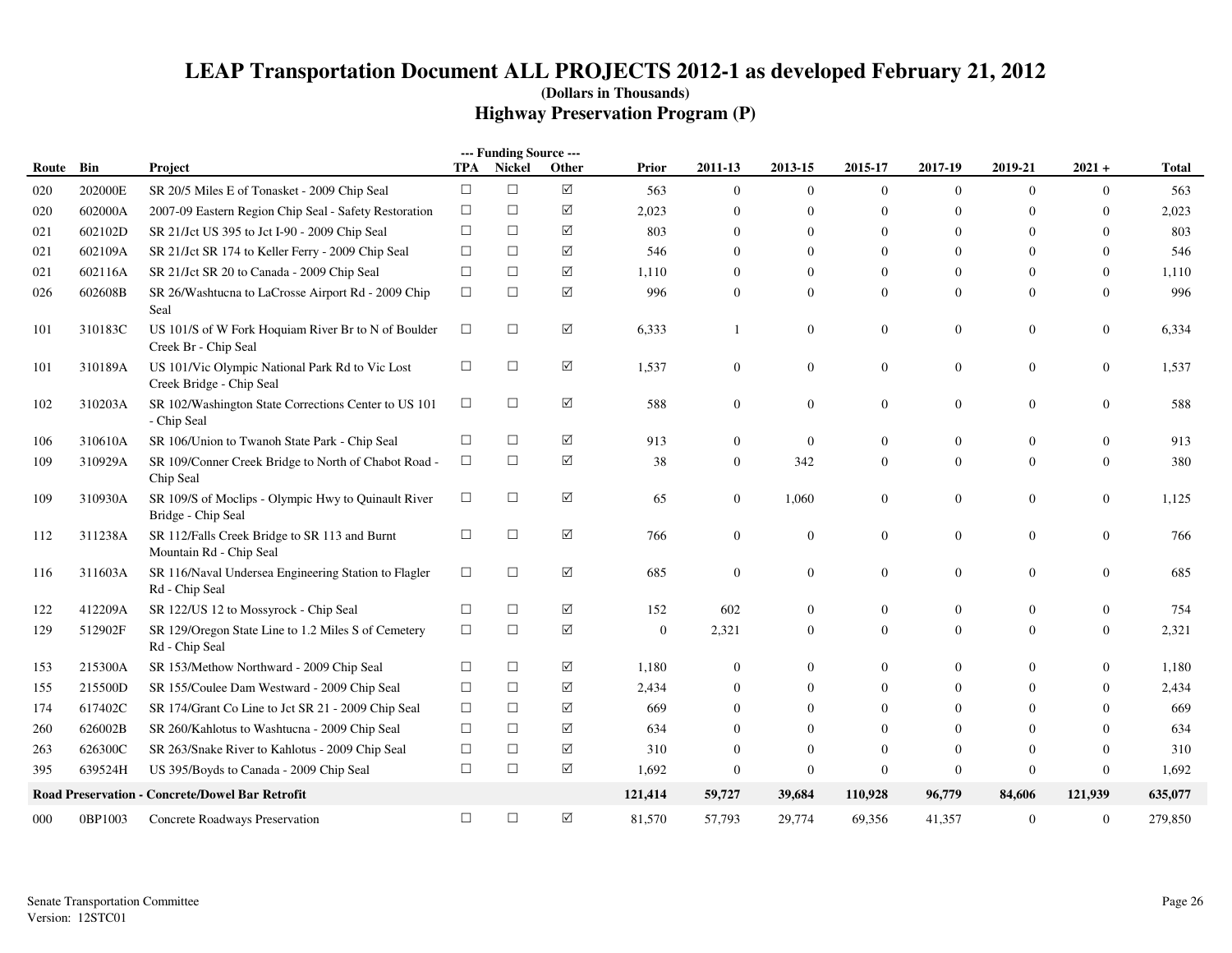|           |                                     |                                                                           |            | --- Funding Source --- |                      |                  |                  |                  |                  |                  |                |                  |              |
|-----------|-------------------------------------|---------------------------------------------------------------------------|------------|------------------------|----------------------|------------------|------------------|------------------|------------------|------------------|----------------|------------------|--------------|
| Route Bin |                                     | Project                                                                   | <b>TPA</b> | Nickel                 | Other                | <b>Prior</b>     | 2011-13          | 2013-15          | 2015-17          | 2017-19          | 2019-21        | $2021 +$         | <b>Total</b> |
| 005       | 100558A                             | I-5/SR 532 to Hill Ditch Bridge - Concrete Pavement<br>Rehabilitation     | $\Box$     | $\Box$                 | ☑                    | 6,752            | $\tau$           | $\Omega$         | $\mathbf{0}$     | $\overline{0}$   | $\theta$       | $\Omega$         | 6,759        |
| 005       | 100591Z                             | I-5/Bakerview Rd to Nooksack Rd Br - Concrete<br>Pavement Rehab           | $\Box$     | $\Box$                 | $\blacktriangledown$ | 3,329            | 515              | $\theta$         | $\mathbf{0}$     | $\mathbf{0}$     | $\mathbf{0}$   | $\Omega$         | 3,844        |
| 005       | 400508P                             | I-5/North Kelso to Castle Rock - Concrete Pavement<br>Rehabilitation      | $\Box$     | $\Box$                 | $\Delta$             | 4,554            | $\mathbf{1}$     | $\boldsymbol{0}$ | $\boldsymbol{0}$ | $\mathbf{0}$     | $\mathbf{0}$   | $\overline{0}$   | 4,555        |
| 005       | 800515C                             | Concrete Rehabilitation Program (Nickel)                                  | $\Box$     | ☑                      | $\Delta$             | 19,610           | 23               | 5,670            | 2,002            | 21,300           | 65,200         | 25,802           | 139,607      |
| 090       | 5BP1001                             | I-90/Concrete Rehabilitation (Nickel)                                     | $\Box$     | $\triangledown$        | $\boxed{\checkmark}$ | $\mathbf{0}$     | 1,199            | 2,319            | 39,570           | 9,177            | $\mathbf{0}$   | $\boldsymbol{0}$ | 52,265       |
| 090       | 609048M                             | I-90/Spokane Viaduct to Sprague Ave I/C - PCCP<br>Rehab                   | $\Box$     | $\Box$                 | ☑                    | 5,599            | $\boldsymbol{0}$ | $\boldsymbol{0}$ | $\mathbf{0}$     | $\mathbf{0}$     | $\Omega$       | $\Omega$         | 5,599        |
| 099       | 109936G                             | SR 99/Spokane St Br to Alaskan Way Viaduct -<br>Concrete Pavm't Rehab     | $\Box$     | $\Box$                 | $\boxed{\checkmark}$ | $\overline{0}$   | 189              | 1,921            | $\mathbf{0}$     | $\mathbf{0}$     | $\Omega$       | $\theta$         | 2,110        |
| 998       | 099902C                             | Project Reserve - Concrete Pavement Preservation                          | $\Box$     | $\Box$                 | $\boxed{\checkmark}$ | $\mathbf{0}$     | $\boldsymbol{0}$ | $\boldsymbol{0}$ | $\boldsymbol{0}$ | 24,945           | 19,406         | 96,137           | 140,488      |
|           |                                     | <b>Road Preservation - Safety Features</b>                                |            |                        |                      | 4,271            | 6,362            | $\overline{2}$   | 5,052            | $\boldsymbol{0}$ | $\bf{0}$       | $\bf{0}$         | 15,687       |
| 000       | 0BP1004                             | <b>Safety Features Preservation</b>                                       | $\Box$     | $\Box$                 | $\sqrt{}$            | 2,861            | 5,667            | 2                | 5,052            | $\overline{0}$   | $\Omega$       | $\mathbf{0}$     | 13,582       |
| 000       | 200000C                             | NC Region Sign Update 2007 - 2009                                         | $\Box$     | $\Box$                 | ☑                    | 588              | $\mathbf{0}$     | $\Omega$         | $\mathbf{0}$     | $\theta$         | $\Omega$       | $\Omega$         | 588          |
| 000       | 200003C                             | NC Region Guardrail Update - Year 2010                                    | $\Box$     | $\Box$                 | $\Delta$             | 633              | 5                | $\Omega$         | $\mathbf{0}$     | $\mathbf{0}$     | $\Omega$       | $\theta$         | 638          |
| 005       | 100576B                             | I-5/SR 530 to Samish Hwy - MMA Striping                                   | $\Box$     | $\Box$                 | $\boxed{\checkmark}$ | 189              | 690              | $\theta$         | $\mathbf{0}$     | $\mathbf{0}$     | $\overline{0}$ | $\mathbf{0}$     | 879          |
|           | <b>Bridge Preservation - Repair</b> |                                                                           |            |                        |                      | 87,901           | 84,350           | 125,984          | 79,058           | 76,856           | 42,923         | 185,939          | 683,011      |
| 000       | 0BP2002                             | <b>Bridge Repair Preservation</b>                                         | $\Box$     | $\Box$                 | $\sqrt{}$            | 24,274           | 62,023           | 85,462           | 33,116           | 248              | $\overline{0}$ | $\mathbf{0}$     | 205,123      |
| 002       | 100205E                             | US 2/43rd Ave SE Vic to 50th Ave SE Vic - Bridge<br>Rehabilitation        | $\Box$     | $\Box$                 | $\boxed{\checkmark}$ | 2,549            | 2,461            | $\theta$         | $\mathbf{0}$     | $\theta$         | $\Omega$       | $\mathbf{0}$     | 5,010        |
| 005       | 100540S                             | I-5/I-405 Overcrossing, Vic South Center - Br Deck<br>Overlay             | $\Box$     | $\Box$                 | $\blacktriangledown$ | $\mathbf{0}$     | $\mathbf{0}$     | $\overline{0}$   | 469              | 1,616            | $\Omega$       | $\theta$         | 2,085        |
| 005       | 100562S                             | I-5/Spokane Street Interchange Vicinity - Special<br><b>Bridge Repair</b> | $\Box$     | $\Box$                 | $\triangledown$      | 49               | 4,696            | 459              | $\mathbf{0}$     | $\theta$         | $\Omega$       | $\Omega$         | 5,204        |
| 005       | 100586S                             | I-5/Vic Lakeway Drive - Replace Sign Br                                   | $\Box$     | $\Box$                 | ☑                    | 127              | 147              | $\mathbf{0}$     | $\Omega$         | $\mathbf{0}$     | $\Omega$       | $\Omega$         | 274          |
| 005       | 100595E                             | I-5/Nooksack River Bridges - Painting                                     | $\Box$     | $\Box$                 | $\blacktriangledown$ | 14               | 168              | 4,186            | $\Omega$         | $\mathbf{0}$     | $\Omega$       | $\Omega$         | 4,368        |
| 005       | 300522B                             | I-5/Nisqually River Bridge - Special Repair                               | $\Box$     | $\Box$                 | $\sqrt{}$            | 1,007            | $\boldsymbol{0}$ | $\Omega$         | $\Omega$         | $\mathbf{0}$     | $\Omega$       | $\Omega$         | 1,007        |
| 005       | 300534B                             | I-5/Clover Creek Bridge - Bridge Deck                                     | $\Box$     | $\Box$                 | $\sqrt{}$            | 892              | 205              | $\Omega$         | $\Omega$         | $\mathbf{0}$     | $\Omega$       | $\mathbf{0}$     | 1,097        |
| 005       | 300580B                             | I-5/Capital Blvd Bridge - Bridge Painting                                 | $\Box$     | $\Box$                 | $\blacktriangledown$ | 686              | $\mathbf{0}$     | $\Omega$         | $\mathbf{0}$     | $\Omega$         | $\Omega$       | $\Omega$         | 686          |
| 005       | 400507F                             | I-5/North Fork Lewis River Bridge Southbound -<br><b>Expansion Joint</b>  | $\Box$     | $\Box$                 | $\blacktriangledown$ | 601              | $\Omega$         | $\Omega$         | $\mathbf{0}$     | $\Omega$         | $\Omega$       | $\Omega$         | 601          |
| 009       | 100912C                             | SR 9/Snohomish River Bridge - Painting                                    | $\Box$     | $\Box$                 | ☑                    | $\boldsymbol{0}$ | $\mathbf{0}$     | 1,949            | 521              | $\mathbf{0}$     | $\Omega$       | $\theta$         | 2,470        |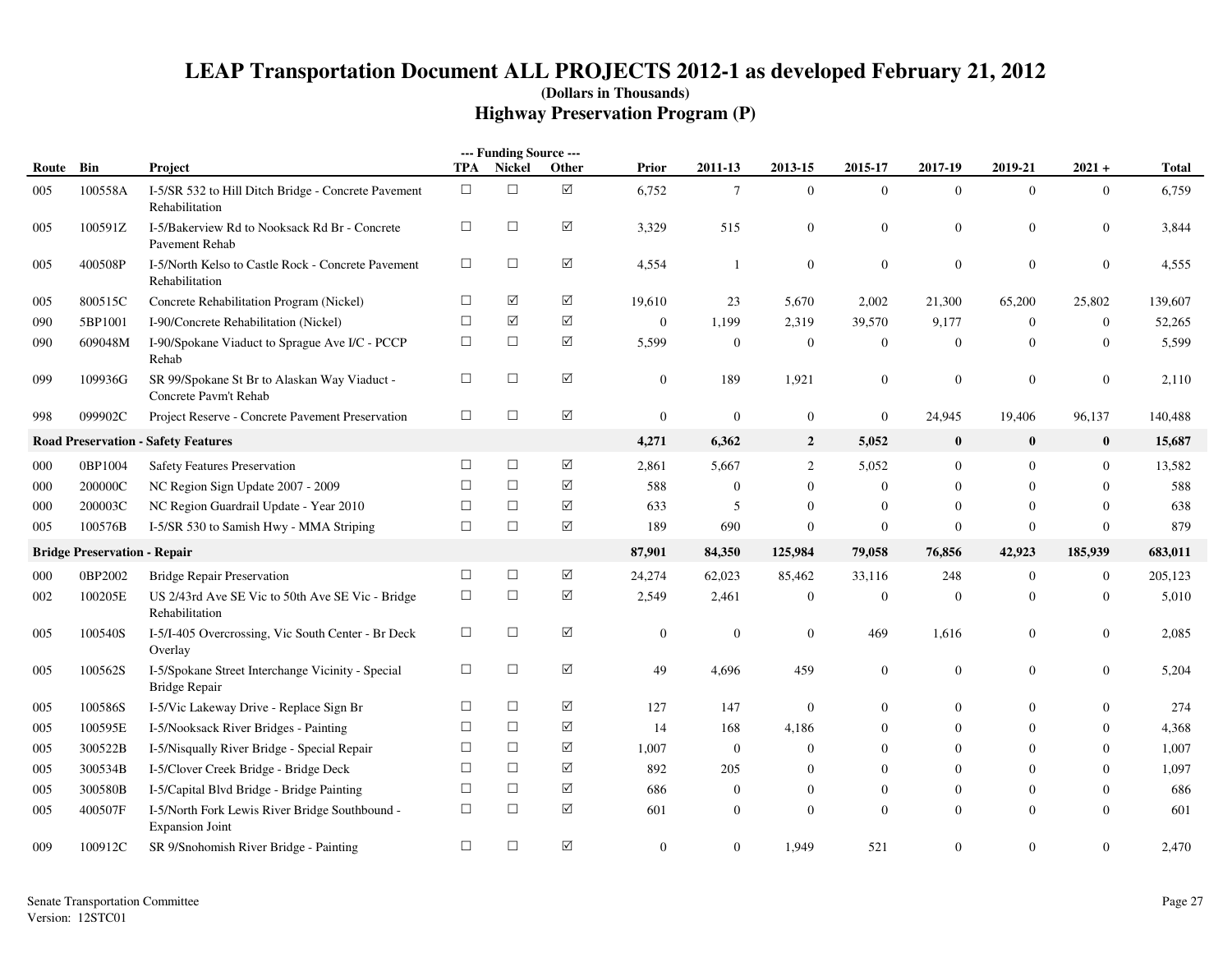|       |         |                                                             |            | --- Funding Source --- |                      |                  |                  |                |                  |                  |              |                  |         |
|-------|---------|-------------------------------------------------------------|------------|------------------------|----------------------|------------------|------------------|----------------|------------------|------------------|--------------|------------------|---------|
| Route | Bin     | Project                                                     | <b>TPA</b> | <b>Nickel</b>          | Other                | <b>Prior</b>     | 2011-13          | 2013-15        | 2015-17          | 2017-19          | 2019-21      | $2021 +$         | Total   |
| 012   | 301249B | US 12/Black River Bridge - Bridge Painting                  | $\Box$     | $\Box$                 | $\sqrt{ }$           | 501              | $\mathbf{0}$     | $\overline{0}$ | $\mathbf{0}$     | $\mathbf{0}$     | $\mathbf{0}$ | $\overline{0}$   | 501     |
| 018   | 101812M | SR 18/Green River (Neely) Bridge - Painting                 | $\Box$     | $\Box$                 | $\sqrt{}$            | $\overline{0}$   | $\mathbf{0}$     | 1,558          | $\overline{0}$   | $\mathbf{0}$     | $\Omega$     | $\Omega$         | 1,558   |
| 018   | 101818S | SR 18/Holder Creek Bridge - Bridge Deck Overlay             | $\Box$     | $\Box$                 | ☑                    | $\mathbf{0}$     | $\boldsymbol{0}$ | $\overline{0}$ | 179              | 1,018            | $\theta$     | $\overline{0}$   | 1,197   |
| 026   | 602609G | SR 26/Palouse River Br - Deck Repair                        | $\Box$     | $\Box$                 | ☑                    | 766              | $\mathbf{0}$     | $\overline{0}$ | $\overline{0}$   | $\overline{0}$   | $\Omega$     | $\boldsymbol{0}$ | 766     |
| 090   | 109024H | I-90/Homer M. Hadley Bridge - Special Bridge Repair         | $\Box$     | $\Box$                 | ☑                    | 8,179            | 33               | $\Omega$       | $\mathbf{0}$     | $\overline{0}$   | $\Omega$     | $\overline{0}$   | 8,212   |
| 090   | 109043S | I-90/Mercer Slough Bridge - Deck Overlay                    | $\Box$     | $\Box$                 | $\sqrt{ }$           | $\boldsymbol{0}$ | $\mathbf{0}$     | $\Omega$       | 1,490            | 6,167            | $\Omega$     | $\overline{0}$   | 7,657   |
| 090   | 609026J | I-90/Medical Lake Rd Br - Bridge Deck Repair                | $\Box$     | $\Box$                 | ☑                    | 578              | $\theta$         | $\Omega$       | $\overline{0}$   | $\overline{0}$   | $\Omega$     | $\Omega$         | 578     |
| 097   | 209703L | US 97/South of Tonasket - Bridge Deck Repair                | $\Box$     | $\Box$                 | ☑                    | 823              | $\mathbf{0}$     | $\Omega$       | $\overline{0}$   | $\overline{0}$   | $\Omega$     | $\theta$         | 823     |
| 097   | 409703G | US 97/Biggs Rapids Bridge - Deck Replacement                | $\Box$     | $\Box$                 | ☑                    | 15,313           | $\mathbf{1}$     | $\overline{0}$ | $\boldsymbol{0}$ | $\overline{0}$   | $\Omega$     | $\theta$         | 15,314  |
| 099   | 109947B | SR 99/George Washington Bridge - Painting                   | $\Box$     | $\Box$                 | ☑                    | 122              | 139              | 21,338         | 21,318           | 21,319           | $\Omega$     | $\overline{0}$   | 64,236  |
| 101   | 310117F | US 101/Riverside Bridge - Mechanical                        | $\Box$     | $\Box$                 | ☑                    | $\mathbf{0}$     | $\mathbf{0}$     | 1,922          | 7,241            | $\theta$         | $\Omega$     | $\overline{0}$   | 9,163   |
| 101   | 410108P | US 101/ Astoria-Megler Bridge- North End Painter            | $\Box$     | $\Box$                 | ☑                    | 2,301            | 6,503            | $\overline{0}$ | $\overline{0}$   | $\mathbf{0}$     | $\Omega$     | $\boldsymbol{0}$ | 8,804   |
| 101   | 410110P | Astoria-Megler Bridge - South End Painter                   | $\Box$     | $\Box$                 | $\sqrt{}$            | 11               | 7,725            | 7,062          | 7,874            | $\mathbf{0}$     | $\Omega$     | $\overline{0}$   | 22,672  |
| 107   | 310710C | SR 107/Chehalis River - Bridge Deck Repair                  | $\Box$     | $\Box$                 | ☑                    | $\overline{0}$   | $\boldsymbol{0}$ | 1,881          | 5,741            | $\overline{0}$   | $\Omega$     | $\overline{0}$   | 7,622   |
| 153   | 215301E | SR 153/Methow River Bridge - Deck Rehabilitation            | $\Box$     | $\Box$                 | ☑                    | $\mathbf{0}$     | $\boldsymbol{0}$ | 167            | 1,109            | $\mathbf{0}$     | $\Omega$     | $\theta$         | 1,276   |
| 205   | 420507B | I-205/Glenn Jackson Bridge - Expansion Joint<br>Replacement | $\Box$     | $\Box$                 | $\boxed{\checkmark}$ | 2,795            | 249              | $\mathbf{0}$   | $\overline{0}$   | $\overline{0}$   | $\Omega$     | $\theta$         | 3,044   |
| 433   | 443399A | SR 433/Lewis and Clark Bridge - Painting                    | $\Box$     | $\Box$                 | ☑                    | 16,139           | $\mathbf{0}$     | $\Omega$       | $\Omega$         | $\mathbf{0}$     | $\Omega$     | $\overline{0}$   | 16,139  |
| 509   | 150906S | SR 509/F B Hoit Bridge - Bridge Painting                    | $\Box$     | □                      | ☑                    | 1,357            | $\mathbf{0}$     | $\mathbf{0}$   | $\theta$         | $\overline{0}$   | $\Omega$     | $\overline{0}$   | 1,357   |
| 509   | 150907D | SR 509/Joes Creek Bridge - Bridge Painting                  | $\Box$     | $\Box$                 | ☑                    | 661              | $\theta$         | $\Omega$       | 0                | $\mathbf{0}$     | $\Omega$     | $\theta$         | 661     |
| 509   | 350904F | SR 509/City Waterway Bridge - Turnback Agreement            | $\Box$     | $\Box$                 | ☑                    | 6,873            | $\mathbf{0}$     | $\Omega$       | 0                | $\overline{0}$   |              | $\theta$         | 6,873   |
| 526   | 152603T | SR 526/Sign Structure Replacement                           | $\Box$     | $\Box$                 | ☑                    | 574              | $\mathbf{0}$     | $\Omega$       | $\Omega$         | $\theta$         |              | $\theta$         | 574     |
| 542   | 154230S | SR 542/North Fork Nooksack River Bridge - Painting          | $\Box$     | $\Box$                 | $\sqrt{}$            | 709              | $\Omega$         | $\Omega$       | $\overline{0}$   | $\theta$         | $\Omega$     | $\theta$         | 709     |
| 998   | 099902P | Structures Project Reserve - Bridge Preservation            | $\Box$     | $\Box$                 | $\sqrt{}$            | $\boldsymbol{0}$ | $\mathbf{0}$     | $\overline{0}$ | $\boldsymbol{0}$ | 46,488           | 42,923       | 185,939          | 275,350 |
|       |         | <b>Bridge Preservation - Replacement</b>                    |            |                        |                      | 158,055          | 128,786          | 90,431         | 22,942           | 98,425           | 72,209       | 110,669          | 681,516 |
| 000   | 0BP2001 | <b>Bridge Replacement Preservation</b>                      | $\Box$     | $\Box$                 | ☑                    | 387              | 2,192            | 5,481          | 11,634           | 30,362           | 9,688        | $\overline{0}$   | 59,744  |
| 002   | 2002001 | US 2/E of Stevens Pass - Misc Sign Structure                | $\Box$     | $\Box$                 | ☑                    | 180              | $\mathbf{0}$     | $\overline{0}$ | $\overline{0}$   | $\overline{0}$   | $\Omega$     | $\overline{0}$   | 180     |
| 002   | 200201K | US 2/Wenatchee River Bridge - Replace Bridge                | ☑          | $\Box$                 | ☑                    | 2,009            | 4,680            | 8              | $\theta$         | $\overline{0}$   | $\Omega$     | $\theta$         | 6,697   |
| 002   | 200201L | US 2/Chiwaukum Creek - Replace Bridge                       | ☑          | $\Box$                 | ✓                    | 997              | 4,803            | 9              | $\Omega$         | $\Omega$         | $\Omega$     | $\boldsymbol{0}$ | 5,809   |
| 004   | 400411A | SR 4/Abernathy Creek Br - Replace Bridge                    | ☑          | $\Box$                 | $\Box$               | $\mathbf{0}$     | $\mathbf{0}$     | $\mathbf{0}$   |                  | $\boldsymbol{0}$ | $\theta$     | 15,000           | 15,000  |
| 005   | 000061M | I-5/Downtown Seattle Sign Bridges                           | $\Box$     | $\Box$                 | ✓                    | 62               | 659              | 1,044          |                  | $\overline{0}$   | $\theta$     | $\boldsymbol{0}$ | 1,765   |
| 006   | 400612A | SR 6/Rock Creek Br E - Replace Bridge                       | ☑          | $\Box$                 | $\Box$               | 245              | 1,500            | 7,025          | $\overline{0}$   | $\theta$         | $\Omega$     | $\boldsymbol{0}$ | 8,770   |
| 006   | 400612B | SR 6/Rock Creek Br W - Replace Bridge                       | ☑          | $\Box$                 | $\sqrt{}$            | 218              | 1,338            | 5,397          | $\overline{0}$   | $\Omega$         | $\Omega$     | $\theta$         | 6,953   |
|       |         |                                                             |            |                        |                      |                  |                  |                |                  |                  |              |                  |         |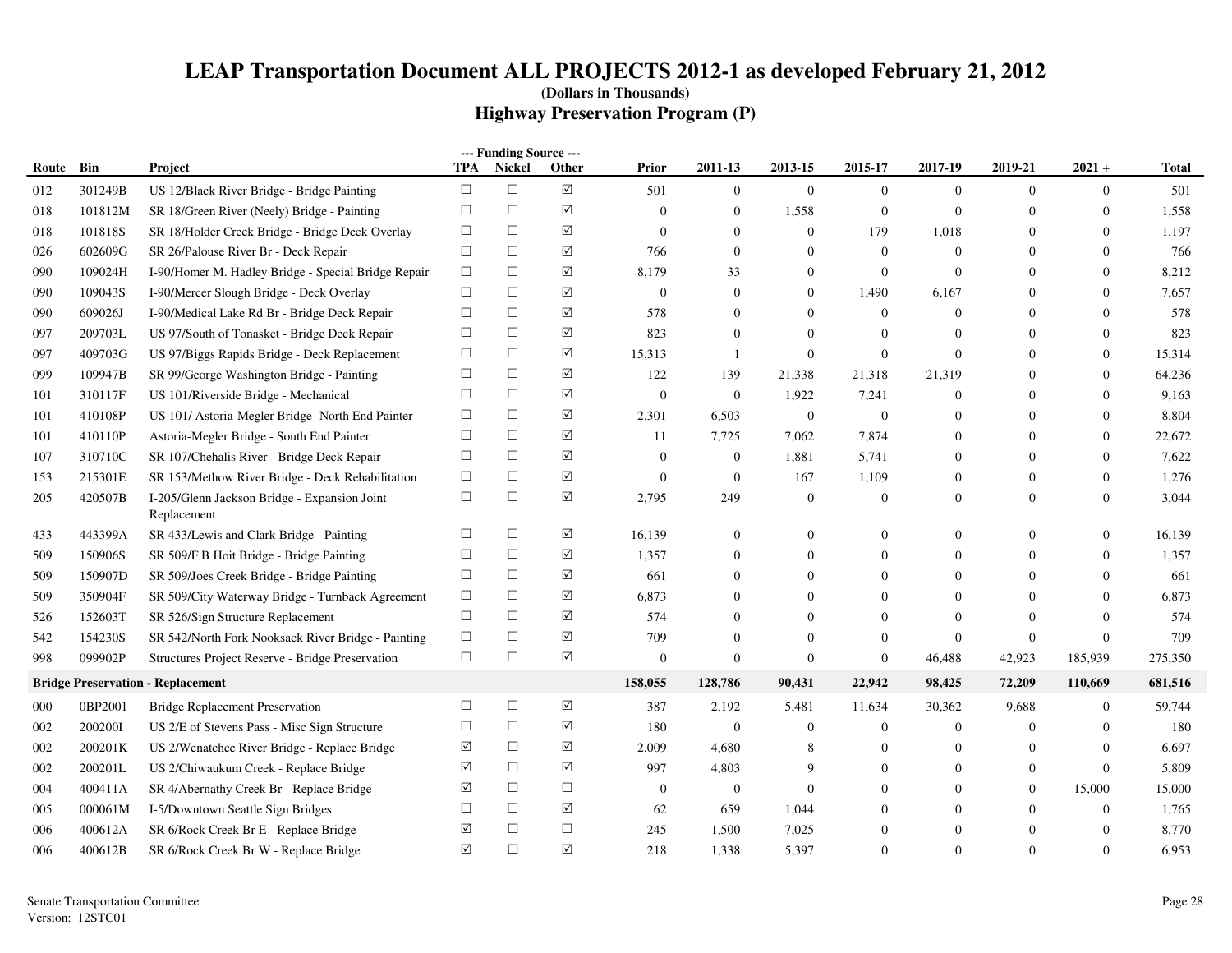| --- Funding Source ---<br><b>TPA</b><br><b>Nickel</b><br>Other<br>2011-13<br>2017-19<br>2019-21<br>$2021 +$<br>Bin<br>2013-15<br>2015-17<br>Route<br>Project<br>Prior |          |                                                                     |                 |        |                      |                  |                |                  |                  |                  |                |                  |              |
|-----------------------------------------------------------------------------------------------------------------------------------------------------------------------|----------|---------------------------------------------------------------------|-----------------|--------|----------------------|------------------|----------------|------------------|------------------|------------------|----------------|------------------|--------------|
|                                                                                                                                                                       |          |                                                                     |                 |        |                      |                  |                |                  |                  |                  |                |                  | <b>Total</b> |
| 006                                                                                                                                                                   | 400694A  | SR 6/Willapa River Br - Replace Bridge                              | $\triangledown$ | $\Box$ | $\boxed{\mathsf{v}}$ | 490              | 1,281          | 6,556            | 968              | $\overline{0}$   | $\theta$       | $\boldsymbol{0}$ | 9,295        |
| 006                                                                                                                                                                   | 400694B  | SR 6/S Fork Chehalis River Bridge - Replace Bridge                  | ☑               | $\Box$ | ☑                    | 10,900           | $\overline{0}$ | $\mathbf{0}$     | $\boldsymbol{0}$ | $\boldsymbol{0}$ | $\overline{0}$ | $\mathbf{0}$     | 10,900       |
| 009                                                                                                                                                                   | 100934R  | SR 9/Pilchuck Creek - Replace Bridge                                | ☑               | $\Box$ | ☑                    | 1,368            | 17,111         | 1,125            | $\boldsymbol{0}$ | $\overline{0}$   | $\Omega$       | $\mathbf{0}$     | 19,604       |
| 009                                                                                                                                                                   | L2000018 | SR 9/Snohomish River Bridge - EIS                                   | $\Box$          | $\Box$ | ☑                    | 707              | 795            | $\Omega$         | $\overline{0}$   | $\Omega$         | $\Omega$       | $\Omega$         | 1,502        |
| 012                                                                                                                                                                   | 501211N  | US 12/Tieton River W Crossing - Replace Bridge                      | ☑               | $\Box$ | ☑                    | 5,961            | 61             | $\Omega$         | $\overline{0}$   | $\mathbf{0}$     | $\Omega$       | $\boldsymbol{0}$ | 6,022        |
| 012                                                                                                                                                                   | 501211P  | US 12/Tieton River E Crossing - Replace Bridge                      | ☑               | $\Box$ | ☑                    | 4,884            | 3              | $\Omega$         | $\mathbf{0}$     | $\overline{0}$   | $\Omega$       | $\boldsymbol{0}$ | 4,887        |
| 020                                                                                                                                                                   | 102061W  | SR 20/Gulch Bridge - Replace Bridge                                 | $\Box$          | $\Box$ | ☑                    | 657              | $\overline{0}$ | $\Omega$         | 77               | 9,318            | $\Omega$       | $\boldsymbol{0}$ | 10,052       |
| 021                                                                                                                                                                   | 602110F  | SR 21/Keller Ferry Boat - Preservation                              | $\Box$          | $\Box$ | ☑                    | 1,414            | $\overline{0}$ | $\theta$         | $\mathbf{0}$     | $\overline{0}$   | $\overline{0}$ | $\mathbf{0}$     | 1,414        |
| 021                                                                                                                                                                   | 602110J  | SR 21/Keller Ferry Boat - Replace Boat                              | $\Box$          | $\Box$ | ☑                    | $\boldsymbol{0}$ | 13,225         | 417              | $\overline{0}$   | $\overline{0}$   | $\Omega$       | $\mathbf{0}$     | 13,642       |
| 021                                                                                                                                                                   | 602117C  | SR 21/Curlew Creek - Culvert Replacement                            | $\Box$          | $\Box$ | ☑                    | 28               | 707            | $\theta$         | $\overline{0}$   | $\overline{0}$   | $\overline{0}$ | $\mathbf{0}$     | 735          |
| 027                                                                                                                                                                   | 602704A  | SR 27/Pine Creek Bridge - Replace Bridge                            | ☑               | $\Box$ | $\Box$               | 3,192            | 389            | $\Omega$         | $\Omega$         | $\overline{0}$   | $\overline{0}$ | $\boldsymbol{0}$ | 3,581        |
| 097                                                                                                                                                                   | 509703L  | US 97/Satus Creek Bridge - Bridge Replacement                       | $\Box$          | $\Box$ | ☑                    | 1,324            | 7,088          | $\Omega$         | $\Omega$         | $\theta$         | $\Omega$       | $\mathbf{0}$     | 8,412        |
| 099                                                                                                                                                                   | 109935A  | SR 99/Spokane St Bridge - Replace Bridge Approach                   | ☑               | $\Box$ | ☑                    | 1,093            | 4,548          | 8,830            | $\overline{0}$   | $\overline{0}$   | $\overline{0}$ | $\boldsymbol{0}$ | 14,471       |
| 101                                                                                                                                                                   | 310133D  | US 101/Purdy Creek Bridge - Replace Bridge                          | $\Box$          | $\Box$ | ☑                    | 12,455           | 571            | $\Omega$         | $\overline{0}$   | $\overline{0}$   | $\overline{0}$ | $\boldsymbol{0}$ | 13,026       |
| 101                                                                                                                                                                   | 310134A  | US 101/W Fork Hoquiam River Bridge - Replace<br><b>Bridge</b>       | ☑               | $\Box$ | ☑                    | 3,117            | $\overline{0}$ | $\Omega$         | $\overline{0}$   | $\Omega$         | $\overline{0}$ | $\overline{0}$   | 3,117        |
| 101                                                                                                                                                                   | 310134B  | US 101/W Fork Hoquiam River Bridge - Replace<br><b>Bridge</b>       | ☑               | $\Box$ | ☑                    | 2,425            | $\overline{0}$ | $\overline{0}$   | $\mathbf{0}$     | $\overline{0}$   | $\overline{0}$ | $\boldsymbol{0}$ | 2,425        |
| 101                                                                                                                                                                   | 410104A  | US 101/Middle Nemah River Br - Replace Bridge                       | ☑               | $\Box$ | ☑                    | 400              | 4,916          | 299              | $\mathbf{0}$     | $\overline{0}$   | $\overline{0}$ | $\boldsymbol{0}$ | 5,615        |
| 101                                                                                                                                                                   | 410194A  | US 101/Bone River Bridge - Replace Bridge                           | ☑               | $\Box$ | ☑                    | 1,165            | 11,328         | 419              | $\mathbf{0}$     | $\overline{0}$   | $\overline{0}$ | $\mathbf{0}$     | 12,912       |
| 105                                                                                                                                                                   | 410510A  | SR 105/Smith Creek Br - Replace Bridge                              | ☑               | $\Box$ | ☑                    | 654              | 4,440          | 6,946            | 132              | $\Omega$         | $\Omega$       | $\mathbf{0}$     | 12,172       |
| 105                                                                                                                                                                   | 410510B  | SR 105/North River Br - Replace Bridge                              | $\sqrt{}$       | $\Box$ | ☑                    | 1,186            | 7,596          | 12,792           | 1,592            | $\overline{0}$   | $\Omega$       | $\boldsymbol{0}$ | 23,166       |
| 107                                                                                                                                                                   | 310708A  | SR 107/Slough Bridges - Replace Bridge                              | $\Box$          | $\Box$ | ☑                    | 2,994            | 1              | $\boldsymbol{0}$ | $\mathbf{0}$     | 18,954           | 390            | $\boldsymbol{0}$ | 22,339       |
| 162                                                                                                                                                                   | 316219A  | SR 162/Puyallup River Bridge - Replace Bridge                       | ☑               | $\Box$ | $\Box$               | 2,100            | 3,582          | 9,326            | $\mathbf{0}$     | $\overline{0}$   | $\overline{0}$ | $\boldsymbol{0}$ | 15,008       |
| 167                                                                                                                                                                   | 316725A  | SR 167/Puyallup River Bridge - Bridge Replacement                   | $\Box$          | $\Box$ | ☑                    | $\boldsymbol{0}$ | 5,797          | 24,214           | $\mathbf{0}$     | $\mathbf{0}$     | $\Omega$       | $\mathbf{0}$     | 30,010       |
| 195                                                                                                                                                                   | 619503K  | US 195/Spring Flat Creek - Bridge Replacement                       | ☑               | $\Box$ | $\Box$               | $\mathbf{0}$     | $\overline{0}$ | $\Omega$         | $\overline{0}$   | $\overline{0}$   | $\overline{0}$ | 4,000            | 4,000        |
| 241                                                                                                                                                                   | 524101U  | SR 241/Dry Creek Bridge - Replace Bridge                            | ☑               | $\Box$ | ☑                    | 740              | $\overline{0}$ | $\Omega$         | $\overline{0}$   | $\overline{0}$   | $\Omega$       | $\mathbf{0}$     | 740          |
| 290                                                                                                                                                                   | 629001D  | SR 290/Spokane River E Trent Br - Replace Bridge                    | ☑               | $\Box$ | $\boxtimes$          | $\boldsymbol{0}$ | $\overline{0}$ | $\boldsymbol{0}$ | 3,893            | 4,511            | 28,150         | 531              | 37,085       |
| 303                                                                                                                                                                   | 330311A  | SR 303/Manette Bridge Bremerton Vicinity - Replace<br><b>Bridge</b> | $\Box$          | $\Box$ | $\triangledown$      | 46,436           | 14,381         | 33               | $\mathbf{0}$     | $\overline{0}$   | $\Omega$       | $\mathbf{0}$     | 60,850       |
| 508                                                                                                                                                                   | 450807A  | SR 508/Creek Bridge West - Replacement                              | $\Box$          | $\Box$ | ☑                    | 35               | $\mathbf{0}$   | 190              | 1,194            | 711              | $\overline{0}$ | $\boldsymbol{0}$ | 2,130        |
| 508                                                                                                                                                                   | 450807B  | SR 508/Creek Bridge East - Replacement                              | $\Box$          | $\Box$ | ☑                    | 29               | 4              | 189              | 1,326            | 831              | $\overline{0}$ | $\boldsymbol{0}$ | 2,379        |
| 529                                                                                                                                                                   | 152908E  | SR 529/Ebey Slough Bridge - Replace Bridge                          | ☑               | $\Box$ | ☑                    | 23,392           | 15,639         | 101              | 51               | $\mathbf{0}$     | $\Omega$       | $\mathbf{0}$     | 39,183       |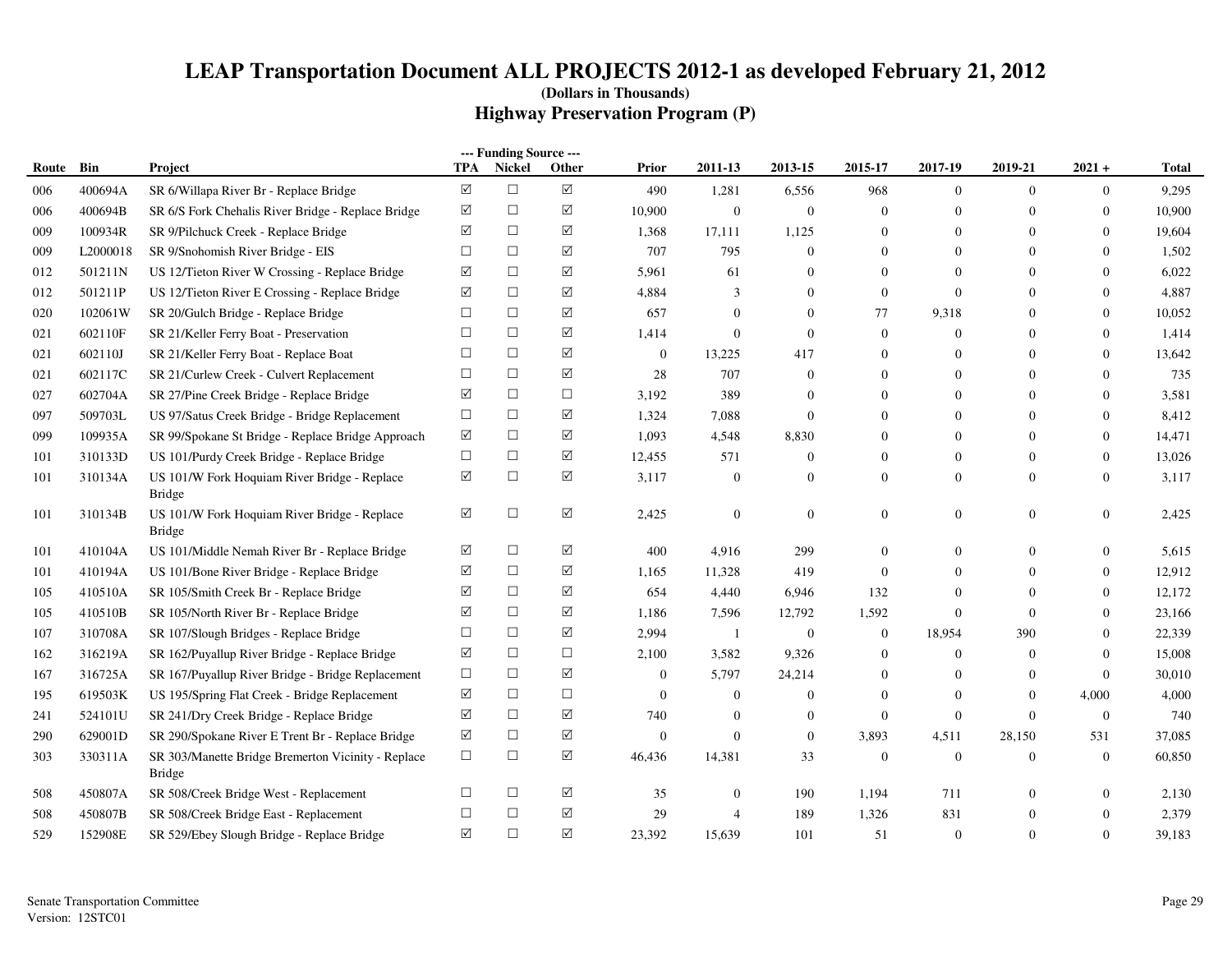|       |                                    |                                                                    |                      | --- Funding Source --- |                      |              |                  |                |                |                |                  |                  |              |
|-------|------------------------------------|--------------------------------------------------------------------|----------------------|------------------------|----------------------|--------------|------------------|----------------|----------------|----------------|------------------|------------------|--------------|
| Route | Bin                                | Project                                                            | TPA                  | Nickel                 | <b>Other</b>         | <b>Prior</b> | 2011-13          | 2013-15        | 2015-17        | 2017-19        | 2019-21          | $2021 +$         | <b>Total</b> |
| 532   | 153203D                            | SR 532/General Mark W. Clark Memorial Bridge -<br>Replace Bridge   | $\boxed{\mathsf{v}}$ | $\Box$                 | $\Box$               | 18,674       | 121              | 30             | 15             | 41             | $\overline{0}$   | $\overline{0}$   | 18,881       |
| 542   | 154229A                            | SR 542/Boulder Creek Bridge - Replace Bridge                       | ☑                    | $\Box$                 | $\sqrt{}$            | 6,055        | 30               | $\overline{0}$ | $\mathbf{0}$   | $\mathbf{0}$   | $\theta$         | $\boldsymbol{0}$ | 6,085        |
| 548   | 154816A                            | SR 548/Dakota Creek Br - Replace Bridge                            | $\Box$               | $\Box$                 | $\boxed{\checkmark}$ | 82           | $\overline{0}$   | $\overline{0}$ | 2,060          | 8,994          | 6,369            | $\overline{0}$   | 17,505       |
| 998   | 099902R                            | Structures Project Reserve - Bridge Replacement                    | $\Box$               | $\Box$                 | $\triangledown$      | $\mathbf{0}$ | $\overline{0}$   | $\Omega$       | $\mathbf{0}$   | 24,703         | 27,612           | 91,138           | 143,453      |
|       | <b>Bridge Preservation - Scour</b> |                                                                    |                      |                        |                      | 7,370        | 4,618            | 2,015          | 2,367          | 1,504          | $\bf{0}$         | $\bf{0}$         | 17,874       |
| 000   | 0BP2003                            | <b>Bridge Scour Prevention Preservation</b>                        | $\Box$               | $\Box$                 | ☑                    | 5,124        | 4,558            | 1,588          | 759            | 1,346          | $\Omega$         | $\overline{0}$   | 13,375       |
| 000   | 500061E                            | SCR Region Wide Bridge - Scour Prevention                          | $\Box$               | $\Box$                 | ☑                    | 6            | 45               | $\Omega$       | $\overline{0}$ | $\Omega$       | $\Omega$         | $\Omega$         | 51           |
| 008   | 300812A                            | SR 8/Middle Fork Wildcat Creek Culvert Bridge - Scour              | $\Box$               | $\Box$                 | ☑                    | 582          | $\theta$         | $\overline{0}$ | $\overline{0}$ | $\theta$       | $\Omega$         | $\overline{0}$   | 582          |
| 009   | 100934S                            | SR 9/Pilchuck Creek Bridge - Bridge Scour                          | $\Box$               | $\Box$                 | $\blacktriangledown$ | 354          | $\overline{0}$   | $\mathbf{0}$   | $\overline{0}$ | $\mathbf{0}$   | $\Omega$         | $\Omega$         | 354          |
| 009   | 100935S                            | SR 9/Thunder Creek Bridge - Bridge Scour                           | $\Box$               | $\Box$                 | ☑                    | 447          | $\overline{7}$   | $\overline{0}$ | $\overline{0}$ | $\mathbf{0}$   | $\Omega$         | $\mathbf{0}$     | 454          |
| 012   | 301256A                            | US 12/Cloquallum Creek Bridge Vicinity Elma - Bridge<br>Scour      | $\Box$               | $\Box$                 | $\sqrt{}$            | $\theta$     | $\overline{0}$   | $\Omega$       | 60             | 89             | $\Omega$         | $\Omega$         | 149          |
| 012   | 501211Q                            | US 12/Touchet River Bridge at Touchet                              | П                    | $\Box$                 | ☑                    | 470          | $\boldsymbol{0}$ | $\overline{0}$ | $\overline{0}$ | $\mathbf{0}$   | $\Omega$         | $\overline{0}$   | 470          |
| 020   | 102050B                            | SR 20/Coal Creek Bridge - Scour                                    | $\Box$               | $\Box$                 | $\sqrt{}$            | 387          | 8                | $\overline{0}$ | $\overline{0}$ | $\mathbf{0}$   | $\theta$         | $\overline{0}$   | 395          |
| 097   | 409705R                            | US 97/Kusshi Creek Bridge - Scour Repair                           | $\Box$               | $\Box$                 | $\sqrt{}$            | $\theta$     | $\theta$         | 219            | 19             | $\overline{0}$ | $\Omega$         | $\Omega$         | 238          |
| 101   | 310157C                            | US 101/Waketickeh Creek - Bridge Scour                             | $\Box$               | $\Box$                 | ☑                    | $\Omega$     | $\overline{0}$   | 136            | 170            | $\theta$       | $\Omega$         | 0                | 306          |
| 500   | 450005S                            | SR 500/5th Plain Creek Bridge - Scour                              | $\Box$               | $\Box$                 | ☑                    | $\Omega$     | $\Omega$         | $\Omega$       | 59             | $\Omega$       | $\Omega$         | $\Omega$         | 59           |
| 508   | 450805S                            | SR 508/S Fork Newaukum River Bridge - Scour Repair                 | $\Box$               | $\Box$                 | $\sqrt{}$            | $\Omega$     | $\overline{0}$   | 72             | 489            | 69             | $\Omega$         | $\overline{0}$   | 630          |
| 821   | 582102D                            | SR 821/Lower Wilson Creek - Scour Repair                           | $\Box$               | $\Box$                 | $\sqrt{}$            | $\mathbf{0}$ | $\overline{0}$   | $\overline{0}$ | 811            | $\mathbf{0}$   | $\Omega$         | $\boldsymbol{0}$ | 811          |
|       |                                    | <b>Bridge Preservation - Seismic Retrofit</b>                      |                      |                        |                      | 47,582       | 26,631           | 49,505         | 18,913         | 26,498         | 31,467           | 147,566          | 348,162      |
| 000   | 099955H                            | Seismic Bridges Program - High & Med. Risk (TPA)                   | ☑                    | $\Box$                 | ☑                    | 36,888       | 16,155           | 63             | $\mathbf{0}$   | $\mathbf{0}$   | $\boldsymbol{0}$ | $\overline{0}$   | 53,106       |
| 000   | 0BP2004                            | Bridge Seismic Retrofit Preservation                               | $\Box$               | $\Box$                 | $\sqrt{}$            | 6,818        | 7,091            | 46,385         | 18,913         | 30             | 11               | $\overline{0}$   | 79,248       |
| 000   | 400006S                            | Clark/Wahkiakum County - Seismic Strengthening of<br>Three Bridges | $\Box$               | $\Box$                 | ☑                    | 1,111        | $\overline{0}$   | $\overline{0}$ | $\overline{0}$ | $\Omega$       | $\Omega$         | $\overline{0}$   | 1,111        |
| 008   | 300813A                            | SR 8/Mud Bay Bridges - Seismic Retrofit                            | $\Box$               | $\Box$                 | $\triangledown$      | 139          | 1,515            | $\overline{0}$ | $\Omega$       | $\theta$       | $\Omega$         | $\Omega$         | 1,654        |
| 009   | 100923C                            | SR 9/Getchell Road Bridge - Seismic                                | $\Box$               | $\Box$                 | ☑                    | 55           | 52               | 237            | $\Omega$       | $\mathbf{0}$   | $\theta$         | $\Omega$         | 344          |
| 012   | 301254A                            | US 12/Railroad Bridge - Seismic Retrofit                           | $\Box$               | $\Box$                 | $\sqrt{}$            | $\mathbf{0}$ | 493              | $\overline{0}$ | 0              | $\mathbf{0}$   | $\theta$         | $\Omega$         | 493          |
| 090   | 109051P                            | I-90/Eastgate Vicinity Bridges - Seismic                           | $\Box$               | $\Box$                 | $\sqrt{}$            | 2,396        | $\tau$           | $\mathbf{0}$   | $\Omega$       | $\mathbf{0}$   | $\Omega$         | $\overline{0}$   | 2,403        |
| 101   | 310122C                            | US 101/Lost Lake Bridge - Seismic Retrofit                         | $\Box$               | $\Box$                 | ☑                    | 172          | 179              | $\overline{0}$ | 0              | $\theta$       | $\Omega$         | 0                | 351          |
| 107   | 310710B                            | SR 107/Chehalis River Bridge - Seismic Retrofit                    | $\Box$               | □                      | ☑                    | 2            | 924              | 244            | 0              | $\Omega$       | $\Omega$         | $\overline{0}$   | 1,170        |
| 522   | 152236A                            | SR 522/Snohomish River Bridge - Seismic                            | $\Box$               | □                      | ☑                    | -1           | 215              | 2,576          | 0              | $\theta$       | $\Omega$         | $\overline{0}$   | 2,792        |
| 998   | 099902S                            | Structures Project Reserve - Seismic Retrofit                      | $\Box$               | $\Box$                 | ☑                    | $\mathbf{0}$ | $\theta$         | $\Omega$       | $\Omega$       | 26,468         | 31,456           | 147,566          | 205,490      |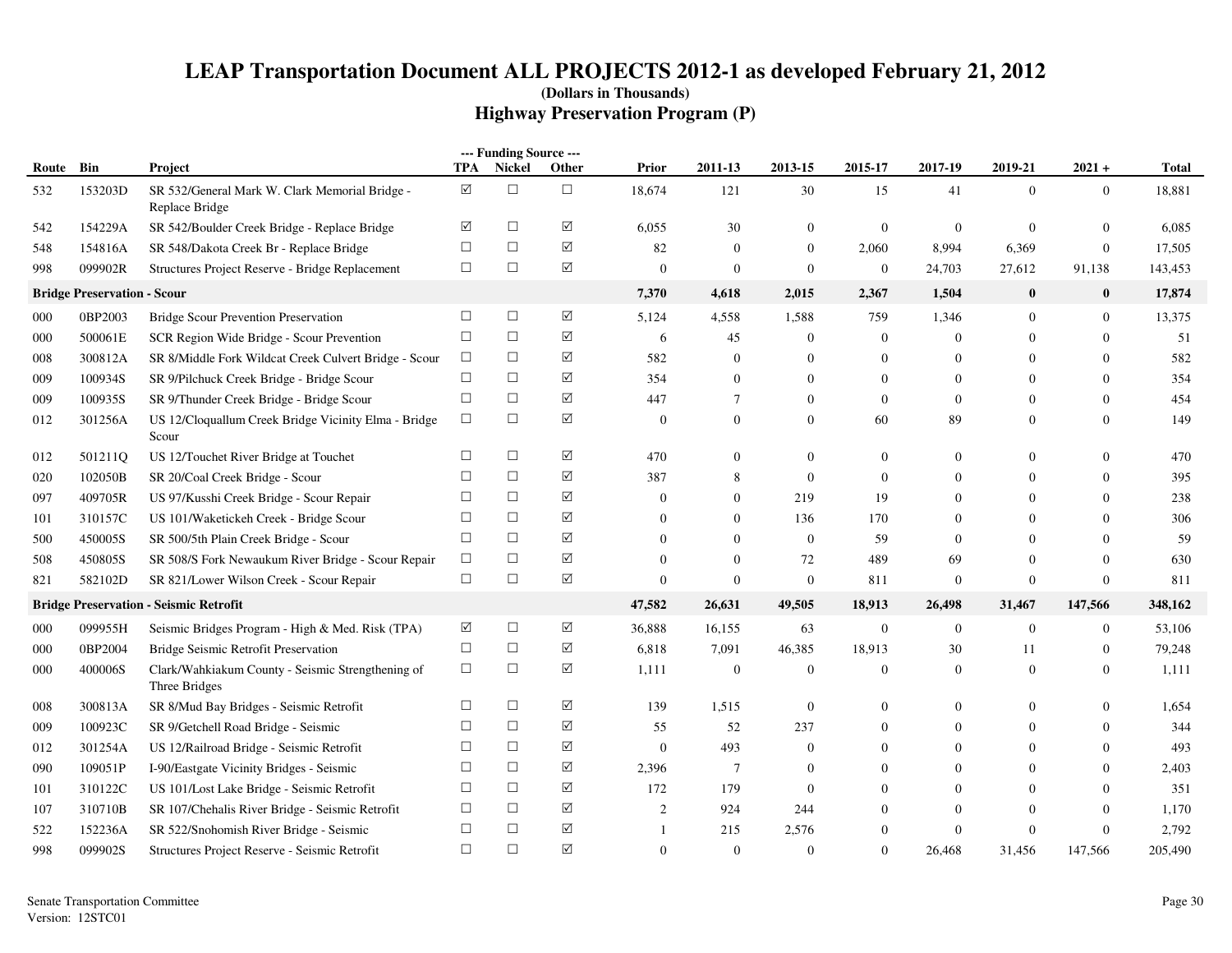|           |         |                                                                             |            | --- Funding Source --- |                      |                |              |                  |                  |                  |                |                  |              |
|-----------|---------|-----------------------------------------------------------------------------|------------|------------------------|----------------------|----------------|--------------|------------------|------------------|------------------|----------------|------------------|--------------|
| Route Bin |         | Project                                                                     | <b>TPA</b> | Nickel                 | Other                | <b>Prior</b>   | 2011-13      | 2013-15          | 2015-17          | 2017-19          | 2019-21        | $2021 +$         | <b>Total</b> |
|           |         | <b>Traffic Operations Program (Q)</b>                                       |            |                        |                      | 13,545         | 15,988       | 10,002           | 10,000           | 10,000           | 10,000         | 20,000           | 89,535       |
|           |         | SR 503, Battle Ground to Vancouver - Improvements                           |            |                        |                      | $\bf{0}$       | 24           | 976              | $\bf{0}$         | $\bf{0}$         | $\mathbf{0}$   | $\bf{0}$         | 1,000        |
| 503       | 450313O | SR 503 Traveler Information - Incident Management<br>and Communications     | $\Box$     | $\Box$                 | $\sqrt{ }$           | $\overline{0}$ | 24           | 976              | $\mathbf{0}$     | $\mathbf{0}$     | $\overline{0}$ | $\overline{0}$   | 1,000        |
|           |         | Traffic Ops - CVISN, WIM, & Weigh Stations                                  |            |                        |                      | 2,064          | 2,140        | $\bf{0}$         | $\bf{0}$         | $\bf{0}$         | $\mathbf{0}$   | $\bf{0}$         | 4,204        |
| 000       | 000510Q | CVISN-CVISN-Deployment Stations along I-5, I-90,<br>and I-82                | $\Box$     | $\Box$                 | ☑                    | 2,064          | 1,140        | $\boldsymbol{0}$ | $\mathbf{0}$     | $\mathbf{0}$     | $\mathbf{0}$   | $\mathbf{0}$     | 3,204        |
| 005       | 000515Q | Expanded CVISN-automated Infrared Roadside<br>Screening                     | $\Box$     | $\Box$                 | $\Delta$             | $\mathbf{0}$   | 1,000        | $\mathbf{0}$     | $\overline{0}$   | $\mathbf{0}$     | $\mathbf{0}$   | $\mathbf{0}$     | 1,000        |
|           |         | <b>Traffic Ops - ITS &amp; Operation Enhancements</b>                       |            |                        |                      | 4,848          | 10,169       | 8,823            | 10,000           | 10,000           | 10,000         | 20,000           | 73,840       |
| 000       | 000005Q | Reserve funding for Traffic Operations Capital Projects                     | $\Box$     | $\Box$                 | $\Delta$             | 46             | 1,884        | 8,823            | 10,000           | 10,000           | 10,000         | 20,000           | 60,753       |
| 000       | 100010Q | I-5, SR 18, SR 169, SR 516 & Vic - Traffic Signal<br>Controller Integration | $\Box$     | $\Box$                 | ☑                    | 70             | 131          | $\mathbf{0}$     | $\overline{0}$   | $\mathbf{0}$     | $\overline{0}$ | $\boldsymbol{0}$ | 201          |
| 000       | 100014Q | Traffic Signal Controller Integration - Multiple<br>Locations               | $\Box$     | $\Box$                 | $\sqrt{ }$           | 104            | 22           | $\mathbf{0}$     | $\mathbf{0}$     | $\mathbf{0}$     | $\mathbf{0}$   | $\boldsymbol{0}$ | 126          |
| 000       | 200004M | Stage 1 - NCR Basin ITS Communications Upgrade                              | $\Box$     | $\Box$                 | $\sqrt{}$            | 13             | 244          | $\mathbf{0}$     | $\mathbf{0}$     | $\mathbf{0}$     | $\mathbf{0}$   | $\mathbf{0}$     | 257          |
| 000       | 200004N | Stage 2 - NCR Basin ITS Communications and<br><b>Travelers Information</b>  | $\Box$     | $\Box$                 | $\Delta$             | $\mathbf{0}$   | 85           | $\Omega$         | $\Omega$         | $\mathbf{0}$     | $\Omega$       | $\Omega$         | 85           |
| 000       | 200022Q | <b>Advanced Snowplow Systems</b>                                            | $\Box$     | $\Box$                 | ☑                    | 833            | $\mathbf{1}$ | $\mathbf{0}$     | $\overline{0}$   | $\mathbf{0}$     | $\mathbf{0}$   | $\mathbf{0}$     | 834          |
| 000       | 400005Q | I-5, Hwy 99/Main Street corridor-Freeway Operations<br>& Incident Mgmt.     | $\Box$     | $\Box$                 | $\boxed{\checkmark}$ | 62             | 137          | $\mathbf{0}$     | $\overline{0}$   | $\mathbf{0}$     | $\Omega$       | $\Omega$         | 199          |
| 000       | 400008Q | Advanced Traveler Information Freeway Improvements                          | $\Box$     | $\Box$                 | ☑                    | 54             | 250          | $\mathbf{0}$     | $\overline{0}$   | $\mathbf{0}$     | $\mathbf{0}$   | $\mathbf{0}$     | 304          |
| 000       | 400010Q | Padden/Andresen traffic Signal Optimization                                 | $\Box$     | $\Box$                 | ☑                    | 40             | 15           | $\Omega$         | $\Omega$         | $\mathbf{0}$     | $\Omega$       | $\Omega$         | 55           |
| 000       | 400013Q | 192nd Avenue and Communications Interconnect                                | $\Box$     | $\Box$                 | $\Delta$             | $\overline{0}$ | 20           | $\mathbf{0}$     | $\Omega$         | $\mathbf{0}$     | $\mathbf{0}$   | $\mathbf{0}$     | 20           |
| 000       | 400016Q | <b>ITS Network Enhancement</b>                                              | $\Box$     | $\Box$                 | ☑                    | 50             | $\mathbf{1}$ | $\Omega$         | $\Omega$         | $\Omega$         | $\Omega$       | $\Omega$         | 51           |
| 005       | 100503Q | I-5 SB Ramps Meters from Tukwila to Federal Way                             | $\Box$     | $\Box$                 | ☑                    | $\mathbf{0}$   | 700          | $\mathbf{0}$     | $\mathbf{0}$     | $\mathbf{0}$     | $\Omega$       | $\mathbf{0}$     | 700          |
| 005       | 100504Q | I-5 NB Ramps Meters at S 272nd St, SR 516 & S 188th<br>St - ITS             | $\Box$     | $\Box$                 | $\Delta$             | $\Omega$       | 735          | $\Omega$         | $\Omega$         | $\theta$         | $\Omega$       | $\Omega$         | 735          |
| 005       | 100522O | I-5/Mercer Street NB and SB Ramp Meter Systems                              | $\Box$     | $\Box$                 | $\sqrt{}$            | 94             | 83           | $\mathbf{0}$     | $\overline{0}$   | $\mathbf{0}$     | $\mathbf{0}$   | $\mathbf{0}$     | 177          |
| 005       | 100553Q | I-5/Marine View Drive Vicinity to SR 531 Vicinity -<br><b>ITS</b>           | $\Box$     | $\Box$                 | $\Delta$             | 121            | $\mathbf{0}$ | $\mathbf{0}$     | $\overline{0}$   | $\mathbf{0}$     | $\mathbf{0}$   | $\mathbf{0}$     | 121          |
| 005       | 100555Q | I-5/North Everett to SR 528 - ITS                                           | $\Box$     | $\Box$                 | $\sqrt{}$            | 487            | 1,876        | $\mathbf{0}$     | $\boldsymbol{0}$ | $\boldsymbol{0}$ | $\mathbf{0}$   | $\boldsymbol{0}$ | 2,363        |
| 005       | 300505Q | I-5/DuPont to Thorne Lane - Fiber and Cameras                               | $\Box$     | $\Box$                 | $\Delta$             | 392            | 1,538        | $\Omega$         | $\Omega$         | $\theta$         | $\Omega$       | $\Omega$         | 1,930        |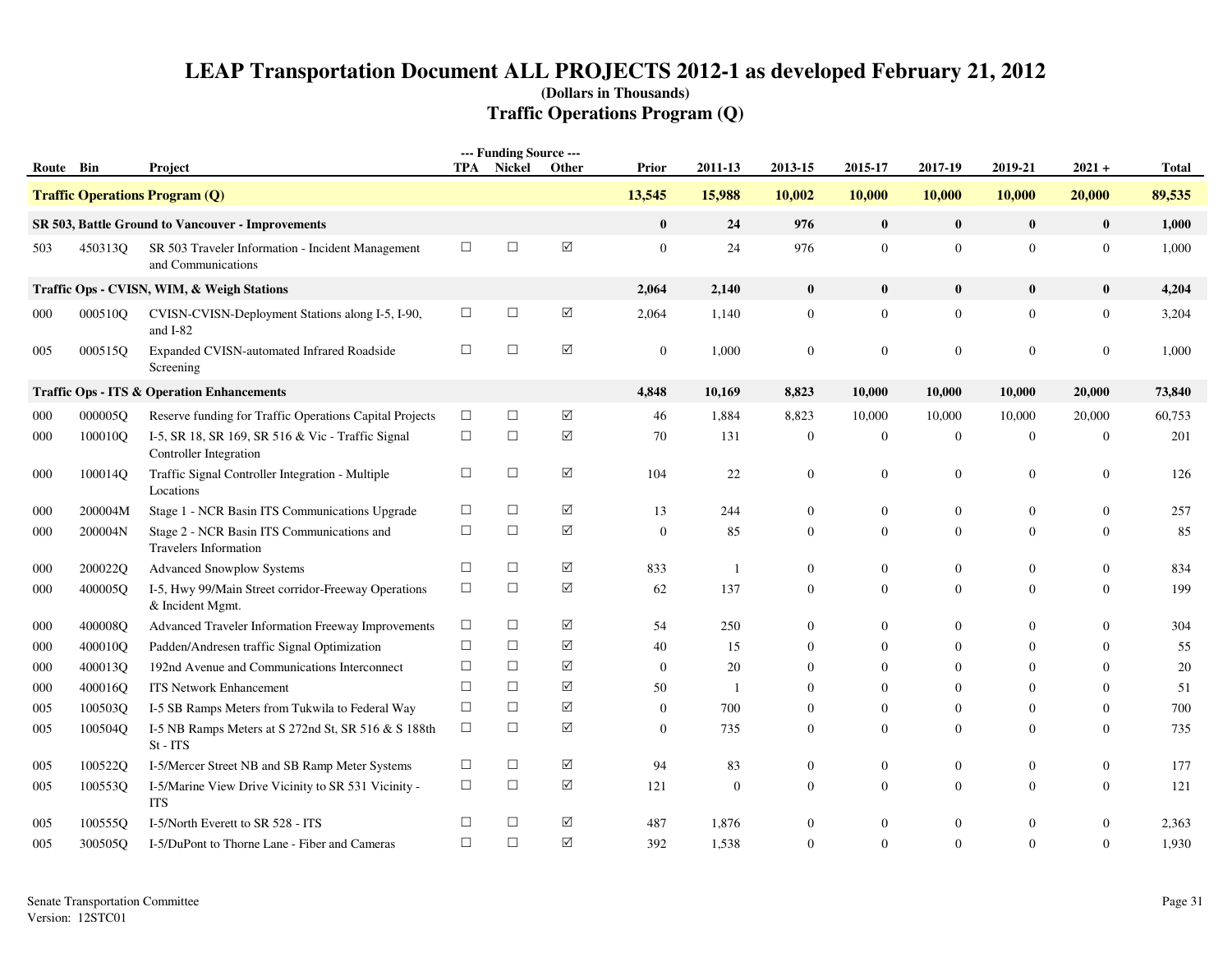|       |         |                                                                             |            | --- Funding Source --- |                 |                |                |                |                |                |                |                |              |
|-------|---------|-----------------------------------------------------------------------------|------------|------------------------|-----------------|----------------|----------------|----------------|----------------|----------------|----------------|----------------|--------------|
| Route | Bin     | Project                                                                     | <b>TPA</b> | Nickel                 | Other           | Prior          | 2011-13        | 2013-15        | 2015-17        | 2017-19        | 2019-21        | $2021 +$       | <b>Total</b> |
| 005   | 400009Q | I-5 Traveler Information and Incident Management                            | $\Box$     | $\Box$                 | $\triangledown$ | 364            | 639            | $\overline{0}$ | $\overline{0}$ | $\overline{0}$ | $\Omega$       | $\overline{0}$ | 1,003        |
| 090   | 509017Q | I-90/Kittitas Vicinity WB - Install Variable Message<br>Sign                | $\Box$     | □                      | $\boxtimes$     | 216            | 6              | $\Omega$       | $\Omega$       | $\Omega$       | $\Omega$       | $\theta$       | 222          |
| 090   | 609002O | I-90/Sullivan Rd East to Vic Idaho State Line - ITS                         | $\Box$     | $\Box$                 | ☑               | 1,431          | 740            | $\Omega$       | $\left($       | 0              | $\Omega$       | $\Omega$       | 2,171        |
| 182   | 518241O | I-182/Road 68 Vicinity - Install Traffic Camera                             | $\Box$     | $\Box$                 | $\Delta$        | 52             | $\overline{2}$ | $\mathbf{0}$   | $\mathbf{0}$   | $\theta$       | $\mathbf{0}$   | $\overline{0}$ | 54           |
| 195   | 619500Q | US 195/Cheney-Spokane Rd to I-90 - Congestion &<br>Safety Management - ITS  | $\Box$     | $\Box$                 | $\triangledown$ | 121            | 1,057          | $\overline{0}$ | $\Omega$       | $\Omega$       | $\Omega$       | $\overline{0}$ | 1,178        |
| 503   | 450315Q | SR 503 Aerial Fiber Replacement/Enhancement                                 | $\Box$     | $\Box$                 | $\Delta$        | 298            | 3              | $\mathbf{0}$   | $\mathbf{0}$   | $\overline{0}$ | $\mathbf{0}$   | $\mathbf{0}$   | 301          |
|       |         | <b>Traffic Ops - Traveler Information</b>                                   |            |                        |                 | 6,633          | 3,655          | 203            | $\bf{0}$       | $\bf{0}$       | $\bf{0}$       | $\bf{0}$       | 10,491       |
| 000   | 100008B | Puget Sound Interagency Video and Data Network                              | $\Box$     | $\Box$                 | $\Delta$        | 1,046          | 301            | $\mathbf{0}$   | $\mathbf{0}$   | 0              | $\Omega$       | $\overline{0}$ | 1,347        |
| 000   | 100012Q | I-5/Integrated Corridor Management Stage 1 - Study                          | $\Box$     | $\Box$                 | ☑               | 196            | $\overline{0}$ | $\theta$       | $\mathbf{0}$   | 0              | $\Omega$       | $\Omega$       | 196          |
| 000   | 400004Q | Advanced Traveler Information System Phase II<br>Deployment                 | $\Box$     | $\Box$                 | $\Delta$        | 29             | 223            | $\mathbf{0}$   | $\Omega$       | $\Omega$       | $\Omega$       | $\theta$       | 252          |
| 014   | 401401Q | SR 14/Freeway Operations and Incident Management                            | $\Box$     | □                      | ☑               | 563            | 40             | $\mathbf{0}$   | $\left($       | $\theta$       | $\Omega$       | $\overline{0}$ | 603          |
| 014   | 401402Q | SR 14/West Infill Freeway Operations and Incident<br>Management             | $\Box$     | $\Box$                 | $\Delta$        | 629            | 22             | $\mathbf{0}$   | $\Omega$       | $\Omega$       | $\Omega$       | $\theta$       | 651          |
| 090   | 509018Q | I-90/Snoqualmie Pass to Vantage - Install VMS and<br><b>Traffic Cameras</b> | $\Box$     | $\Box$                 | ☑               | $\overline{0}$ | 550            | $\mathbf{0}$   | $\theta$       | $\theta$       | $\overline{0}$ | $\overline{0}$ | 550          |
| 090   | 509021Q | I-90/Kittitas Co. Workzone Safety System                                    | $\Box$     | □                      | ☑               | 749            |                | $\mathbf{0}$   | $\Omega$       | $\theta$       | $\Omega$       | $\Omega$       | 750          |
| 090   | 509043O | I-90/Snoqualmie Pass Variable Speed Limit                                   | П          | □                      | ☑               | 624            | $\Omega$       | $\Omega$       | $\Omega$       | 0              | $\Omega$       | $\Omega$       | 624          |
| 090   | 609003Q | I-90/WB Altamont Variable Message Sign Replacement                          | $\Box$     | □                      | ☑               | 167            | 47             | $\Omega$       | $\Omega$       | $\theta$       | $\Omega$       | $\Omega$       | 214          |
| 090   | 609004Q | I-90/Sprague Rest Area Traveler Information                                 | $\Box$     | $\Box$                 | $\Delta$        | $\overline{0}$ | 175            | $\Omega$       |                | 0              |                | $\Omega$       | 175          |
| 090   | 609011O | I-90 & US 2 Variable Message Signs Replacement - ITS                        | $\Box$     | $\Box$                 | $\triangledown$ | $\overline{0}$ | 1,100          | $\Omega$       | $\Omega$       | $\Omega$       | $\Omega$       | $\Omega$       | 1,100        |
| 182   | 501231Q | Tri-Cities Advanced Traffic Management_System                               | $\Box$     | $\Box$                 | ☑               | 837            | $\mathbf{0}$   | $\Omega$       | $\left($       | 0              | 0              | $\Omega$       | 837          |
| 205   | 400014Q | I-205 Traveler Information, Padden Pkwy to 134th                            | $\Box$     | □                      | $\triangledown$ | $\Omega$       | 1,100          | 203            |                | 0              |                | $\Omega$       | 1,303        |
| 522   | 100011O | <b>Puget Sound Traffic Map Extension Program</b>                            | $\Box$     | $\Box$                 | ☑               | 1,793          | 96             | $\mathbf{0}$   |                | $\Omega$       |                | $\theta$       | 1,889        |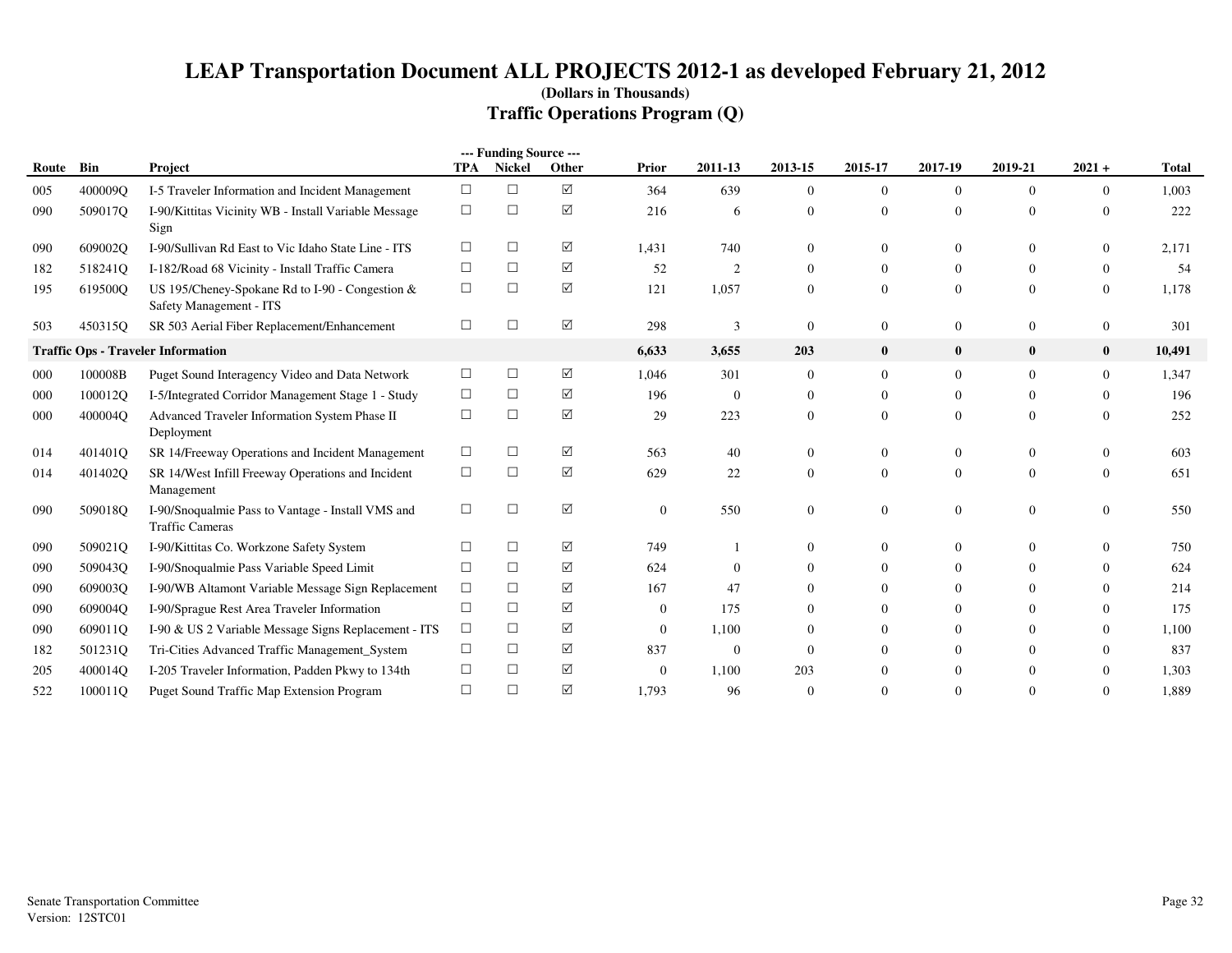# **LEAP Transportation Document ALL PROJECTS 2012-1 as developed February 21, 2012(Dollars in Thousands)Public Transportation (V)**

|     | Bin                              | Project                                                                            |        | --- Funding Source ---<br><b>TPA</b> Nickel | Other                | Prior          | 2011-13 | 2013-15          | 2015-17        | 2017-19        | 2019-21        | $2021 +$         | <b>Total</b> |
|-----|----------------------------------|------------------------------------------------------------------------------------|--------|---------------------------------------------|----------------------|----------------|---------|------------------|----------------|----------------|----------------|------------------|--------------|
|     | <b>Public Transportation (V)</b> |                                                                                    |        |                                             |                      | 15,705         | 69,681  | 11,734           | $\pmb{0}$      | $\bf{0}$       | $\mathbf{0}$   | $\pmb{0}$        | 97,120       |
|     |                                  | <b>Reappropriated Regional Mobility Grants</b>                                     |        |                                             |                      | 5,277          | 6,673   | $\bf{0}$         | $\bf{0}$       | $\mathbf{0}$   | $\mathbf{0}$   | $\bf{0}$         | 11,950       |
| 001 | 20070009                         | King County Metro, Pacific Highway South Transit<br>Speed and Reliability          | $\Box$ | $\Box$                                      | $\sqrt{}$            | 2,150          | 150     | $\mathbf{0}$     | $\mathbf{0}$   | $\mathbf{0}$   | $\mathbf{0}$   | $\mathbf{0}$     | 2,300        |
| 002 | 20090009                         | Pierce Transit, Pacific Avenue Corridor Transit Signal<br>Priority (TSP)           | $\Box$ | $\Box$                                      | $\triangledown$      | 1,292          | 25      | $\Omega$         | $\overline{0}$ | $\mathbf{0}$   | $\Omega$       | $\overline{0}$   | 1,317        |
| 003 | 20090016                         | City of Seattle, Rainier/Jackson Transit Priority<br>Corridor Improvements         | $\Box$ | $\Box$                                      | $\Delta$             | 1,550          | 2,450   | $\mathbf{0}$     | $\mathbf{0}$   | $\mathbf{0}$   | $\mathbf{0}$   | $\overline{0}$   | 4,000        |
| 004 | 20090017                         | King County Metro, Route 120 Transit Enhancement<br>for Delridge Way/Ambaum        | $\Box$ | $\Box$                                      | $\Delta$             | 85             | 2,148   | $\mathbf{0}$     | $\mathbf{0}$   | $\mathbf{0}$   | $\mathbf{0}$   | $\mathbf{0}$     | 2,233        |
| 005 | 20090018                         | City of Bothell, SR 522 West City Limits to NE 180th<br>Stage 2A (91st Ave         | $\Box$ | $\Box$                                      | $\blacktriangledown$ | 200            | 1,900   | $\boldsymbol{0}$ | $\mathbf{0}$   | $\mathbf{0}$   | $\mathbf{0}$   | $\mathbf{0}$     | 2,100        |
|     |                                  | <b>Current Biennium Regional Mobility Grants</b>                                   |        |                                             |                      | 10,429         | 41,606  | 4,954            | $\bf{0}$       | $\bf{0}$       | $\mathbf{0}$   | $\bf{0}$         | 56,989       |
| 001 | 20090001                         | Community Transit, Swift Bus Rapid Transit Operations                              | $\Box$ | $\Box$                                      | $\sqrt{ }$           | 2,500          | 2,500   | $\boldsymbol{0}$ | $\overline{0}$ | $\mathbf{0}$   | $\overline{0}$ | $\mathbf{0}$     | 5,000        |
| 002 | 20090014                         | King County Metro, Central Eastside Transit Service<br>Improvements                | $\Box$ | $\Box$                                      | ☑                    | 1,441          | 2,420   | $\theta$         | $\overline{0}$ | $\overline{0}$ | $\Omega$       | $\overline{0}$   | 3,861        |
| 003 | 20090005                         | Clark County, Salmon Creek Interchange Park and Ride<br>and Traffic Signal         | $\Box$ | $\Box$                                      | ☑                    | 2,900          | 500     | $\boldsymbol{0}$ | $\mathbf{0}$   | $\mathbf{0}$   | $\overline{0}$ | $\boldsymbol{0}$ | 3,400        |
| 004 | 20090006                         | Intercity Transit, Hawks Prairie P&R Lot                                           | $\Box$ | $\Box$                                      | $\triangledown$      | 2,798          | 3,768   | $\mathbf{0}$     | 0              | $\mathbf{0}$   | $\mathbf{0}$   | $\boldsymbol{0}$ | 6,566        |
| 005 | 20090015                         | King County Metro, Southeast King County Connectors                                | $\Box$ | $\Box$                                      | ☑                    | 789            | 4,024   | $\overline{0}$   | $\Omega$       | $\mathbf{0}$   | $\Omega$       | $\overline{0}$   | 4,813        |
| 006 | 20110006                         | Sound Transit, S 200th Intermodal Station and park and<br>ride                     | $\Box$ | $\Box$                                      | $\Delta$             | $\mathbf{0}$   | 3,600   | 1,614            | $\overline{0}$ | $\mathbf{0}$   | $\Omega$       | $\mathbf{0}$     | 5,214        |
| 007 | 20110007                         | City of Tukwila, Tukwila Urban Center - Transit Center                             | $\Box$ | $\Box$                                      | ☑                    | $\overline{0}$ | 3,900   | 835              | $\overline{0}$ | $\mathbf{0}$   | $\Omega$       | $\overline{0}$   | 4,735        |
| 008 | 20110008                         | City of Shoreline, N 192nd St. to N 205th St BAT Lanes                             | $\Box$ | $\Box$                                      | ☑                    | $\overline{0}$ | 5,508   | 850              | $\overline{0}$ | $\overline{0}$ | $\mathbf{0}$   | $\boldsymbol{0}$ | 6,358        |
| 009 | 20110009                         | King County Metro, South Kirkland Park and Ride<br>Expansion                       | $\Box$ | $\Box$                                      | ☑                    | $\overline{0}$ | 485     | 540              | $\overline{0}$ | $\mathbf{0}$   | $\Omega$       | $\overline{0}$   | 1,025        |
| 010 | 20110010                         | City of Renton, Rainier Ave. S. Bus Access Transit<br>Lanes                        | $\Box$ | $\Box$                                      | ☑                    | $\overline{0}$ | 1,500   | $\mathbf{0}$     | $\overline{0}$ | $\overline{0}$ | $\overline{0}$ | $\overline{0}$   | 1,500        |
| 011 | 20110011                         | Seattle Department of Transportation, NW Market/45th<br>St. Transit                | $\Box$ | $\Box$                                      | $\Delta$             | $\overline{0}$ | 4,000   | $\mathbf{0}$     | $\overline{0}$ | $\mathbf{0}$   | $\mathbf{0}$   | $\mathbf{0}$     | 4,000        |
| 012 | 20110012                         | Seattle Department of Transportation, King Street<br><b>Station Restoration Pr</b> | $\Box$ | $\Box$                                      | $\Delta$             | $\overline{0}$ | 1,250   | $\Omega$         | $\Omega$       | $\mathbf{0}$   | $\Omega$       | $\overline{0}$   | 1,250        |
| 013 | 20110013                         | Pierce Transit, 112th and Pacific/SR 7 Transit Access<br>Improvements              | $\Box$ | $\Box$                                      | ☑                    | $\overline{0}$ | 701     | 1.116            | $\Omega$       | $\Omega$       | $\Omega$       | $\mathbf{0}$     | 1.817        |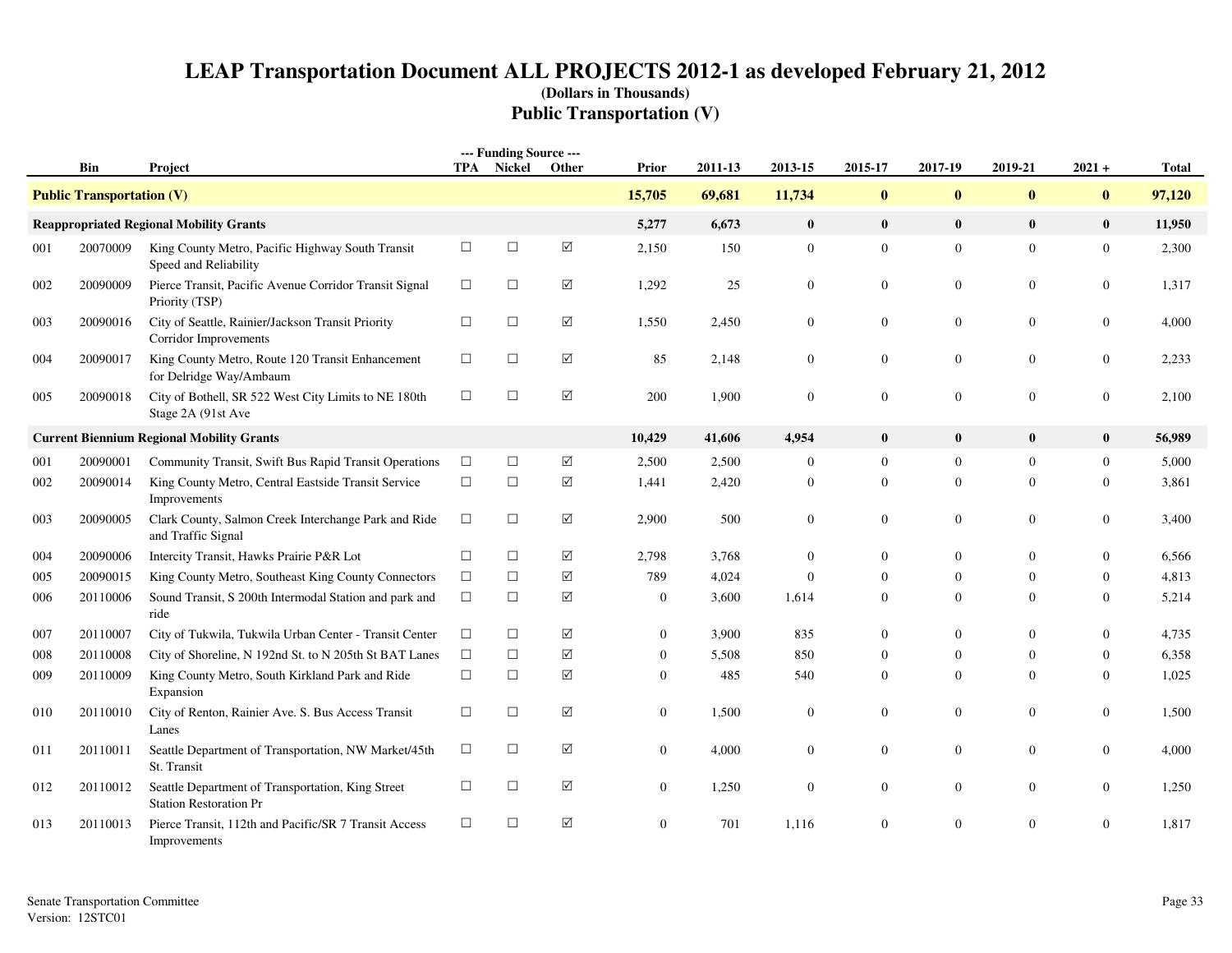# **LEAP Transportation Document ALL PROJECTS 2012-1 as developed February 21, 2012(Dollars in Thousands)Public Transportation (V)**

|     |          |                                                                                  |            | --- Funding Source --- |                 |                  |         |                |                |              |                |                  |              |
|-----|----------|----------------------------------------------------------------------------------|------------|------------------------|-----------------|------------------|---------|----------------|----------------|--------------|----------------|------------------|--------------|
|     | Bin      | Project                                                                          | <b>TPA</b> | <b>Nickel</b>          | Other           | Prior            | 2011-13 | 2013-15        | 2015-17        | 2017-19      | 2019-21        | $2021 +$         | <b>Total</b> |
| 014 | 20110014 | Kitsap Transit, Poulsbo SR 305/3 Park and Ride                                   | П          | □                      | ☑               | $\Omega$         | 1,900   | $\Omega$       | $\Omega$       |              | $\Omega$       | $\Omega$         | 1,900        |
| 015 | 20110015 | City of Lakewood, Lakewood Station Connection                                    |            | □                      | ☑               | $\overline{0}$   | 3,000   | $\Omega$       | $\Omega$       | 0            | ∩              | $\Omega$         | 3,000        |
| 016 | 20110016 | Spokane Transit, Plaza Improvements                                              |            | $\Box$                 | ☑               | $\overline{0}$   | 1,352   | $\Omega$       | $\Omega$       | $\Omega$     | $\overline{0}$ | $\boldsymbol{0}$ | 1,352        |
| 017 | 20110017 | Skagit Transit, Alger Park and Ride                                              |            | $\Box$                 | $\triangledown$ | $\overline{0}$   | 1,198   | $\theta$       | $\overline{0}$ | $\Omega$     | $\overline{0}$ | $\boldsymbol{0}$ | 1,198        |
|     |          | <b>Contingency Regional Mobility Grants</b>                                      |            |                        |                 | $\bf{0}$         | 21,402  | 6,779          | $\bf{0}$       | $\mathbf{0}$ | $\bf{0}$       | $\bf{0}$         | 28,181       |
| 018 | 20110018 | City of Tacoma, New Link (light rail) Platform                                   |            | $\Box$                 | ☑               | $\overline{0}$   | 500     | $\overline{0}$ | $\Omega$       | $\Omega$     | $\overline{0}$ | $\overline{0}$   | 500          |
| 019 | 20110019 | Island Transit, Parker Road - SR 20 Realignment and<br><b>Transit Park</b>       | $\Box$     | $\Box$                 | ☑               | $\mathbf{0}$     | 896     | $\overline{0}$ | $\overline{0}$ | $\Omega$     | $\overline{0}$ | $\mathbf{0}$     | 896          |
| 020 | 20110020 | King County Metro, RapidRide D Line                                              |            | $\Box$                 | ☑               | $\bf{0}$         | 6,000   | $\Omega$       | $\Omega$       |              | $\Omega$       | $\mathbf{0}$     | 6,000        |
| 021 | 20110021 | Sound Transit, Lakewood to Seattle Commuter Rail<br><b>Expansion - Vehicles</b>  | $\Box$     | $\Box$                 | ☑               | $\boldsymbol{0}$ | 4,500   | $\theta$       | $\mathbf{0}$   | $\Omega$     | $\mathbf{0}$   | $\boldsymbol{0}$ | 4,500        |
| 022 | 20110022 | Port of Port Townsend, Seattle - Port Townsend Ferry                             | $\Box$     | $\Box$                 | ☑               | $\bf{0}$         | 860     | 140            | $\Omega$       | 0            | $\overline{0}$ | $\mathbf{0}$     | 1,000        |
| 023 | 20110023 | King County Metro, Southwest Seattle/Burien Service<br>Improvements              | $\Box$     | $\Box$                 | $\triangledown$ | $\mathbf{0}$     | 1,363   | 1,614          | $\Omega$       | $\Omega$     | $\overline{0}$ | $\mathbf{0}$     | 2,976        |
| 024 | 20110024 | Intercity Transit, Tumwater/DuPont/Lakewood -<br><b>Expanded Express Service</b> | П          | $\Box$                 | ☑               | $\overline{0}$   | 2,724   | 1,104          | $\mathbf{0}$   |              | $\overline{0}$ | $\mathbf{0}$     | 3,828        |
| 025 | 20110025 | Community Transit, Sunday Service                                                |            | $\Box$                 | ☑               | $\Omega$         | 1,689   | 2,623          | $\Omega$       | 0            | $\Omega$       | $\mathbf{0}$     | 4,312        |
| 026 | 20110026 | Intercity Transit, Seattle Express Bus Service                                   |            | $\Box$                 | ☑               | $\Omega$         | 694     | 860            | $\Omega$       | 0            | $\Omega$       | $\mathbf{0}$     | 1,554        |
| 027 | 20110027 | King County Metro, SR 522 Peak Period Transit<br>Service Improvements            |            | $\Box$                 | ☑               | $\Omega$         | 227     | 198            | $\Omega$       | $\Omega$     | $\Omega$       | $\mathbf{0}$     | 425          |
| 028 | 20110028 | Port of Kingston, SoundRunner Foot Ferry                                         |            | $\Box$                 | ☑               | $\Omega$         | 310     | 240            | $\left($       |              | $\Omega$       | $\bf{0}$         | 550          |
| 029 | 20110029 | Ben Franklin Transit, Hanford Site - New Service and 3<br><b>New Buses</b>       | $\Box$     | $\Box$                 | ☑               | $\overline{0}$   | 1.640   | $\overline{0}$ | $\Omega$       |              | $\overline{0}$ | $\Omega$         | 1,640        |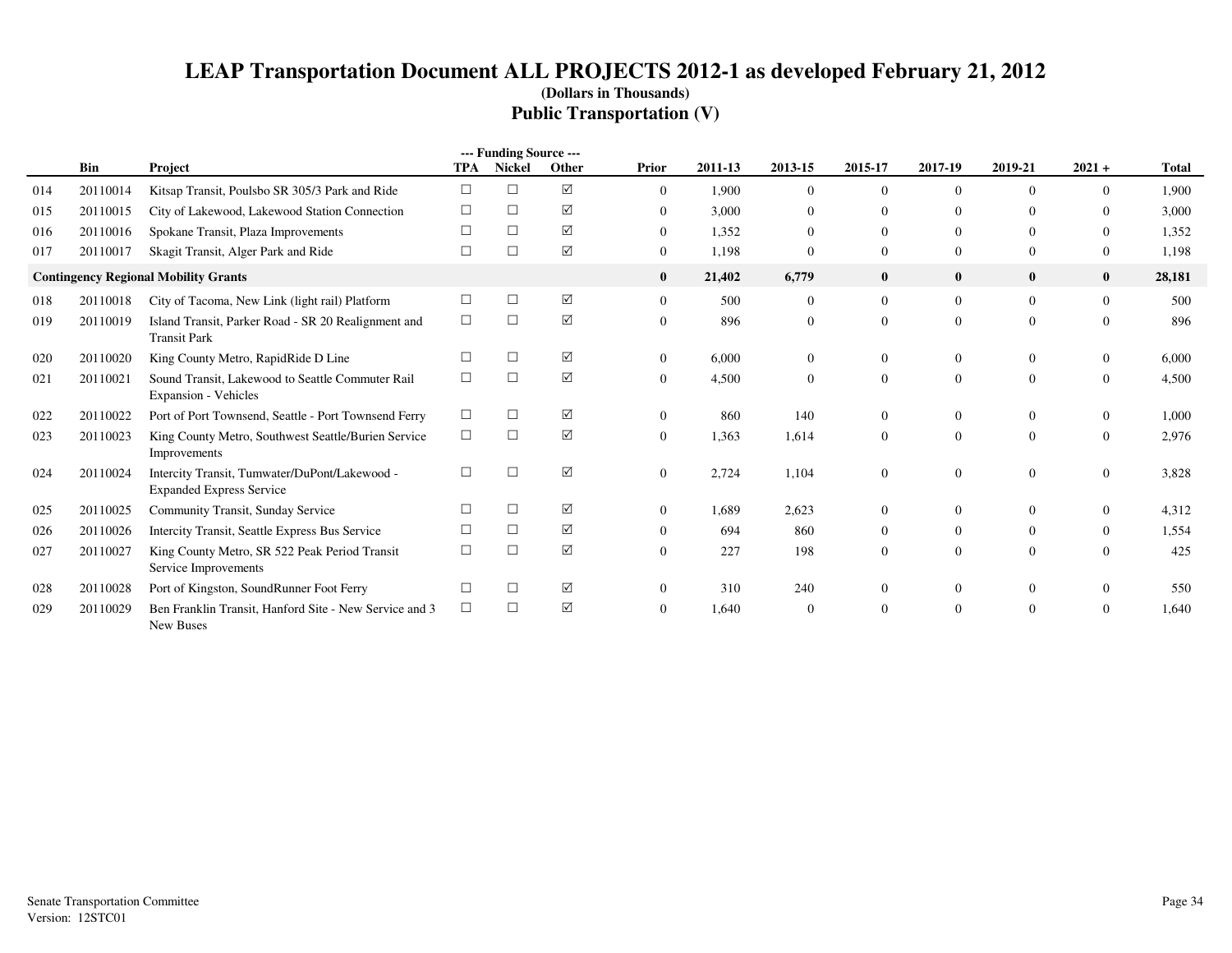| Route | Bin                                | Project                                             | TPA    | --- Funding Source ---<br>Nickel | <b>Other</b>       | Prior            | 2011-13      | 2013-15        | 2015-17          | 2017-19          | 2019-21          | $2021 +$         | <b>Total</b> |
|-------|------------------------------------|-----------------------------------------------------|--------|----------------------------------|--------------------|------------------|--------------|----------------|------------------|------------------|------------------|------------------|--------------|
|       |                                    | <b>Washington State Ferries Capital Program (W)</b> |        |                                  |                    | 604,303          | 283,184      | 194,090        | 321,857          | 290,967          | 234,662          | 1,246,495        | 3,175,558    |
|       |                                    | WSF - Administrative and Systemwide                 |        |                                  |                    | 17,937           | 26,426       | 26,470         | 27,329           | 24,904           | 24,003           | 77,686           | 224,755      |
| 000   | 998901J                            | WSF/Administrative Support - Allocated to W1        | $\Box$ | $\Box$                           | $\sqrt{ }$         | 1,364            | 2,407        | 2,960          | 7,735            | 7,714            | 6,806            | 9,066            | 38,052       |
| 000   | 998951A                            | WSF/Administrative Support - Allocated to W2        | $\Box$ | $\Box$                           | ☑                  | 7,368            | 7,223        | 8,377          | 4,033            | 4,506            | 5,886            | 31,600           | 68,993       |
| 000   | L1100038                           | LNG Security Planning and Outreach                  | $\Box$ | $\Box$                           | ☑                  | $\boldsymbol{0}$ | 642          | 321            | $\mathbf{0}$     | $\mathbf{0}$     | $\mathbf{0}$     | $\boldsymbol{0}$ | 962          |
| 000   | L2000006                           | Vessel Project Support                              | $\Box$ | $\Box$                           | ☑                  | 2,294            | 3,000        | 3,826          | 3,721            | 3,847            | 3,978            | 13,310           | 33,976       |
| 000   | L2000041                           | <b>Reservation System</b>                           | $\Box$ | $\Box$                           | ☑                  | 680              | 3,106        | 1,798          | 5,041            | 1,778            | $\boldsymbol{0}$ | $\boldsymbol{0}$ | 12,403       |
| 000   | L2000042                           | Communications                                      | $\Box$ | $\Box$                           | ☑                  | 135              | 1,745        | 1,639          | $\overline{0}$   | $\boldsymbol{0}$ | $\mathbf{0}$     | $\mathbf{0}$     | 3,519        |
| 000   | L2200083                           | <b>ADA Visual Paging Project</b>                    | $\Box$ | $\Box$                           | ☑                  | $\boldsymbol{0}$ | 500          | 1,000          | $\mathbf{0}$     | $\boldsymbol{0}$ | $\theta$         | $\boldsymbol{0}$ | 1,500        |
| 999   | L1000016                           | Primavera Project Management System                 | $\Box$ | $\Box$                           | ☑                  | 607              | 299          | 311            | 323              | 335              | 348              | 736              | 2,959        |
| 999   | L2000007                           | Terminal Project Support                            | $\Box$ | $\Box$                           | ☑                  | 5,489            | 7,504        | 6,239          | 6,476            | 6,724            | 6,985            | 22,974           | 62,392       |
|       | <b>WSF</b> - Emergency Repairs     |                                                     |        |                                  |                    | 15,007           | 3,000        | 2,257          | 2,416            | 2,587            | 2,770            | 9,547            | 37,584       |
| 000   | 999910K                            | <b>Emergency Repair</b>                             | $\Box$ | $\Box$                           | $\boxed{\searrow}$ | 15,007           | 3,000        | 2,257          | 2,416            | 2,587            | 2,770            | 9,547            | 37,584       |
|       | <b>WSF - New Vessels</b>           |                                                     |        |                                  |                    | 263,784          | 145,298      | 23,085         | $\bf{0}$         | $\bf{0}$         | $\bf{0}$         | $\bf{0}$         | 432,167      |
| 000   | 944470A                            | 64-Car Class Ferry Construction                     | □      | $\Box$                           | ☑                  | 192,191          | 17,970       | $\mathbf{0}$   | $\overline{0}$   | $\mathbf{0}$     | $\mathbf{0}$     | $\boldsymbol{0}$ | 210,161      |
| 000   | L1000030                           | 144 Auto Vessel                                     | $\Box$ | $\Box$                           | ☑                  | 71,592           | 1,000        | $\overline{0}$ | $\overline{0}$   | $\overline{0}$   | $\Omega$         | $\overline{0}$   | 72,592       |
| 000   | L2200038                           | #1 - 144-capacity Vessel                            | $\Box$ | $\Box$                           | ☑                  | $\mathbf{0}$     | 123,828      | 23,085         | $\overline{0}$   | $\mathbf{0}$     | $\mathbf{0}$     | $\boldsymbol{0}$ | 146,913      |
| 000   | L2200039                           | #2 - 144-capacity Vessel                            | $\Box$ | $\Box$                           | $\Delta$           | $\boldsymbol{0}$ | 2,500        | $\overline{0}$ | $\overline{0}$   | $\mathbf{0}$     | $\mathbf{0}$     | $\overline{0}$   | 2,500        |
|       | <b>WSF</b> - Terminal Improvements |                                                     |        |                                  |                    | 70,000           | 24,274       | 14,476         | 57,755           | 43,400           | $-488$           | -976             | 208,441      |
| 000   | L2000043                           | Reduce Budget for 3 Terminal Engineer Positions     | $\Box$ | $\Box$                           | ☑                  | $\boldsymbol{0}$ | $\mathbf{0}$ | $-488$         | $-488$           | $-488$           | $-488$           | $-976$           | $-2,928$     |
| 020   | 900012L                            | Port Townsend Tml Improvement                       | $\Box$ | $\Box$                           | ☑                  | 1,180            | 812          | $\overline{0}$ | $\overline{0}$   | $\boldsymbol{0}$ | $\mathbf{0}$     | $\boldsymbol{0}$ | 1,992        |
| 020   | 900022J                            | Lopez Tml Improvement                               | $\Box$ | $\Box$                           | ☑                  | 9                | 93           | $\overline{0}$ | $\overline{0}$   | $\overline{0}$   | $\theta$         | $\overline{0}$   | 102          |
| 020   | 900024G                            | Shaw Tml Improvement                                | $\Box$ | $\Box$                           | ☑                  | 9                | 93           | $\overline{0}$ | $\overline{0}$   | $\overline{0}$   | $\Omega$         | $\theta$         | 102          |
| 020   | 900026Q                            | Orcas Tml Improvement                               | $\Box$ | $\Box$                           | $\Delta$           | 65               | 202          | $\overline{0}$ | $\mathbf{0}$     | $\overline{0}$   | $\Omega$         | $\theta$         | 268          |
| 020   | 900028V                            | Friday Harbor Tml Improvement                       | $\Box$ | $\Box$                           | $\Delta$           | 20               | 869          | $\overline{0}$ | $\Omega$         | $\mathbf{0}$     | $\Omega$         | $\theta$         | 889          |
| 020   | 902017M                            | Coupeville (Keystone) Tml Improvement               | $\Box$ | $\Box$                           | ☑                  | 951              | 572          | $\overline{0}$ | $\Omega$         | $\mathbf{0}$     | $\mathbf{0}$     | $\overline{0}$   | 1,523        |
| 020   | 902020D                            | Anacortes Tml Improvement                           | $\Box$ | $\Box$                           | $\Delta$           | 19,737           | 3,909        | $\overline{0}$ | $\mathbf{0}$     | $\overline{0}$   | $\mathbf{0}$     | $\boldsymbol{0}$ | 23,646       |
| 104   | 910413R                            | Edmonds Tml Improvement                             | $\Box$ | $\Box$                           | ☑                  | 11,266           | 586          | 620            | $\mathbf{0}$     | $\overline{0}$   | $\mathbf{0}$     | $\overline{0}$   | 12,471       |
| 104   | 910414S                            | Kingston Tml Improvement                            | □      | $\Box$                           | ☑                  | 77               | 314          | $\overline{0}$ | $\Omega$         | $\overline{0}$   | $\Omega$         | $\Omega$         | 391          |
| 160   | 900005N                            | Fauntleroy Tml Improvement                          | □      | $\Box$                           | ☑                  | 80               | 182          | $\overline{0}$ | $\boldsymbol{0}$ | $\overline{0}$   | $\Omega$         | $\overline{0}$   | 262          |
| 160   | 900006T                            | Vashon Tml Improvement                              | $\Box$ | $\Box$                           | ☑                  | 4,963            | 494          | $\Omega$       | $\Omega$         | $\Omega$         | $\Omega$         | $\theta$         | 5,457        |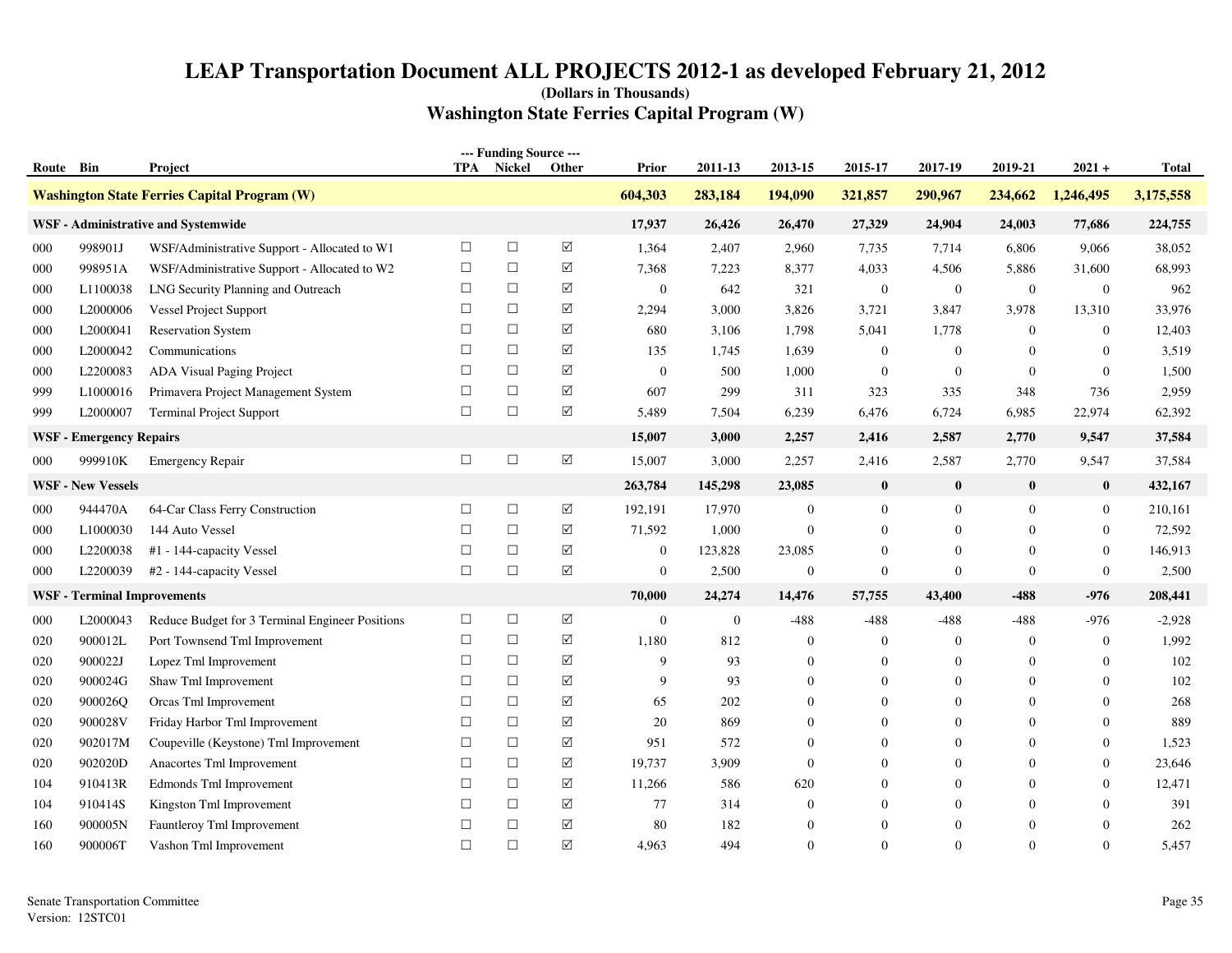|       |                                    |                                          |            | --- Funding Source --- |                      |                |                  |                  |                |                  |                |                  |         |
|-------|------------------------------------|------------------------------------------|------------|------------------------|----------------------|----------------|------------------|------------------|----------------|------------------|----------------|------------------|---------|
| Route | Bin                                | Project                                  | <b>TPA</b> | Nickel                 | Other                | Prior          | 2011-13          | 2013-15          | 2015-17        | 2017-19          | 2019-21        | $2021 +$         | Total   |
| 160   | 916008S                            | Southworth Tml Improvement               | $\Box$     | $\Box$                 | $\triangledown$      | 42             | 750              | 605              | $\overline{0}$ | $\Omega$         | $\overline{0}$ | $\overline{0}$   | 1,397   |
| 163   | 900001H                            | Point Defiance Tml Improvement           | $\Box$     | $\Box$                 | $\triangledown$      | 240            | 628              | $\mathbf{0}$     | $\overline{0}$ | $\mathbf{0}$     | $\mathbf{0}$   | $\overline{0}$   | 868     |
| 163   | 900002H                            | Tahlequah Tml Improvement                | $\Box$     | $\Box$                 | $\triangledown$      | 47             | 351              | $\boldsymbol{0}$ | $\mathbf{0}$   | $\Omega$         | $\theta$       | $\overline{0}$   | 398     |
| 304   | 930410U                            | <b>Bremerton Tml Improvement</b>         | □          | $\Box$                 | ☑                    | 245            | 255              | $\overline{0}$   | $\Omega$       | $\Omega$         | $\Omega$       | $\overline{0}$   | 501     |
| 305   | 900040O                            | Eagle Harbor Maint Facility Improvement  | $\Box$     | $\Box$                 | $\triangledown$      | 2,000          | 108              | $\Omega$         | $\Omega$       | $\Omega$         | $\Omega$       | $\overline{0}$   | 2,108   |
| 305   | 930513H                            | Bainbridge Island Tml Improvement        | $\Box$     | $\Box$                 | ☑                    | 1,790          | 302              | $\overline{0}$   | $\mathbf{0}$   | $\Omega$         | $\theta$       | $\theta$         | 2,091   |
| 519   | 900010M                            | Seattle Tml Improvement                  | $\Box$     | $\Box$                 | ☑                    | 1,639          | 7,778            | $\overline{0}$   | $\overline{0}$ | $\Omega$         | $\mathbf{0}$   | $\overline{0}$   | 9,418   |
| 525   | 952515P                            | Mukilteo Tml Improvement                 | $\Box$     | $\Box$                 | ☑                    | 25,492         | 5,749            | 13,739           | 36,243         | 43,888           | $\Omega$       | $\boldsymbol{0}$ | 125,110 |
| 525   | 952516S                            | Clinton Tml Improvement                  | $\Box$     | $\Box$                 | $\triangledown$      | 148            | 229              | $\mathbf{0}$     | 22,000         | $\boldsymbol{0}$ | $\overline{0}$ | $\boldsymbol{0}$ | 22,377  |
|       | <b>WSF</b> - Terminal Preservation |                                          |            |                        |                      | 70,320         | 31,872           | 51,757           | 152,121        | 130,270          | 134,100        | 189,004          | 759,444 |
| 020   | 900012K                            | Port Townsend Tml Preservation           | $\Box$     | $\Box$                 | ☑                    | 5,852          | 10,546           | $\mathbf{0}$     | 992            | 8,282            | 5,784          | 189              | 31,644  |
| 020   | 900022I                            | Lopez Tml Preservation                   | $\Box$     | $\Box$                 | $\blacktriangledown$ | 5,180          | 6,806            | $\overline{0}$   | 1,226          | $\mathbf{0}$     | 378            | 9,018            | 22,609  |
| 020   | 900024F                            | Shaw Tml Preservation                    | $\Box$     | $\Box$                 | ✓                    | 2,450          | $\theta$         | $\mathbf{0}$     | 696            | $\overline{0}$   | $\mathbf{0}$   | 2,190            | 5,337   |
| 020   | 900026P                            | <b>Orcas Tml Preservation</b>            | $\Box$     | $\Box$                 | $\blacktriangledown$ | 5,413          | 300              | 1,328            | 192            | 3,497            | 712            | $\boldsymbol{0}$ | 11,442  |
| 020   | 900028U                            | Friday Harbor Tml Preservation           | $\Box$     | $\Box$                 | $\triangledown$      | 3              | 496              | 2,909            | 4,076          | 8,026            | $\mathbf{0}$   | 2,326            | 17,836  |
| 020   | 902017K                            | Coupeville (Keystone) Tml Preservation   | $\Box$     | $\Box$                 | $\blacktriangledown$ | 1,599          | 154              | 404              | 4,994          | $\overline{0}$   | 4,453          | $\mathbf{0}$     | 11,605  |
| 020   | 902020C                            | Anacortes Tml Preservation               | $\Box$     | $\Box$                 | $\blacktriangledown$ | 4,824          | 498              | 7,140            | 6,530          | 5,518            | 18,977         | 20,840           | 64,326  |
| 104   | 910413Q                            | <b>Edmonds Tml Preservation</b>          | $\Box$     | $\Box$                 | ☑                    | 538            | 1,255            | 85               | 9              | 28               | 5,598          | 7,850            | 15,363  |
| 104   | 910414P                            | Kingston Tml Preservation                | $\Box$     | $\Box$                 | ☑                    | 2,531          | 451              | 849              | 4,925          | 337              | 1,516          | 21,151           | 31,760  |
| 160   | 900005M                            | Fauntleroy Tml Preservation              | $\Box$     | $\Box$                 | ☑                    | $\overline{7}$ | $\boldsymbol{0}$ | 59               | 1,209          | 1,795            | 15,495         | 37,160           | 55,725  |
| 160   | 900006S                            | Vashon Tml Preservation                  | $\Box$     | $\Box$                 | $\blacktriangledown$ | 382            | 2,074            | 11,364           | 20,731         | 12,861           | 33             | 15,716           | 63,161  |
| 160   | 916008R                            | Southworth Tml Preservation              | $\Box$     | $\Box$                 | $\triangledown$      | $\mathbf{0}$   | 835              | 954              | 15,051         | 4,169            | 47             | 1,097            | 22,153  |
| 163   | 900001G                            | Point Defiance Tml Preservation          | $\Box$     | $\Box$                 | $\triangledown$      | $\overline{0}$ | 306              | 3,116            | 255            | 4,955            | 2.639          | 3,489            | 14,760  |
| 163   | 900002G                            | Tahlequah Tml Preservation               | $\Box$     | $\Box$                 | ☑                    | 685            | $\overline{0}$   | $\mathbf{0}$     | 220            | 339              | 4,994          | 4,535            | 10,773  |
| 304   | 930410T                            | <b>Bremerton Tml Preservation</b>        | $\Box$     | $\Box$                 | ☑                    | 145            | 278              | 7,749            | 1,276          | 3,579            | 7,600          | 1,143            | 21,770  |
| 305   | 900040N                            | Eagle Harbor Maint Facility Preservation | $\Box$     | $\Box$                 | ☑                    | 32,768         | 561              | 1,139            | 18,211         | 545              | 1,057          | $\boldsymbol{0}$ | 54,281  |
| 305   | 930513G                            | Bainbridge Island Tml Preservation       | $\Box$     | $\Box$                 | $\triangledown$      | $\overline{0}$ | 435              | 4,815            | 1,247          | 42               | 8,847          | 18,537           | 33,923  |
| 519   | 900010L                            | Seattle Tml Preservation                 | $\Box$     | $\Box$                 | ☑                    | 2,266          | 6,876            | 9,704            | 70,264         | 76,239           | 55,905         | 42,103           | 263,358 |
| 525   | 952515O                            | Mukilteo Tml Preservation                | $\Box$     | $\Box$                 | $\boxed{\mathsf{v}}$ | 4,402          | $\theta$         | 53               | 6              | 28               | 24             | 71               | 4,585   |
| 525   | 952516R                            | <b>Clinton Tml Preservation</b>          | $\Box$     | $\Box$                 | ☑                    | 1,275          | $\Omega$         | 90               | 11             | 28               | 40             | 1,590            | 3,033   |
|       |                                    |                                          |            |                        |                      |                |                  |                  |                |                  |                |                  |         |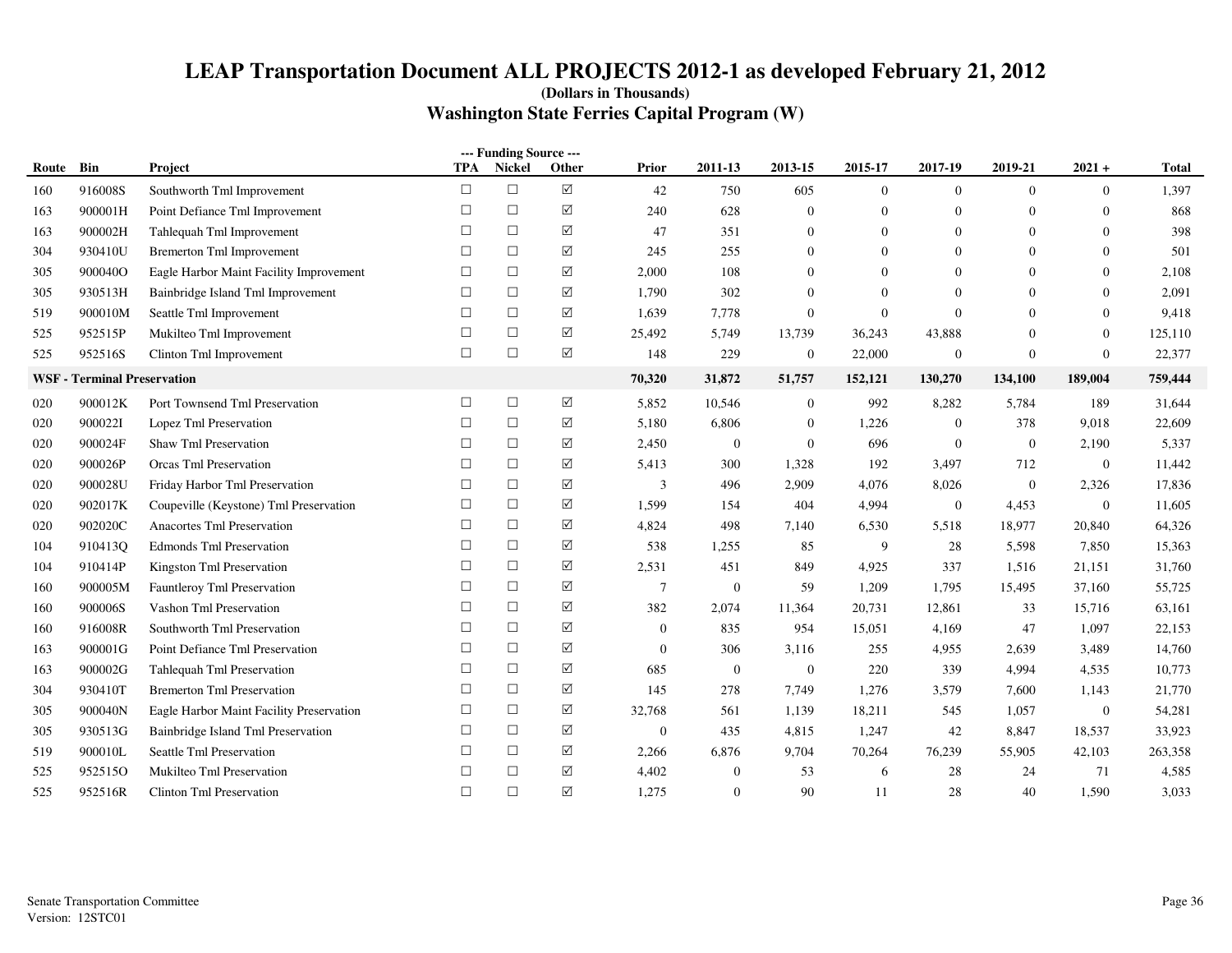| --- Funding Source --- |                                  |                                   |            |        |                      |                  |                |                |                  |                |                |                  |         |
|------------------------|----------------------------------|-----------------------------------|------------|--------|----------------------|------------------|----------------|----------------|------------------|----------------|----------------|------------------|---------|
| Route Bin              |                                  | <b>Project</b>                    | <b>TPA</b> | Nickel | Other                | Prior            | 2011-13        | 2013-15        | 2015-17          | 2017-19        | 2019-21        | $2021 +$         | Total   |
|                        | <b>WSF</b> - Vessel Improvements |                                   |            |        |                      | 6,674            | 9,888          | 5,121          | 5,677            | 6,277          | 6,928          | 678,282          | 718,847 |
| 000                    | 944401E                          | MV Issaquah Improvement           | $\Box$     | $\Box$ | $\boxed{\searrow}$   | 150              | 238            | 283            | 302              | 323            | 345            | 1,159            | 2,800   |
| 000                    | 944402E                          | MV Kittitas Improvement           | $\Box$     | $\Box$ | $\boxed{\checkmark}$ | 264              | 232            | 283            | 302              | 323            | 345            | 1,159            | 2,908   |
| 000                    | 944403E                          | MV Kitsap Improvement             | $\Box$     | $\Box$ | ☑                    | 269              | 389            | 283            | 302              | 323            | 345            | 1,159            | 3,070   |
| 000                    | 944404E                          | MV Cathlamet Improvement          | $\Box$     | $\Box$ | $\triangledown$      | 46               | 232            | 268            | 302              | 323            | 345            | 1,159            | 2,675   |
| 000                    | 944405F                          | MV Chelan Improvement             | $\Box$     | $\Box$ | $\triangledown$      | 275              | 393            | 268            | 302              | 323            | 345            | 1,159            | 3,065   |
| 000                    | 944406E                          | MV Sealth Improvement             | $\Box$     | $\Box$ | $\boxed{\searrow}$   | 106              | 414            | 283            | 302              | 323            | 345            | 1,159            | 2,932   |
| 000                    | 944410G                          | MV Evergreen St Improvement       | $\Box$     | $\Box$ | ✓                    | 343              | 139            | $\overline{0}$ | $\boldsymbol{0}$ | $\overline{0}$ | $\overline{0}$ | $\boldsymbol{0}$ | 482     |
| 000                    | 944412D                          | MV Klahowya Improvement           | $\Box$     | $\Box$ | ☑                    | 216              | 739            | 283            | 302              | 323            | 345            | 1,159            | 3,367   |
| 000                    | 944413C                          | MV Tillikum Improvement           | $\Box$     | $\Box$ | $\triangledown$      | 500              | 300            | 283            | 302              | 323            | 345            | 1,159            | 3,212   |
| 000                    | 944431E                          | MV Hyak Improvement               | $\Box$     | $\Box$ | $\triangledown$      | 395              | 1,024          | 283            | 302              | 323            | 345            | 1,159            | 3,832   |
| 000                    | 944432H                          | MV Elwha Improvement              | $\Box$     | $\Box$ | ✓                    | 116              | 778            | 283            | 302              | 323            | 345            | 369              | 2,515   |
| 000                    | 944433E                          | MV Kaleetan Improvement           | $\Box$     | $\Box$ | ✓                    | 121              | 470            | 283            | 302              | 323            | 345            | 1,159            | 3,003   |
| 000                    | 944434E                          | MV Yakima Improvement             | $\Box$     | $\Box$ | ✓                    | 285              | 638            | 283            | 302              | 323            | 345            | 1,159            | 3,335   |
| 000                    | 944441C                          | MV Walla Walla Improvement        | $\Box$     | $\Box$ | $\triangledown$      | 1,074            | 242            | 283            | 302              | 323            | 345            | 1,159            | 3,728   |
| 000                    | 944442C                          | MV Spokane Improvement            | $\Box$     | $\Box$ | ✓                    | 1,690            | 281            | 283            | 302              | 323            | 345            | 1,159            | 4,383   |
| 000                    | 944451D                          | MV Hiyu Improvement               | $\Box$     | $\Box$ | ☑                    | 3                | 101            | $\overline{0}$ | $\theta$         | $\overline{0}$ | $\overline{0}$ | $\overline{0}$   | 104     |
| 000                    | 944452C                          | MV Rhododendron Improvement       | $\Box$     | $\Box$ | $\Delta$             | 61               | 89             | $\overline{0}$ | $\overline{0}$   | $\mathbf{0}$   | $\overline{0}$ | $\mathbf{0}$     | 150     |
| 000                    | 944476B                          | MV Chetzemoka Improvements        | $\Box$     | $\Box$ | $\boxed{\searrow}$   | $\mathbf{0}$     | $\overline{0}$ | 170            | 181              | 194            | 207            | 696              | 1,448   |
| 000                    | 944499F                          | MV Puyallup Improvement           | $\Box$     | $\Box$ | ✓                    | 95               | 536            | 283            | 302              | 323            | 345            | 1,159            | 3,043   |
| 000                    | 944499G                          | MV Tacoma Improvement             | $\Box$     | $\Box$ | ✓                    | 455              | 740            | 283            | 302              | 323            | 345            | 1,159            | 3,607   |
| 000                    | 944499H                          | MV Wenatchee Improvement          | $\Box$     | $\Box$ | ✓                    | 211              | 728            | 283            | 302              | 323            | 345            | 1,159            | 3,351   |
| 000                    | 990051X                          | New Replacement Vessel            | $\Box$     | $\Box$ | $\triangledown$      | $\mathbf{0}$     | $\overline{0}$ | $\theta$       | $\overline{0}$   | $\mathbf{0}$   | $\overline{0}$ | 655,700          | 655,700 |
| 000                    | 992011B                          | MV Chetzemoka Improvement (11-13) | $\Box$     | $\Box$ | $\Delta$             | $\Omega$         | 748            | $\Omega$       | $\theta$         | $\overline{0}$ | $\overline{0}$ | $\mathbf{0}$     | 748     |
| 000                    | L1000008                         | 4th New Vessel Improvement        | $\Box$     | $\Box$ | ✓                    | $\boldsymbol{0}$ | $\mathbf{0}$   | $\mathbf{0}$   | $\boldsymbol{0}$ | 204            | 221            | 791              | 1,216   |
| 003                    | L1000009                         | 144 Improvement                   | $\Box$     | $\Box$ | $\triangledown$      | $\overline{0}$   | $\mathbf{0}$   | $\Omega$       | $\mathbf{0}$     | $\overline{0}$ | 221            | 790              | 1,011   |
| 004                    | 944477B                          | MV Salish Improvements            | $\Box$     | $\Box$ | $\triangledown$      | $\overline{0}$   | 218            | 170            | 181              | 194            | 207            | 696              | 1,666   |
| 012                    | 944478C                          | MV Kennewick Improvements         | $\Box$     | $\Box$ | $\triangledown$      | $\overline{0}$   | 218            | $\mathbf{0}$   | 181              | 194            | 207            | 696              | 1,496   |
|                        | <b>WSF - Vessel Preservation</b> |                                   |            |        |                      | 160,582          | 42,426         | 70,923         | 76,559           | 83,529         | 67,349         | 292,952          | 794,320 |
| 000                    | 944401D                          | MV Issaquah Preservation          | $\Box$     | $\Box$ | ✓                    | 6,879            | 671            | 2,423          | 1,233            | 2,471          | 3,341          | 12,211           | 29,229  |
| 000                    | 944402D                          | <b>MV Kittitas Preservation</b>   | $\Box$     | $\Box$ | ✓                    | 8,484            | 467            | 1,577          | 2,727            | 1,495          | 13,480         | 11,906           | 40,136  |
| 000                    | 944403D                          | MV Kitsap Preservation            | $\Box$     | $\Box$ | $\Delta$             | 3,570            | 1,660          | 5,623          | 6,434            | 639            | 1,698          | 15,375           | 34,999  |
|                        |                                  |                                   |            |        |                      |                  |                |                |                  |                |                |                  |         |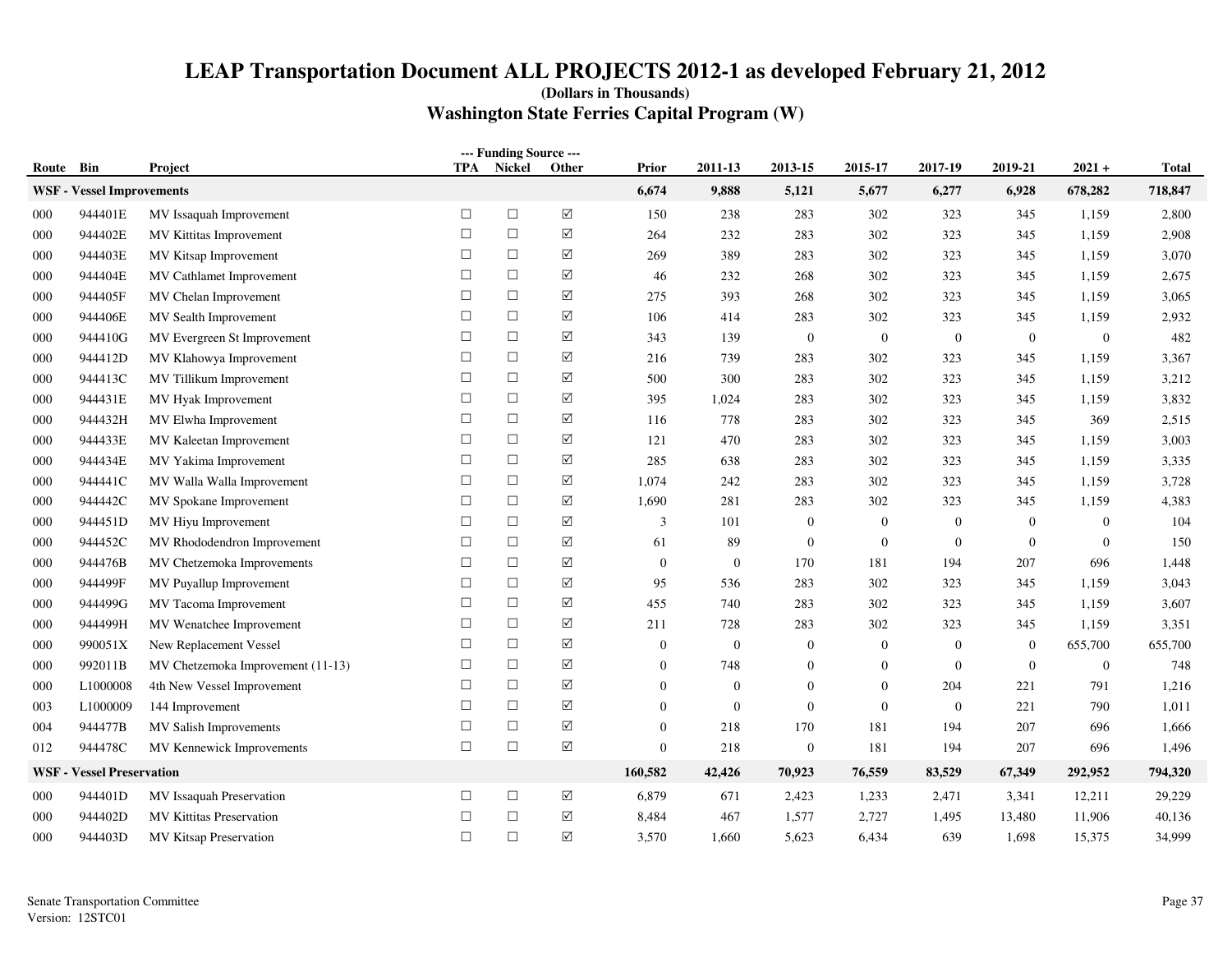|       |          |                                  |            | --- Funding Source --- |                 |                |                |                  |                  |              |                |          |        |
|-------|----------|----------------------------------|------------|------------------------|-----------------|----------------|----------------|------------------|------------------|--------------|----------------|----------|--------|
| Route | Bin      | Project                          | <b>TPA</b> | <b>Nickel</b>          | Other           | <b>Prior</b>   | 2011-13        | 2013-15          | 2015-17          | 2017-19      | 2019-21        | $2021 +$ | Total  |
| 000   | 944404D  | <b>MV Cathlamet Preservation</b> | $\Box$     | $\Box$                 | ☑               | 3,629          | 1,505          | 1,424            | 1,690            | 3,702        | 2,701          | 25,182   | 39,833 |
| 000   | 944405D  | <b>MV Chelan Preservation</b>    | $\Box$     | $\Box$                 | ☑               | 8,864          | 737            | 1,625            | 6,364            | 317          | 2,074          | 17,604   | 37,585 |
| 000   | 944406D  | <b>MV Sealth Preservation</b>    | $\Box$     | $\Box$                 | ☑               | 7,615          | 1,085          | 1,228            | 3,742            | 2,011        | 1,768          | 24,662   | 42,111 |
| 000   | 944410F  | MV Evergreen St Preservation     | $\Box$     | $\Box$                 | ☑               | 2,368          | $\theta$       | $\mathbf{0}$     | $\boldsymbol{0}$ | $\Omega$     | $\overline{0}$ | $\theta$ | 2,368  |
| 000   | 944412C  | MV Klahowya Preservation         | □          | $\Box$                 | ☑               | 5,050          | 2,022          | 3.003            | 1,365            | 1,734        | 405            | 4,363    | 17,942 |
| 000   | 944413B  | <b>MV</b> Tillikum Preservation  | $\Box$     | $\Box$                 | ☑               | 2,921          | 612            | 4,652            | 1,423            | 1,598        | 132            | 4,516    | 15,854 |
| 000   | 944431D  | <b>MV Hyak Preservation</b>      | □          | $\Box$                 | ☑               | 14,622         | 9,060          | 8,716            | 6,445            | 900          | 1,699          | 6,954    | 48,397 |
| 000   | 944432G  | MV Elwha Preservation            | $\Box$     | $\Box$                 | $\triangledown$ | 9,568          | 672            | 5,129            | 6,643            | 2,499        | 12,100         | 6,000    | 42,611 |
| 000   | 944433D  | <b>MV Kaleetan Preservation</b>  | □          | $\Box$                 | ☑               | 12,144         | 5,229          | 2,611            | 7,661            | 3,699        | 1,849          | 12,389   | 45,582 |
| 000   | 944434D  | <b>MV Yakima Preservation</b>    | $\Box$     | $\Box$                 | ☑               | 12,426         | 4,460          | 2,293            | 6,055            | 5,982        | 3,784          | 7,881    | 42,881 |
| 000   | 944441B  | MV Walla Walla Preservation      | $\Box$     | $\Box$                 | ☑               | 20,650         | 3,491          | 4,912            | 1,528            | 5,367        | 5,001          | 9,551    | 50,500 |
| 000   | 944442B  | <b>MV Spokane Preservation</b>   | $\Box$     | $\Box$                 | ☑               | 26,122         | 522            | 6,485            | 7,983            | 3,795        | 1,929          | 19,949   | 66,785 |
| 000   | 944451C  | <b>MV</b> Hiyu Preservation      | □          | $\Box$                 | ☑               | 585            | $\overline{0}$ | $\overline{0}$   | $\mathbf{0}$     | $\Omega$     | $\overline{0}$ | $\theta$ | 585    |
| 000   | 944471A  | MV Chetzemoka Preservation       | $\Box$     | $\Box$                 | ☑               | $\mathbf{0}$   | $\overline{0}$ | $\overline{0}$   | 311              | 2,758        | 2,369          | 9,262    | 14,700 |
| 000   | 944499C  | MV Puyallup Preservation         | $\Box$     | $\Box$                 | ☑               | 4,700          | 935            | 1,892            | 9,308            | 22,677       | 789            | 13,359   | 53,660 |
| 000   | 944499D  | <b>MV</b> Tacoma Preservation    | □          | $\Box$                 | ☑               | 7,127          | 1,901          | 8,436            | 4,939            | 11,353       | 821            | 25,654   | 60,231 |
| 000   | 944499E  | <b>MV</b> Wenatchee Preservation | □          | $\Box$                 | ☑               | 3,257          | 7,397          | 8,894            | 576              | 7,697        | 337            | 18,642   | 46,800 |
| 000   | L1000006 | 4th New Vessel Preservation      | □          | $\Box$                 | ☑               | $\overline{0}$ | $\overline{0}$ | $\boldsymbol{0}$ | $\mathbf{0}$     | 325          | 4,708          | 11,814   | 16,847 |
| 000   | L1000007 | 144 Preservation                 | $\Box$     | $\Box$                 | ☑               | $\overline{0}$ | $\overline{0}$ | $\overline{0}$   | $\mathbf{0}$     | $\mathbf{0}$ | 325            | 16,560   | 16,885 |
| 002   | 944477A  | <b>MV Salish Preservation</b>    |            | $\Box$                 | ☑               | $\overline{0}$ | $\Omega$       | $\overline{0}$   | 132              | 2,369        | 4,341          | 6,315    | 13,157 |
| 010   | 944478B  | <b>MV Kennewick Preservation</b> | $\Box$     | $\Box$                 | $\Delta$        | $\Omega$       | $\Omega$       | $\Omega$         | $\overline{0}$   | 141          | 1,698          | 12,803   | 14,642 |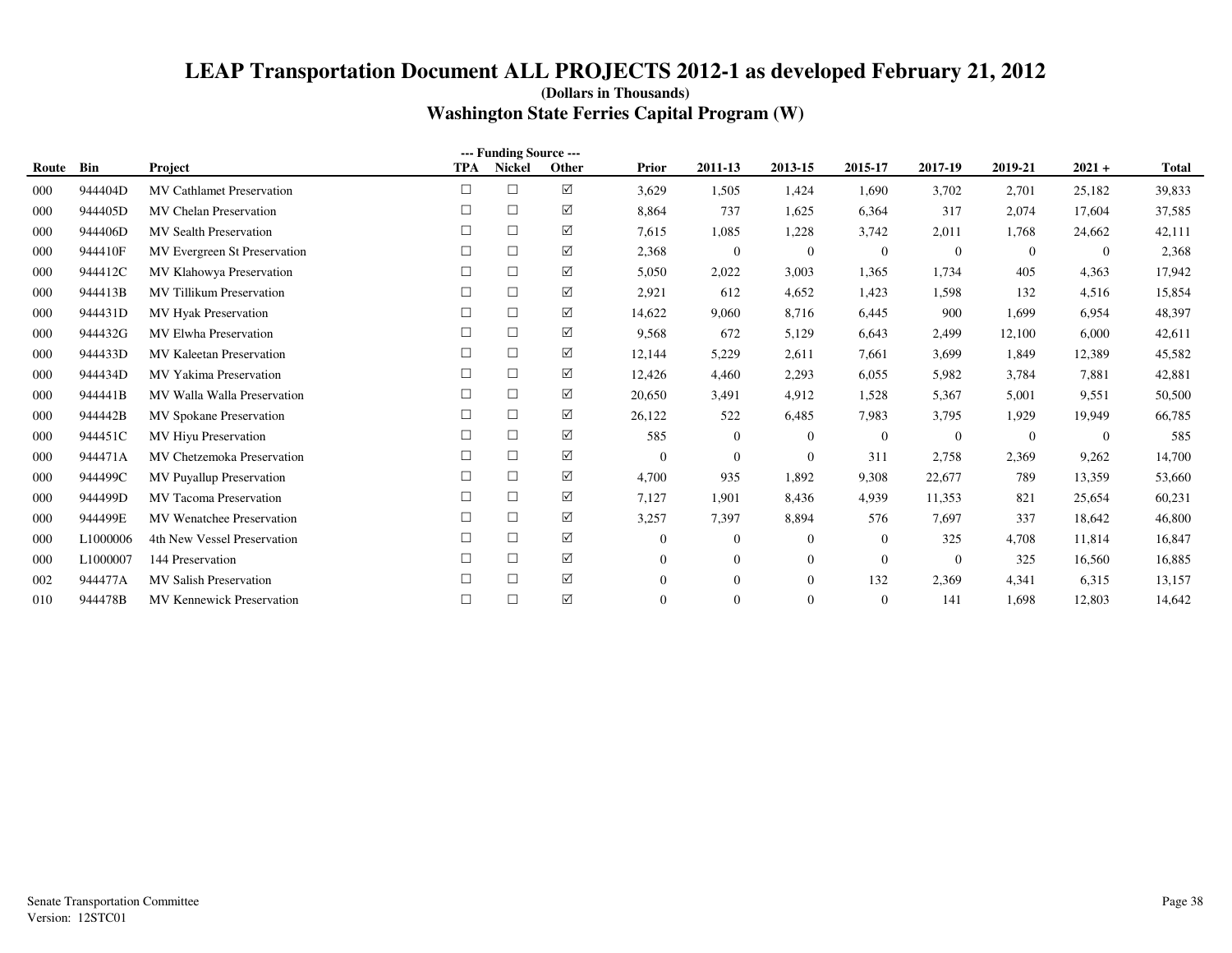| Route Bin |                                 | Project                                                                            |        | --- Funding Source ---<br>TPA Nickel | Other           | <b>Prior</b>     | 2011-13          | 2013-15          | 2015-17        | 2017-19          | 2019-21          | $2021 +$         | <b>Total</b> |
|-----------|---------------------------------|------------------------------------------------------------------------------------|--------|--------------------------------------|-----------------|------------------|------------------|------------------|----------------|------------------|------------------|------------------|--------------|
|           | <b>Rail Capital Program (Y)</b> |                                                                                    |        |                                      |                 | 166,902          | 302,886          | 396,301          | 240,288        | 34,985           | 14,985           | 66,793           | 1,223,139    |
|           |                                 | <b>Freight Rail - Track Improvements</b>                                           |        |                                      |                 | 7,554            | 5,068            | $\bf{0}$         | $\bf{0}$       | $\bf{0}$         | $\bf{0}$         | 13,268           | 25,890       |
| 000       | 700610A                         | CW Line/Lincoln County - Grade Crossing<br>Rehabilitation                          | $\Box$ | $\Box$                               | $\Delta$        | 348              | 5                | $\mathbf{0}$     | $\mathbf{0}$   | $\mathbf{0}$     | $\mathbf{0}$     | $\mathbf{0}$     | 353          |
| 000       | 710110A                         | Clark County Rail Line/Battle Ground to Vancouver -<br><b>Track Rehabilitation</b> | $\Box$ | $\Box$                               | ☑               | 2,265            | 102              | $\boldsymbol{0}$ | $\mathbf{0}$   | $\mathbf{0}$     | $\mathbf{0}$     | $\mathbf{0}$     | 2,367        |
| 000       | 711010B                         | Tacoma Rail/Tacoma - Improved Locomotive Facility                                  | $\Box$ | $\Box$                               | ☑               | 207              | 319              | $\mathbf{0}$     | $\overline{0}$ | $\mathbf{0}$     | $\mathbf{0}$     | $\theta$         | 526          |
| 000       | 751010A                         | Port of Vancouver - Track Improvements                                             | $\Box$ | $\Box$                               | ☑               | $\mathbf{0}$     | 3,872            | $\overline{0}$   | $\theta$       | $\mathbf{0}$     | $\mathbf{0}$     | 0                | 3,872        |
| 000       | F01001O                         | Port of Moses Lake/Northern Columbia Basin - RR<br>Engineering and Environm        | ☑      | $\Box$                               | $\Box$          | 1,988            | 12               | $\Omega$         | $\Omega$       | $\theta$         | $\Omega$         | $\theta$         | 2,000        |
| 000       | F01010A                         | Port of Pasco - Intermodal Facility Improvements,<br>Phase 4                       | $\Box$ | $\Box$                               | $\Delta$        | 880              | $\overline{2}$   | $\mathbf{0}$     | $\mathbf{0}$   | $\mathbf{0}$     | $\mathbf{0}$     | $\boldsymbol{0}$ | 882          |
| 000       | F01113A                         | Geiger - New Transloader                                                           | $\Box$ | $\Box$                               | $\Delta$        | 50               | $\boldsymbol{0}$ | $\mathbf{0}$     | 0              | $\mathbf{0}$     | $\overline{0}$   | 790              | 840          |
| 000       | F01130C                         | Tacoma Rail and Puget Sound and Pacific RR/Centralia<br>- Reconfigure Rail         | ☑      | $\Box$                               | $\Delta$        | 337              | $\mathbf{0}$     | $\Omega$         | $\Omega$       | $\overline{0}$   | $\Omega$         | 7.063            | 7,400        |
| 000       | F01130D                         | Tacoma Rail and Puget Sound and Pacific RR -<br>Reconfig Rail Phase 1B             | $\Box$ | $\Box$                               | $\Delta$        | $\boldsymbol{0}$ | $\boldsymbol{0}$ | $\boldsymbol{0}$ | $\mathbf{0}$   | $\mathbf{0}$     | $\mathbf{0}$     | 5,415            | 5,415        |
| 000       | F01160G                         | Tacoma Rail/Fredrickson to Morton - Track Rehab                                    | $\Box$ | $\Box$                               | $\sqrt{}$       | 1,480            | 5                | $\overline{0}$   | $\overline{0}$ | $\mathbf{0}$     | $\boldsymbol{0}$ | $\overline{0}$   | 1,485        |
| 000       | L1000053                        | Port of Royal Slope Improvements                                                   | $\Box$ | $\Box$                               | $\sqrt{}$       | $\mathbf{0}$     | 750              | $\mathbf{0}$     | $\overline{0}$ | $\overline{0}$   | $\overline{0}$   | $\mathbf{0}$     | 750          |
|           |                                 | <b>Freight Rail - Track Preservation</b>                                           |        |                                      |                 | 19,248           | 1,368            | $\bf{0}$         | $\bf{0}$       | $\mathbf{0}$     | $\mathbf{0}$     | $\bf{0}$         | 20,616       |
| 000       | 744110A                         | Puget Sound and Pacific RR Disaster Repair                                         | $\Box$ | $\Box$                               | $\Delta$        | $\mathbf{0}$     | 101              | $\overline{0}$   | $\overline{0}$ | $\mathbf{0}$     | $\overline{0}$   | $\boldsymbol{0}$ | 101          |
| 000       | F01021A                         | Port of Columbia/Wallula to Dayton - Track<br>Rehabilitation                       | $\Box$ | ☑                                    | $\Box$          | 316              | 207              | $\Omega$         | $\Omega$       | $\overline{0}$   | $\Omega$         | $\Omega$         | 523          |
| 000       | F01111A                         | Palouse River and Coulee City RR - Acquisition                                     | $\Box$ | ☑                                    | ✓               | 15,288           | 47               | $\mathbf{0}$     | $\overline{0}$ | $\mathbf{0}$     | $\overline{0}$   | $\mathbf{0}$     | 15,335       |
| 000       | F01111B                         | Palouse River and Coulee City RR - Rehabilitation                                  | $\Box$ | ☑                                    | ☑               | 3,644            | 1,013            | $\overline{0}$   | $\Omega$       | $\overline{0}$   | $\Omega$         | $\overline{0}$   | 4,657        |
|           |                                 | <b>Freight Rail - Train Investments</b>                                            |        |                                      |                 | 1,535            | 72               | 240              | 127            | $\bf{0}$         | $\bf{0}$         | $\bf{0}$         | 1,974        |
| 000       | 701301A                         | Statewide - Washington Produce Rail Car Pool                                       | $\Box$ | $\Box$                               | $\Delta$        | 1,535            | 72               | 240              | 127            | $\boldsymbol{0}$ | $\mathbf{0}$     | $\boldsymbol{0}$ | 1,974        |
|           | Freight Rail - Grant Program    |                                                                                    |        |                                      |                 | 75               | 3,057            | 2,750            | 2,750          | 2,750            | 2,750            | 8,250            | 22,382       |
| 000       | 710110C                         | Clark County- Lewis and Clark Rail Line (2011 FRAP)                                | $\Box$ | $\Box$                               | $\Delta$        | $\overline{0}$   | 455              | $\boldsymbol{0}$ | $\overline{0}$ | $\mathbf{0}$     | $\mathbf{0}$     | $\mathbf{0}$     | 455          |
| 000       | 710420A                         | Spokane County - Geiger Spur (2011 FRAP)                                           | $\Box$ | $\Box$                               | ☑               |                  | 198              | $\mathbf{0}$     | $\theta$       | $\mathbf{0}$     | $\Omega$         | $\theta$         | 198          |
| 000       | 727014A                         | Port of Vancouver-Grain Spur Extension (2011 FRAP)                                 | $\Box$ | $\Box$                               | ✓               | $\mathbf{0}$     | 527              | $\mathbf{0}$     | $\overline{0}$ | $\mathbf{0}$     | $\theta$         | $\overline{0}$   | 527          |
| 000       | 740510A                         | Cascade and Columbia River Railroad (2011 FRAP)                                    | $\Box$ | $\Box$                               | $\triangledown$ | $\Omega$         | 684              | $\Omega$         | $\Omega$       | $\Omega$         | $\Omega$         | $\Omega$         | 684          |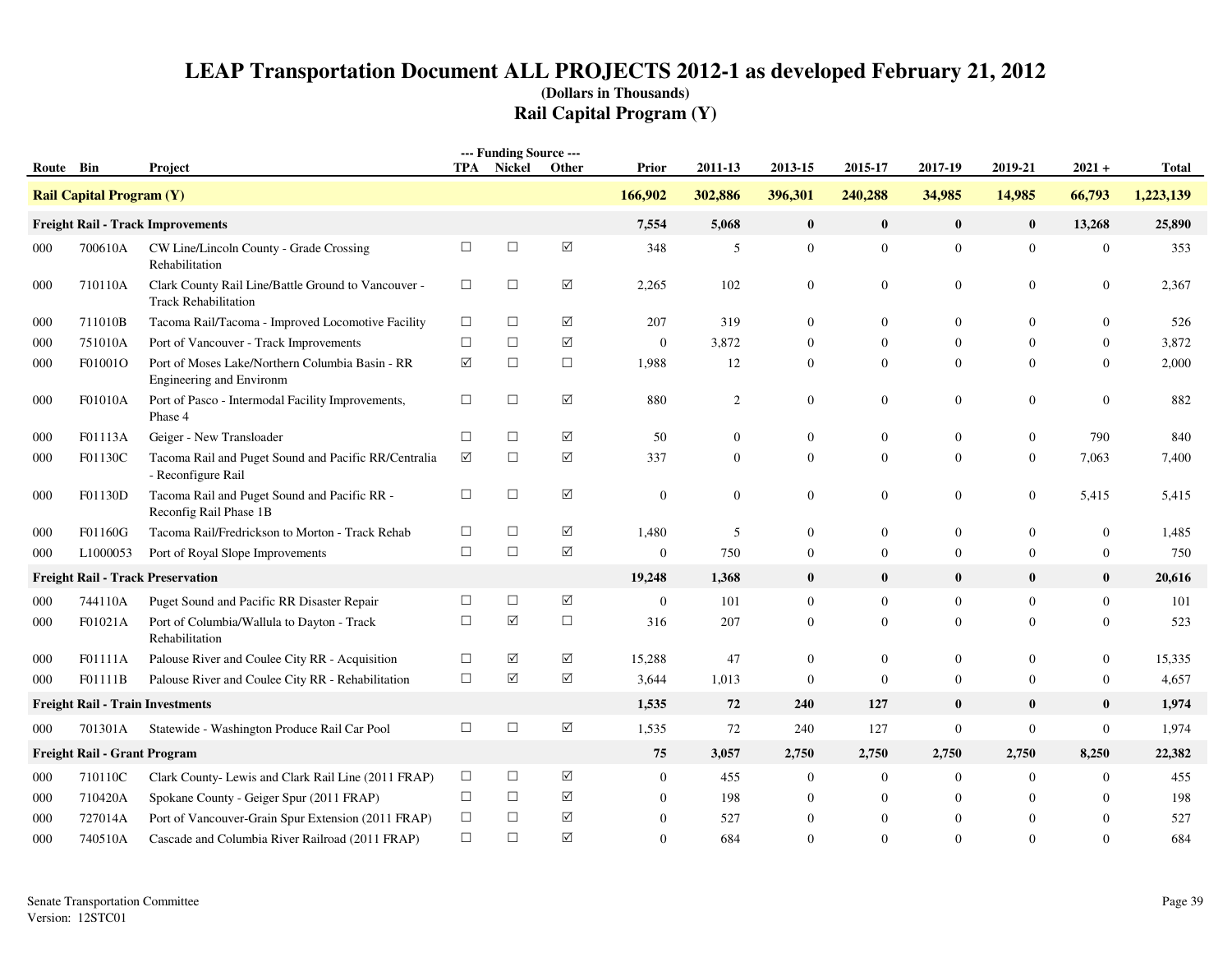|       |                             |                                                                    |            | --- Funding Source --- |                      |                  |                |                  |                  |                  |                |                |              |
|-------|-----------------------------|--------------------------------------------------------------------|------------|------------------------|----------------------|------------------|----------------|------------------|------------------|------------------|----------------|----------------|--------------|
| Route | Bin                         | Project                                                            | TPA        | Nickel                 | Other                | Prior            | 2011-13        | 2013-15          | 2015-17          | 2017-19          | 2019-21        | $2021 +$       | <b>Total</b> |
| 000   | 741410A                     | Columbia Basin-Schrag Line (2011 FRAP)                             | $\Box$     | $\Box$                 | $\boxed{\checkmark}$ | $\mathbf{0}$     | 392            | $\mathbf{0}$     | $\mathbf{0}$     | $\mathbf{0}$     | $\mathbf{0}$   | $\mathbf{0}$   | 392          |
| 000   | 744310A                     | Puget Sound and Pacific Railroad (2011 FRAP)                       | $\Box$     | $\Box$                 | ☑                    | $\mathbf{0}$     | 498            | $\boldsymbol{0}$ | $\mathbf{0}$     | $\mathbf{0}$     | $\overline{0}$ | $\mathbf{0}$   | 498          |
| 000   | F01001A                     | Statewide - Emergent Freight Rail Assistance Projects              | $\Box$     | $\Box$                 | ☑                    | $\mathbf{0}$     | $\overline{0}$ | 2,750            | 2,750            | 2,750            | 2,750          | 8,250          | 19,250       |
| 000   | F01001E                     | New Creston Livestock Feed Mill Spur Track                         | $\Box$     | $\Box$                 | ☑                    | 75               | 303            | $\boldsymbol{0}$ | $\mathbf{0}$     | $\mathbf{0}$     | $\overline{0}$ | $\mathbf{0}$   | 378          |
|       | Freight Rail - Loan Program |                                                                    |            |                        |                      | 898              | 5,181          | 9,582            | 5,000            | 5,000            | 5,000          | 16,000         | 46,662       |
| 000   | 711010C                     | Tacoma Rail-Locomotive Repower (2011 FRIB)                         | $\Box$     | $\Box$                 | $\blacktriangledown$ | $\mathbf{0}$     | 450            | $\overline{0}$   | $\mathbf{0}$     | $\mathbf{0}$     | $\overline{0}$ | $\mathbf{0}$   | 450          |
| 000   | 711010D                     | Tacoma Rail-Annie Tracks 1 & 2 Rail Relay (2011<br>FRIB)           | $\Box$     | $\Box$                 | ☑                    | $\boldsymbol{0}$ | 612            | $\boldsymbol{0}$ | $\mathbf{0}$     | $\mathbf{0}$     | $\overline{0}$ | $\overline{0}$ | 612          |
| 000   | 711010E                     | Tacoma Rail-Yard Track Relay (2011 FRIB)                           | $\Box$     | $\Box$                 | ☑                    | $\theta$         | 361            | $\overline{0}$   | $\Omega$         | $\Omega$         | $\Omega$       | $\overline{0}$ | 361          |
| 000   | 721410A                     | City of Richland-Loop Track (2011 FRIB)                            | $\Box$     | $\Box$                 | ☑                    | $\mathbf{0}$     | 250            | $\overline{0}$   | $\Omega$         | $\mathbf{0}$     | $\Omega$       | $\overline{0}$ | 250          |
| 000   | 722810A                     | Port of Everett - New Rail Track (FRIB)                            | $\Box$     | $\Box$                 | ☑                    | 123              | 1,077          | $\overline{0}$   | $\mathbf{0}$     | $\mathbf{0}$     | $\overline{0}$ | $\overline{0}$ | 1,200        |
| 000   | 727015A                     | Port of Vancouver-Farwest Steel Rail Spur (2011 FRIB)              | $\Box$     | $\Box$                 | $\triangledown$      | $\mathbf{0}$     | 250            | $\Omega$         | $\mathbf{0}$     | $\Omega$         | $\overline{0}$ | $\mathbf{0}$   | 250          |
| 000   | F01000A                     | Statewide - Freight Rail Investment Bank                           | $\Box$     | $\Box$                 | ☑                    | 776              | 425            | 9,582            | 5,000            | 5,000            | 5,000          | 16,000         | 41,783       |
| 000   | L2000053                    | Spokane County - Geiger Spur (2011 FRIB)                           | $\Box$     | $\Box$                 | ☑                    | $\boldsymbol{0}$ | 180            | $\mathbf{0}$     | $\boldsymbol{0}$ | $\mathbf{0}$     | $\overline{0}$ | $\mathbf{0}$   | 180          |
| 000   | L2200080                    | Port of Longview Rail Loop (2012 FRIB)                             | $\Box$     | $\Box$                 | ☑                    | $\theta$         | 858            | $\boldsymbol{0}$ | $\mathbf{0}$     | $\mathbf{0}$     | $\overline{0}$ | $\overline{0}$ | 858          |
| 000   | L2200081                    | Tacoma Rail East 11th Street Grade Crossing (2012)<br>FRIB)        | $\Box$     | $\Box$                 | $\triangledown$      | $\overline{0}$   | 355            | $\Omega$         | $\Omega$         | $\Omega$         | $\Omega$       | $\theta$       | 355          |
| 000   | L2200082                    | Tacoma Rail Yard Track Rail Relay (2012 FRIB)                      | $\Box$     | $\Box$                 | ☑                    | $\overline{0}$   | 364            | $\overline{0}$   | $\mathbf{0}$     | $\overline{0}$   | $\overline{0}$ | $\mathbf{0}$   | 364          |
|       |                             | <b>Passenger Rail - Track Improvements</b>                         |            |                        |                      | 131,434          | 61,298         | 18,352           | 7,235            | 7,235            | 7,235          | 29,275         | 262,064      |
| 000   | 730210A                     | Tacoma - New D St-M St. Rail Connection                            | $\Box$     | $\Box$                 | ☑                    | 5,972            | 496            | $\mathbf{0}$     | $\mathbf{0}$     | $\boldsymbol{0}$ | $\overline{0}$ | $\bf{0}$       | 6,468        |
| 000   | 730210B                     | Tacoma/Pacific Ave Crossing PE                                     | $\Box$     | $\Box$                 | ☑                    | $\mathbf{0}$     | 460            | $\boldsymbol{0}$ | $\boldsymbol{0}$ | $\mathbf{0}$     | $\overline{0}$ | $\overline{0}$ | 460          |
| 000   | 744201A                     | Hoquiam Horn Spur Railroad Track Improvement Proj.<br>(2009 RLR&I) | $\Box$     | $\Box$                 | ☑                    | $\overline{0}$   | 356            | $\overline{0}$   | $\mathbf{0}$     | $\mathbf{0}$     | $\Omega$       | $\mathbf{0}$   | 356          |
| 000   | 798999B                     | Railroad Crossing Safety Placeholder for Federal Funds             | $\Box$     | $\Box$                 | ☑                    | $\mathbf{0}$     | 8,120          | 6,540            | 6,540            | 6,540            | 6,540          | 19,620         | 53,900       |
| 000   | F01030C                     | Bellingham - Waterfront Restoration                                | ☑          | $\Box$                 | $\Delta$             | 470              | 25             | 5,000            | $\mathbf{0}$     | $\mathbf{0}$     | $\overline{0}$ | $\mathbf{0}$   | 5,495        |
| 000   | P01000B                     | <b>PNWRC</b> - Safety Improvements                                 | $\Box$     | $\Box$                 | $\blacktriangledown$ | 3,588            | 1,445          | 695              | 695              | 695              | 695            | 2,085          | 9,898        |
| 000   | P01005A                     | Vancouver - Rail Bypass and W 39th Street Bridge                   | $\Box$     | ☑                      | ☑                    | 82,484           | 37,370         | $\boldsymbol{0}$ | $\mathbf{0}$     | $\mathbf{0}$     | $\overline{0}$ | $\mathbf{0}$   | 119,853      |
| 000   | P01008C                     | Tacoma - Bypass of Pt. Defiance                                    | ☑          | ☑                      | ☑                    | 15,499           | 1,166          | 3,117            | $\mathbf{0}$     | $\mathbf{0}$     | $\overline{0}$ | $\mathbf{0}$   | 19,781       |
| 000   | P01010A                     | Chehalis Jct - High Speed Crossovers                               | $\sqrt{ }$ | $\Box$                 | $\Box$               | $\boldsymbol{0}$ | $\mathbf{0}$   | $\overline{0}$   | $\Omega$         | $\mathbf{0}$     | $\overline{0}$ | 3,900          | 3,900        |
| 000   | P01010B                     | Newaukum River - High Speed Crossovers                             | ☑          | $\Box$                 | $\Box$               | $\overline{0}$   | $\overline{0}$ | $\overline{0}$   | $\Omega$         | $\Omega$         | $\overline{0}$ | 3,490          | 3,490        |
| 000   | P01100A                     | Bellingham - GP Area Upgrades                                      | $\Box$     | ☑                      | $\Box$               | 20               | $\Omega$       | $\Omega$         | $\Omega$         | $\Omega$         | $\Omega$       | 180            | 200          |
| 000   | P01101A                     | Mt Vernon - Siding Upgrade                                         | □          | ☑                      | ☑                    | 1,725            | 5,383          | $\mathbf{0}$     | $\mathbf{0}$     | $\Omega$         | $\overline{0}$ | $\mathbf{0}$   | 7,108        |
| 000   | P01104A                     | Stanwood - Siding Upgrades                                         | $\Box$     | $\triangledown$        | ☑                    | 10,147           | 6              | $\Omega$         | $\Omega$         | $\Omega$         | $\Omega$       | $\mathbf{0}$   | 10,153       |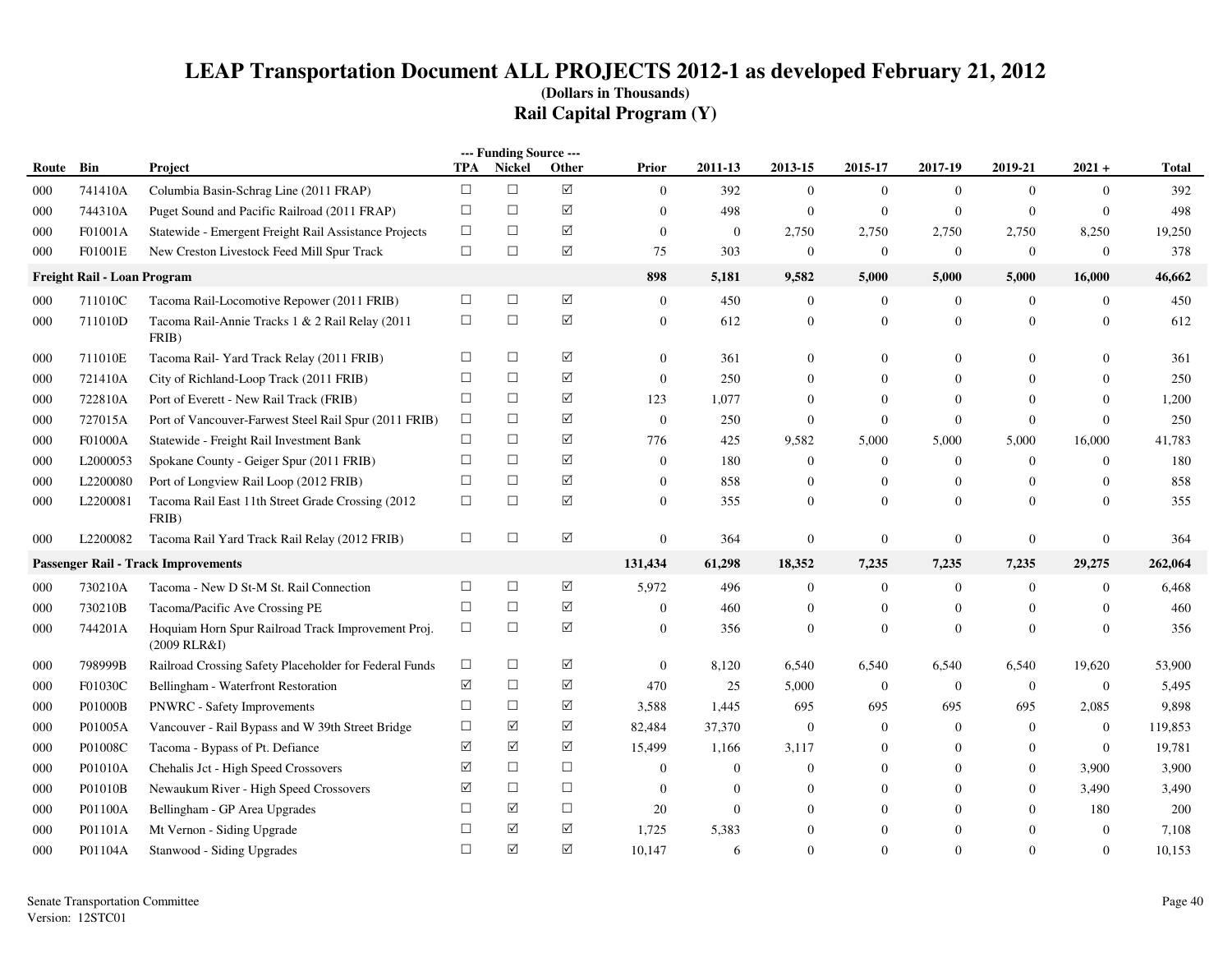| --- Funding Source --- |          |                                                     |            |        |          |                |                |                  |                  |                |                |                  |              |
|------------------------|----------|-----------------------------------------------------|------------|--------|----------|----------------|----------------|------------------|------------------|----------------|----------------|------------------|--------------|
| Route                  | Bin      | Project                                             | <b>TPA</b> | Nickel | Other    | Prior          | 2011-13        | 2013-15          | 2015-17          | 2017-19        | 2019-21        | $2021 +$         | <b>Total</b> |
| 000                    | P01105A  | <b>Blaine - Customs Facility Siding</b>             | $\Delta$   | $\Box$ | $\Delta$ | 2,025          | 977            | 3,000            | $\overline{0}$   | $\overline{0}$ | $\mathbf{0}$   | $\overline{0}$   | 6,002        |
| 000                    | P01201A  | King Street Station - Track Improvements            | ☑          | $\Box$ | $\Box$   | 9,506          | 5,494          | $\overline{0}$   | $\overline{0}$   | $\mathbf{0}$   | $\overline{0}$ | $\bf{0}$         | 15,000       |
|                        |          | <b>Passenger Rail - Train Investments</b>           |            |        |          | 4,140          | 4,860          | $\mathbf{0}$     | $\bf{0}$         | $\mathbf{0}$   | $\bf{0}$       | $\mathbf{0}$     | 9,000        |
| 000                    | P02001A  | Cascades Train Sets - Overhaul                      | ☑          | $\Box$ | $\Box$   | 4,140          | 4,860          | $\boldsymbol{0}$ | $\boldsymbol{0}$ | $\mathbf{0}$   | $\mathbf{0}$   | $\boldsymbol{0}$ | 9,000        |
|                        |          | Passenger Rail - High Speed Rail Grant Investments  |            |        |          | 2,018          | 221,981        | 365,377          | 225,175          | 20,000         | $\bf{0}$       | $\bf{0}$         | 834,551      |
| 000                    | 700000C  | Amtrak Cascades New Train Set (ARRA)                | $\Box$     | $\Box$ | ☑        | $\mathbf{0}$   | 6,327          | 12,556           | 4,708            | $\overline{0}$ | $\Omega$       | $\mathbf{0}$     | 23,591       |
| 000                    | 700000E  | <b>ARRA Program Management</b>                      | $\Box$     | $\Box$ | ☑        | 180            | 8,226          | 11,000           | 10,716           | $\overline{0}$ | $\Omega$       | $\Omega$         | 30,122       |
| 000                    | 700000F  | Corridor Reliability Supplemental Work (ARRA)       | $\Box$     | $\Box$ | ☑        | $\overline{0}$ | 3,045          | 4,700            | 8,400            | $\overline{0}$ | $\Omega$       | $\Omega$         | 16,145       |
| 000                    | 700001C  | New Locomotives (8) (ARRA)                          | $\Box$     | $\Box$ | ☑        | $\overline{0}$ | 1,599          | 28,014           | 17,111           | $\mathbf{0}$   | $\Omega$       | $\mathbf{0}$     | 46,724       |
| 000                    | 727016A  | West Vancouver Freight Access Project (ARRA)        | $\Box$     | $\Box$ | ☑        | $\Omega$       | 10,150         | 5,000            | $\Omega$         | $\Omega$       | $\Omega$       | $\Omega$         | 15,150       |
| 000                    | 751021A  | Vancouver - New Middle Lead (ARRA)                  | $\Box$     | $\Box$ | ☑        | $\bf{0}$       | 2,822          | 7,259            | 0                | $\theta$       | $\Omega$       | $\mathbf{0}$     | 10,081       |
| 000                    | 754041A  | Blaine - Swift Customs Facility Siding (ARRA)       | $\Box$     | $\Box$ | ☑        | $\Omega$       | 3,451          | 1,624            | 0                | $\overline{0}$ | $\Omega$       | $\mathbf{0}$     | 5,075        |
| 000                    | 798999F  | <b>ARRA Unallocated Contingency</b>                 | $\Box$     | $\Box$ | ☑        | $\Omega$       | 23,795         | $\mathbf{0}$     | $\boldsymbol{0}$ | $\Omega$       |                | $\mathbf{0}$     | 23,795       |
| 000                    | L2200027 | Higher Speed Rail Reserve - State funds             | $\Box$     | $\Box$ | ☑        | $\theta$       | $\overline{0}$ | 2,500            | 17,500           | 20,000         |                | $\mathbf{0}$     | 40,000       |
| 005                    | 730220A  | Tacoma-D to M Street Connection (ARRA)              | $\Box$     | $\Box$ | ☑        | $\theta$       | 21,600         | $\mathbf{0}$     | $\overline{0}$   | $\theta$       | $\Omega$       | $\mathbf{0}$     | 21,600       |
| 005                    | 730310A  | Tacoma-Point Defiance Bypass (ARRA)                 | $\Box$     | $\Box$ | ☑        | 1,837          | 4,355          | 33,501           | 49,482           | $\mathbf{0}$   | $\Omega$       | $\Omega$         | 89,175       |
| 005                    | 750610A  | Tukwila Station (FY09 Residual)                     | $\Box$     | $\Box$ | ☑        | $\theta$       | 6,540          | 1,586            | $\overline{0}$   | $\mathbf{0}$   | $\Omega$       | $\mathbf{0}$     | 8,126        |
| 005                    | 751014A  | Advanced Signal System (ARRA)                       | □          | $\Box$ | ☑        | $\theta$       | 16,422         | 44,563           | 0                | $\Omega$       | $\Omega$       | $\Omega$         | 60,985       |
| 005                    | 751020A  | Vancouver- Yard Bypass Track (ARRA)                 | $\Box$     | $\Box$ | ☑        | $\Omega$       | 22,335         | 6,465            | $\Omega$         | $\mathbf{0}$   | $\theta$       | $\mathbf{0}$     | 28,800       |
| 005                    | 751030A  | Kelso Martin's Bluff-New Siding (ARRA)              | $\Box$     | $\Box$ | ☑        | $\Omega$       | 3,406          | 12,004           | 19,350           | $\Omega$       | $\Omega$       | $\Omega$         | 34,760       |
| 005                    | 751031A  | Kelso Martin's Bluff-Toteff Siding Extension (ARRA) | $\Box$     | $\Box$ | ☑        | $\Omega$       | 2,788          | 14,937           | 18,781           | $\mathbf{0}$   | $\Omega$       | $\mathbf{0}$     | 36,506       |
| 005                    | 751032A  | Kelso Martin's Bluff-Kelso to Longview Jct. (ARRA)  | $\Box$     | $\Box$ | ☑        | $\bf{0}$       | 8,406          | 35,636           | 79,127           | $\mathbf{0}$   | $\Omega$       | $\mathbf{0}$     | 123,169      |
| 005                    | 751040A  | Corridor Reliability Upgrades- South (ARRA)         | $\Box$     | $\Box$ | ☑        | $\overline{0}$ | 38,928         | 53,395           | $\mathbf{0}$     | $\mathbf{0}$   | $\Omega$       | $\mathbf{0}$     | 92,323       |
| 005                    | 754021A  | Everett- Storage Track (ARRA)                       | $\Box$     | $\Box$ | ☑        | $\Omega$       | 3,563          | $\mathbf{0}$     | $\Omega$         | $\mathbf{0}$   | $\Omega$       | $\Omega$         | 3,563        |
| 005                    | 770220A  | Seattle-King Street Station Track Upgrades (ARRA)   | $\Box$     | $\Box$ | ☑        | $\Omega$       | 6,661          | 43,845           |                  | $\theta$       | $\Omega$       | $\mathbf{0}$     | 50,506       |
| 005                    | 770230A  | King Street Station Seismic Retrofit (FY2010)       | $\Box$     | $\Box$ | ☑        | $\Omega$       | 16,936         | $\Omega$         | $\Omega$         | $\theta$       | $\Omega$       | $\mathbf{0}$     | 16,936       |
| 520                    | 752000A  | Corridor Reliability Upgrades - North_(ARRA)        | $\Box$     | $\Box$ | ☑        | $\Omega$       | 10,626         | 46,792           | $\Omega$         | $\Omega$       | $\Omega$       | $\theta$         | 57,418       |
|                        |          |                                                     |            |        |          |                |                |                  |                  |                |                |                  |              |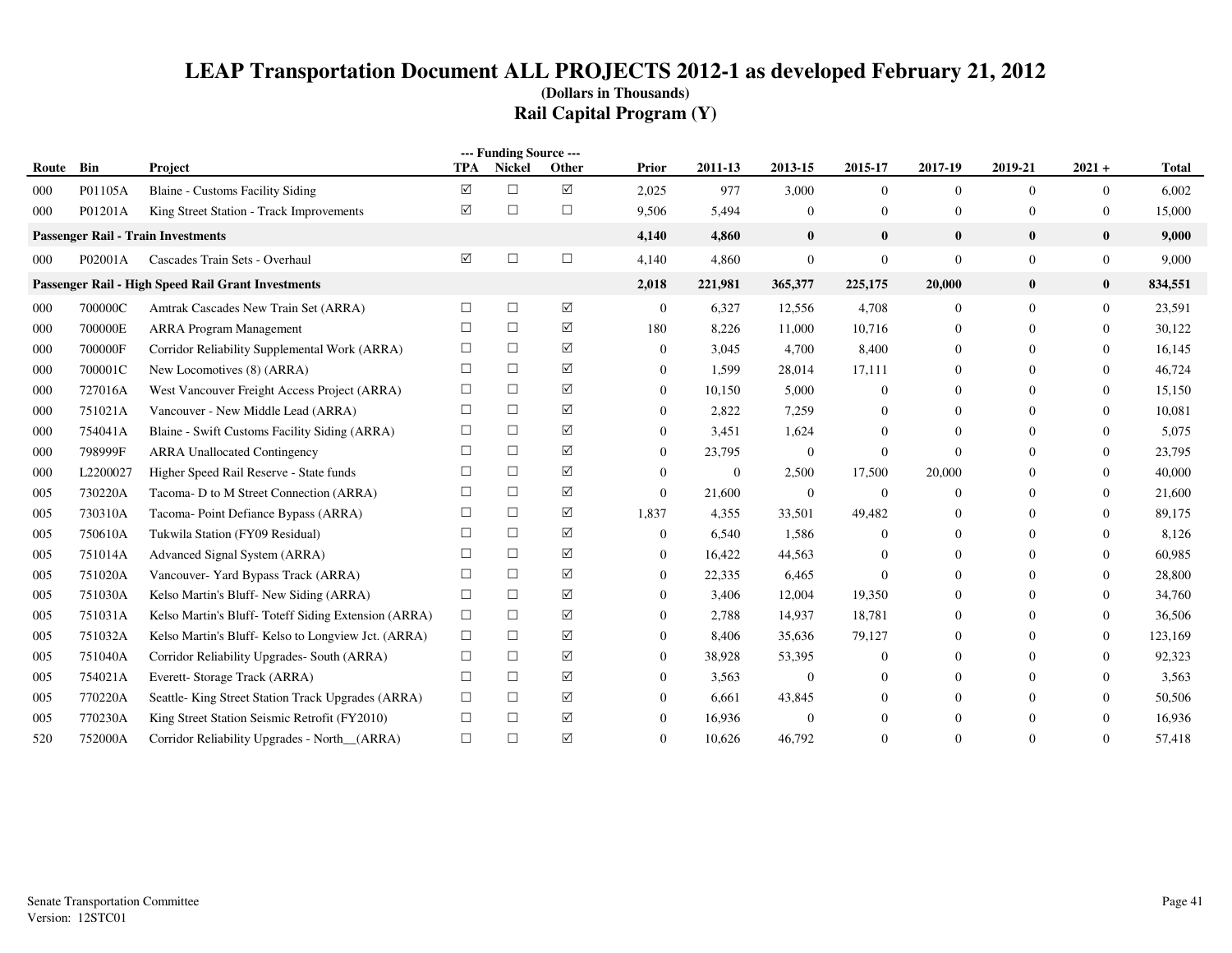|           |                                      |                                                           |                 | --- Funding Source --- |                      |                  |                |                |                  |                  |                  |                  |              |
|-----------|--------------------------------------|-----------------------------------------------------------|-----------------|------------------------|----------------------|------------------|----------------|----------------|------------------|------------------|------------------|------------------|--------------|
| Route Bin |                                      | Project                                                   | <b>TPA</b>      | Nickel                 | Other                | Prior            | 2011-13        | 2013-15        | 2015-17          | 2017-19          | 2019-21          | $2021 +$         | <b>Total</b> |
|           | <b>Local Programs (Z)</b>            |                                                           |                 |                        |                      | 124,309          | 96,969         | 40,208         | 19,910           | 21,860           | 19,528           | 43,618           | 366,402      |
|           |                                      | SR 20, Island County - Safety Improvements                |                 |                        |                      | $\bf{0}$         | 896            | $\bf{0}$       | $\bf{0}$         | $\bf{0}$         | $\mathbf{0}$     | $\bf{0}$         | 896          |
| 020       |                                      | L2200040 Parker Road - SR 20 Realign and Transit Park     | $\Box$          | $\Box$                 | $\boxed{\checkmark}$ | $\mathbf{0}$     | 896            | $\mathbf{0}$   | $\boldsymbol{0}$ | $\mathbf{0}$     | $\overline{0}$   | $\boldsymbol{0}$ | 896          |
|           |                                      | SR 522, Seattle to Monroe - Corridor Improvements         |                 |                        |                      | 63               | 838            | $\bf{0}$       | $\bf{0}$         | $\bf{0}$         | $\bf{0}$         | $\bf{0}$         | 901          |
| 000       | L1000041                             | SR 522 - McAleer and Lyon Creeks Basin Flood<br>Reduction | $\Box$          | $\Box$                 | $\boxed{\mathsf{v}}$ | 63               | 188            | $\mathbf{0}$   | $\mathbf{0}$     | $\mathbf{0}$     | $\overline{0}$   | $\boldsymbol{0}$ | 251          |
| 522       | L1000055                             | SR 522 Improvements / 61st Ave NE and NE 181st<br>Street  | $\Box$          | $\Box$                 | $\triangledown$      | $\overline{0}$   | 650            | $\overline{0}$ | $\overline{0}$   | $\mathbf{0}$     | $\Omega$         | $\mathbf{0}$     | 650          |
|           | <b>Facility Improvements</b>         |                                                           |                 |                        |                      | $\bf{0}$         | 115            | $\bf{0}$       | $\bf{0}$         | $\bf{0}$         | $\bf{0}$         | $\bf{0}$         | 115          |
| 410       |                                      | L1000058 SR 410 Median Street Lighting                    | $\Box$          | $\Box$                 | $\boxed{\checkmark}$ | $\overline{0}$   | 115            | $\overline{0}$ | $\mathbf{0}$     | $\mathbf{0}$     | $\overline{0}$   | $\boldsymbol{0}$ | 115          |
|           | <b>Studies &amp; System Analysis</b> |                                                           |                 |                        |                      | $\bf{0}$         | 2,125          | $\bf{0}$       | $\bf{0}$         | $\bf{0}$         | $\mathbf{0}$     | $\bf{0}$         | 2,125        |
| 000       | L1000060                             | Cross-Docking Study                                       | $\Box$          | $\Box$                 | ☑                    | $\overline{0}$   | 60             | $\overline{0}$ | $\overline{0}$   | $\overline{0}$   | $\Omega$         | $\mathbf{0}$     | 60           |
| 000       | L1000061                             | <b>Transit Overlay Study PSRC</b>                         | $\Box$          | $\Box$                 | $\blacktriangledown$ | $\boldsymbol{0}$ | 65             | $\mathbf{0}$   | $\mathbf{0}$     | $\mathbf{0}$     | $\mathbf{0}$     | $\mathbf{0}$     | 65           |
| 432       | L1000056                             | SR 432 Rail Realignment and Highway Improvements          | $\Box$          | $\Box$                 | $\blacktriangledown$ | $\mathbf{0}$     | 2,000          | $\overline{0}$ | $\boldsymbol{0}$ | $\theta$         | $\overline{0}$   | $\mathbf{0}$     | 2,000        |
|           | <b>FMSIB Projects</b>                |                                                           |                 |                        |                      | 55,035           | 35,437         | 16,739         | 10,101           | 12,051           | 9,719            | 24,000           | 163,082      |
| 000       | 01F035A                              | S 228th Street Extension & Grade Separation               | $\Box$          | $\Box$                 | ☑                    | 5,251            | 123            | 3,250          | $\boldsymbol{0}$ | $\boldsymbol{0}$ | $\boldsymbol{0}$ | $\boldsymbol{0}$ | 8,624        |
| 000       | 01F037A                              | Duwamish Intelligent Transportation System                | $\Box$          | $\Box$                 | ☑                    | 2,294            | $\overline{0}$ | $\overline{0}$ | $\mathbf{0}$     | $\mathbf{0}$     | $\Omega$         | $\boldsymbol{0}$ | 2,294        |
| 000       | 01F048A                              | Bigelow Gulch Rd - Urban Boundary To Argonne Rd           | $\Box$          | $\Box$                 | ☑                    | 310              | 690            | 1,000          | $\mathbf{0}$     | $\mathbf{0}$     | $\Omega$         | $\overline{0}$   | 2,000        |
| 000       | 01F058A                              | East Marginal Way Truck Access                            | $\Box$          | $\Box$                 | $\triangledown$      | $\theta$         | 994            | $\mathbf{0}$   | $\mathbf{0}$     | $\mathbf{0}$     | $\Omega$         | $\mathbf{0}$     | 994          |
| 000       | 01P003A                              | East Marginal Way Ramps                                   | ☑               | $\Box$                 | $\triangledown$      | 6,920            | 481            | $\overline{0}$ | $\Omega$         | $\Omega$         | $\Omega$         | $\overline{0}$   | 7,401        |
| 000       | 0LP899F                              | <b>UP Contribution Placeholder</b>                        | $\Box$          | $\Box$                 | ☑                    | 1,250            | 2,354          | $\mathbf{0}$   | $\mathbf{0}$     | $\mathbf{0}$     | $\Omega$         | $\mathbf{0}$     | 3,604        |
| 000       | 1LP702F                              | Green Valley BNSF & UP Industrial                         | $\Box$          | $\Box$                 | $\triangledown$      | $\mathbf{0}$     | 2,500          | $\theta$       | $\Omega$         | $\theta$         | $\Omega$         | $\theta$         | 2,500        |
| 000       | 1LP902F                              | Strander Blvd/SW 27th St Connection                       | ☑               | $\Box$                 | $\triangledown$      | 448              | 6,175          | $\mathbf{0}$   | $\Omega$         | $\mathbf{0}$     | $\Omega$         | $\overline{0}$   | 6,623        |
| 000       | 1LP903F                              | M St SE Grade Separation Project                          | ☑               | $\Box$                 | ☑                    | 124              | 6,000          | $\overline{0}$ | $\mathbf{0}$     | $\theta$         | $\Omega$         | $\overline{0}$   | 6,124        |
| 000       | 1LP905F                              | Granite Falls Alternate Route                             | ☑               | $\Box$                 | $\triangledown$      | 4,229            | $\Omega$       | $\theta$       | $\Omega$         | $\Omega$         | $\Omega$         | $\theta$         | 4,229        |
| 000       | 1LP907F                              | SR 202 Corridor-SR 522 to 127th Pl NE                     | ☑               | $\Box$                 | $\Box$               | 750              | $\mathbf{0}$   | $\overline{0}$ | $\mathbf{0}$     | $\mathbf{0}$     | $\Omega$         | $\overline{0}$   | 750          |
| 000       | 1LP908F                              | S 212th St Grade Separation                               | $\triangledown$ | $\Box$                 | $\Box$               | $\theta$         | $\overline{0}$ | 2,439          | 3,000            | 3,852            | $\theta$         | $\boldsymbol{0}$ | 9,291        |
| 000       | 1LP909F                              | Willis St Grade Separation                                | $\triangledown$ | $\Box$                 | $\Box$               | $\Omega$         | $\mathbf{0}$   | $\overline{0}$ | 4,000            | $\mathbf{0}$     | $\Omega$         | $\overline{0}$   | 4,000        |
| 000       | 1LP912F                              | Duwamish Truck Mobility Improvement Project               | ☑               | $\Box$                 | ☑                    | $\Omega$         | 83             | $\overline{0}$ | 2,300            | $\mathbf{0}$     | $\Omega$         | $\overline{0}$   | 2,383        |
| 000       | 3LP110F                              | Lincoln Ave Grade Separation                              | ☑               | $\Box$                 | ☑                    | 11,229           | $\mathbf{0}$   | $\overline{0}$ | $\mathbf{0}$     | $\boldsymbol{0}$ | $\theta$         | $\boldsymbol{0}$ | 11,229       |
| 000       | 3LP115F                              | Shaw Rd Extension                                         | $\triangledown$ | $\Box$                 | ☑                    | 6,123            | $\Omega$       | $\Omega$       | $\overline{0}$   | $\Omega$         | $\Omega$         | $\Omega$         | 6,123        |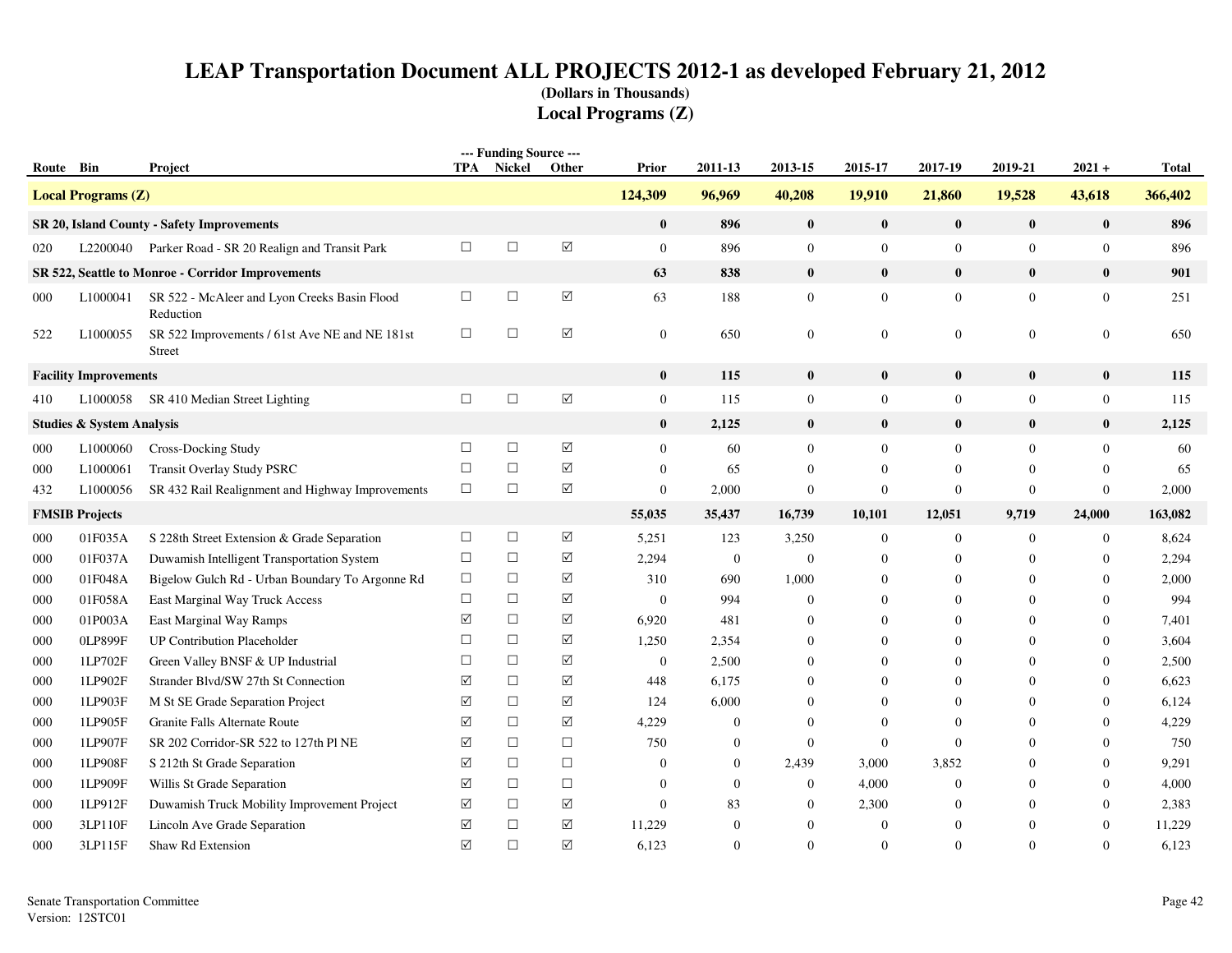|       |                                       |                                                                      |            | --- Funding Source --- |                      |                |                  |                  |                  |                  |                  |                  |              |
|-------|---------------------------------------|----------------------------------------------------------------------|------------|------------------------|----------------------|----------------|------------------|------------------|------------------|------------------|------------------|------------------|--------------|
| Route | Bin                                   | Project                                                              | <b>TPA</b> | Nickel                 | Other                | Prior          | 2011-13          | 2013-15          | 2015-17          | 2017-19          | 2019-21          | $2021 +$         | <b>Total</b> |
| 000   | 3LP913F                               | 70th and Valley Ave Widening                                         | ☑          | $\Box$                 | $\Box$               | 1,500          | 500              | $\mathbf{0}$     | $\overline{0}$   | $\overline{0}$   | $\mathbf{0}$     | $\boldsymbol{0}$ | 2,000        |
| 000   | 4LP701F                               | West Vancouver Freight Access                                        | $\Box$     | $\Box$                 | $\sqrt{}$            | 5,072          | $\mathbf{0}$     | $\theta$         | $\boldsymbol{0}$ | $\Omega$         | $\Omega$         | $\mathbf{0}$     | 5,072        |
| 000   | 5LP071F                               | Myra Rd at Dalles Rd Intersection                                    | $\Box$     | $\Box$                 | $\triangledown$      | $\mathbf{0}$   | 501              | $\theta$         | $\overline{0}$   | $\mathbf{0}$     | $\mathbf{0}$     | $\mathbf{0}$     | 501          |
| 000   | 5LP122F                               | Piert Road Extension                                                 | $\Box$     | $\Box$                 | ☑                    | $\mathbf{0}$   | 459              | $\theta$         | $\mathbf{0}$     | $\Omega$         | $\Omega$         | $\mathbf{0}$     | 459          |
| 000   | 5LP336F                               | Yakima Grade Separated Rail Crossing                                 | ☑          | $\Box$                 | $\Box$               | 4,520          | 1,149            | 1,331            | $\mathbf{0}$     | $\mathbf{0}$     | $\Omega$         | $\mathbf{0}$     | 7,000        |
| 000   | 6LP121F                               | Sullivan Road West Bridge Replacement                                | $\Box$     | $\Box$                 | $\sqrt{}$            | $\mathbf{0}$   | $\boldsymbol{0}$ | $\mathbf{0}$     | $\overline{0}$   | 2,000            | $\Omega$         | $\mathbf{0}$     | 2,000        |
| 000   | 6LP901F                               | Havana St/BNSF Separation Project                                    | ☑          | $\Box$                 | $\Box$               | 2,000          | 2,000            | $\overline{0}$   | $\boldsymbol{0}$ | $\mathbf{0}$     | $\mathbf{0}$     | $\boldsymbol{0}$ | 4,000        |
| 000   | 9LP999A                               | Freya Street Bridge                                                  | $\Box$     | $\Box$                 | $\Delta$             | 2,138          | $\theta$         | $\theta$         | $\boldsymbol{0}$ | $\mathbf{0}$     | $\mathbf{0}$     | $\boldsymbol{0}$ | 2,138        |
| 000   | L2000013                              | <b>FMSIB Placeholder</b>                                             | $\Box$     | $\Box$                 | $\triangledown$      | $\theta$       | $\theta$         | $\theta$         | $\mathbf{0}$     | 1,000            | 9,719            | 24,000           | 34,719       |
| 005   | 1LP103F                               | Port of Everett to I-5 Improvements                                  | $\Box$     | $\Box$                 | $\triangledown$      | $\overline{0}$ | $\overline{0}$   | 400              | $\mathbf{0}$     | $\overline{0}$   | $\mathbf{0}$     | $\mathbf{0}$     | 400          |
| 005   | 9LP999B                               | Port of Tacoma Rd- Interchange improvements                          | $\Box$     | $\Box$                 | ☑                    | 877            | 28               | 1,250            | $\mathbf{0}$     | $\overline{0}$   | $\mathbf{0}$     | $\boldsymbol{0}$ | 2,155        |
| 099   | 1LP104F                               | Marginal/Diagonal approach & Argo Gate                               | $\Box$     | $\Box$                 | $\sqrt{}$            | $\overline{0}$ | 3,300            | $\boldsymbol{0}$ | $\Omega$         | $\theta$         | $\mathbf{0}$     | $\boldsymbol{0}$ | 3,300        |
| 099   | 1LP105F                               | South Park Bridge                                                    | $\Box$     | $\Box$                 | ☑                    | $\mathbf{0}$   | 4,750            | 250              | $\mathbf{0}$     | $\theta$         | $\theta$         | $\boldsymbol{0}$ | 5,000        |
| 099   | 3LP101F                               | SR 99 Puyallup River Bridge                                          | $\Box$     | $\Box$                 | ☑                    | $\overline{0}$ | 100              | 4,900            | $\mathbf{0}$     | $\Omega$         | $\Omega$         | $\mathbf{0}$     | 5,000        |
| 509   | 1LP102F                               | SR 509 D St Ramps                                                    | $\Box$     | $\Box$                 | $\triangledown$      | $\mathbf{0}$   | $\mathbf{0}$     | $\mathbf{0}$     | 801              | 5,199            | $\mathbf{0}$     | $\boldsymbol{0}$ | 6,000        |
| 999   | 4LP122F                               | Rail Tie-In to Mainline Schedule 2 Rail Trench #15-18<br><b>WVFA</b> | $\Box$     | $\Box$                 | $\Delta$             | $\mathbf{0}$   | 3,250            | 1,919            | $\mathbf{0}$     | $\theta$         | $\mathbf{0}$     | $\boldsymbol{0}$ | 5,169        |
|       | <b>Improvement - Park &amp; Rides</b> |                                                                      |            |                        |                      | 5,531          | 440              | $\bf{0}$         | $\bf{0}$         | $\bf{0}$         | $\bf{0}$         | $\bf{0}$         | 5,971        |
| 000   | 1LP604E                               | Island Transit Park and Ride Development                             | ☑          | $\Box$                 | $\Box$               | 2,060          | 440              | $\boldsymbol{0}$ | $\mathbf{0}$     | $\mathbf{0}$     | $\boldsymbol{0}$ | $\overline{0}$   | 2,500        |
| 005   | <b>ANDERS</b><br>$\Omega$             | I-5/ Anderson Park and Ride                                          | ☑          | $\Box$                 | ☑                    | 3,471          | $\mathbf{0}$     | $\mathbf{0}$     | $\mathbf{0}$     | $\mathbf{0}$     | $\boldsymbol{0}$ | $\mathbf{0}$     | 3,471        |
|       |                                       | <b>Safety - Intersection &amp; Spot Improvements</b>                 |            |                        |                      | $\bf{0}$       | 500              | $\bf{0}$         | $\mathbf{0}$     | $\bf{0}$         | $\bf{0}$         | $\bf{0}$         | 500          |
| 000   | L1000052                              | South Wapato and McDonald Road Intersection Safety                   | $\Box$     | $\Box$                 | $\boxed{\mathsf{v}}$ | $\overline{0}$ | 500              | $\boldsymbol{0}$ | $\overline{0}$   | $\overline{0}$   | $\boldsymbol{0}$ | $\boldsymbol{0}$ | 500          |
|       | <b>Safety - Rest Areas</b>            |                                                                      |            |                        |                      | $\mathbf{0}$   | 3,126            | $\bf{0}$         | $\bf{0}$         | $\bf{0}$         | $\bf{0}$         | $\bf{0}$         | 3,126        |
| 101   | 3LP187A                               | US 101/Northeast Peninsula Safety Rest Area - New<br>Facility        | $\Box$     | $\Box$                 | ☑                    | $\theta$       | 3,126            | $\boldsymbol{0}$ | $\overline{0}$   | $\overline{0}$   | $\mathbf{0}$     | $\mathbf{0}$     | 3,126        |
|       |                                       | <b>Safety - Roadside Improvements</b>                                |            |                        |                      | 1,100          | 900              | $\bf{0}$         | $\bf{0}$         | $\bf{0}$         | $\bf{0}$         | $\bf{0}$         | 2,000        |
| 516   |                                       | L2000017 SR 516/Wax Rd to 185th Ave SE - Improvements                | $\Box$     | $\Box$                 | $\Delta$             | 1,100          | 900              | $\boldsymbol{0}$ | $\boldsymbol{0}$ | $\boldsymbol{0}$ | $\boldsymbol{0}$ | $\boldsymbol{0}$ | 2,000        |
|       | <b>Road Preservation - Asphalt</b>    |                                                                      |            |                        |                      | $\bf{0}$       | 3,777            | $\bf{0}$         | $\bf{0}$         | $\bf{0}$         | $\bf{0}$         | $\bf{0}$         | 3,777        |
| 908   | 1LP611A                               | SR 908 - Pavement Rehabilitation                                     | $\Box$     | $\Box$                 | $\boxed{\checkmark}$ | $\mathbf{0}$   | 3,777            | $\boldsymbol{0}$ | $\overline{0}$   | $\overline{0}$   | $\mathbf{0}$     | $\boldsymbol{0}$ | 3,777        |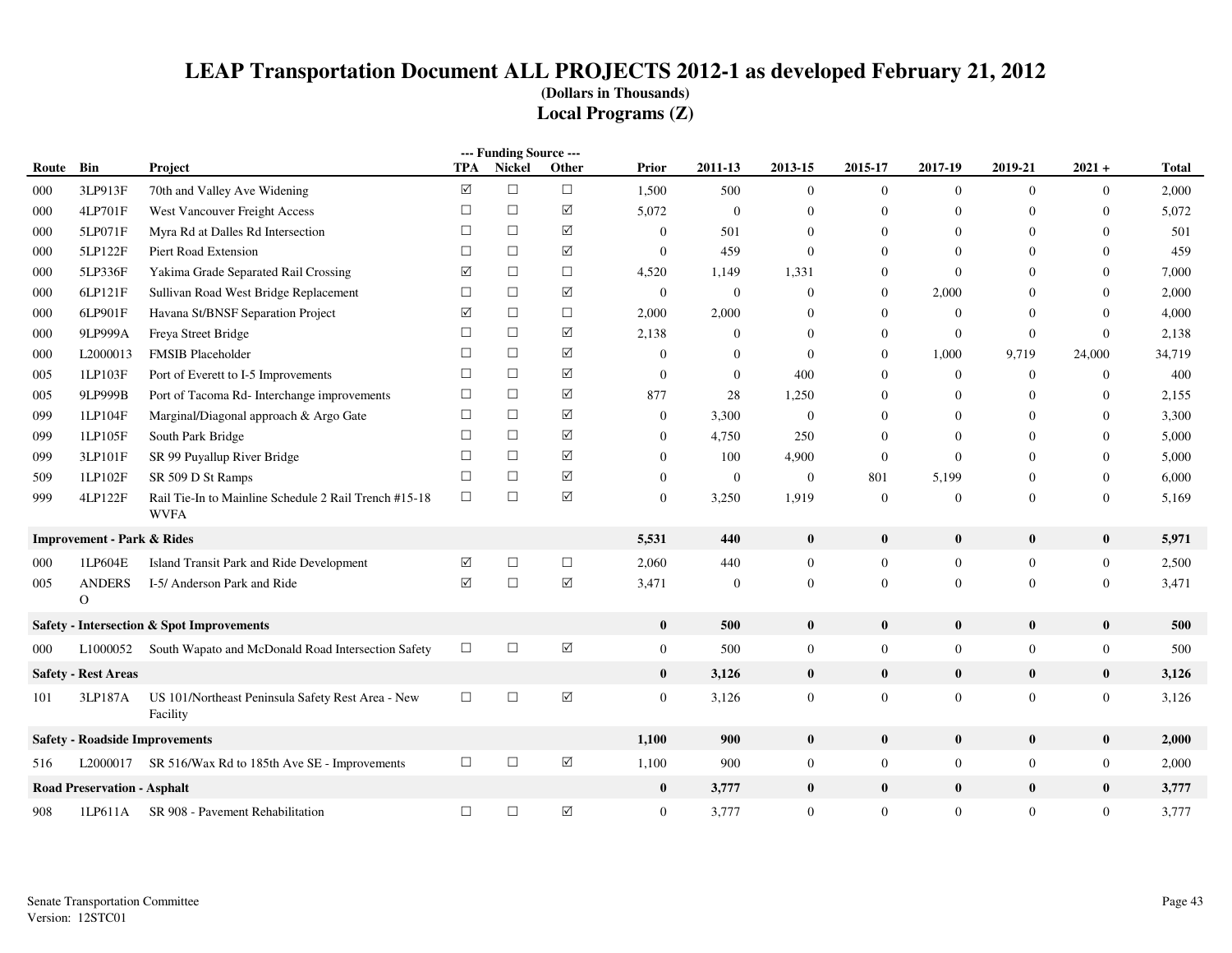|           |                                      |                                                                            |            | --- Funding Source --- |            |                |                  |                |                  |                  |                |                |              |
|-----------|--------------------------------------|----------------------------------------------------------------------------|------------|------------------------|------------|----------------|------------------|----------------|------------------|------------------|----------------|----------------|--------------|
| Route Bin |                                      | Project                                                                    | <b>TPA</b> | <b>Nickel</b>          | Other      | Prior          | 2011-13          | 2013-15        | 2015-17          | 2017-19          | 2019-21        | $2021 +$       | <b>Total</b> |
|           | <b>Bridge Preservation - Repair</b>  |                                                                            |            |                        |            | 5,905          | $\boldsymbol{0}$ | $\bf{0}$       | $\bf{0}$         | $\bf{0}$         | $\bf{0}$       | $\bf{0}$       | 5,905        |
| 509       | 3LP1001                              | SR 509/City Waterway Bridge - Turnback Agreement                           | $\Box$     | $\Box$                 | $\Delta$   | 5,905          | $\boldsymbol{0}$ | $\overline{0}$ | $\boldsymbol{0}$ | $\mathbf{0}$     | $\overline{0}$ | $\mathbf{0}$   | 5,905        |
|           |                                      | <b>Local Programs - Improvement Projects</b>                               |            |                        |            | 27,012         | 13,727           | 1,809          | 1,809            | 1,809            | 1,809          | 3,618          | 51,593       |
| 000       | 1LP601E                              | Des Moines Creek Trail                                                     | $\Box$     | $\Box$                 | $\Delta$   | 702            | $\boldsymbol{0}$ | $\mathbf{0}$   | $\mathbf{0}$     | $\boldsymbol{0}$ | $\overline{0}$ | $\overline{0}$ | 702          |
| 000       | 1LP610E                              | Issaquah Traffic Signal Synchronization                                    | $\Box$     | $\Box$                 | $\sqrt{}$  | 1,501          | $\mathbf{0}$     | $\theta$       | $\mathbf{0}$     | $\mathbf{0}$     | $\mathbf{0}$   | $\overline{0}$ | 1,501        |
| 000       | 1LP913F                              | SR99/Spokane St. Bridge - Replace Bridge Approach                          | $\Box$     | $\Box$                 | $\sqrt{}$  | $\mathbf{0}$   | 2,700            | $\theta$       | $\theta$         | $\overline{0}$   | $\Omega$       | $\overline{0}$ | 2,700        |
| 000       | 5LP601E                              | Franklin County Slide                                                      | $\Box$     | $\Box$                 | ☑          | 800            | $\Omega$         | $\Omega$       | $\Omega$         | $\Omega$         | $\Omega$       | $\theta$       | 800          |
|           | L1000025                             | Coal Creek Parkway                                                         | $\Box$     | $\Box$                 | ☑          | 3,000          | $\mathbf{0}$     | $\Omega$       | $\Omega$         | $\Omega$         | $\Omega$       | $\theta$       | 3,000        |
| 000       | L1000037                             | 150th and Murray Road Intersection Improvements                            | $\Box$     | $\Box$                 | ☑          | 23             | 477              | $\Omega$       | $\Omega$         | $\Omega$         | $\Omega$       | $\Omega$       | 500          |
| 000       | L1000042                             | 39th Ave SE and SR 96 Intersection Improvements                            | $\Box$     | $\Box$                 | $\sqrt{}$  | 200            | $\boldsymbol{0}$ | $\Omega$       | $\mathbf{0}$     | $\overline{0}$   | $\theta$       | $\overline{0}$ | 200          |
| 000       | L2200043                             | City of Auburn - 8th and R street NE Intersection<br>Improvement           | $\Box$     | $\Box$                 | $\sqrt{ }$ | $\mathbf{0}$   | 100              | $\theta$       | $\mathbf{0}$     | $\Omega$         | $\Omega$       | $\theta$       | 100          |
| 000       | <b>RVRSIDE</b>                       | Riverside Ave Extension Project.                                           | $\Box$     | $\Box$                 | ☑          | $\overline{0}$ | 2,400            | $\Omega$       | $\Omega$         | $\overline{0}$   | 0              | $\theta$       | 2,400        |
| 020       | 202005A                              | SR 20/Winthrop Area - Construct Bike Path                                  | $\Box$     | $\Box$                 | ☑          | 959            | 1,000            | $\Omega$       | $\Omega$         | $\mathbf{0}$     | $\Omega$       | $\theta$       | 1,959        |
| 082       | <b>I82VALLE</b>                      | I-82 Valley Mall Blvd Connection                                           | $\Box$     | $\Box$                 | ☑          | 2,370          | 46               | $\Omega$       | $\Omega$         | $\boldsymbol{0}$ | $\Omega$       | $\overline{0}$ | 2,416        |
| 099       | 1LP608E                              | SR99/S 138th St Vicinity to N of S 130th St                                | $\Box$     | ☑                      | $\Box$     | 2,852          | $\mathbf{0}$     | $\Omega$       | $\Omega$         | $\overline{0}$   | $\Omega$       | $\overline{0}$ | 2,852        |
| 522       | L1000036                             | Shell Valley Emergency Access Road                                         | $\Box$     | $\Box$                 | ☑          | 25             | 225              | $\Omega$       | $\Omega$         | $\Omega$         | $\Omega$       | $\Omega$       | 250          |
| 525       | <b>MUKSIG</b>                        | Highway 525 Intersection Improvements                                      | $\Box$     | $\Box$                 | ☑          | 67             | 233              | $\theta$       | $\boldsymbol{0}$ | $\mathbf{0}$     | $\theta$       | $\Omega$       | 300          |
| 998       | 0LP500Z                              | State Infrastructure Bank                                                  | $\Box$     | $\Box$                 | ☑          | 1,360          | 1,809            | 1,809          | 1,809            | 1,809            | 1,809          | 3,618          | 14,023       |
| 998       | 0LP601I                              | Intersection and Corridor Safety Program                                   | $\Box$     | $\Box$                 | ☑          | 9,386          | 236              | $\Omega$       | $\mathbf{0}$     | $\mathbf{0}$     | $\mathbf{0}$   | $\overline{0}$ | 9,622        |
| 999       | 0LP000A                              | Federal Funding Adjustment Option                                          | $\Box$     | $\Box$                 | ☑          | $\overline{0}$ | 4,000            | $\Omega$       | $\Omega$         | $\Omega$         | $\Omega$       | $\Omega$       | 4,000        |
| 999       | L1000019                             | Northwest Avenue Improvements                                              | $\Box$     | $\Box$                 | $\sqrt{}$  | 767            | $\mathbf{0}$     | $\Omega$       | $\mathbf{0}$     | $\overline{0}$   | $\theta$       | $\overline{0}$ | 767          |
| 999       | L1000022                             | Lewis Street Overpass                                                      | $\Box$     | $\Box$                 | $\sqrt{}$  | 3,000          | $\mathbf{1}$     | $\theta$       | $\mathbf{0}$     | $\overline{0}$   | $\Omega$       | $\overline{0}$ | 3,001        |
| 999       | L1000032                             | Lake Forest Park Park and Ride                                             | ☑          | $\Box$                 | $\Box$     | $\mathbf{0}$   | 500              | $\mathbf{0}$   | $\mathbf{0}$     | $\overline{0}$   | $\theta$       | $\mathbf{0}$   | 500          |
|           | <b>Local Programs - Other Grants</b> |                                                                            |            |                        |            | 2,920          | 1,130            | $\bf{0}$       | $\bf{0}$         | $\bf{0}$         | $\bf{0}$       | $\bf{0}$       | 4,050        |
| 000       | 2LP704E                              | Leavenworth Icicle Rail Station                                            | $\Box$     | $\Box$                 | $\sqrt{}$  | 545            | $\mathbf{0}$     | $\overline{0}$ | $\overline{0}$   | $\mathbf{0}$     | $\Omega$       | $\overline{0}$ | 545          |
| 000       | 6LP705E                              | Spokane Street Car feasibility study                                       | $\Box$     | $\Box$                 | ☑          | 236            | 15               | $\Omega$       | $\mathbf{0}$     | $\mathbf{0}$     | $\Omega$       | $\theta$       | 251          |
| 005       | L2000019                             | Regional Origin and Destination Study                                      | $\Box$     | $\Box$                 | ☑          | 250            | $\boldsymbol{0}$ | $\Omega$       | $\theta$         | $\overline{0}$   | $\Omega$       | $\overline{0}$ | 250          |
| 395       | L2000020                             | Benton-Franklin-Walla Walla RTPO Columbia River<br>Crossing Planning Study | $\Box$     | $\Box$                 | ☑          | 125            | $\Omega$         | $\Omega$       | $\Omega$         | $\Omega$         | $\Omega$       | $\Omega$       | 125          |
| 998       | 0LP601M                              | Passenger Only Ferry                                                       | П          | $\Box$                 | ☑          | 1,764          | 1,115            | $\Omega$       | $\mathbf{0}$     | $\overline{0}$   | $\Omega$       | $\overline{0}$ | 2,879        |